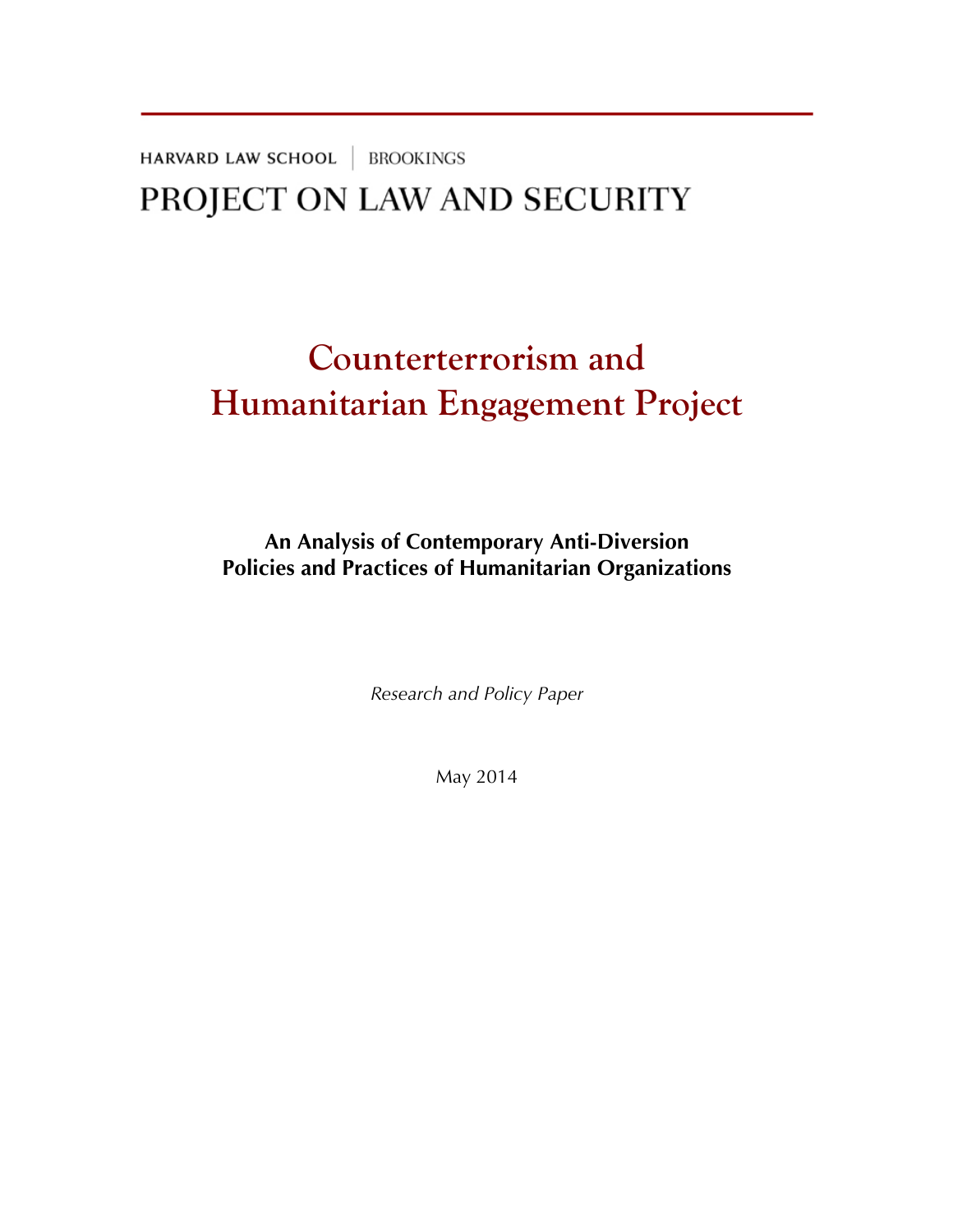Disclaimer: This publication is part of a research and policy project and reflects academic research and consultations carried out by the authors. This publication does not constitute legal or professional advice or legal services, nor does it create an attorney-client relationship with anyone. This publication should not be used for decision-making purposes. Organizations and individuals should consult their own counsel prior to making decisions regarding the topics and issues discussed in this publication.

Suggested citation: Counterterrorism and Humanitarian Engagement Project, "An Analysis of Contemporary Anti-Diversion Policies and Practices of Humanitarian Organizations," [Research and Policy Paper, May 2014, available online at: http://blogs.law.harvard.edu/](http://blogs.law.harvard.edu/cheproject/) cheproject/.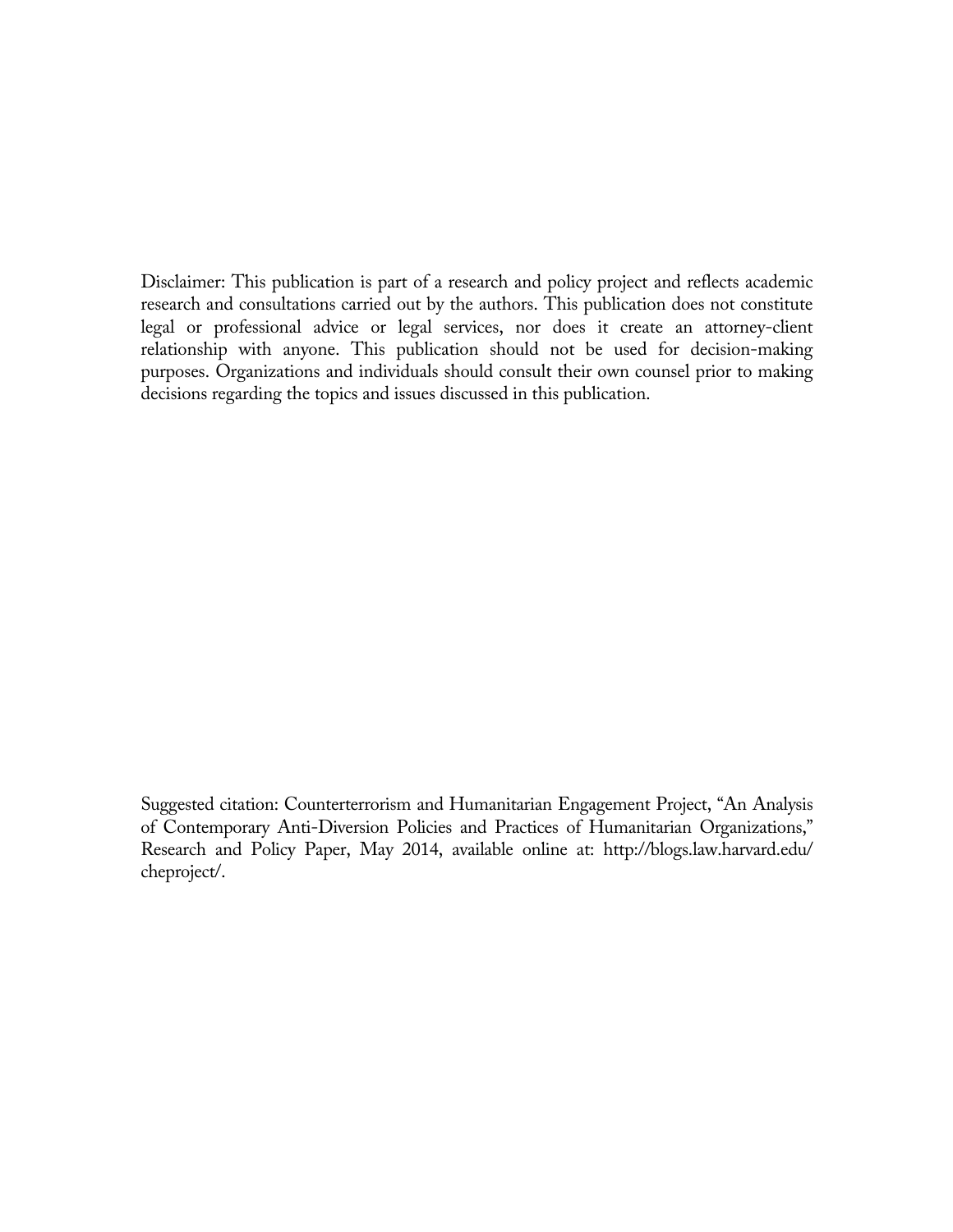#### **HOW TO USE THIS REPORT**

Humanitarian organizations have long developed internal policies and practices to help ensure that aid and assistance reach intended beneficiaries. By identifying and examining contemporary anti-diversion policies and practices of humanitarian organizations, this report aims to document, contextualize, and analyze how those organizations are currently approaching and responding to increasing donor and public scrutiny regarding particular fields of concern—namely, bribery, corruption, fraud, money laundering, and terrorism financing.

This report was written with three general audiences in mind: humanitarian organizations (especially legal and policy advisors, grant officers, compliance officers, and regional and national coordinators); donors (especially general counsel, policymakers, and grant officers); and beneficiary communities. The various parts of the report may be of more or less interest to the different audiences. This report is intended to be read alongside the CHE Project's report on contemporary counterterrorism-related clauses in humanitarian grant and partnership agreement contracts. 1

The **Executive Summary** provides a high-level overview of the main research elements, observations, and findings of the report by excerpting the most salient portions. The **Glossary** defines the key terms used in the report, and the **Acronyms** section explains the abbreviations employed in the report. The **Methodologies** section outlines what types of research and evidence—including interviews, on the phone and in person (in Geneva, Nairobi, New York, and Washington, D.C.), desk research, and other stakeholder engagement—underlies the report.

The **Introduction and Context** section describes the impetus for this research project, and briefly defines the three general fields of anti-diversion concern: anti-bribery and anti-corruption; anti-fraud and anti-money-laundering; and anti-terrorism-financing. The section sketches some of the broader themes, topics, and trends in the humanitarian sector and in the anti-diversion domain, highlighting, for example, the expansion and decentralization of humanitarian organizations; perceptions that certain donors have a disproportionate impact on standards-setting; and growth in the complexity, scope, and number of anti-diversion regulations and enforcement bodies.

Against the backdrop of the previous section, the **Anti-Diversion Policies and Approaches** section outlines some of the most salient characteristics of humanitarian organizations' contemporary anti-diversion policies and practices identified in the research. One of the key findings is that, in line with their central objective, humanitarian organizations have long developed internal policies—including through program design, risk assessment and analysis, and monitoring and evaluation—aimed at ensuring that aid and assistance reach intended beneficiaries. The section discusses both internally

 <sup>1</sup> Counterterrorism and Humanitarian Engagement Project, "An Analysis of Contemporary Counterterrorism-related Clauses in Humanitarian Grant and Partnership Agreement Contracts," Research and Policy Paper, May 2014, available online at: http://blogs.law.harvard.edu/cheproject/.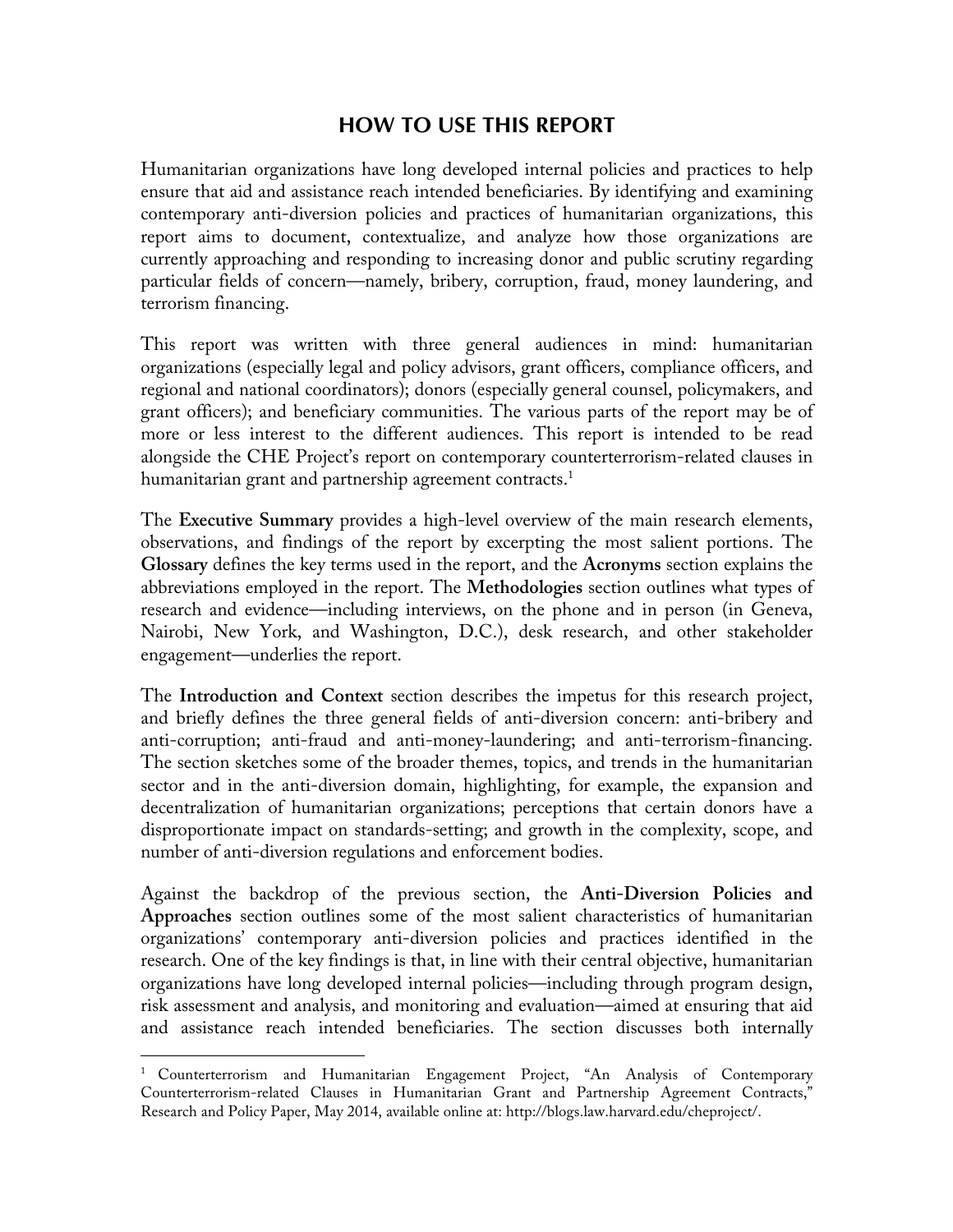developed policies and those imposed by external sources. The section then explores how anti-diversion policies are formulated, disseminated and inculcated, and enforced.

The **Observations** section identifies four interrelated sets of anti-diversion trends and trajectories identified during the research, exploring frameworks and threshold concerns; the multiplicity and complexity of anti-diversion policies; engagement with donors and other stakeholders; and organizational structures, cultures, and resources. The **Conclusion** briefly notes that with rising pressure from legal and regulatory mechanisms, humanitarian organizations are devoting more resources to the administrative, policy, operational, and legal components of anti-diversion compliance. And they are doing so, in many respects, with fewer resources and under increasingly greater scrutiny from donors and the media.

The **Bibliography** lists the sources cited and many of the sources reviewed for this report. Finally, the **Annexes** provide excerpts of resources identified during the research, including examples of risk assessments, internal guidance on screening software, and fraud indicators.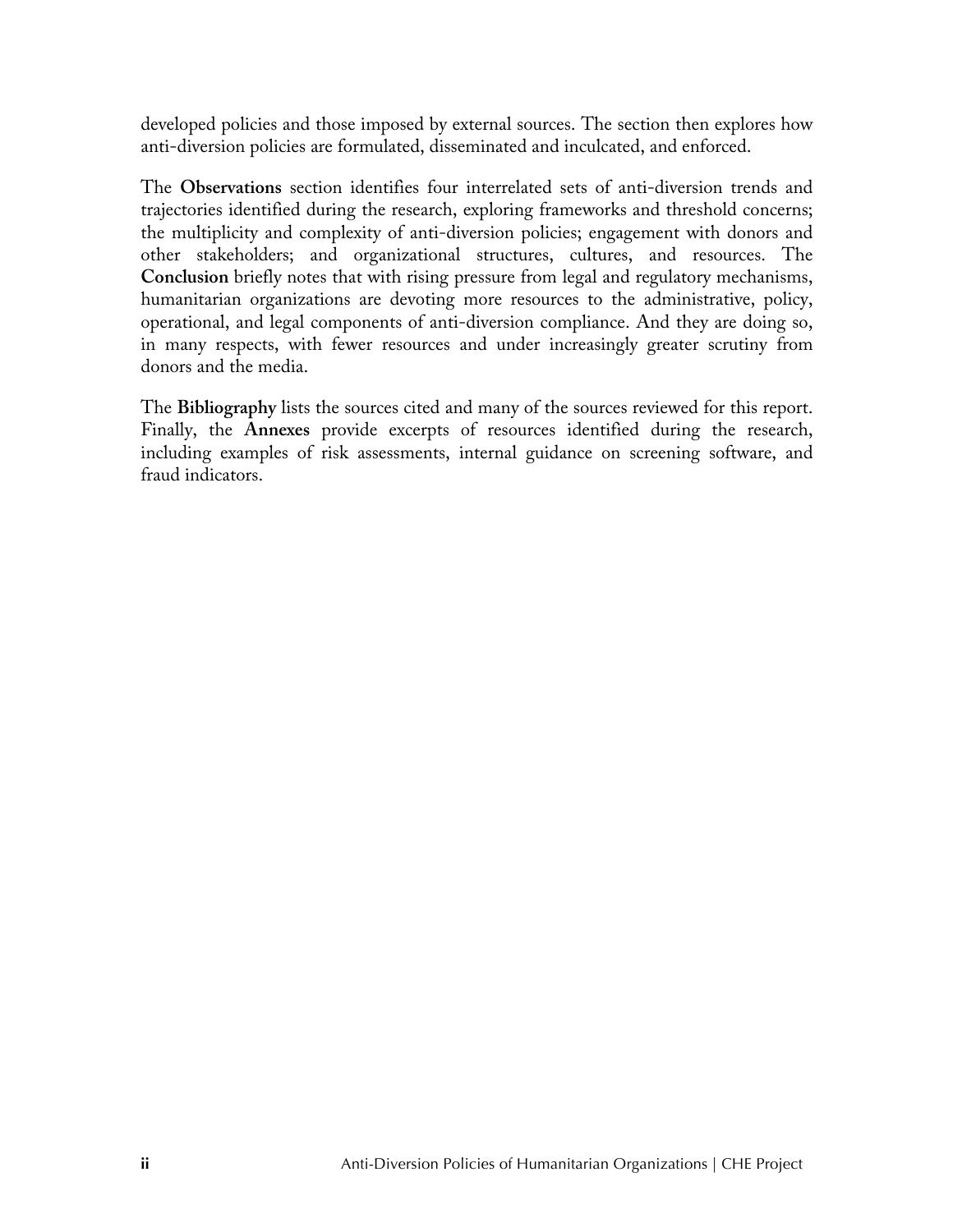### **TABLE OF CONTENTS**

| 1.                                                                                            |  |
|-----------------------------------------------------------------------------------------------|--|
| 2.                                                                                            |  |
| 3.                                                                                            |  |
| В.                                                                                            |  |
| 1.                                                                                            |  |
| Reliance by governments on humanitarian organizations to deliver aid and assistance 17<br>2.  |  |
| Perceived "politicization" of humanitarian aid and assistance as a policy instrument of<br>3. |  |
| Competition within the humanitarian community, use of private non-humanitarian<br>4.          |  |
|                                                                                               |  |
| 5.                                                                                            |  |
| 6.                                                                                            |  |
| Perception that certain donors have a disproportionate impact on standards-setting  21<br>7.  |  |
| 8.                                                                                            |  |
| C.                                                                                            |  |
| Growth in the complexity, scope, and number of anti-diversion regulations and<br>1.           |  |
|                                                                                               |  |
| 2.                                                                                            |  |
| 3.                                                                                            |  |
| $\overline{4}$ .                                                                              |  |
| 5.                                                                                            |  |
| 6.                                                                                            |  |
| 7.                                                                                            |  |
| 8.                                                                                            |  |
| 9.                                                                                            |  |
|                                                                                               |  |
|                                                                                               |  |
| SOURCES OF HUMANITARIAN ORGANIZATIONS' ANTI-DIVERSION POLICIES AND STANDARDS  27<br>А.        |  |
| 1.                                                                                            |  |
| 2.                                                                                            |  |
| a.                                                                                            |  |
| $\mathbf{b}$ .                                                                                |  |
| $C_{\star}$<br>В.                                                                             |  |
| $1_{-}$                                                                                       |  |
| a.                                                                                            |  |
| b.                                                                                            |  |
| C <sub>1</sub>                                                                                |  |
| 2.                                                                                            |  |
| a.                                                                                            |  |
| i.                                                                                            |  |
|                                                                                               |  |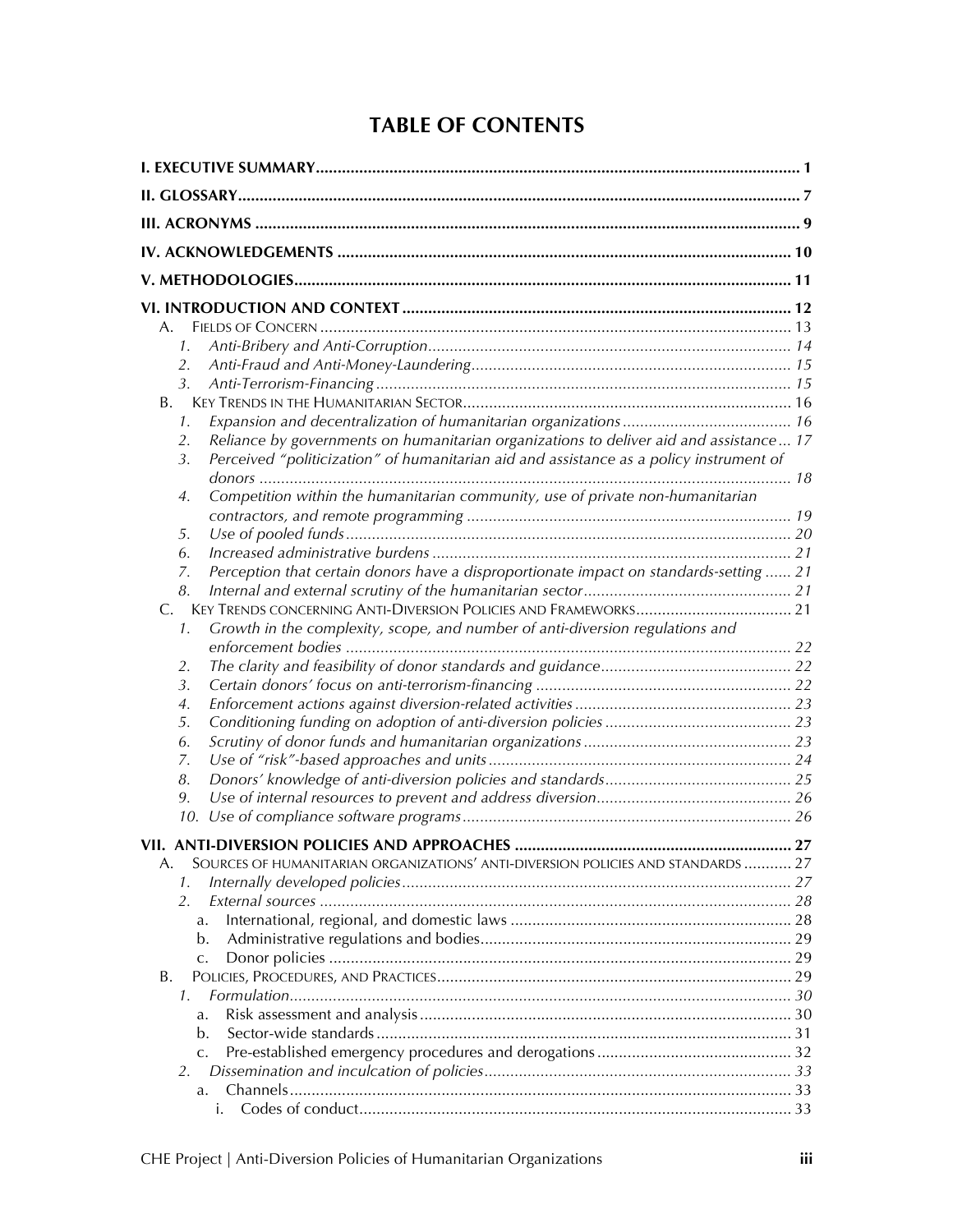| b.                                                                            |
|-------------------------------------------------------------------------------|
| i.                                                                            |
| ii.                                                                           |
| 3.                                                                            |
| a.                                                                            |
| $\mathbf b$ .                                                                 |
| $C_{\star}$                                                                   |
| $d_{\cdot}$                                                                   |
| e.                                                                            |
| f.                                                                            |
|                                                                               |
|                                                                               |
| 4.                                                                            |
| a.                                                                            |
| b.                                                                            |
| VIII.                                                                         |
| A <sub>1</sub>                                                                |
| 1.                                                                            |
| 2.                                                                            |
| 3.                                                                            |
| B.                                                                            |
| 1.                                                                            |
| 2.                                                                            |
| 3.                                                                            |
| $\overline{4}$ .                                                              |
| $C_{\cdot}$                                                                   |
| 1.                                                                            |
| 2.                                                                            |
| 3.                                                                            |
| $\overline{4}$ .                                                              |
| D.                                                                            |
| $\mathcal{I}$ .                                                               |
| 2.                                                                            |
| 3.                                                                            |
| $\overline{4}$ .                                                              |
|                                                                               |
|                                                                               |
| Х.                                                                            |
|                                                                               |
| ANNEX 2: EXAMPLE SCREENING SOFTWARE PROGRAM INSTRUCTIONS 57                   |
|                                                                               |
| ANNEX 3: EXCERPT OF THE FINANCIAL ACTION TASK FORCE'S 2012 RECOMMENDATIONS 62 |
| ANNEX 4: FATF RECOMMENDATIONS, INTERPRETIVE NOTE TO RECOMMENDATION 8          |
| ANNEX 5: RISK MATRIX, CHARITY COMMISSION OF ENGLAND AND WALES  66             |
| ANNEX 6: RISK ASSESSMENT, CHARITY COMMISSION OF ENGLAND AND WALES  68         |
| ANNEX 7: USAID OFFICE OF INSPECTOR GENERAL/INVESTIGATOR - FRAUD INDICATORS 71 |
|                                                                               |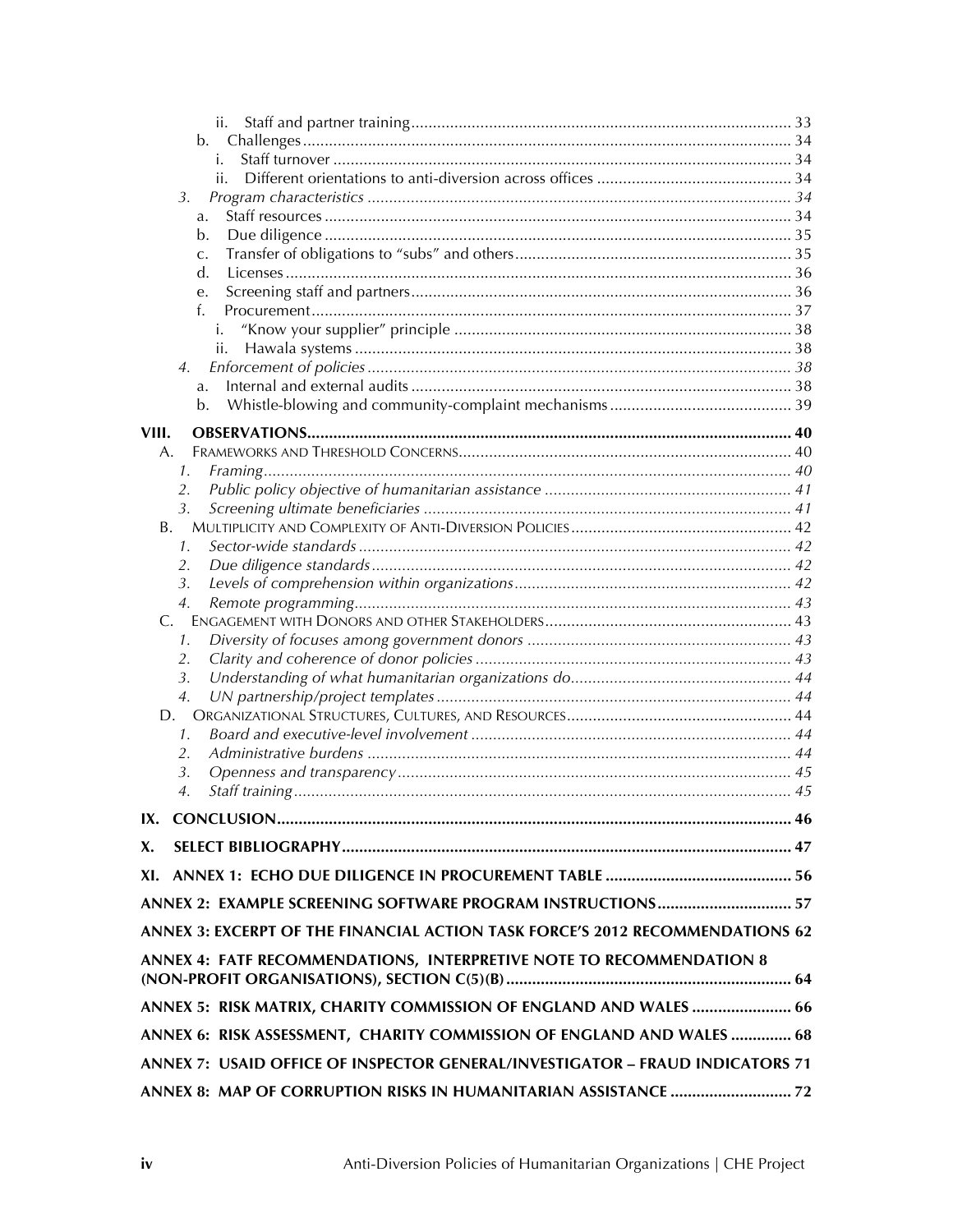#### **I. EXECUTIVE SUMMARY**

Seeking to ensure that humanitarian assistance reaches intended beneficiaries is at the core of the humanitarian enterprise. Indeed, **humanitarian organizations have long developed internal policies and practices in line with humanitarian principles and across all parts of the relief cycle,** including program design, risk assessment and management, and monitoring and evaluation. Increasingly, however, **government and private donors are imposing,** through grant and partnership agreement contracts and other instruments, **particular anti-diversion obligations on humanitarian organizations, such as in the fields of anti-bribery, anti-fraud, and anti-terrorism-financing.** While humanitarian organizations already undertake many of these obligations as part of their internal policies and practices, and while humanitarian organizations have long acknowledged governments' legitimate concerns in these areas, **the "anti-diversion" framing and the imposition of different or heightened standards by certain donors have raised challenges and concerns for many humanitarian organizations.**

Without prescribing or proscribing certain approaches or responses, **this report aims to identify and analyze key aspects of contemporary anti-diversion policies and practices of humanitarian organizations.** For the purposes of this paper, **anti-diversion activities are understood to encompass measures involved in the formulation and implementation of policies aimed at ensuring to the extent feasible in the prevailing circumstances that humanitarian aid and assistance reach intended beneficiaries.** In contradistinction, diversion, in this context, means actions that change or alter the course of, or otherwise disrupt or delay, the provision of humanitarian aid and assistance from reaching its intended beneficiaries.

Anti-diversion policies, while not always expressly falling under that umbrella term, have long guided the programming of humanitarian organizations throughout the lifecycle of relief actions—from **strategic program planning to risk assessment and management, from making needs assessments to identifying beneficiary populations, from procuring goods and services to delivering assistance, from monitoring and evaluation to reporting to donors and beneficiary populations.** Today, many large humanitarian organizations have taken numerous steps to formulate and execute a collection of anti-diversion policies.

The research revealed **three often interrelated and linked general types of anti-diversion fields of concerns** among humanitarian organizations and donors: anti-bribery and anticorruption; anti-fraud and anti-money laundering; and anti-terrorism-financing.

Respondents identified an assortment of anti-bribery- and anti-corruption-related policies and procedures. More so than the other anti-diversion fields of concern, **antibribery and anti-corruption were often referenced in context-specific terms,** with the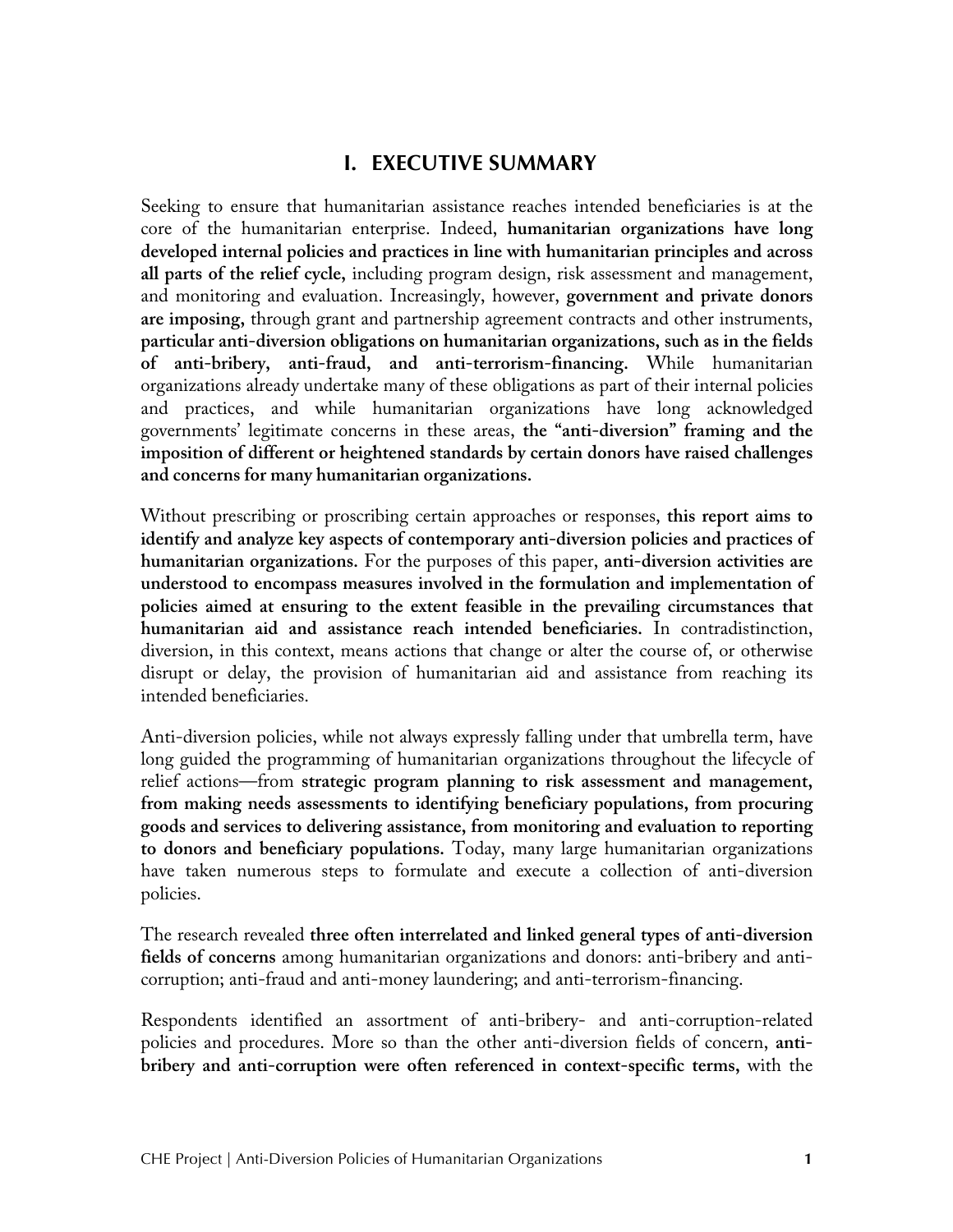local culture being perceived as a predominant factor in determining the level and type of risk, as well as in what constituted bribery and corruption.

Every humanitarian organization that provided information for this report has implemented anti-fraud and anti-money-laundering policies and procedures. For the most part, interviewees indicated that their organizations' anti-money-laundering/fraud programs long preceded their anti-bribery/corruption and anti-terrorism-financing programs. Across the board, the organizations that took part in this research indicated an increase in recent years in resources dedicated to preventing, detecting, stopping, and punishing fraud and money laundering. **Internal controls against fraud and, increasingly, money laundering are part and parcel of all of the organizations surveyed for this research project.** 

Nearly every organization surveyed for this research undertakes some form of antiterrorism-financing activities. The organizations that do not stated that they had received the permission of their donors to refrain from doing so. **Most of the organizations that took part in the research indicated that they had stronger concerns about other forms of diversion than about anti-terrorism-financing.** The predominant concern voiced among participants in the broader counterterrorism realm was the requirement to screen staff, partners, and, sometimes, ultimate beneficiaries against the numerous lists of designated entities.

Every organization surveyed for this research indicated that it takes a shared approach to allocating responsibility for anti-diversion policies and practices between headquarters, regional and national offices, and local partners. Yet for nearly every organization surveyed, even those that professed to have a relatively "flat" organizational structure, **a tension emerged between the lawyers and policy advisors at the "hub" office and the coordination and assistance operators at the "spoke" offices.** 

**The increase in the size of pooled UN funds, especially the Central Emergency Response Fund (CERF), the Common Humanitarian Funds (CHF), and Emergency Response Funds (ERF), has had a significant impact on anti-diversion policies and practices,** according to respondents. These pooled funds typically use a standardized project implementation agreement template across programs and countries. The importance of the standards set out in that template become predominant for hundreds, if not thousands, of organizations who become subject to the terms of that template.

A near-constant theme running throughout the interviews for this research was **donors' demands for more due diligence, reporting, risk mitigation, and the like alongside perceived flat or decreasing overhead contributions.** This theme corresponded with a move, which a few respondents noted, by donors to increasingly fund local NGOs, which typically require less-expensive overhead expenditures and which typically have less welldeveloped internal anti-diversion policies. Nearly all interviewees stated that their organizations allocate more resources now than before on anti-diversion polices and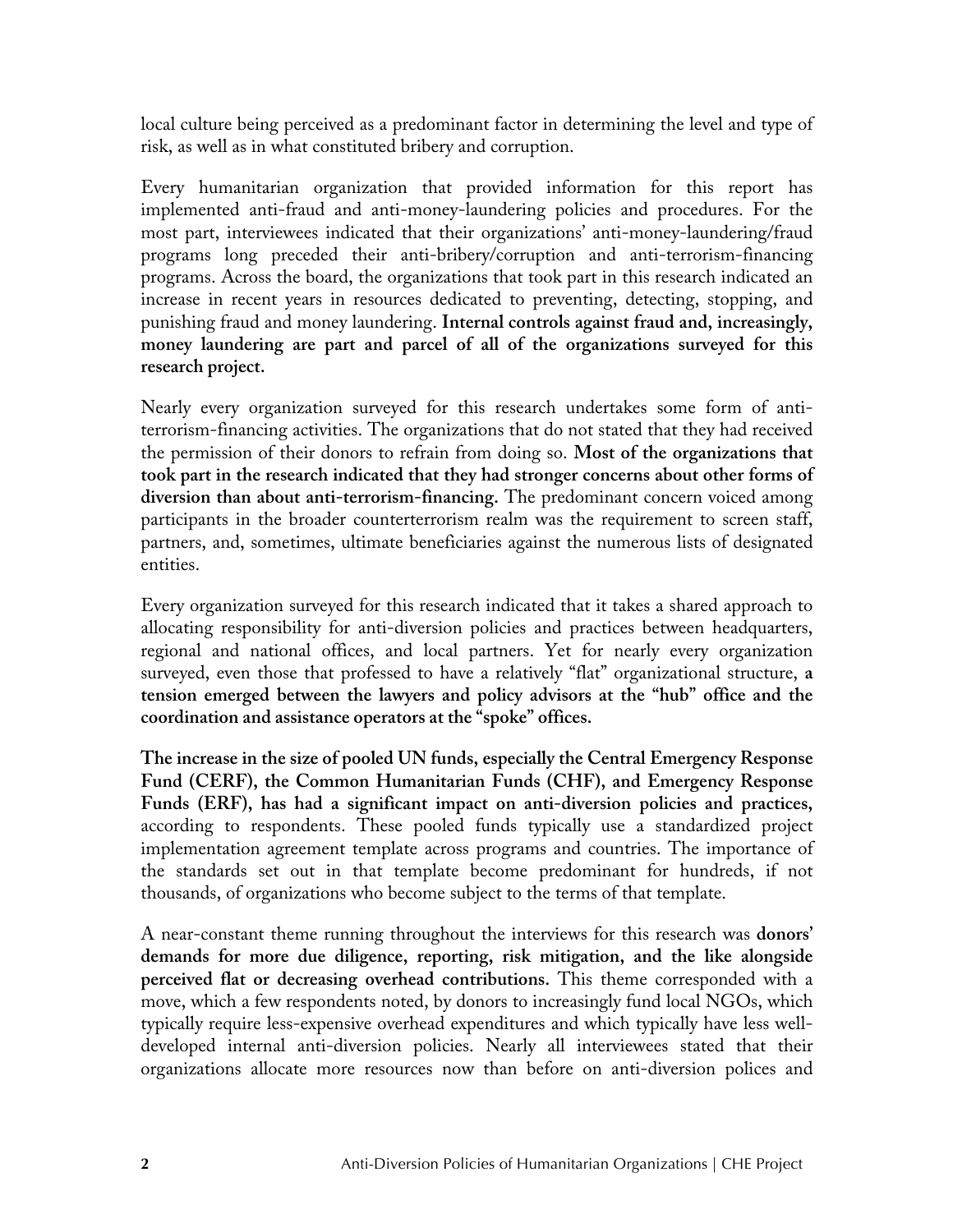practices. A few interviewees noted that donors are aware of the increased administrative burden and that donors have taken steps to streamline those obligations.

One of the most important trends identified by respondents was a **growth in the complexity, scope, and number of anti-diversion regulations and enforcement bodies.** Certain donor governments—especially in the U.S. and the U.K.—were singled out for promulgating laws and regulations that require humanitarian organizations (and other individuals and entities operating abroad) to undertake steps to curb corruption, bribery, money laundering, fraud, and terrorism financing. Within some donors, multiple agencies and departments have a hand in formulating and implementing anti-diversion policies.

Many interviewees mentioned that, especially over the last five to ten years, donors both government donors and private foundations—have in their anti-diversion discussions and requirements **focused disproportionately on anti-terrorism-financing.** Respondents singled out donors in the U.S., Canada, U.K., and Australia in this regard.

Nearly all of the respondents perceived an **increased level of scrutiny of their organizations' activities by external authorities and the media.** Humanitarian organizations and other NGOs have come under increasing scrutiny in relation to various anti-diversion fields, including anti-bribery/corruption, anti-money-laundering/fraud, and anti-terrorism-financing. Participants drew attention to leaks of draft UN reports; congressional inquiries and audits; regulatory actions; and media reports as examples of heightened scrutiny concerning alleged diversion of humanitarian aid and assistance.

Respondents also indicated that humanitarian organizations are **increasingly adopting, and being expected to adopt, risk-based programming frameworks.** In particular, humanitarian organizations—including those in the UN system as well as private NGOs—are utilizing generally formulated international standards, especially the ISO3000:2009 Enterprise Risk Management (ERM) Standard. That standard defines risk as the effect of uncertainty on objectives and promotes an organization-wide approach to identifying and managing risk.

One of the most pronounced themes and trends identified as part of the research was the **large increase in use of list-checking commercial software programs to comply with antidiversion policies.** Many respondents mentioned that they had spent significant time examining potential list-checking software programs. These programs range in price, and there is no free, open-source version on the market. One program reportedly checks against more than 170 lists spanning the globe—not only U.S., U.K., and UN counterterrorism lists, for instance, but also against World Bank anti-bribery lists and many other lists.

Whether internally developed or externally imposed, most humanitarian organizations' anti-diversion policies and standards identified in the research arose or were refined through **years of experience with program design, risk assessment and analysis, and monitoring and evaluation programs, guided fundamentally by humanitarian principles.**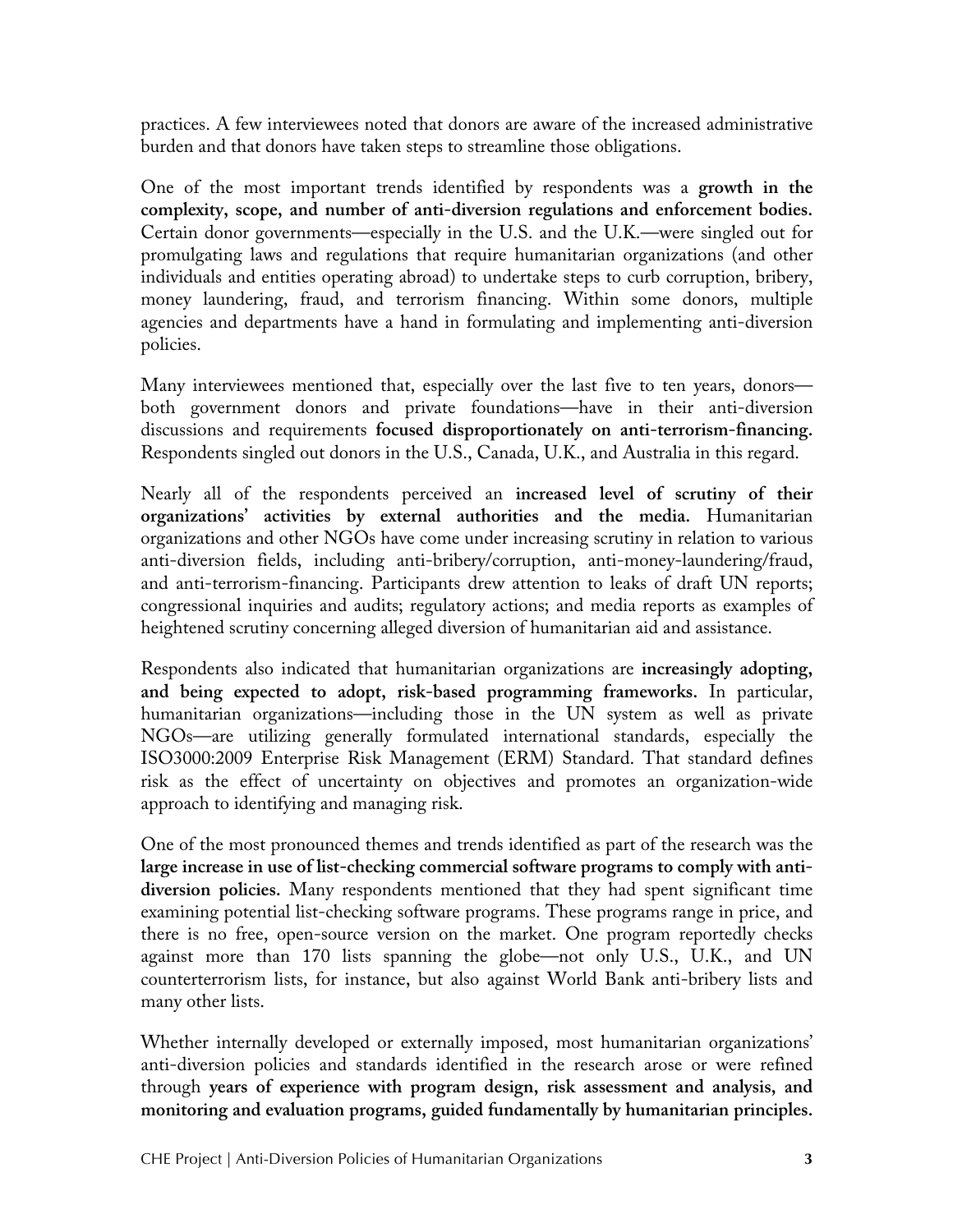That is, these policies and standards did not emerge in a legal or operational vacuum. Rather, they are the result of concerted internal and sector-wide discussions and experience, as well as engagement with donors, regarding how best to ensure that aid and assistance reach intended beneficiaries in light of all of the risks associated with relief actions undertaken in volatile, dangerous, and shifting operational contexts.

All of the organizations that took part in this research indicated that they have at least one full-time staff member whose primary responsibility concerns compliance with antidiversion policies, most often in the form of a grant officer, a financial program associate, or a legal counsel. **Many organizations had multiple full-time staff members dedicated to anti-diversion policies and practices,** and the range of internal staff resources dedicated to anti-diversion varied significantly. One international humanitarian NGO noted that its headquarters office has six staff members working full-time on grant compliance and reporting relating to anti-diversion policies (two of those staff members spend the majority of their time screening potential and current partners against procurement, counterterrorism, and other lists).

Every organization surveyed as part of this research indicated that they engage in some form of anti-diversion-related due diligence, most often framed in terms of effective program design, risk assessment and analysis, and monitoring and evaluation. **The content and shape of that due diligence varied significantly between organizations.** No single due diligence standard emerged within any of the fields of concern.

In their partnership agreement contracts, nearly all of the organizations surveyed as part of this research indicated that they are required, as part of the contracts with donors, to **ensure that the anti-diversion obligations entailed in their contracts are transferred to their partners and other "subs."** A number of lawyers and grant officers raised concerns about the clarity of guidance from donors about what constitutes a "sub," however, as well as the feasibility of partners and "subs" actually implementing all of the applicable antidiversion policies.

As part of their anti-diversion programs, the majority of organizations that receive U.S. government or private foundation funding **screen their staff and partners, as well as non-U.S. banks and other financial institutions that the organizations do business with, against, at a minimum, the U.S. SDN list and the UN 1267 List.** Respondents indicated that these screening programs undertaken as part of organizations' due diligence and risk management programs raised significant operational challenges. These challenges include that the programs require substantial administrative resources; the programs are more difficult to administer in places with low Internet connectivity rates, where many relief actions take place; and the programs may contribute to staff security concerns.

All of the respondents indicated that their organizations have **developed internal auditing systems, and most of the organizations also have external auditors regularly review their financial records** (typically, at least once a year). A large number of humanitarian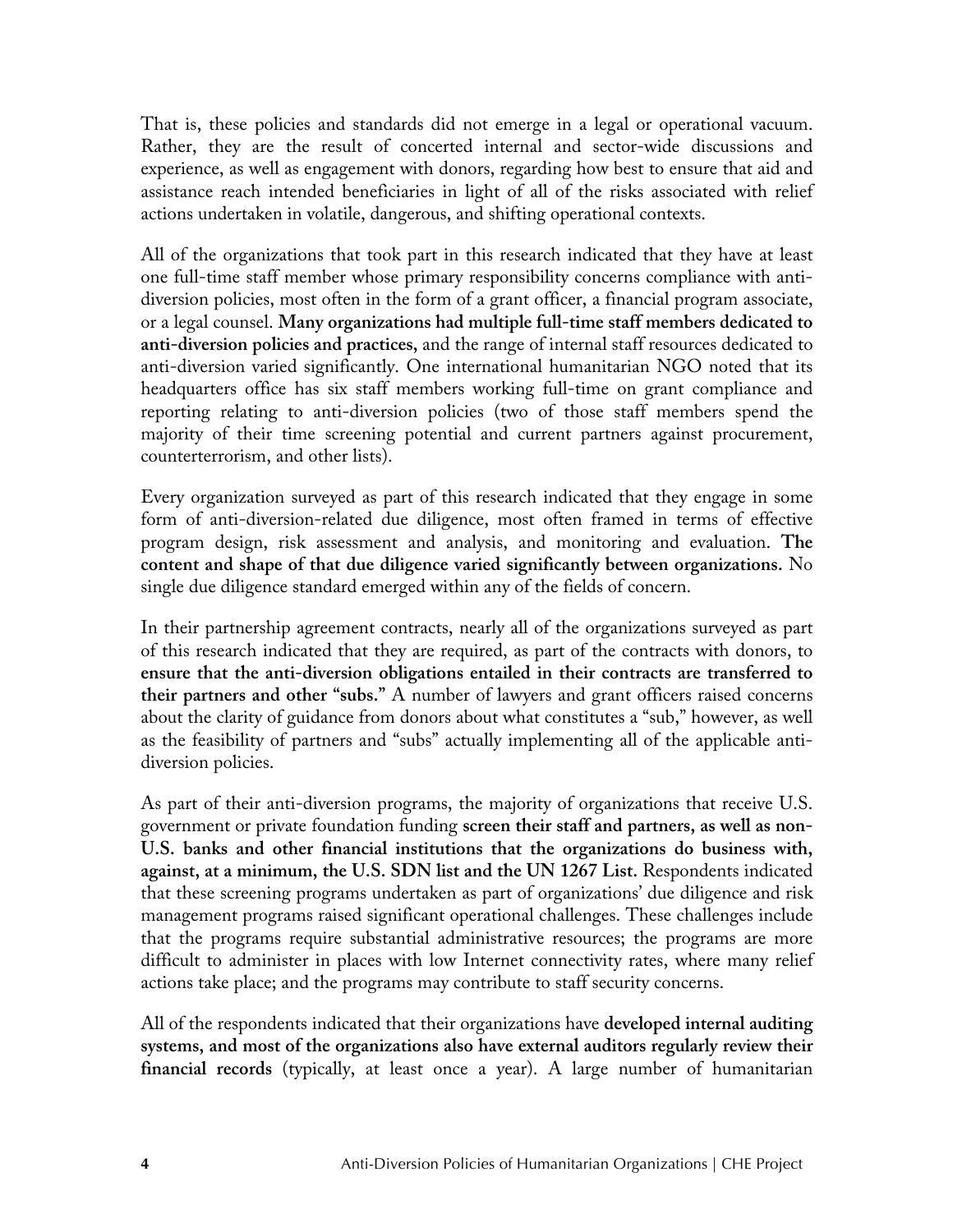organizations mentioned that they had established independent whistle-blowing and community-complaint mechanisms.

**Only one of the organizations surveyed had developed a comprehensive internal antidiversion policy,** while the rest of the organizations had developed policies concerning certain, or multiple, fields of anti-diversion concern. According to many respondents, the process of developing and implementing such a comprehensive policy—and its translation into a donor explanatory note—may prove useful.

A spectrum of approaches to framing anti-diversion policies and practices emerged in the research. At one end of the spectrum, some organizations **robustly and proactively framed their anti-diversion policies in terms of humanitarian principles.** On the other end of the spectrum, at least a few of the organizations that took part in this research framed their anti-diversion policies less in terms of humanitarian principles and more in terms of **complying with best business practices,** including those drawn from commercial sectors.

A number of organizations noted that, by attempting to impose standards drawn from commercial sectors, **donors are not adequately recognizing important distinctions between humanitarian organizations and commercial entities, especially the public policy objective underlying humanitarian response.** Respondents noted that, unlike commercial service providers, humanitarian organizations need to be able to speak with all armed actors, even designated terrorists, in order to obtain access and deliver assistance.

All of the humanitarian organizations that took part in the research indicated a **desire for increased clarity around donors' anti-diversion policies and standards.** In this connection, many of the respondents stated that their programming would be more effective if the various donors would clarify, simplify, and standardize their approaches to anti-diversion within their own agencies and also do so among donors. A number of organizations voiced concerned that donors do not take sufficient steps to ensure that their anti-diversion requirements are standardized across the various relevant government agencies, thus creating a latticework of disparate standards or at least different levels of enforcement and scrutiny.

According to numerous interviewees, the **increase in donor-imposed anti-diversion requirements on humanitarian organizations have apparently not been matched by a proportionate increase in overhead allocations.** In discussing this issue with donors, organizations have attempted to focus on providing facts and figures that describe the impacts that increasingly burdensome anti-diversion obligations have on programming effectiveness, including increased demands on staff and the need for additional other resources, such as commercial software programs.

Numerous organizations noted a strong sense of **concern with openly discussing their approaches to formulating and implementing anti-diversion policies.** At times, this concern seemed to stem from the conception that exposing these policies to public light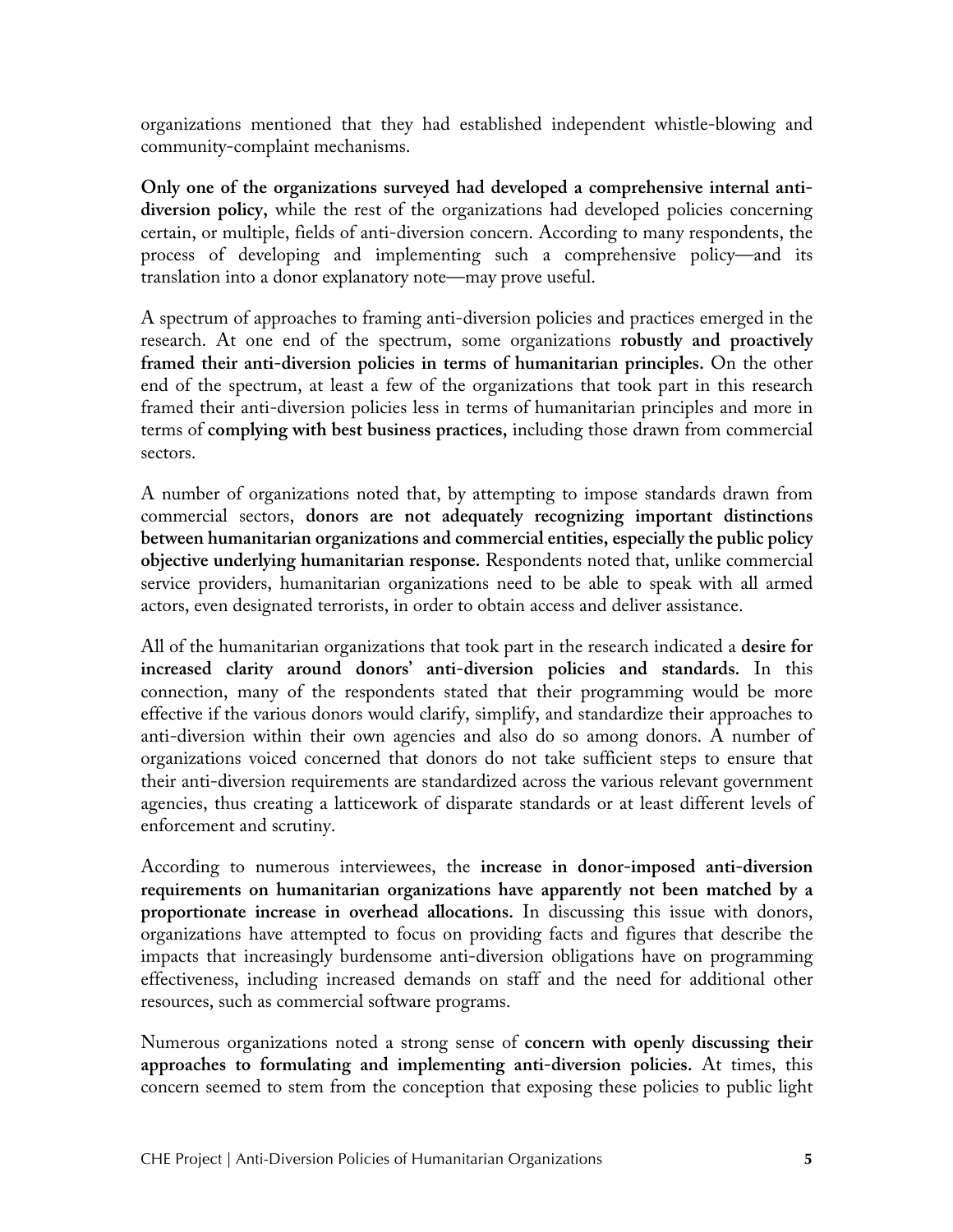will bring unwanted attention on the organization, and that it would be better to discuss the definitions and expectations around anti-diversion only when necessary.

In sum, the research undertaken for this report revealed, first, that humanitarian organizations have **long developed internal policies and practices** aimed at ensuring that aid and assistance reach intended beneficiaries, and, second, that many humanitarian organizations are **grappling with how best to adapt additional, externally imposed antidiversion policies in light of changing operational circumstances and heightened donor demands and scrutiny.**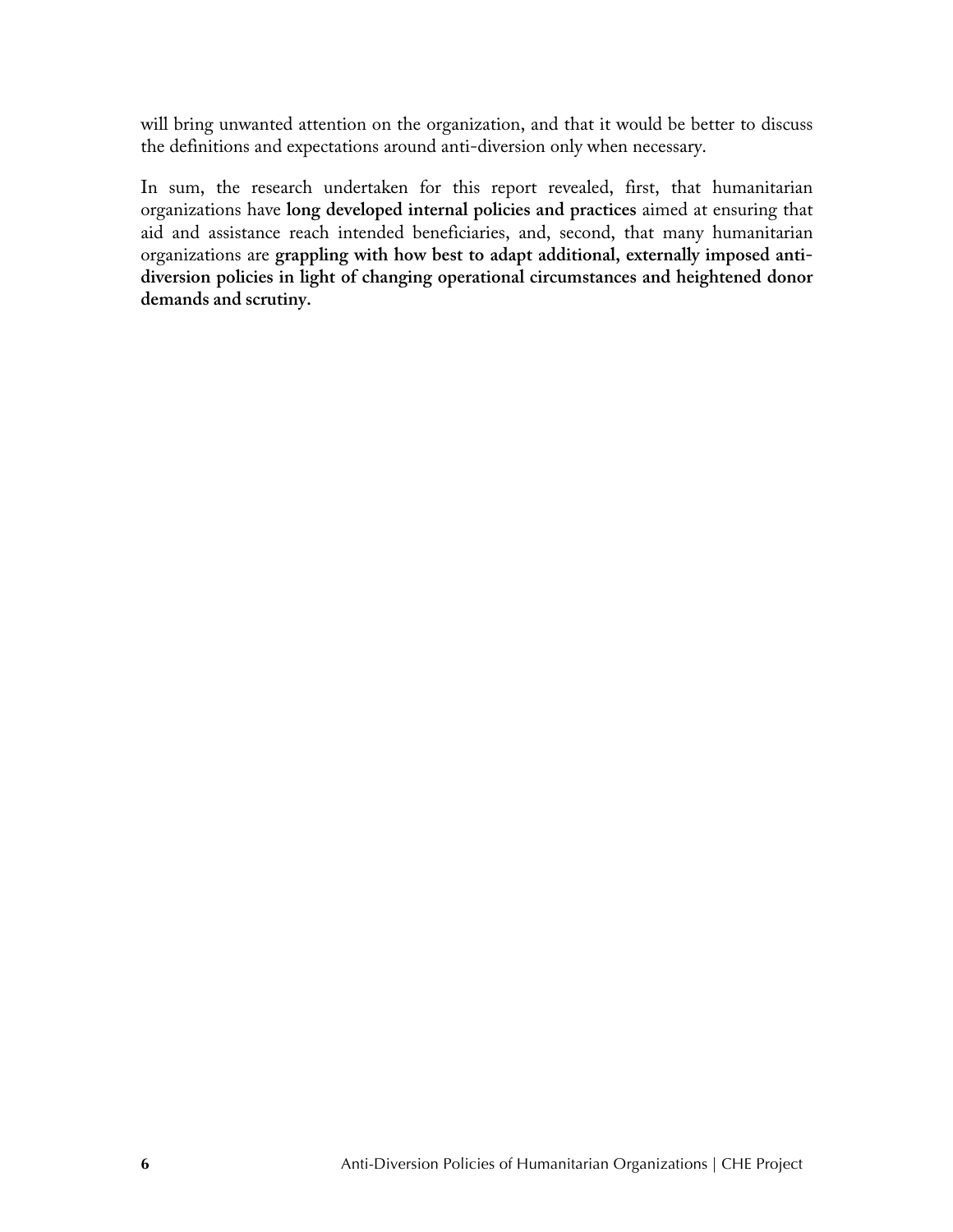#### **II. GLOSSARY2**

**Anti-Bribery Activities** — Actions involved in the formulation and implementation of policies aimed at preventing, stopping, and punishing bribery that has the capacity to result in the diversion of humanitarian aid or assistance.

**Anti-Corruption Activities** — Actions involved in the formulation and implementation of policies aimed at preventing, stopping, and punishing corruption that has the capacity to result in the diversion of humanitarian aid or assistance.

**Anti-Diversion Activities** — Measures involved in the formulation and implementation of policies aimed at ensuring to the extent feasible and in light of the prevailing circumstances that humanitarian aid and assistance reach intended beneficiaries.

**Anti-Fraud Activities** — Actions involved in the formulation and implementation of policies aimed at preventing, stopping, and punishing fraud that has the capacity to result in the diversion of humanitarian aid or assistance.

**Anti-Money-Laundering Activities** — Actions involved in the formulation and implementation of policies aimed at preventing, stopping, and punishing money laundering that has the capacity to result in the diversion of humanitarian aid or assistance.

**Anti-Terrorism-Financing Activities** — Actions involved in the formulation and implementation of policies aimed at preventing, stopping, and punishing terrorism financing that has the capacity to result in the diversion of humanitarian aid or assistance.

**Audit** — An examination of financial records and accounts to check their accuracy against a standard.

**Bribery** — The corrupt payment, receipt, or solicitation of a private favor for official action. 3

**Code of Conduct** — A set of rules outlining the responsibilities of and proper practices for a humanitarian organization.

**Corruption** — An abuse of a position of trust in order to gain an undue advantage. 4

<sup>&</sup>lt;sup>2</sup> The definitions in this Glossary were drafted in relation to the particular research and themes in this report.

<sup>&</sup>lt;sup>3</sup> Black's Law Dictionary, 9<sup>th</sup> Edition (ed. Garner), 2009, p. 217; see also Model Penal Code § 240.1.

<sup>&</sup>lt;sup>4</sup> Derived in part from *Black's Law Dictionary*, <sup>9th</sup> Edition (ed. Garner), 2009, p. 396 ("2. The act of doing something with an intent to give some advantage inconsistent with official duty and the rights of others; a fiduciary's or official's use of a station or office to procure some benefit either personally or for someone else, contrary to the rights of others.").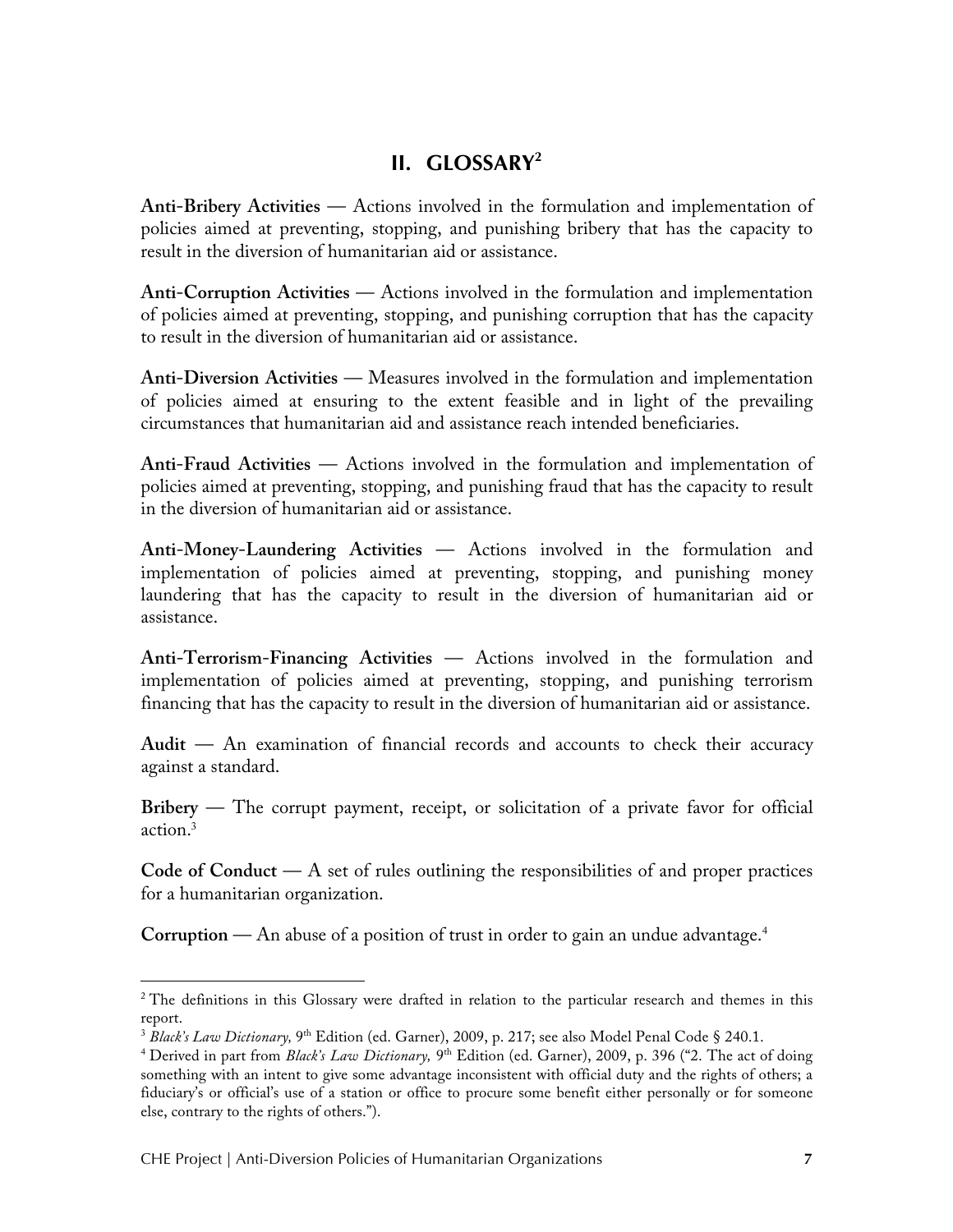Diversion — Actions that, by altering the course of relief actions, result in humanitarian aid and assistance not reaching, or being delayed in reaching, intended beneficiaries.

**Due Diligence** — A set of four cumulative elements: a statement of policy articulating the organization's commitment to anti-diversion policies; periodic assessment of actual and potential impacts of organizational activities and relationships on humanitarian aid and assistance reaching intended beneficiaries; integrating these commitments and assessments into internal control and oversight systems; and tracking and reporting performance.5

**Enhanced Due Diligence** — The set of heightened anti-diversion prevention, deterrence, and response standards imposed on humanitarian organizations by the U.S. in relation to Somalia.6

**Fraud —** A knowing misrepresentation of the truth or concealment of a material fact to induce another to act to his or her detriment.<sup>7</sup>

**Humanitarian Assistance** — Aid and action designed to save lives, alleviate suffering, and maintain and protect human dignity during and in the aftermath of armed conflicts and other emergency situations.<sup>8</sup>

**Money Laundering —** The act of transferring illegally obtained money through legitimate people or accounts so that its original source cannot be traced. $9$ 

Terrorism Financing — Actions involved in the solicitation, collection, or provision of funds with the intention that those funds may be used to support acts of terrorism.

<sup>&</sup>lt;sup>5</sup> Derived in part from the definition of "human rights due diligence" in the Report of the Special Representative of the Secretary-General on the issue of human rights and transnational corporations and other business enterprises, John Ruggie, "Business and Human Rights: Further steps toward the operationalization of the 'protect, respect and remedy' framework," UN Doc. A/HRC/14/27, April 9, 2010, para. 83. Compare with, for example, the definition provided in ECHO, Guidelines for the award of Procurement Contracts within the frameworks of Humanitarian Aid Actions financed by the European Union ("Humanitarian Aid Guidelines for Procurement"), May 31, 2011, p. 13, available online at http://ec.europa.eu/echo/files/partners/humanitarian\_aid/Procurement\_Guidelines\_en.pdf: "Due diligence refers to carrying out duties professionally, carefully and thoroughly, going well beyond the minimum effort."

<sup>6</sup> See Counterterrorism and Humanitarian Engagement Project, "An Analysis of Contemporary Counterterrorism-related Clauses in Humanitarian Grant and Partnership Agreement Contracts," [Research and Policy Paper, May 2014, Annex 2g, available online at: http://blogs.law.harvard.](http://blogs.law.harvard.edu/cheproject/)

edu/cheproject/.<br><sup>7</sup> *Black's Law Dictionary*, <sup>9th</sup> Edition (ed. Garner), 2009, p. 731.<br><sup>8</sup> Derived in part from Global Humanitarian Assistance, "Defining humanitarian assistance," (undated) available online at: http://www.globalhumanitarianassistance.org/data-guides/defining-humanitarian-aid. 9 *Black's Law Dictionary,* 9th Edition (ed. Garner), 2009, p. 1097; see also 18 USC § 1956.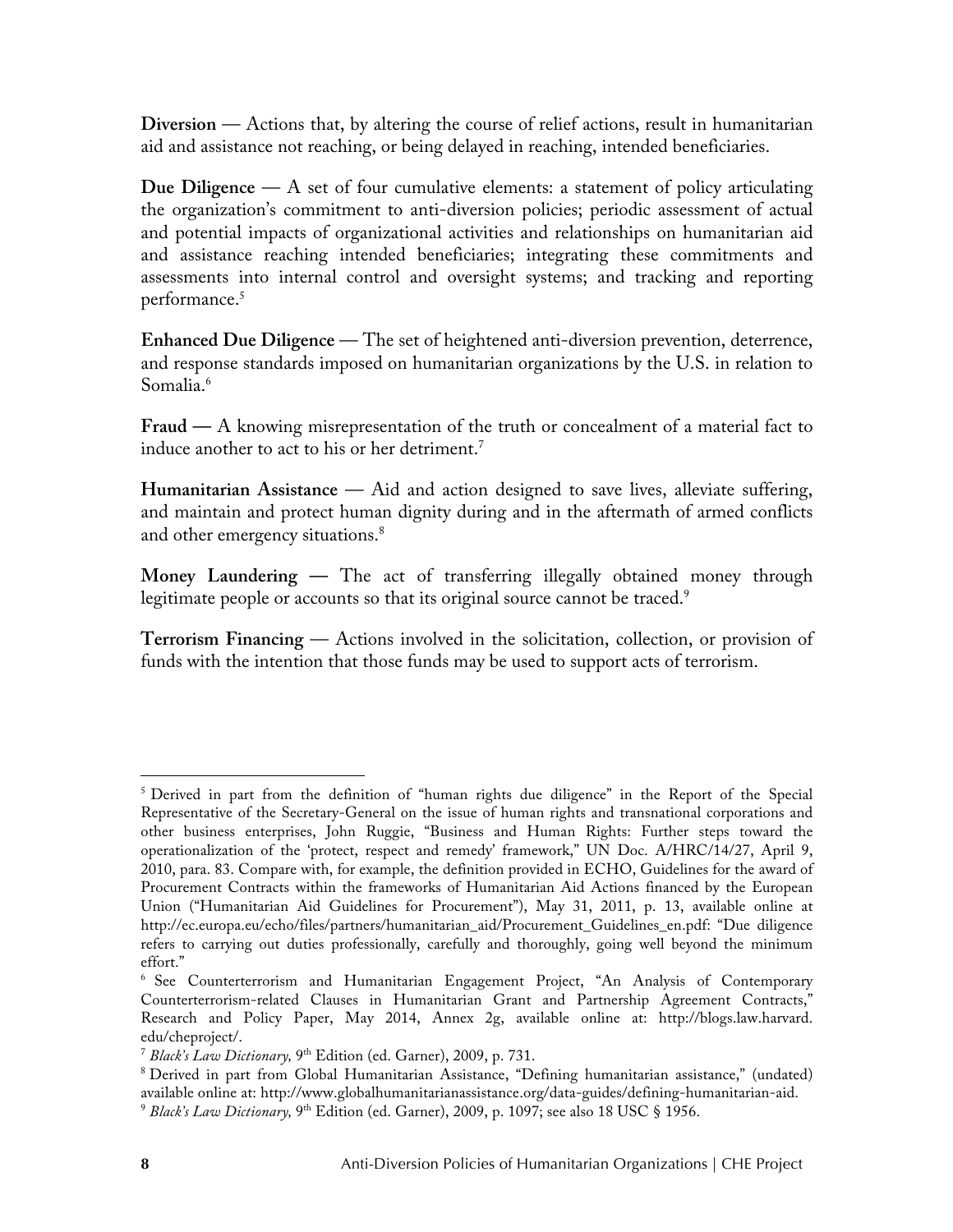#### **III. ACRONYMS**

**1267 List** — The list of individuals and organizations designated by the Sanctions Committee pursuant to the UN Security Council Resolution 1267 *et seq*. travel ban and asset freezing measures against members of al-Qaeda (and, formerly, the Taliban)

**AML** — Anti-Money Laundering

**AusAID** — Australian Agency for International Development (now part of the Australian Department of Foreign Affairs and Trade (DFAT))

**CCEW** — Charity Commission for England and Wales

**CERF** — UN Central Emergency Response Fund

**CHF** — UN Common Humanitarian Funds (country level)

**CIDA** — Canadian International Development Agency (now part of the Canadian Department of Foreign Affairs, Trade and Development)

**CTF** — Combating terrorism financing

**DFID** — United Kingdom Department for International Development

**ECHO** — European Commission, European Community Humanitarian Office

**EPLS** — Excluded Parties List (reportedly discontinued in 2012; now apparently part of the System for Award Management)

**ERF** — Emergency Response Funds

**FATF** — Financial Action Task Force

**OFAC** — United States Department of the Treasury, Office of Foreign Assets Control

**OFDA** — United States Agency for International Development, Bureau of Democracy, Conflict and Humanitarian Assistance, Office of Foreign Disaster Assistance

**SAM** — System for Award Management

**SDC** — Swiss Agency for Development and Cooperation

**SDN** — Specially Designated Nationals List (of individuals and entities designated by OFAC)

**SIDA** — Swedish International Development Cooperation Agency

**UNSC** — United Nations Security Council

**USAID** — United States Agency for International Development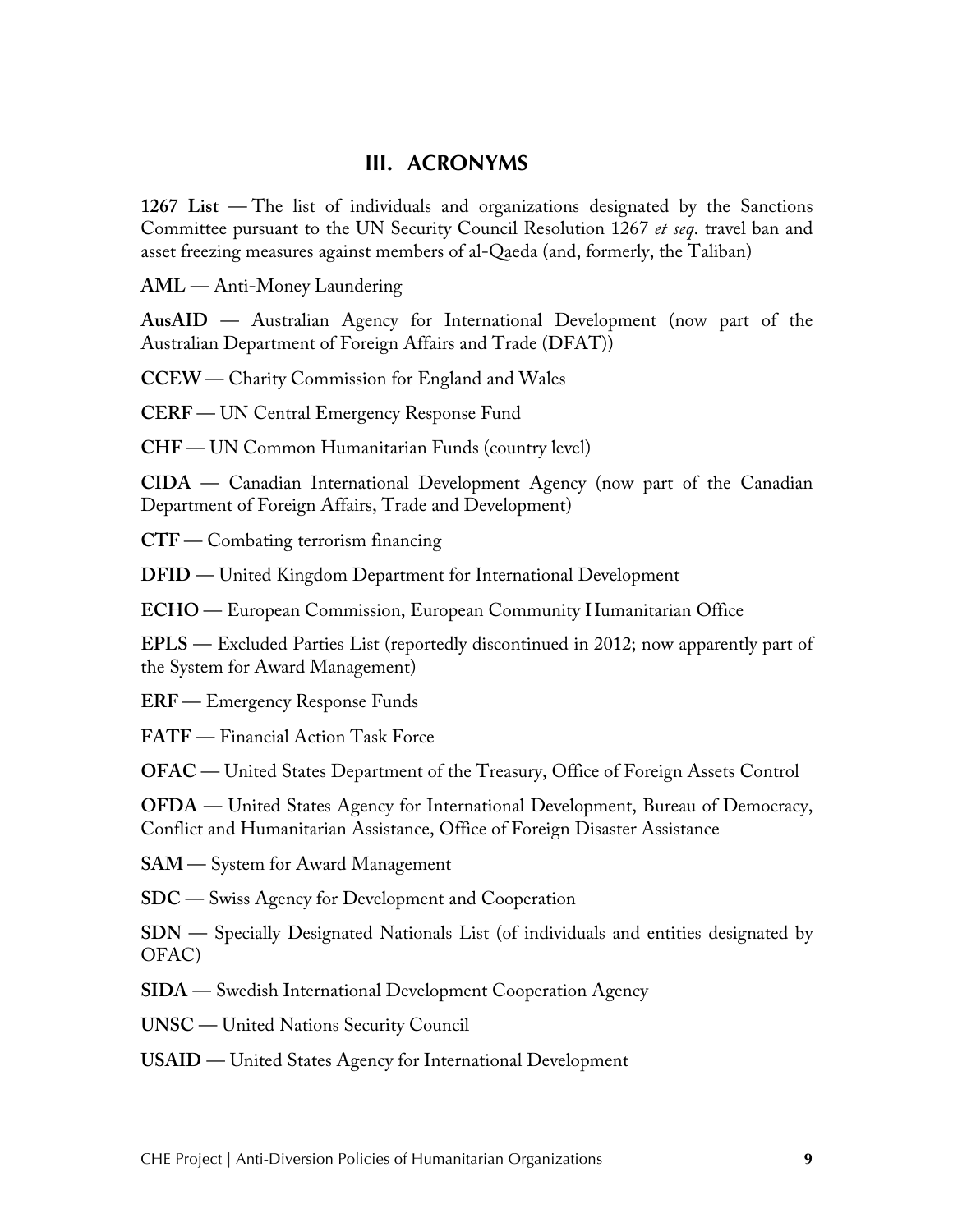#### **IV. ACKNOWLEDGEMENTS**

This document has been produced, in part, with the financial assistance of the Norwegian Ministry of Foreign Affairs (NFMA). The views expressed herein should not be taken, in any way, to reflect the official opinion of the NMFA. The Norwegian Refugee Council (NRC) facilitated this financial assistance through the NFMA. The CHE Project also receives generous support from the Swiss Federal Department of Foreign Affairs (FDFA). The views expressed herein should also not be taken, in any way, to reflect the official opinions of the Swiss FDFA nor NRC. The CHE Project is grateful for the support of the NMFA, NRC, and the Swiss FDFA. The research undertaken by the CHE Project was completely independent, and the CHE Project alone is responsible for the content of the research and analysis reflected in the reports.

The CHE Project team received support for its research from dozens of legal advisors, grant officers, policy advisors, security advisors, regional and national coordinators, logisticians, compliance officers, controllers, auditors, and others. These individuals provided their time, information, and materials to the research. The CHE Project gratefully appreciates their support and assistance. The CHE Project team is indebted to Elizabeth Holland of Foley Hoag, LLP, for her thoughtful feedback and comments and to the staff of the Harvard Law School Library who helped identify and obtain numerous resources.

This independent research project was undertaken in part at the request of the Inter-Agency Standing Committee Task Team on Revitalizing Principled Humanitarian Action and the CHE Project's Senior Law and Policy Working Group. The CHE Project team appreciates the support and assistance provided by both the IASC Task Team and the Working Group, including by identifying potential interviewees.

The CHE Project team is grateful to the participants at a private March 2014 Workshop at Harvard Law School, who provided critical feedback on drafts of the reports on counterterrorism-related contract clauses and on anti-diversion policies of humanitarian organizations.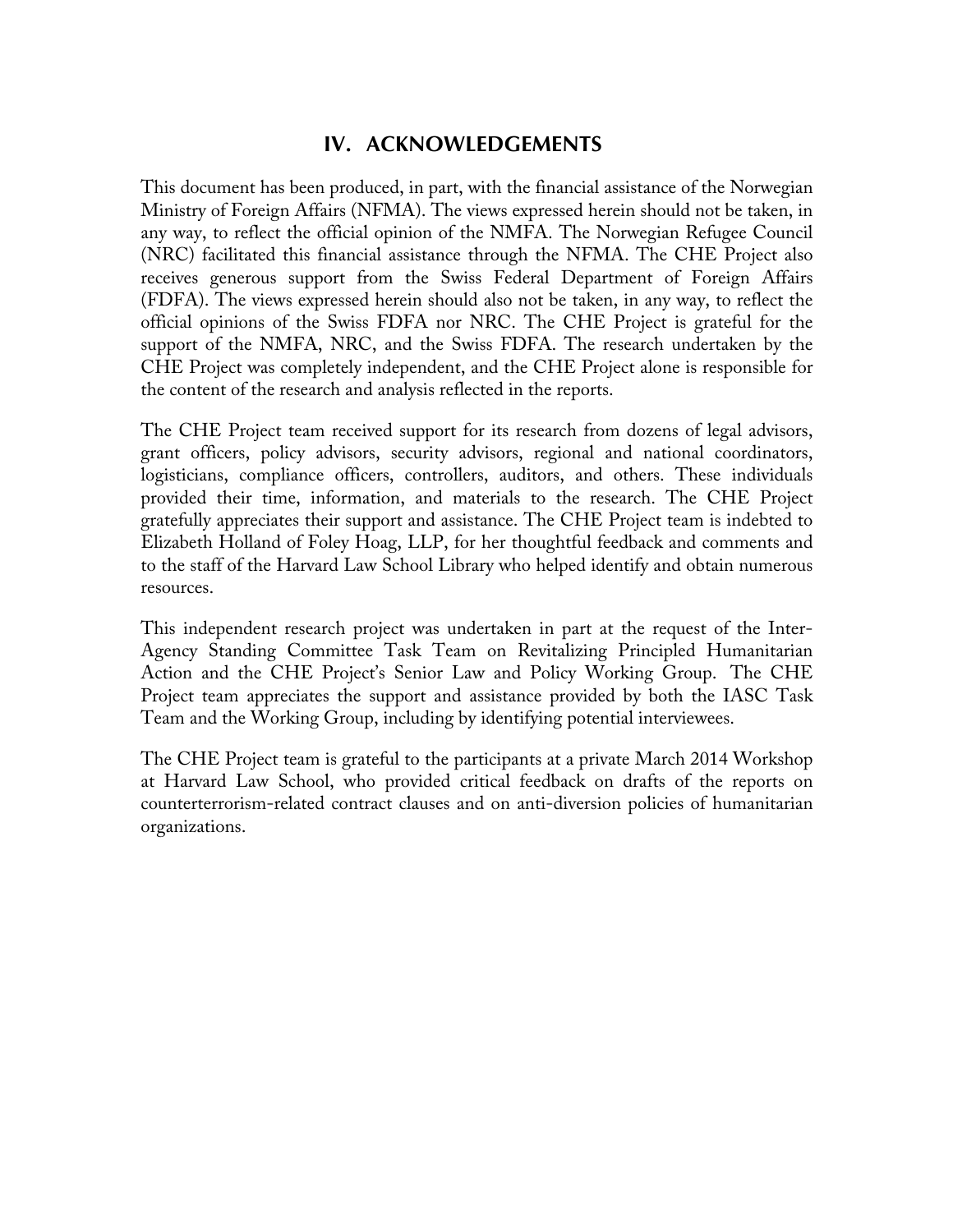#### **V. METHODOLOGIES**

Without prescribing or proscribing certain approaches or responses, this report aims to identify and analyze key aspects of contemporary anti-diversion policies and practices of humanitarian organizations. The report is a result of field and desk research, informal consultations, and other research activities. The CHE Project team sought information and resources regarding contemporary policies, practices, and approaches to antidiversion from a range of organizations and stakeholders, including United Nations system bodies, funds, programmes, and specialized agencies; international nongovernmental organizations; local NGOs; foundations; donor governments; and intergovernmental organizations.

Desk research examined extant analyses and evidence regarding anti-diversion policies of humanitarian organizations alongside related topics. A researcher conducted nearly fourdozen interviews over the phone and in person; each interview ranged from 20 minutes to one hour. These interviews included questions relating both to the formulation, negotiation, and implementation of counterterrorism-related contract clauses in humanitarian grants and partnership agreements and to anti-diversion policies and practices of humanitarian organizations. The researcher conduced in–person interviews in Washington, D.C.; New York City; Geneva, Switzerland; and Nairobi, Kenya. The focus of the interviews was on capturing information and analysis from senior humanitarian practitioners, general counsels and legal advisors, donors, security personnel, and grant officers regarding current approaches, challenges, and opportunities with respect to counterterrorism-based clauses in humanitarian grant and partnership agreement contracts and anti-diversion policies and practices of humanitarian organizations.

The desk research included analyzing materials from comparative or analogous industries, such as for-profit commercial entities operating in conflict situations or areas with seemingly endemic corruption. In addition, the research looked into how other industries have approached these types of policies. Resources and analysis were also sought from external experts in various aspects of administrative law, regulation, and contract law, as well as financial controls.

To obtain critical feedback on drafts of the reports, in March 2014 the CHE Project hosted a one-day, private Workshop with participants from humanitarian INGOs and the UN Secretariat, as well as, for part of the day, a representative from USAID.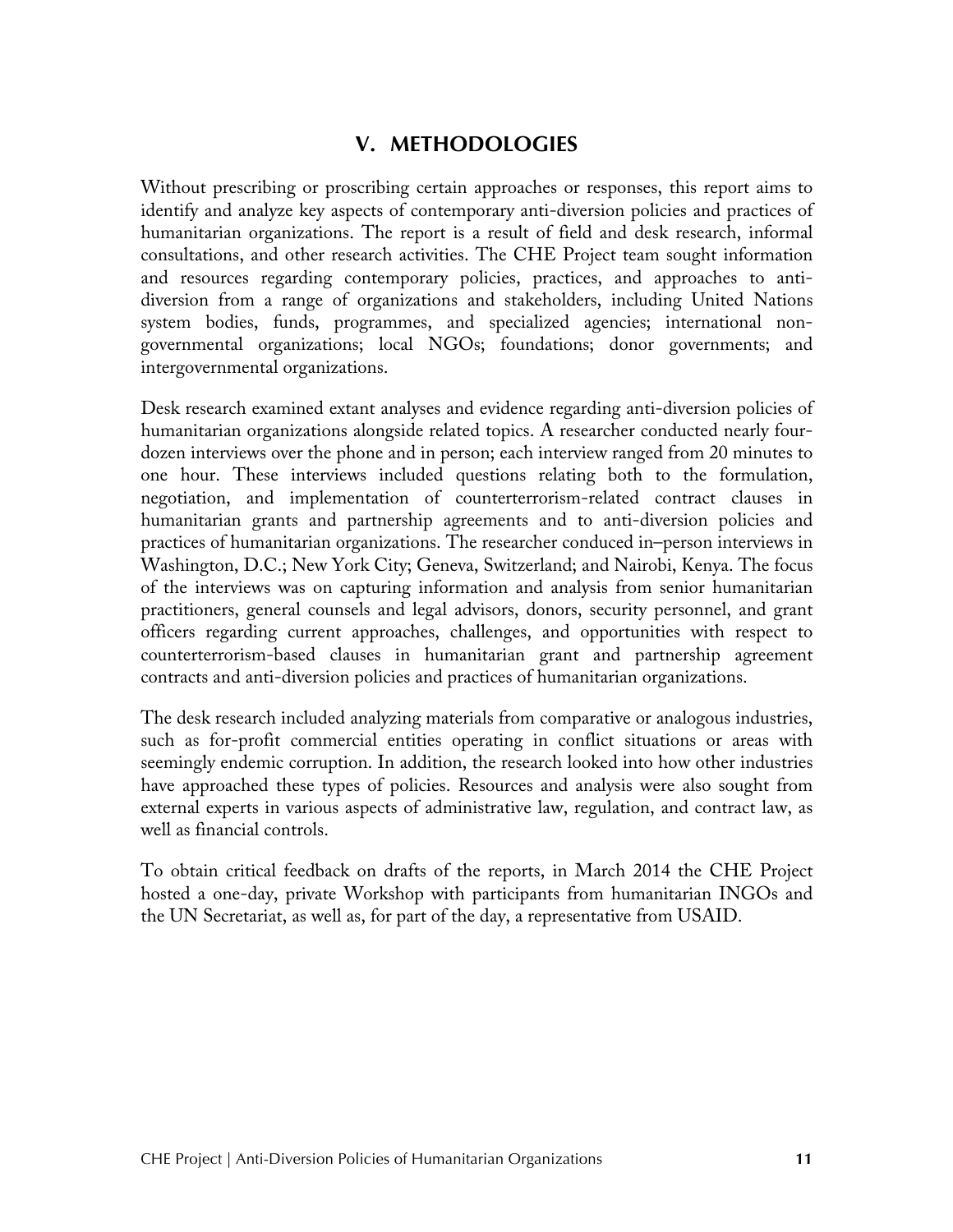#### **VI. INTRODUCTION AND CONTEXT**

Seeking to ensure that humanitarian assistance reaches intended beneficiaries is at the core of the humanitarian enterprise. <sup>10</sup> Indeed, humanitarian organizations have long developed internal policies and practices in line with humanitarian principles and across all parts of the relief cycle, including program design, risk assessment and management, and monitoring and evaluation. Increasingly, however, government and private donors are imposing, through grant and partnership agreement contracts and other instruments, particular anti-diversion obligations on humanitarian organizations, such as in the fields of anti-bribery, anti-fraud, and anti-terrorism-financing. While humanitarian organizations already undertake many of these obligations as part of their internal policies and practices, and while humanitarian organizations have long acknowledged governments' legitimate concerns in these areas, the "anti-diversion" framing and the imposition of different or heightened standards by certain donors have raised challenges and concerns for many humanitarian organizations.

Humanitarian organizations have undertaken a number of initiatives to examine and formulate guidance regarding specific fields of anti-diversion concern, such as antibribery/corruption and the impact of donors' counterterrorism measures on principled humanitarian action.<sup>11</sup> Yet to date, no specific initiative has identified and analyzed the set of anti-diversion concerns collectively. This report seeks to help fill this gap by identifying and developing an overview and analysis of themes in and trends concerning contemporary anti-diversion policies and practices of humanitarian organizations. $^{\rm 12}$ 

At the outset, it is important to define what is meant in this report by "anti-diversion." As noted above, humanitarian organizations have long developed internal policies and

<sup>&</sup>lt;sup>10</sup> Kate Mackintosh and Patrick Duplat, "Study of the Impact of Donor Counter-Terrorism Measures on Principled Humanitarian Action," United Nations Office for the Coordination of Humanitarian Affairs and the Norwegian Refugee Council, 2013, pp. 119–20, available online at: https://www.nrc.no/arch/\_ img/9682778.pdf ("Humanitarian action is never intended to benefit the parties to an armed conflict and humanitarian organisations have put in place standards and procedures that seek to prevent aid diversion and ensure the impartial delivery of aid.").

<sup>11</sup> See, e.g., Transparency International, *Handbook of Good Practices for Preventing Corruption in Humanitarian Operations*, January 2010, available online at: http://www.transparency.org/whatwedo/pub/ [handbook\\_of\\_good\\_practices\\_preventing\\_corruption\\_in\\_humanitarian\\_operations; Kate Mackintosh and](http://www.transparency.org/whatwedo/pub/handbook_of_good_practices_preventing_corruption_in_humanitarian_operations)  Patrick Duplat, "Study of the Impact of Donor Counter-Terrorism Measures on Principled Humanitarian Action," United Nations Office for the Coordination of Humanitarian Affairs and the Norwegian Refugee Council, 2013, pp. 119–20, available online at: https://www.nrc.no/arch/\_img/9682778.pdf.

<sup>&</sup>lt;sup>12</sup> See recommendation 6 in Kate Mackintosh and Patrick Duplat, "Study of the Impact of Donor Counter-Terrorism Measures on Principled Humanitarian Action," United Nations Office for the Coordination of Humanitarian Affairs and the Norwegian Refugee Council, 2013, p. 119, available online at: https://www.nrc.no/arch/\_img/9682778.pdf ("Humanitarian organisations should work together to more effectively demonstrate and strengthen the implementation of the different policies, procedures and systems used to minimize aid diversion to armed actors, including those designated as terrorist, and better communicate how they weigh such efforts against programme criticality and humanitarian need.").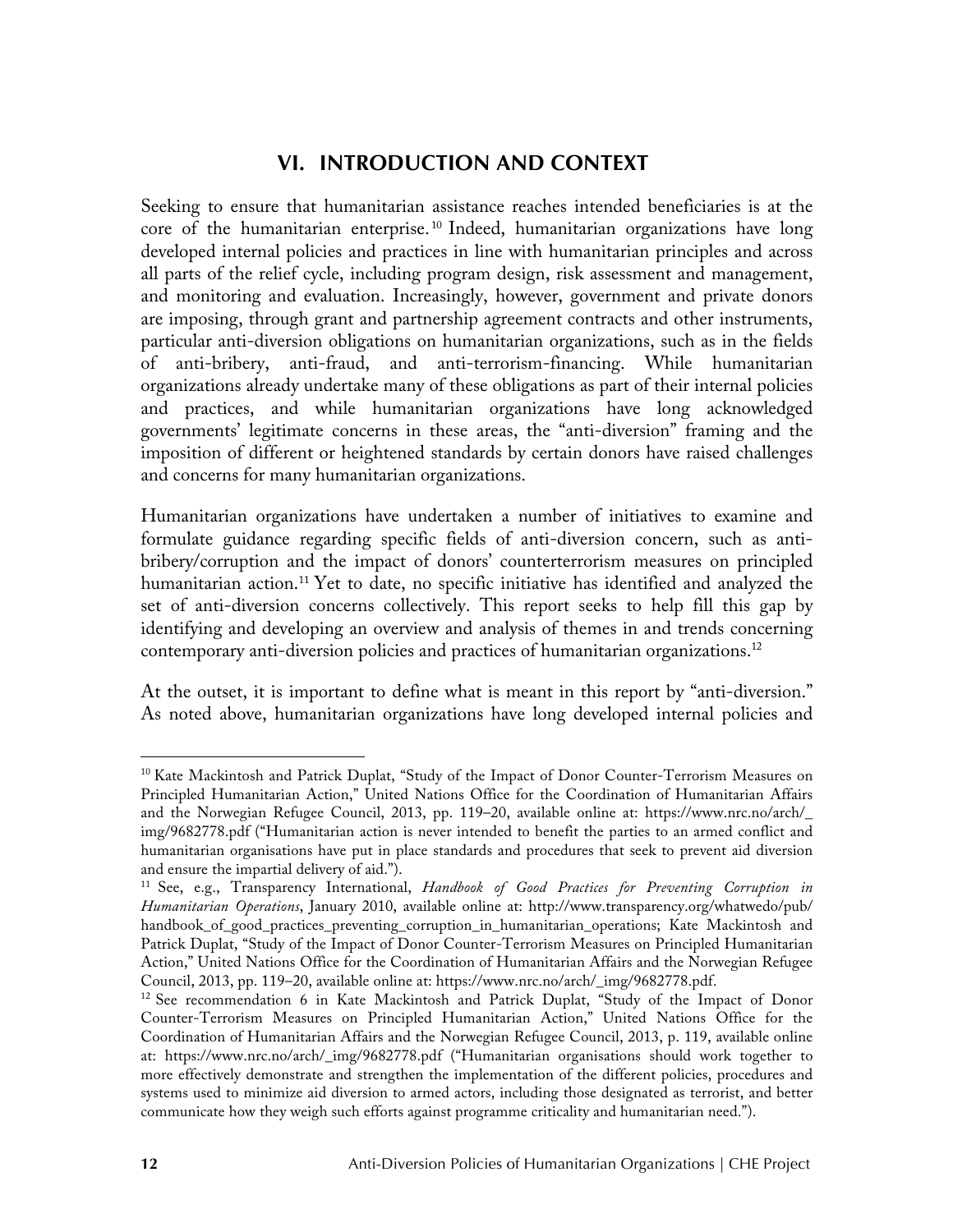practices that aim to ensure that aid reaches intended beneficiaries, including through program design, risk assessment and management, and monitoring and evaluation. There is no generally agreed upon definition of the term "anti-diversion" within the humanitarian community, and indeed some of the research participants preferred not to use the term as an overarching category, since it frames the obligations in terms of a negative (anti-diversion instead of pro-beneficiary) and it subsumes distinct categories of programming under a single heading. The anti-diversion framing has the merit of underscoring the importance of seeking to ensure that humanitarian aid and assistance is not diverted from its intended course. For the purposes of this paper, anti-diversion activities are understood to encompass measures involved in the formulation and implementation of policies aimed at ensuring to the extent feasible in the prevailing circumstances that humanitarian aid and assistance reach intended beneficiaries. <sup>13</sup> In contradistinction, diversion, in this context, means actions that change or alter the course of, or otherwise disrupt or delay, the provision of humanitarian aid and assistance from reaching intended beneficiaries.

Anti-diversion policies, while not always expressly falling under that umbrella term, have long guided the programming of humanitarian organizations throughout the lifecycle of relief actions—from strategic program planning to risk assessment and management, from making needs assessments to identifying beneficiary populations, from procuring goods and services to delivering assistance, from monitoring and evaluation to reporting to donors. Today, many large humanitarian organizations have taken numerous steps to formulate and execute a collection of anti-diversion policies concerning, for example, anti-corruption/bribery, anti-fraud/money laundering, and anti-terrorism financing. Without identify best practices or formulating guidance, this report aims to ascertain and analyze some of the key steps humanitarian organizations are taking to ensure that aid and assistance reach intended beneficiaries.

#### **A. Fields of Concern**

In addition to the broader areas of program design, risk assessment and analysis, and monitoring and evaluation, the research revealed three often interrelated and linked specific types of anti-diversion fields of concerns among humanitarian organizations and

<sup>&</sup>lt;sup>13</sup> For a discussion of the definitional elements of humanitarian assistance under international humanitarian law, see, e.g., Kay Guinane, Karen Siciliano Lucas, and Elizabeth Holland, "Safeguarding Humanitarianism in Armed Conflict: A Call for Reconciling International Legal Obligations and Counterterrorism Measures in the United States," Charity and Security Network, 2012, pp. 38–42, [available online at: http://www.charityandsecurity.org/system/files/Safeguarding%20Humanitarianism%20](http://www.charityandsecurity.org/system/files/Safeguarding%20Humanitarianism%20Final.pdf) Final.pdf. Notwithstanding this report's focus on humanitarian organizations, many of the observations may be of interest and relevance to other actors, including those in the development and peace-building sectors.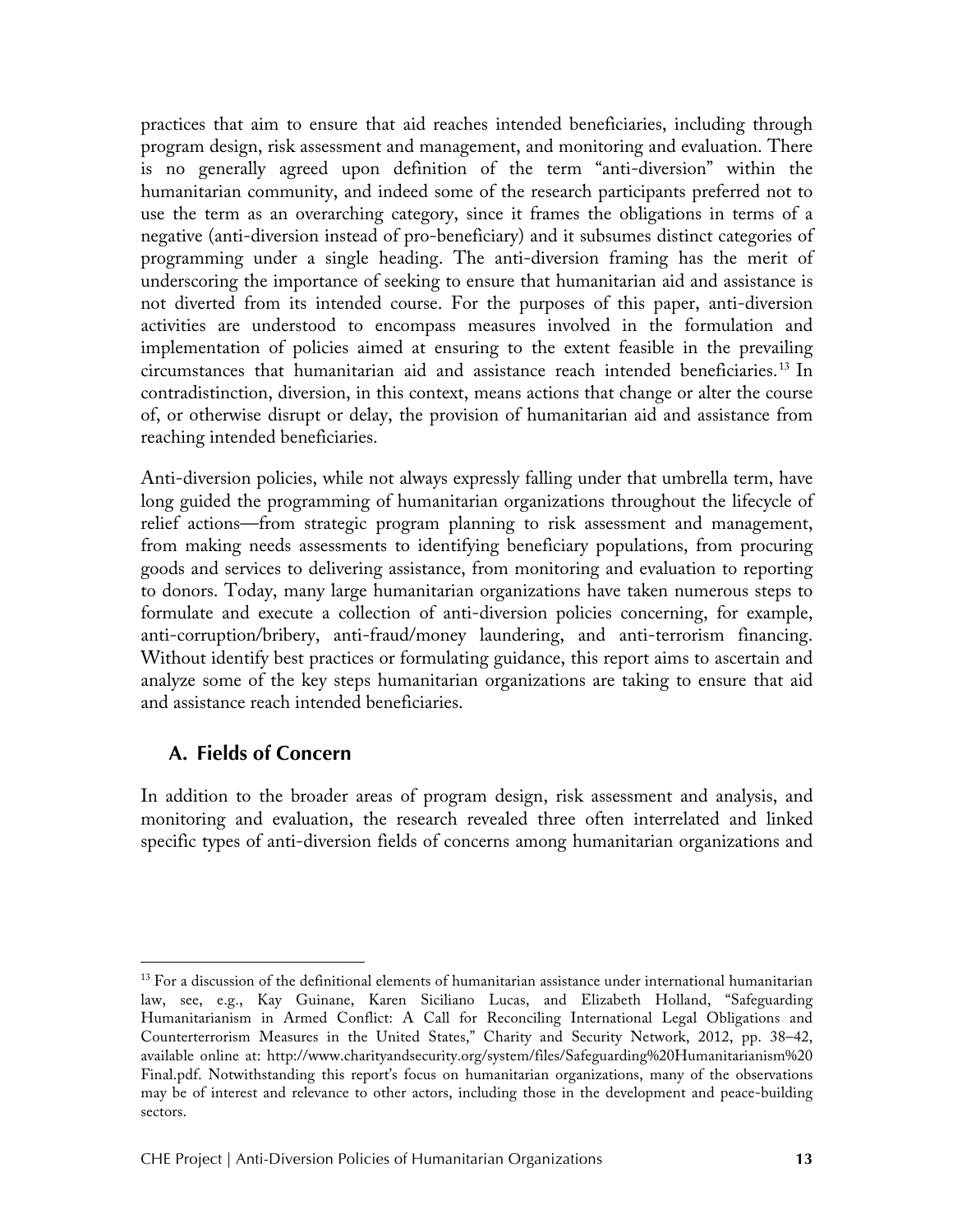donors: (1) anti-bribery and anti-corruption; (2) anti-fraud and anti-money laundering; and (3) anti-terrorism-financing.14 Each field of concern is briefly described below.

#### 1. Anti-Bribery and Anti-Corruption

For the purposes of this research paper, bribery is generally defined as the corrupt payment, receipt, or solicitation of a private favor for official action that results or may result in the diversion of humanitarian aid or assistance, and corruption is generally defined as an abuse of a position of trust in order to gain an undue advantage that results or may result in the diversion of humanitarian aid or assistance.15 Accordingly, for the purposes of this paper, anti-bribery and anti-corruption activities are respectively understood to encompass the formulation and implementation of policies aimed at preventing, stopping, and punishing bribery and corruption that have the capacity to result in the diversion of humanitarian aid or assistance.

Respondents identified an assortment of anti-bribery- and anti-corruption-related policies and procedures. More so than the other anti-diversion fields of concern, antibribery and anti-corruption were often referenced in context-specific terms, with the local culture being perceived as a predominant factor in determining the level and type of risk, as well as what constituted bribery and corruption.

One of the biggest challenges identified by respondents in relation to antibribery/corruption was having colleagues working in endemically corrupt areas. This challenge pointed to a broader theme in this area, namely the importance of undertaking, to the extent feasible in the prevailing circumstances, context-specific approaches to antibribery and anti-corruption policies, though certain legal regimes do not permit any bribery-related diversion regardless of the context. While not unique to humanitarian organizations, these concerns arise frequently for humanitarian organizations due to the nature and location of their work.

Numerous interviewees singled out Somalia as a context that presents particularly difficult anti-bribery and anti-corruption challenges for humanitarian organizations. Informal rules about taxation, for instance, have given rise to complex programming and policy challenges.16 According to respondents, anti-bribery and anti-corruption concerns are more likely to arise in situations where an organization engages in remote

<sup>&</sup>lt;sup>14</sup> While bribery and corruption are not analogous, nor are money laundering and fraud, in general these two sets of concerns are clustered together in the policies and practices of most of the humanitarian organizations that took part in this research.

<sup>&</sup>lt;sup>15</sup> These definitions are derived in part from definitions in the OECD Convention on Combating Bribery of Foreign Public Officials in International Business Transactions (adopted 1997); The Foreign Corrupt Practices Act of 1977 (15 U.S.C. §§ 78dd-1, et seq.); Bribery Act 2010 (c.23) (United Kingdom); and United Nations Convention against Corruption (entry into force: December 14, 2005).

<sup>16</sup> See, in general, Laura Hammond and Hannah Vaughan-Lee, "Humanitarian space in Somalia: a scarce [commodity," HPG Working Paper, April 2012, available online at: http://www.odi.org.uk/sites/odi.](http://www.odi.org.uk/sites/odi.org.uk/files/odi-assets/publications-opinion-files/7646.pdf) org.uk/files/odi-assets/publications-opinion-files/7646.pdf.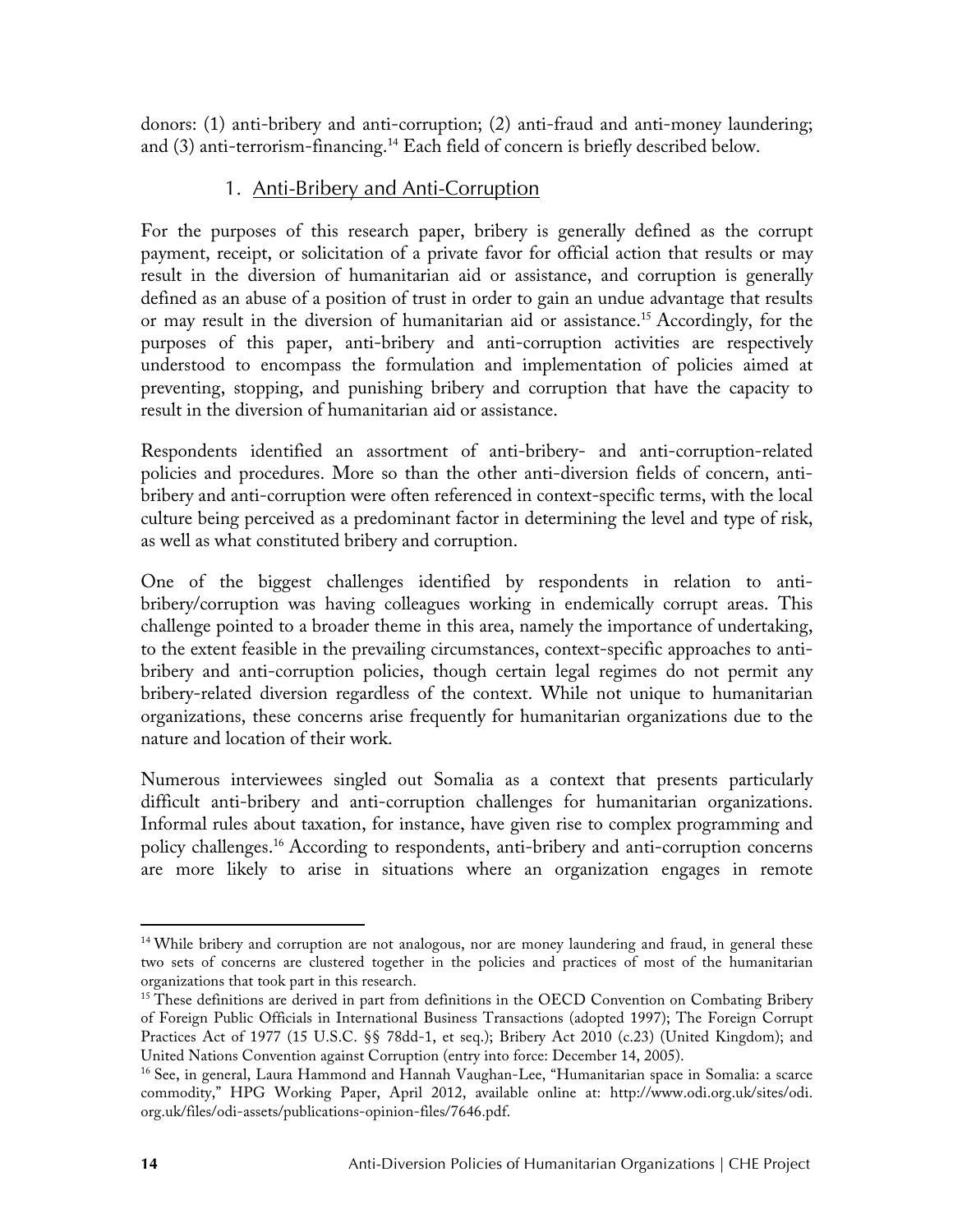programming due to the relative lack of control of operations and reviews. These and other themes are explored in more detail throughout the report.

#### 2. Anti-Fraud and Anti-Money-Laundering

For the purposes of this research report, fraud is generally defined as a knowing misrepresentation of the truth or concealment of a material fact to induce another to act to his or her detriment, and money laundering is generally defined as the act of transferring illegally obtained money through legitimate people or accounts so that its original source cannot be traced. Accordingly, for the purposes of this paper, anti-fraud and anti-money-laundering activities are respectively understood to encompass the formulation and implementation of policies aimed at preventing, stopping, and punishing fraud and money laundering that have the capacity to result in the diversion of humanitarian aid or assistance.

Every humanitarian organization that provided information for this report has implemented anti-fraud/money-laundering policies and procedures. For the most part, interviewees indicated that their organizations' anti-money-laundering/fraud programs long preceded their anti-bribery/corruption and anti-terrorism-financing programs. Generally, the larger the donor, the more detailed anti-fraud requirements are imposed on recipients. Many larger donors have published anti-fraud handbooks and other forms of guidance for recipients.

Across the board, the organizations that took part in this research indicated an increase in resources dedicated to preventing, detecting, stopping, and punishing fraud and money laundering in recent years. Internal controls against fraud and, increasingly, money laundering are part and parcel of all of the organizations surveyed for this research project. The type and extent of these internal controls ranged depending on factors such as the location of the projects, the applicable legal frameworks, and donors' policies.

#### 3. Anti-Terrorism-Financing

For the purposes of this report, terrorism financing is generally defined as involving the solicitation, collection, or provision of funds with the intention that those funds may be used to support terrorist acts or organizations.<sup>17</sup> Accordingly, for the purposes of this report, anti-terrorism-financing activities encompass the formulation and implementation of policies aimed at preventing, stopping, and punishing terrorism financing that has the capacity to result in the diversion of humanitarian aid or assistance.

<sup>&</sup>lt;sup>17</sup> Derived in part from International Monetary Fund, "Anti-Money Laundering/Combating the Financing of Terrorism - Topics," (undated), available online at: http://www.imf.org/external/np/leg/amlcft/eng/ [aml1.htm. Whether the receipt of funds from designated entities may also constitute diversion is](http://www.imf.org/external/np/leg/amlcft/eng/aml1.htm) a contested issue. In any event, donors, including the United States, generally prohibit the receipt of property and money from listed entities. See, e.g., Executive Order 13224 and 31 CFR 594.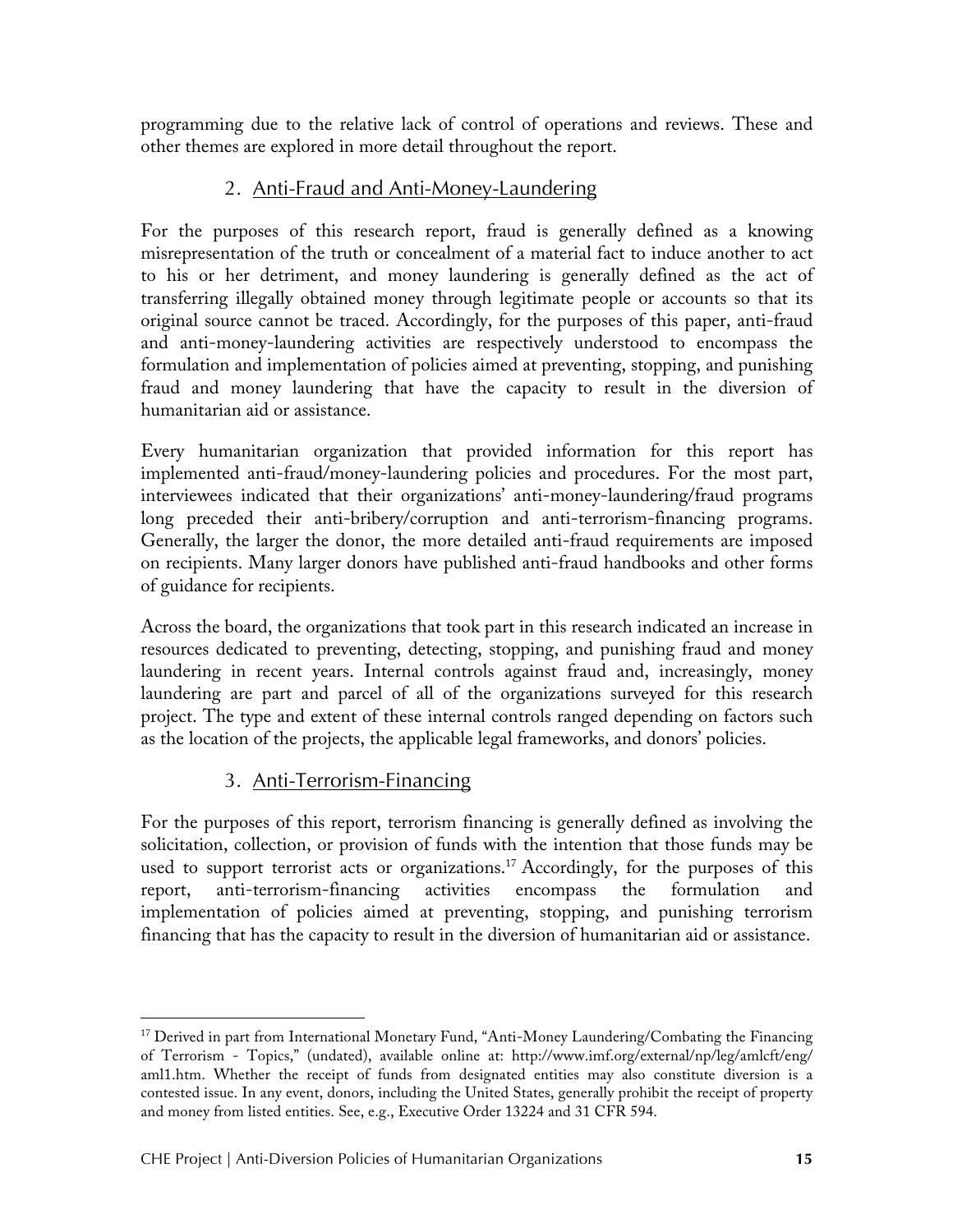Nearly every organization surveyed for this research undertakes some form of antiterrorism-financing activities. The organizations that do not stated that they had received the permission of their donors to refrain from doing so.

Most of the organizations that took part in the research indicated that they had stronger concerns about the impact on programming of other forms of diversion than they did about anti-terrorism-financing. The predominant concern voiced among participants in the broader counterterrorism realm was the requirement to screen staff, partners, and, sometimes, ultimate beneficiaries against the numerous lists of designated entities maintained by donors.

#### **B. Key Trends in the Humanitarian Sector**

The various armed conflicts and other emergency situations in which humanitarian organizations provide relief present multifaceted challenges to effective and principled humanitarian action. A collection of internal and external factors has contributed to the various formulations and implementations of anti-diversion policies by humanitarian organizations. The promulgation and implementation of humanitarian organizations' anti-diversion policies have occurred against the backdrop of broader structural, politicaleconomic, and historical changes, including within the humanitarian sector and with respect to donor policies attempting to prevent and punish bribery, corruption, fraud, money laundering, and terrorism financing. The themes, topics, and trends identified below, many of which are interrelated and mutually reinforcing, are presented to provide context to help understand the formulation and implementation of anti-diversion policies by humanitarian organizations.

#### 1. Expansion and decentralization of humanitarian organizations

Over the years, many large humanitarian organizations—including international nongovernmental organizations, United Nations system agencies and bodies, and intergovernmental organizations—have grown significantly in size and in operational presences and have in the process established decentralized operational structures. Numerous humanitarian organizations now effectively operate under a system in which a primary "hub" office (or set of offices) coordinates activities among multiple regional or national "spoke" offices with respect to programming components such as fundraising, policy-making, logistics, procurement, legal review, and operations. It is not uncommon among these large humanitarian organizations for a headquarters office to organize fundraising, policy-making, and legal review while regional and national offices implement or manage service and assistance delivery. In short, these "spoke" offices generally have a form of delegated responsibility to implement policies as directed and funded by headquarters. Among those interviewed for this research report, a general consensus emerged that the headquarters office typically has a disproportionately greater role in developing policies and attempting to coordinate those policies across the organization than the spoke offices. As demonstrated below, this imbalance creates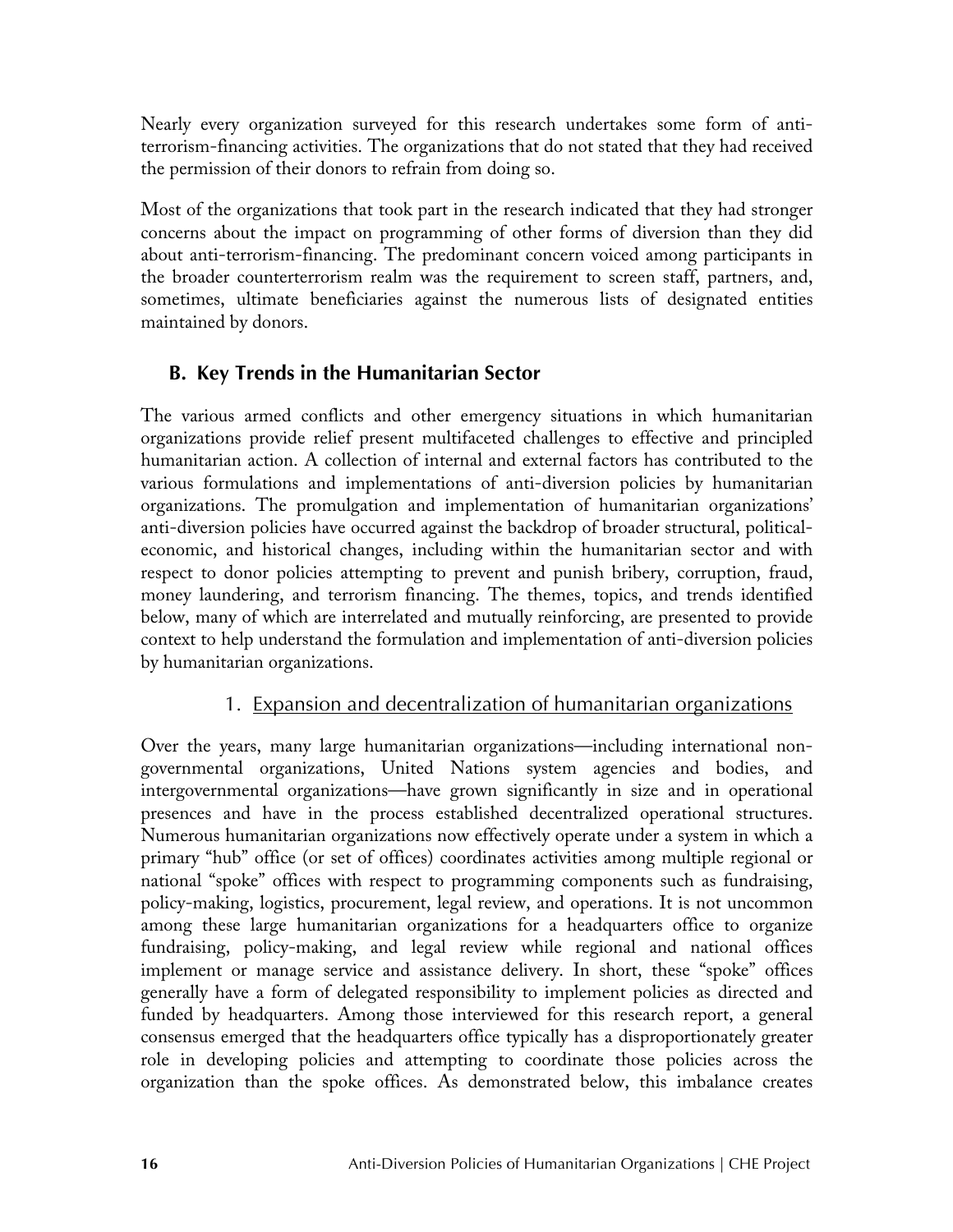complications for comprehensive and effective anti-diversion policy-making and implementation.

Every organization surveyed for this research indicated that it takes a shared approach to allocating responsibility for anti-diversion policies and practices between headquarters, regional and national offices, and local implementers and partners. Yet for nearly every organization surveyed, even those that professed to have a relatively "flat" organizational structure, a tension emerged between the lawyers and policy advisors at the "hub" office, on the one hand, and the coordination and assistance operators at the "spoke" offices, on the other hand. The programming implementers in the "spoke" offices, while recognizing the challenges faced by the lawyers and policy advisors at the "hub" office, almost universally indicated that the lawyers and policy advisors do not appear to fully understand or appreciate the operational realities and that the policies developed at the "hub" office therefore do not fully reflect the challenges facing them in the field. This disconnect may entail significant consequences for effective formulation and coordination of anti-diversion policies within humanitarian organizations and across the humanitarian sector.

In addition, due to their organizations' decentralized structure, some interviewees perceived a gulf developing within their organizations between those people tasked with specific areas of anti-diversion. That is, instead of vesting the responsibilities for developing and implementing, for instance, the organization's anti-terrorism-financing, anti-fraud, and anti-bribery in one individual, these organizations disperse these responsibilities across staff. In terms of organizational cultural, for more than one organization surveyed it became obvious during the interviews that not everyone within the organization was held in the same level of esteem: sometimes, the policy or legal advisors would see their work as more intellectually demanding than their counterparts in the grant management or human resources departments.

#### 2. Reliance by governments on humanitarian organizations to deliver aid and assistance

Many donor governments rely extensively on humanitarian organizations to deliver aid and assistance in relation to numerous situations of armed conflict and other emergencies. Donors whose foreign policy objectives include providing humanitarian aid and assistance do not usually have sufficient internal resources to provide all of that assistance through state channels alone and instead rely on partnerships with humanitarian organizations and other implementers. For instance, the U.S. State Department's Bureau of Population, Refugees, and Migration "funds NGO programs designed to fill critical gaps in humanitarian assistance and protection programs. We rely on the fast, flexible, and targeted response of NGOs in emergencies as well as their continued commitment to assist refugee and other populations in protracted situations. Not only are NGOs crucial for assistance delivery, they also provide critical information and analysis for policy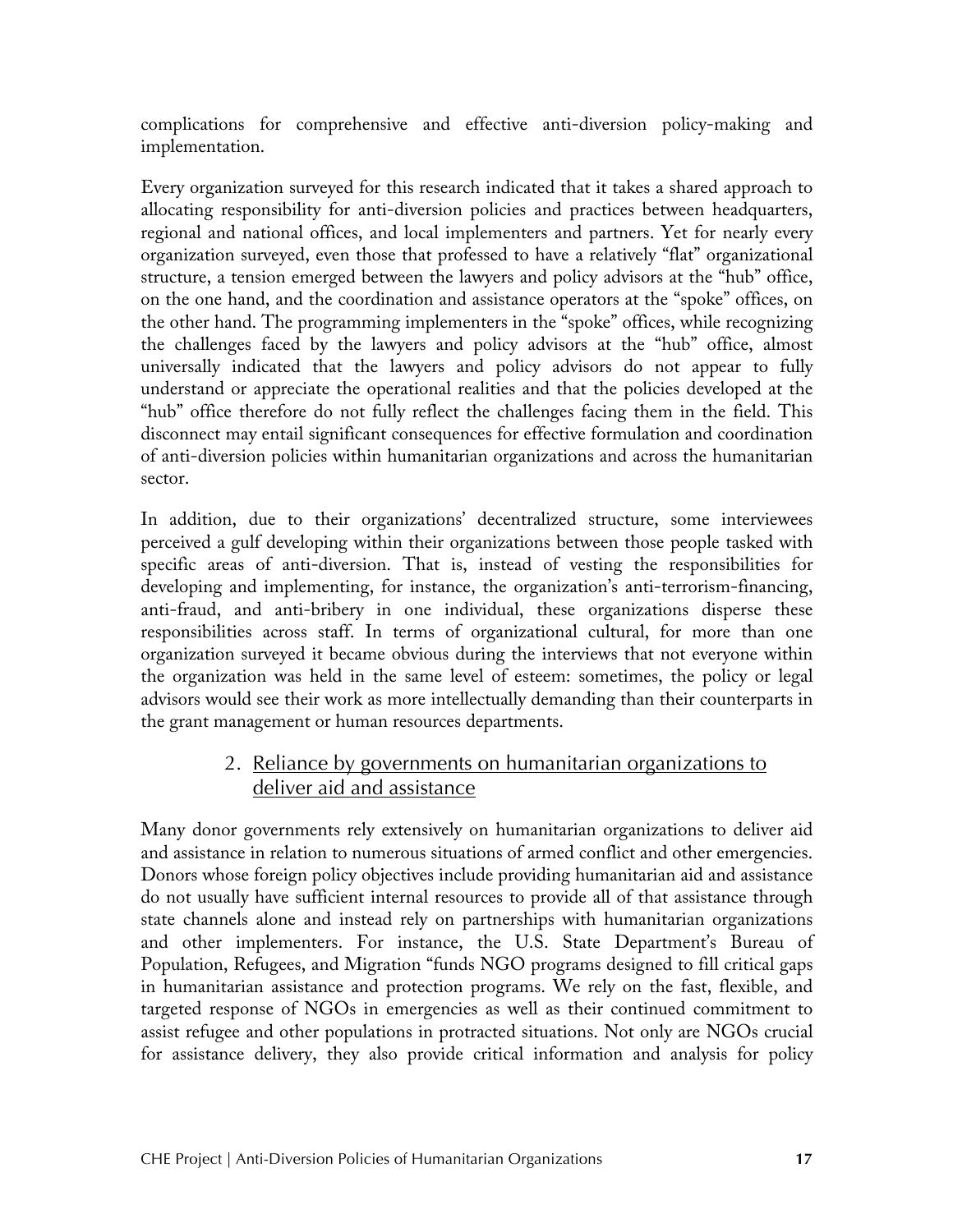development and advocacy."18 The militaries of certain donor governments also provide aid and assistance in situations of armed conflict, but those relief actions do not typically conform with humanitarian principles and instead may be focused on winning the "hearts and minds" of the local population.19

#### 3. Perceived "politicization" of humanitarian aid and assistance as a policy instrument of donors

Some donors have long been said to "politicize" or "instrumentalize" humanitarian aid and assistance.<sup>20</sup> These critiques may arise in contexts where the donor government both provides support to humanitarian relief actions and is also a party to the conflict. Recent mergers of foreign aid and foreign trade departments within a government—as occurred in Canada and in Australia—have raised concerns that foreign assistance may be increasingly used as a tool for channeling aid. $21$ 

Donor governments have multifaceted foreign policy platforms that include a range of objectives and corresponding instruments and measures to meet those objectives. Major humanitarian donor governments are not monolithic, and indeed they often have to coordinate their funding and policy approaches across, for instance, diplomatic, aid, development, military, and intelligence agencies. As one respondent put it, "even donors have donors," underscoring that USAID, for instance, is ultimately accountable to the U.S. Congress.

During the research for this paper, the "politicization" concern emerged particularly in relation to U.S. partner-vetting programs in Afghanistan, the West Bank/Gaza, and the five pilot USAID Partner Vetting System and State Department Risk Analysis and Management countries.<sup>22</sup> Numerous respondents stated that these programs lead to

<sup>&</sup>lt;sup>18</sup> United States, State Department, Bureau of Population, Refugees and Migration, "General NGO Guidelines for Overseas Assistance," January 14, 2014 (updated), available online at: http://www. state.gov/j/prm/funding/index.htm; see also Rhoda Margesson, "International Crises and Disasters: U.S. Humanitarian Assistance Response Mechanisms," Congressional Research Service Report, August 1, 2013,

available online at: https://www.fas.org/sgp/crs/row/RL33769.pdf. 19 In relation to Afghanistan, for instance, see Ashley Jackson and Simone Haysom, "The search for common ground: civil–military relations in Afghanistan, 2002–13," HPG Working Paper, April 2013, [available online at: https://docs.unocha.org/sites/dms/Documents/130424%20The%20Search%20for%2](https://docs.unocha.org/sites/dms/Documents/130424%20The%20Search%20for%20Common%20Ground%20Civ-Mil%20Relations%20in%20Afghanistan%202002-13%20HPG%20Work%20Paper.pdf.)0 Common%20Ground%20Civ-Mil%20Relations%20in%20Afghanistan%202002-

<sup>13%20</sup>HPG%20Work%20Paper.pdf.

<sup>20</sup> For a perspicacious commentary, see Jakob M. Kellenberger, "Politicisation of humanitarian work?," *in* DARA, *The Humanitarian Response Index 2010: The problems of politicisation*, 2010, pp. 12–15, available online at: http://daraint.org/wp-content/uploads/2010/10/Complete-report\_HRI-2010.pdf.

<sup>21</sup> Lee Berthiaume, "CIDA officially no more," June 27, 2013, available online at: [http://o.canada.com/](http://o.canada.com/news/cida-officially-no-more) [news/cida-officially-no-more;](http://o.canada.com/news/cida-officially-no-more) Australia News Network, "Australian government criticised over AusAID merger," September 19, 2013, available online at: http://www.abc.net.au/news/2013-09-19/an-ausaid-

merger-reaction/4966976.<br><sup>22</sup> Counterterrorism and Humanitarian Engagement Project, "Partner Vetting in Humanitarian Assistance: An Overview of Pilot USAID and State Department Programs," Research and Policy Paper, November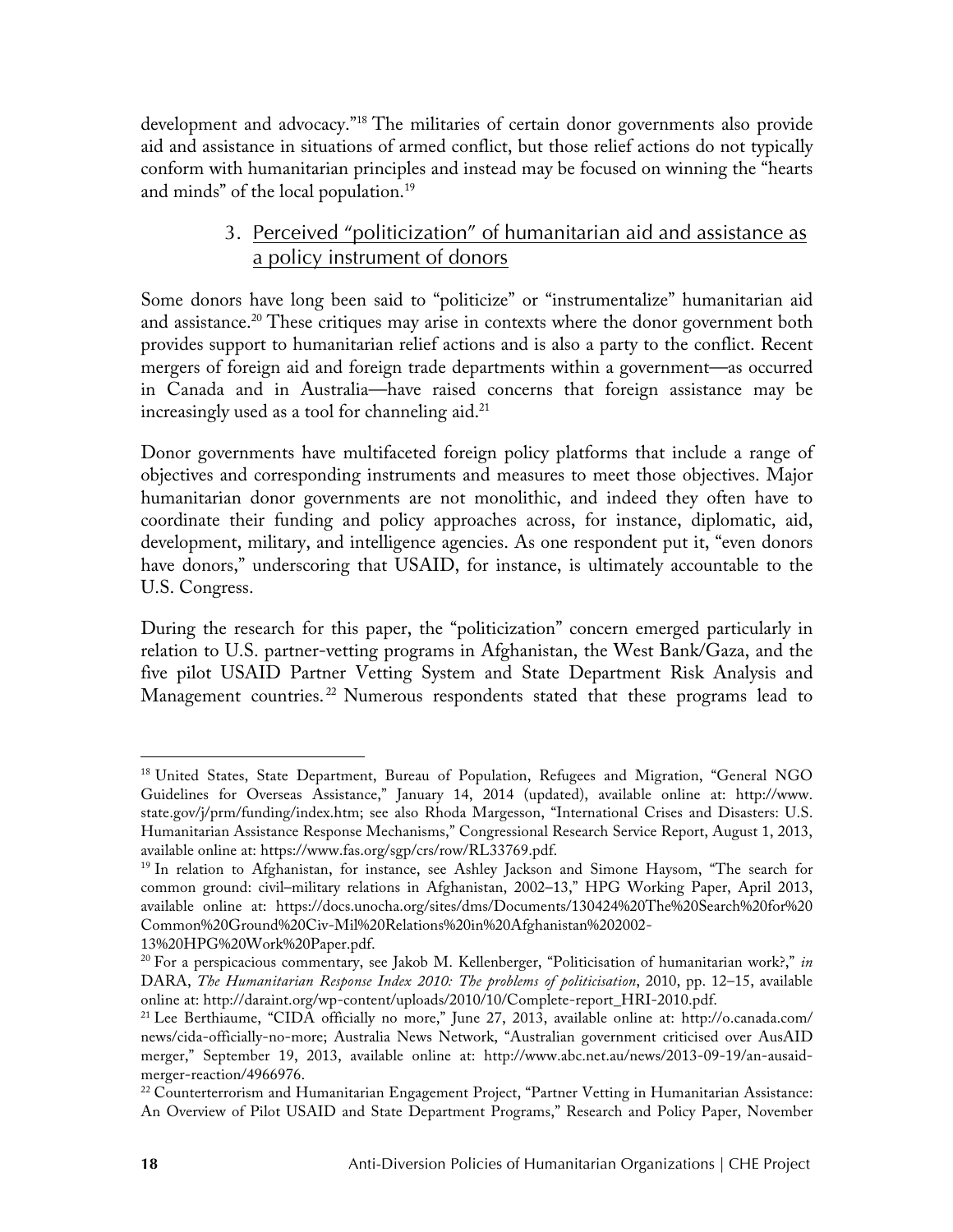stakeholders, including local authorities, armed actors, and beneficiary communities, seeing humanitarian organizations as aligned with one of the parties to the conflict and therefore as not neutral. <sup>23</sup> The issue of screening staff, partners, contractors, and, potentially, ultimate beneficiaries against counterterrorism and security blacklists raised varying levels of concern among respondents.<sup>24</sup>

A related theme that came up in numerous interviews discussing anti-diversion policies of humanitarian organizations is the definition of "humanitarian," especially donors' and organizations' potentially divergent understandings of the term. Relatedly, interviewees from regional and national "spoke" offices raised the question of whether we are seeing the end of the humanitarian era. A few participants voiced particularly strong concerns that donors are increasingly removing the barriers between politics and humanitarianism, and that as a result humanitarian organizations are increasingly perceived as deputized organs of donor governments. In at least a few reported instances, donors are apparently approaching private, non-humanitarian, commercial organizations to undertake aid and assistance operations in areas of Somalia and elsewhere.<sup>25</sup> A few respondents drew attention to the fact that not all organizations who consider themselves humanitarian adhere to the principle of neutrality in all circumstances, though all surveyed organizations reportedly adhere to the principle of impartiality.

#### 4. Competition within the humanitarian community, use of private non-humanitarian contractors, and remote programming

Despite the increase in recent decades of funding for humanitarian aid and assistance, many respondents noted both a perceived competition within the humanitarian sector for limited funds and the increased reliance by donor governments on private, nonhumanitarian contractors, which may underbid humanitarian organizations for the same services. One interlocutor also noted that social impact investing is increasingly competing with humanitarian aid and assistance for similar services. These perceived forms of competition for funding have reportedly contributed to an environment where

 $\overline{a}$ 

<sup>2013,</sup> available online at: http://blogs.law.harvard.edu/cheproject/files/2013/10/CHE-Project-Partner-Vetting-in-Humanitarian-Assistance-November-2013.pdf.

<sup>&</sup>lt;sup>23</sup> Ashley Jackson and Antonio Giustozzi, "Talking to the other side: Humanitarian engagement with the [Taliban in Afghanistan," HPG Working Paper, December 2012, available online at: http://www.odi.](http://www.odi.org.uk/sites/odi.org.uk/files/odi-assets/publications-opinion-files/7968.pdf) org.uk/sites/odi.org.uk/files/odi-assets/publications-opinion-files/7968.pdf.

<sup>&</sup>lt;sup>24</sup> See Counterterrorism and Humanitarian Engagement Project, "An Analysis of Contemporary Counterterrorism-related Clauses in Humanitarian Grant and Partnership Agreement Contracts," Research and Policy Paper, May 2014, available online at: http://blogs.law.harvard.edu/cheproject/.

<sup>25</sup> See, e.g., United Kingdom Department for International Development, Operational Plan 2011-2015 [DFID Somalia, Updated June 2012, available online at: https://www.gov.uk/government/uploads/](https://www.gov.uk/government/uploads/system/uploads/attachment_data/file/67414/somalia-2011.pdf) system/uploads/attachment\_data/file/67414/somalia-2011.pdf (noting that "DFID does not have staff based in Somalia although we are making arrangements for staff to be able to spend short periods there more frequently. We work mainly through a range of trusted UN and non-governmental implementing partners, who are able to operate on the ground across much of Somalia, and whose work is subject to scrutiny. We are working to diversify this by using more private contractors and other partners.").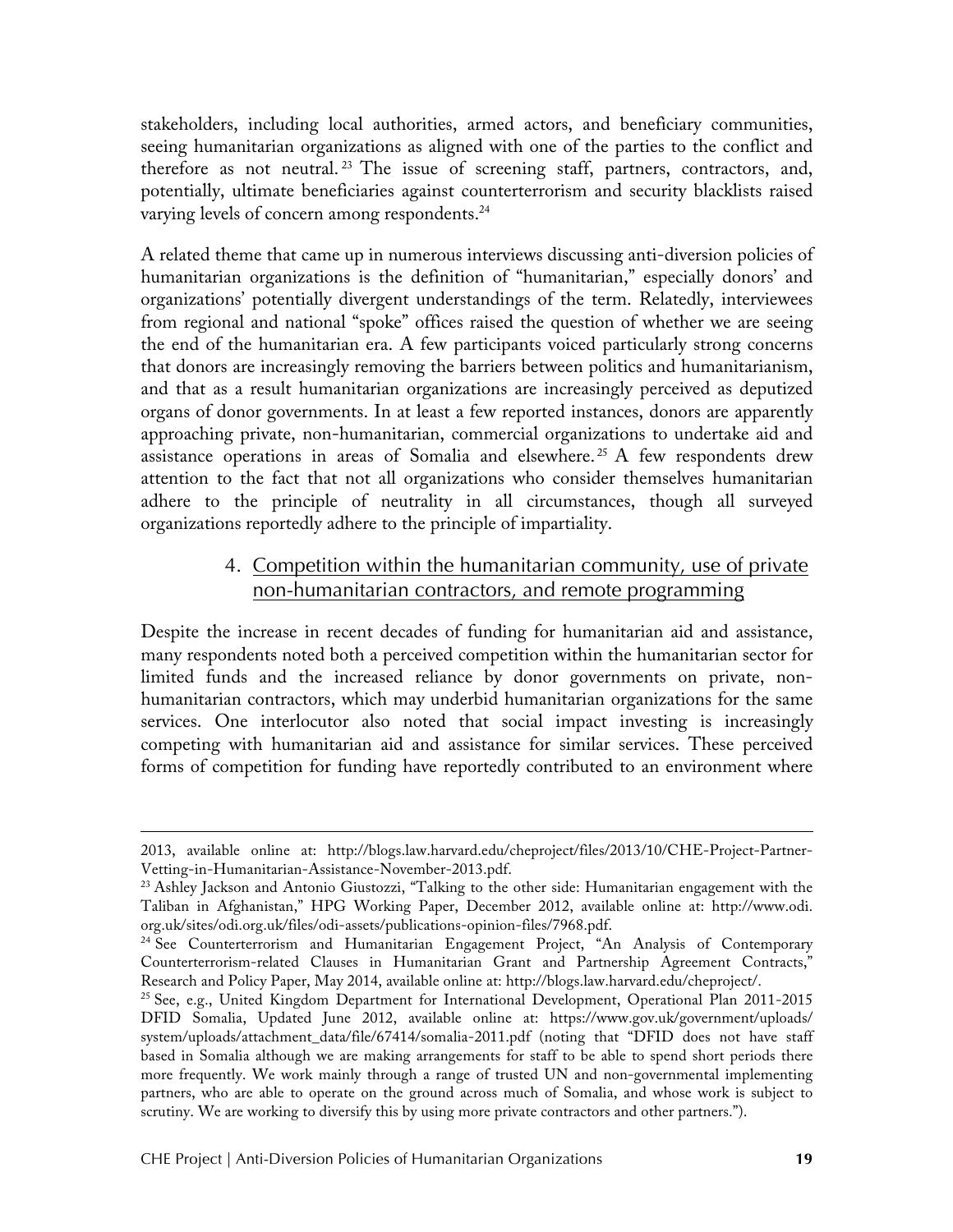humanitarian principles are less likely to be preserved and are more likely to be seen as malleable in order to obtain funding.

For some surveyed organizations, the perception that donors are seeking political outcomes through support to relief actions has created a nearly existential dilemma. Respondents repeatedly drew attention to the situation in Somalia, in which donors relied on private, non-humanitarian American and British contractors to deliver aid and assistance to particular communities. Some respondents noted that humanitarian organizations purportedly have much greater respect for local cultures and cultural dynamics, are more likely to speak local languages, and are more likely to have a commitment to sustainable approaches than their private, non-humanitarian counterparts.

With respect to certain contexts, especially Somalia and Syria, which raise particularly difficult challenges for access and staff security, some humanitarian organizations have increasingly adopted remote-programming approaches.<sup>26</sup> For instance, according to an interviewee, all water and sanitation activities in many parts of Syria rely on contracting companies. Respondents indicated that remote programming poses a particularly difficult set of challenges in terms of maintaining control and knowing your partner. As many respondents noted, remote programming generally requires that the organization rely more on the good faith and the commonsense of partners and local staff.

#### 5. Use of pooled funds

The increase in the size of pooled UN funds, especially the Central Emergency Response Fund (CERF), the Common Humanitarian Funds (CHF), and Emergency Response Funds (ERF), has had a significant impact on anti-diversion policies and practices, according to respondents.<sup>27</sup> These pooled funds typically use a standardized project implementation agreement template across programs and countries. The importance of the standards set out in that template become predominant for hundreds, if not thousands, of organizations who become subject to the terms of that template. The requirements imposed by one donor in a template agreement can thereby have significant effects by revising the requirements of all donors to and recipients of the pooled funds. That is, if one donor had a principled objection to a particular set of obligations or framing approaches—for example, with respect to how "terrorism" is defined or the corruption standard in the contract—it would be pose a conflict with the approach of the donor who inserted the language into the template.

 <sup>26</sup> See Joe Belliveau, "'Remote management' in Somalia," *Humanitarian Exchange Magazine*, January 2013, available online at: http://www.odihpn.org/humanitarian-exchange-magazine/issue-56/remotemanagement-in-somalia.

<sup>&</sup>lt;sup>27</sup> For information on the size and allocation of resources on these funds, see Financial Tracking Service, UN OCHA, available online at: http://fts.unocha.org/.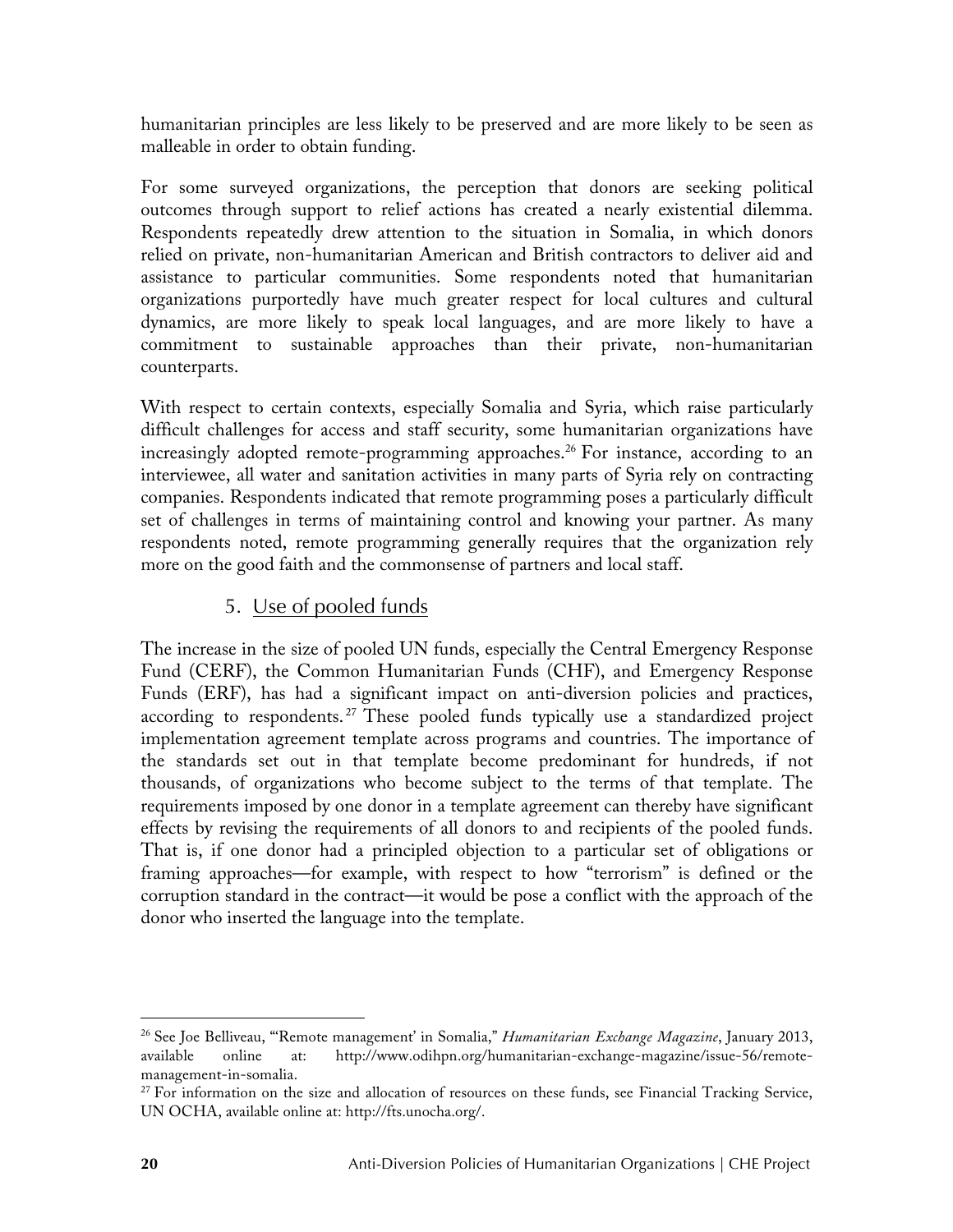#### 6. Increased administrative burdens

A near-constant theme running throughout the interviews was donors' demands for more due diligence, reporting, risk mitigation, and the like alongside perceived flat or decreasing overhead contributions. This theme corresponded with a move, which a few respondents noted, by donors to increasingly fund local NGOs, which typically require less-expensive overhead expenditures and which typically have less developed antidiversion policies. Nearly all interviewees stated that their organizations allocate more resources now than before on anti-diversion polices and practices. Yet a few interviewees noted that donors are aware of the increased administrative burden and that donors have taken steps to streamline those obligations.

#### 7. Perception that certain donors have a disproportionate impact on standards-setting

Numerous respondents indicated that certain donors exert a disproportionate impact on the standards of different areas of anti-diversion policy. Interviewees singled out Canada and the U.S. with respect to anti-terrorism-financing; the Netherlands, the U.K., and the U.S. with respect to anti-fraud/money laundering; and Norway, Sweden, the U.K., and the U.S. with respect to anti-bribery/corruption. A number of organizations indicated that they have declined funds from certain donors due to the perception that the donors' anti-diversion requirements would impair the organizations' capacity to effectively deliver assistance.

#### 8. Internal and external scrutiny of the humanitarian sector

Humanitarian organizations as well as external analysts continue to robustly scrutinize a number of the tenets, frameworks, and assumptions underlying humanitarian action.<sup>28</sup> These analyses have helped shape public perceptions about the strengths and weakness of the humanitarian sector. In addition, a number of debates have arisen within the humanitarian community, including around accountability.<sup>29</sup>

#### **C. Key Trends concerning Anti-Diversion Policies and Frameworks**

This subsection identifies and discusses contemporary themes and potential trends concerning the formulation and implementation of anti-diversion policies by humanitarian organizations, governments, intergovernmental bodies, and other donors.

 <sup>28</sup> See, e.g., *The golden fleece: manipulation and independence in humanitarian action*, (ed. Antonio Donini), Kumarian Press, 2012; Linda Polman, *The crisis caravan: what's wrong with humanitarian aid?*, (transl. Liz Waters), Metropolitan Books, 2010; *Humanitarian Negotiations Revealed: The MSF Experience* (eds Claire Magone, Michael Neuman, and Fabrice Weissman), Columbia University Press, 2011.

<sup>29</sup> See, e.g., Norwegian Minister of Foreign Affairs, Statement on "The values and purpose of humanitarian action," Principles in Practice: Safeguarding Humanitarian Action Norwegian Refugee Council Conference, High-level panel, Brussels, December 4, 2012. http://www.regjeringen.no/en/dep/ud/Whatsnew/Speeches-and-articles/e\_speeches/2012/brussel\_nrc.html?id=709219155.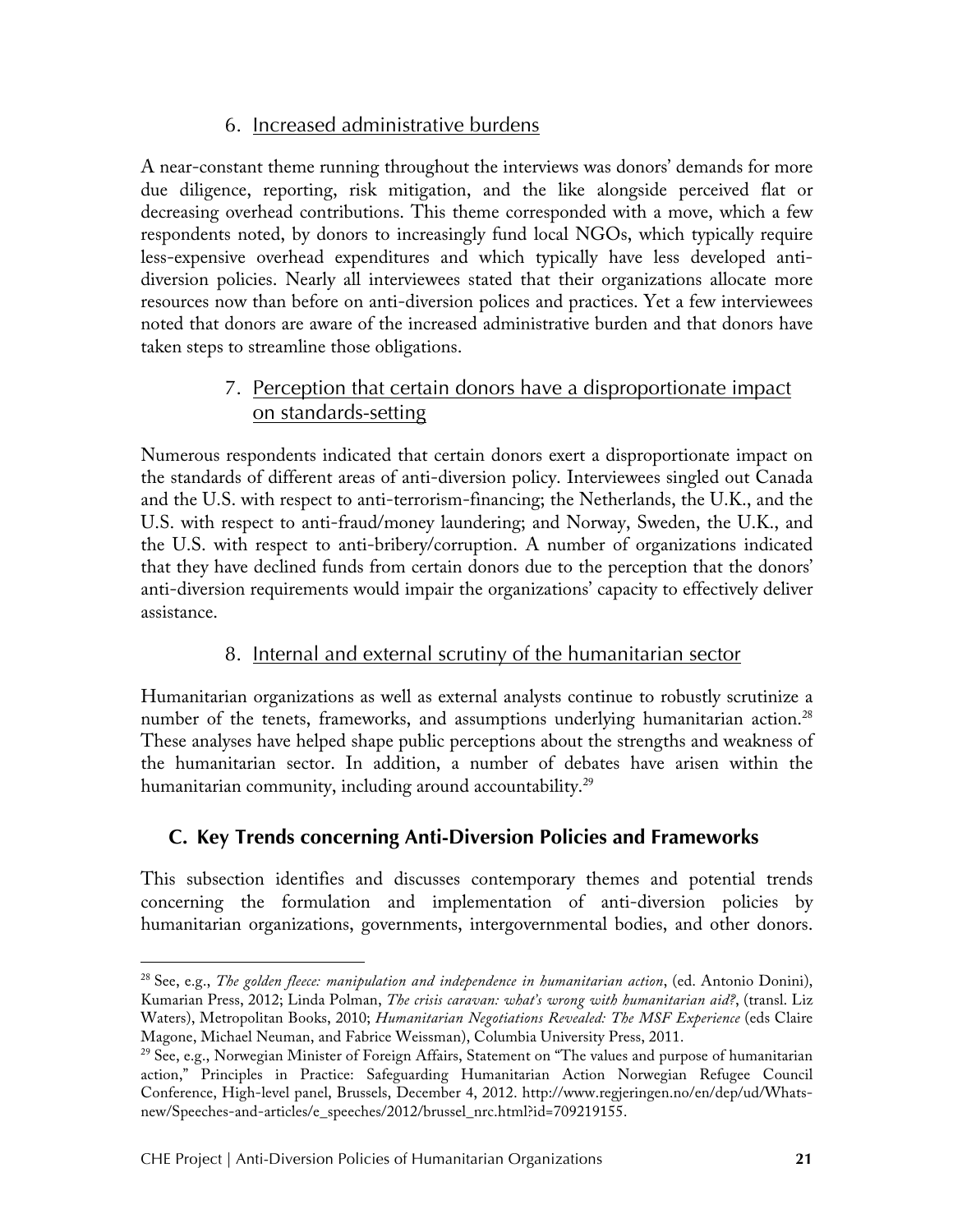Drawing on desk research, as well as interviews and consultation with stakeholders, the subsection aims to provide key background information to understand the context of the specific anti-diversion policies and practices of humanitarian organizations identified in a subsequent subsection of the paper.

#### 1. Growth in the complexity, scope, and number of anti-diversion regulations and enforcement bodies

One of the most important trends identified by respondents was a growth in the complexity, scope, and number of anti-diversion regulations and enforcement bodies. Certain donor governments—especially in the U.S. and the U.K.—were singled out for promulgating laws and regulations that require humanitarian organizations (and other individuals and entities operating abroad) to undertake steps to curb corruption, bribery, money laundering, fraud, and terrorism financing. Within some donors, multiple agencies and departments have a hand in formulating and implementing anti-diversion policies. Interviewees emphasized the complexity of navigating the U.S. system, where, for instance, organizations may need to comply with regulations devised and enforced by USAID, the Commerce Department, and OFAC. In addition, respondents noted that a number of international bodies, perhaps most significantly the Financial Action Task Force, have created an additional layer of administrative concern for identifying and complying with relevant standards.

#### 2. The clarity and feasibility of donor standards and guidance

Alongside the growth in the complexity, scope, and number of anti-diversion regulations and enforcement bodies, respondents indicated a perceived lack of clarity of donors' antidiversion standards and a perception that many donors' anti-diversion standards may not be feasible to implement in certain contexts. A number of interviewees stated that donors' (and some humanitarian organizations' internal) anti-diversion standards are unworkable—or, as one interviewee put it, those standards are "far from the realities on the ground." Another respondent suggested that donors consider adopting in the realm of anti-diversion policies an approach similar to that undertaken with respect to Environmental Impact Plans, which, according to the respondent, are clearer, more workable, and easier to adopt in various contexts.

A large set of interviewees voiced concern over the use of "enhanced due diligence" standards, noting confusion around what this standard entails and concern that this standard may "go global" (that is, be applied across all humanitarian programs instead of just with respect to programing in relation to Somalia).

#### 3. Certain donors' focus on anti-terrorism-financing

Many interviewees mentioned that, especially over the last five to ten years, donors both governments and private foundations—have in their anti-diversion discussions and requirements focused disproportionately on anti-terrorism-financing. Respondents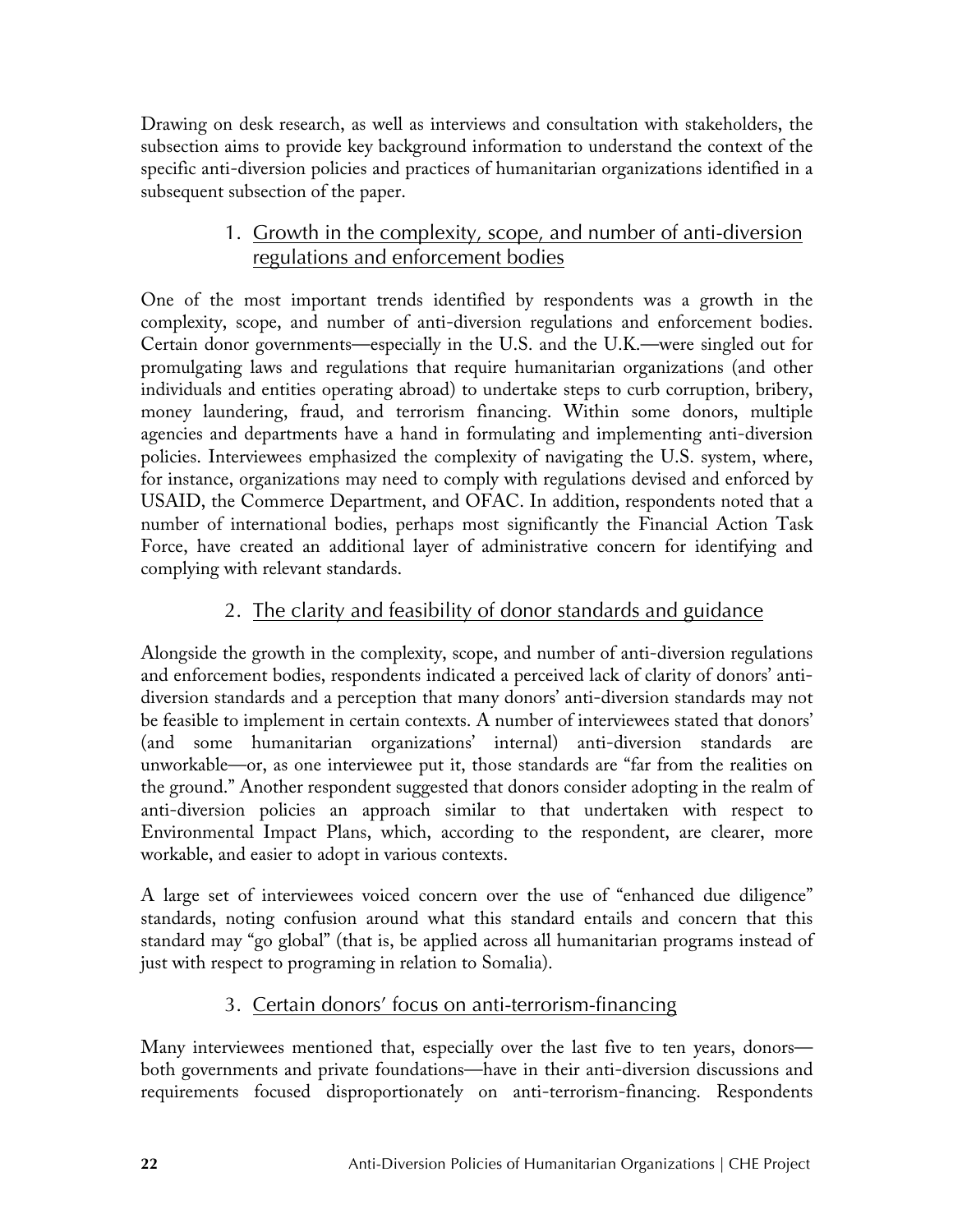singled out donors in the U.S., Canada, U.K., and Australia in this regard. This perceived focus on counterterrorism-related measures, according to some interviewees, was misplaced in the sense that the greatest anti-diversion challenges arise in contexts that do not present significant anti-terrorism-financing concerns, such as the Democratic Republic of Congo and the Central African Republic—contexts, in other words, where relatively endemic corruption and the lack of robust financial controls and systems contribute to greater challenges to ensure that relief reaches intended beneficiaries.

#### 4. Enforcement actions against diversion-related activities

Many legal advisors in humanitarian organizations, especially those with headquarters or funding offices in the U.S. or the UK, underscored the importance of actions enforcing the U.S. FCPA and the UK Anti-Bribery Act.30 These enforcement actions have spurred a concerted response to ensure compliance with these laws. These responses are reportedly quite resource-intensive, especially in terms of time, labor, and financing. A few organizations, including some based in the U.S. and the U.K., noted that they had hired or retained outside legal counsel to help navigate these legal requirements.

#### 5. Conditioning funding on adoption of anti-diversion policies

Donors have long implemented their policies in the selection and allocation of funding resources. Increasingly, government and private donors are electing to implement antidiversion policies through their funding arrangements. In particular, respondents identified a large increase in certain donors tying grant funds to the implementing organization expressly adopting, or at least recognizing, the donors' policies concerning anti-bribery/corruption and anti-terrorism-financing. For organizations receiving funding from multiple donors, these requirements have resulted in those organizations adopting sometimes incongruent sets of policies, which have caused confusion among grant officers and policy advisors within and across offices.

#### 6. Scrutiny of donor funds and humanitarian organizations

Nearly all of the respondents perceived an increased level of scrutiny of their organizations' activities by external authorities and the media. Humanitarian organizations and other NGOs have come under increasing scrutiny in relation to various anti-diversion fields, including anti-bribery/corruption, anti-money-laundering/fraud, and anti-terrorism-financing. Participants drew attention to leaks of draft UN reports;<sup>31</sup>

<sup>&</sup>lt;sup>30</sup> For an overview of recent trends on FCPA enforcement, see, e.g., Sherman & Sterling LLP, "FCPA Digest: Recent Trends and Patterns in the Enforcement of the Foreign Corrupt Practices Act," January [2014, available online at: http://www.shearman.com/~/media/Files/Services/FCPA/2014/FCPADigest](http://www.shearman.com/~/media/Files/Services/FCPA/2014/FCPADigestTPFCPA010614.pdf)

TPFCPA010614.pdf. 31 Jeffrey Gettleman and Neil MacFarQuhar, "Somalia Food Aid Bypasses Needy, U.N. Study Says," *New York Times*[, March 9, 2010, available online at: http://www.nytimes.com/2010/03/10/world/africa/](http://www.nytimes.com/2010/03/10/world/africa/10somalia.html?_r=0) 10somalia.html?\_r=0.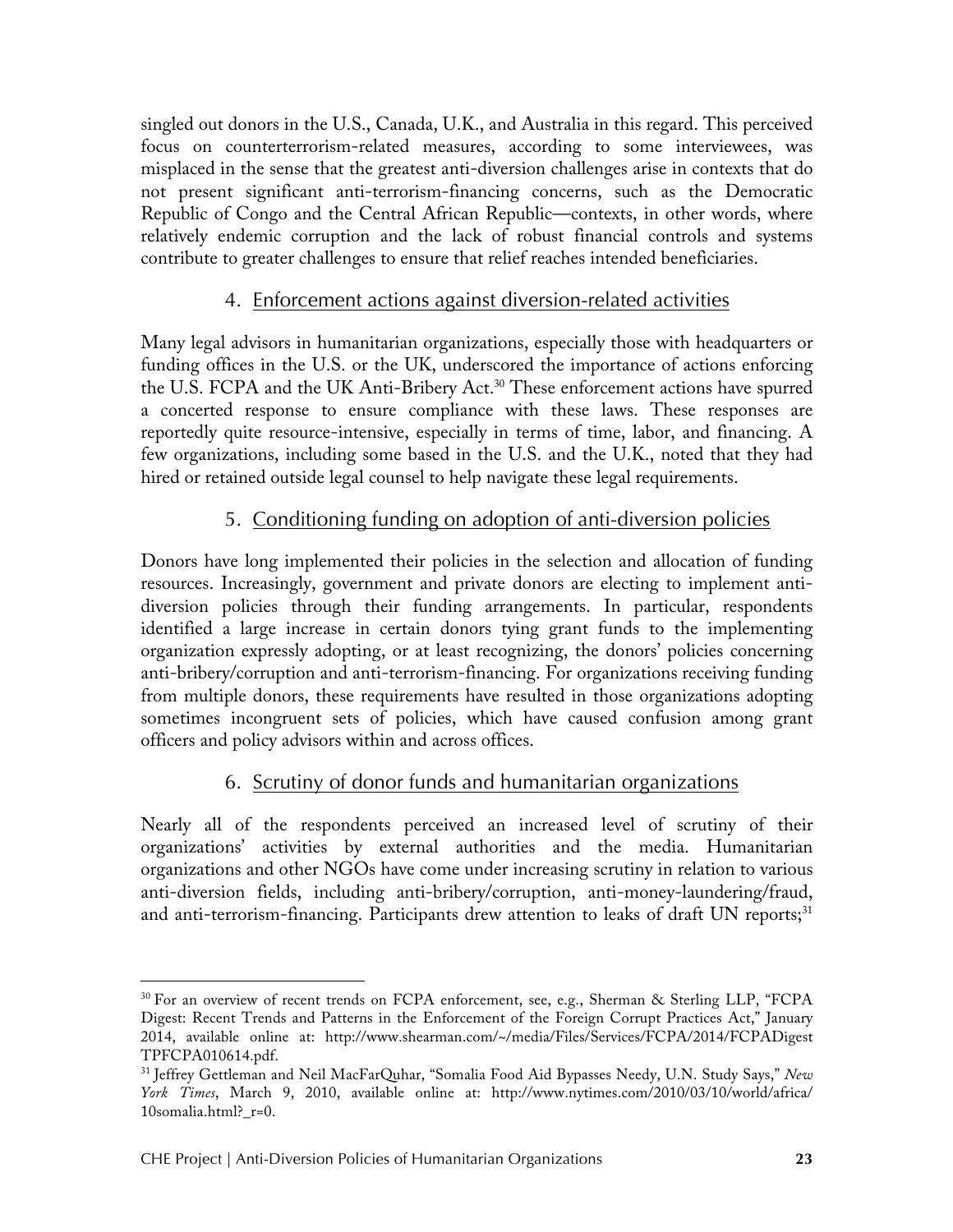congressional inquiries and audits;<sup>32</sup> regulatory actions;<sup>33</sup> and media reports<sup>34</sup> as examples of heightened scrutiny concerning alleged diversion of ostensibly humanitarian aid and assistance.

#### 7. Use of "risk"-based approaches and units

Respondents indicated that humanitarian organizations are increasingly adopting, and being expected to adopt, risk-based programming frameworks.<sup>35</sup> In particular, humanitarian organizations—including those in the UN system as well as NGOs—are utilizing generally formulated international standards, especially the ISO3000:2009 Enterprise Risk Management (ERM) Standard. That standard defines risk as the effect of uncertainty on objectives and promotes an organization-wide approach to identifying and managing risk.36 In 2011, the UN established the Risk Management Unit (RMU) in Somalia, which adopted an ERM approach, promoted common due diligence measures, and conducted monitoring and surveillance on UN entities.<sup>37</sup> Interviewees' views of the RMU varied considerably. Some voiced concern that the RMU operated without a sufficient level of transparency. Others noted with approval that the RMU model may be adopted in relation to other contexts, such as Afghanistan and Mali.<sup>38</sup>

 <sup>32</sup> USAID Office of Inspector General, *Audit of the Adequacy of USAID's Antiterrorism Vetting Procedures*, Audit Report No. 9-000-08-001-P, November 6, 2007, available online at: http://oig.usaid.gov/sites/ default/files/audit-reports/9-000-08-001-p.pdf; USAID Office of Inspector General, *Summary: Audit of USAID's Compliance with Executive Order 13536 prohibiting Support to al-Shabaab in Somalia*, Audit Report No. 4-649-13-011-P, September 17, 2013, available online at: http://oig.usaid.gov/sites/default/files/audit-

reports/4-649-13-011-p.pdf.<br><sup>33</sup> Charity Commission for England and Wales, "Watchdog opens investigation into two charities set up to [help deliver aid to Syria," January 29, 2014, available online at: https://www.charitycommission.](https://www.charitycommission.gov.uk/news/watchdog-opens-investigation-into-two-charities-set-up-to-help-deliver-aid-to-syria/)<br>gov.uk/news/watchdog-opens-investigation-into-two-charities-set-up-to-help-deliver-aid-to-syria/.

<sup>&</sup>lt;sup>34</sup> Associated Press, "Turkish anti-terrorist police raid aid agency near Syrian border," January 14, 2014, [available online at: http://www.reuters.com/article/2014/01/14/us-turkey-ngo-idUSBREA0D0JI20140](http://www.reuters.com/article/2014/01/14/us-turkey-ngo-idUSBREA0D0JI20140114) 114.

<sup>35</sup> See generally Victoria Metcalfe, Ellen Martin, and Sara Pantuliano, "Risk in humanitarian action: [towards a common approach," HPG Commissioned Paper, January 2011, available online at: http://www.](http://www.odi.org.uk/sites/odi.org.uk/files/odi-assets/publications-opinion-files/6764.pdf) odi.org.uk/sites/odi.org.uk/files/odi-assets/publications-opinion-files/6764.pdf; Counterterrorism and Humanitarian Engagement Project, "Enterprise Risk Management: A New Approach to Managing the Risks Posed by Counterterrorism Regulations," Research and Policy Paper, March 2013, available online at: http://blogs.law.harvard.edu/cheproject/files/2012/10/CHE-Project-ERM1.pdf.

<sup>36</sup> ISO 31000:2009, *Risk Management — Principles and Guidelines* ("Enterprise risk management is an organization-wide process that includes the implementation of a risk management framework, which is a set of components that provide the foundations and organizational arrangements for designing, implementing, monitoring, reviewing and continually improving risk management throughout the organization. The foundations include the policy, objectives, mandate and commitment to manage risk. The organizational arrangements include plans, relationships, accountabilities, resources, processes and activities. The risk management framework is embedded within the organization's overall strategic and operational practices and policies.").<br><sup>37</sup> UN doc. S/2014/177, paras 14–18.

<sup>&</sup>lt;sup>38</sup> See, e.g., Mark Yarnell, "Gatekeepers and Evictions: Somalia's Displaced Population at Risk," Refugees [International, November 1, 2011, available online at: http://www.refintl.org/sites/default/files/110112\\_](http://www.refintl.org/sites/default/files/110112_Gatekeepers_and_Evictions%20letterhead.pdf) Gatekeepers\_and\_Evictions%20letterhead.pdf; Counterterrorism and Humanitarian Engagement Project,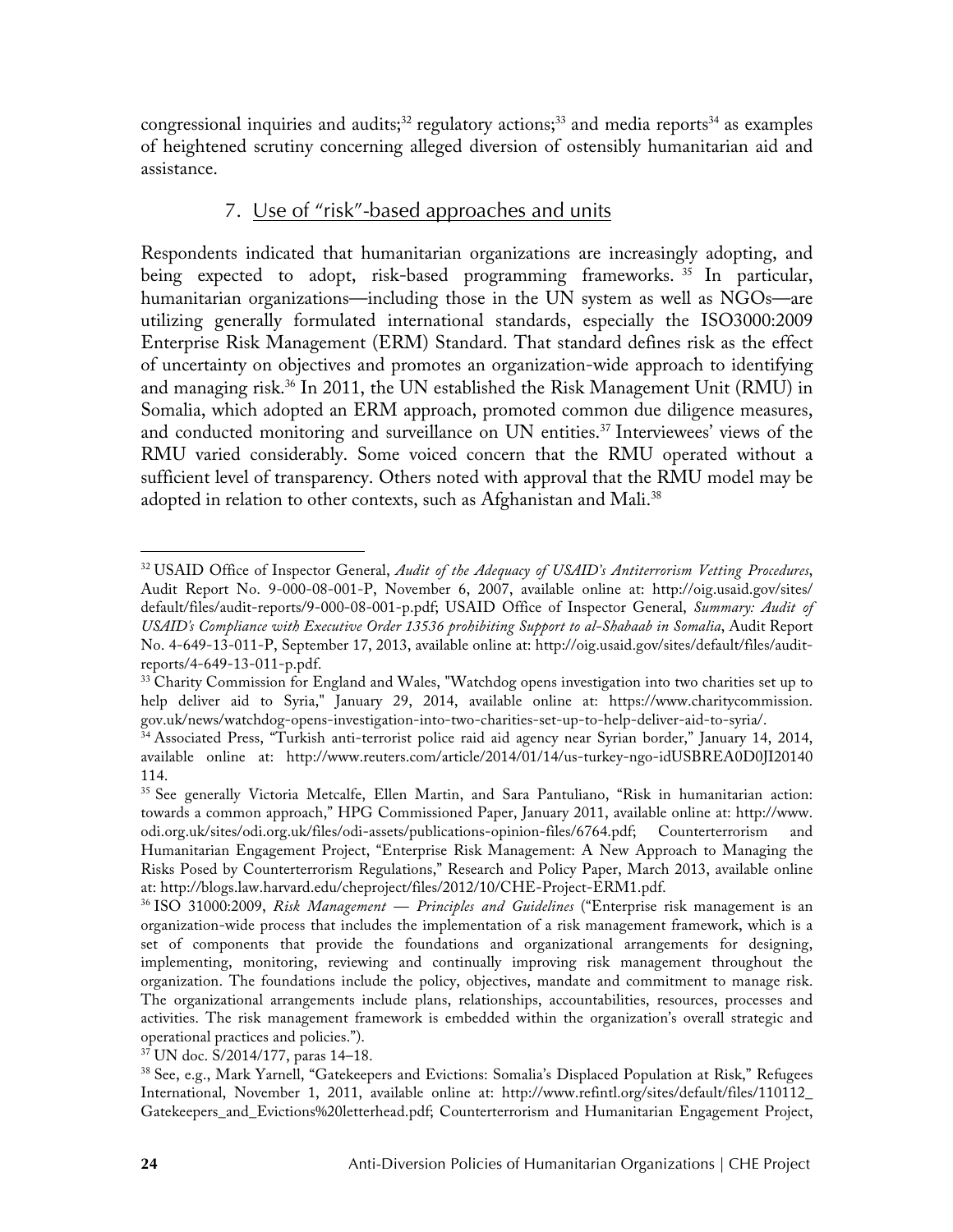Commentators have raised the question of whether generally formulated, non-sectorspecific risk-management standards—such as ISO3000:2009—can be effectively adopted by the humanitarian sector. Some analysts have emphasized that the humanitarian imperative should determine how risks are prioritized and managed, as well as what residual risks are deemed acceptable. These commentators note that there is no comparative moral imperative in commercial action (and thus, as one research participant noted, "decisions around risk are based primarily on profit and commercial actors may stay or go depending on a profitability cost-benefit analysis alone"). Along similar lines, "the concept of transferring risk, as understood in the commercial sector, holds little resonance in the humanitarian community – a legal agreement regarding transfer of risk is insufficient for most humanitarian organisations, many of whom continue to regard themselves as having a strong moral responsibility for the safety and security of the partner or contractor, and for ensuring the eventual delivery of assistance to beneficiaries."39

Interviewees generally affirmed commentators' analysis that there is a "particularly striking (…) difference in prioritisation and balancing of risks between different groups within the sector," especially that the "differences between donors and operational agencies (UN and NGOs) are particularly wide, with a far greater emphasis on managing fiduciary risks on the part of donors, and a greater prioritisation of security risks by operational agencies."40 Managing "these priorities also creates tensions: many operational agencies have critcised increasingly stringent financial reporting requirements as an unnecessary and impractical burden. Conversely, operational agencies may underestimate the links between financial accountability and transparency and their own operational security."<sup>41</sup>

#### 8. Donors' knowledge of anti-diversion policies and standards

Many organizations noted that, in recent years, donors—from representatives at headquarters, to embassy staff, to auditors—have become increasingly knowledgeable about anti-diversion standards and about the operational environments in which those standards are applied. The level of discussion between donors and humanitarian organizations has reportedly risen as a result. Nonetheless, a few interviewees noted that donors' knowledge could vary significantly depending on the context and the specific donor staff. In some contexts, organizations have reportedly identified donor staff members who are particularly attuned to humanitarian organizations' concerns, and the

 $\overline{a}$ 

<sup>&</sup>quot;Enterprise Risk Management: A New Approach to Managing the Risks Posed by Counterterrorism Regulations," Research and Policy Paper, March 2013, available online at: http://blogs.law.harvard.edu/ cheproject/files/2012/10/CHE-Project-ERM1.pdf.

<sup>39</sup> Victoria Metcalfe, Ellen Martin, and Sara Pantuliano, "Risk in humanitarian action: towards a common [approach," HPG Commissions Paper, January 2011, pp. 5–6, available online at: http://www.odi.org.uk/](http://www.odi.org.uk/sites/odi.org.uk/files/odi-assets/publications-opinion-files/6764.pdf) sites/odi.org.uk/files/odi-assets/publications-opinion-files/6764.pdf.

<sup>40</sup> *Id*. at 6. <sup>41</sup> *Id*.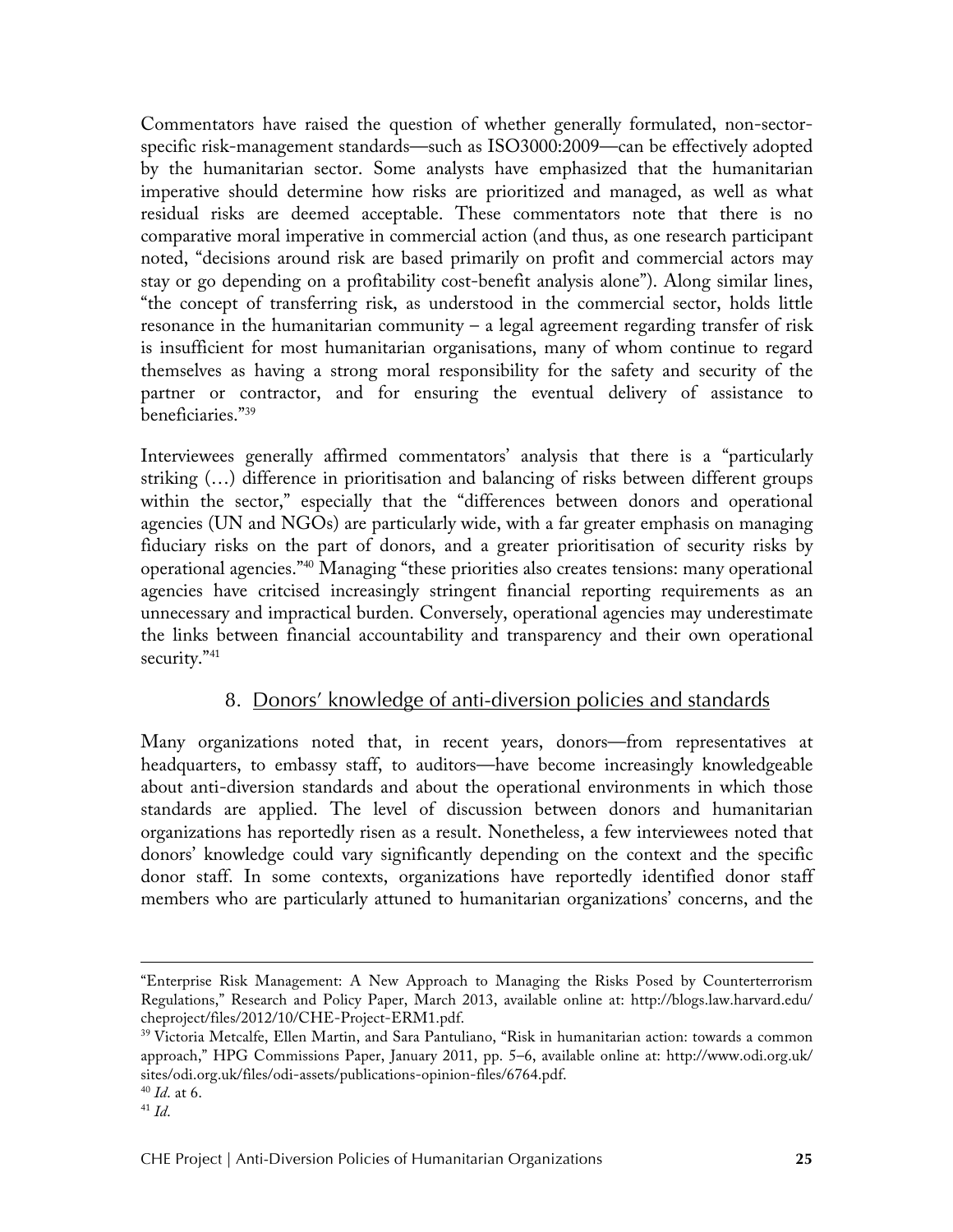organizations attempt to channel all of their donor-relationship activities through those staff members.

#### 9. Use of internal resources to prevent and address diversion

All organizations that took part in the research indicated, to varying degrees, an increase in the number and type of internal resources dedicated to preventing and addressing diversion of humanitarian aid and assistance. Some organizations had established, for instance, positions dedicated solely to screening procurement and anti-terrorismfinancing databases. Depending on the organization, a range of employees contributed to formulating and implementing anti-diversion policies, such as legal counsel, policy advisors, boards of directors/senior management groups, grant officers, compliance officers, regional coordinators, national coordinators, human resources officers, financial controllers, accountants, and risk officers.

#### 10. Use of compliance software programs

One of the most pronounced themes and trends identified as part of the research was the large increase in use of list-checking commercial software to comply with anti-diversion policies. Many respondents mentioned that they had spent significant time examining potential list-checking software programs. These programs range in price, and there is no free, open-source version on the market. One program reportedly checks against more than 170 lists spanning the globe—not only U.S., U.K., and UN counterterrorism lists, for instance, but also against World Bank anti-bribery lists and many other lists. Numerous respondents stated that their organization felt obliged to screen not only senior management but all staff across all programming environments, such as cooks, cleaners, and drivers in remote parts of the world. Nearly all organizations reportedly screen banks and other financial institutions against these lists.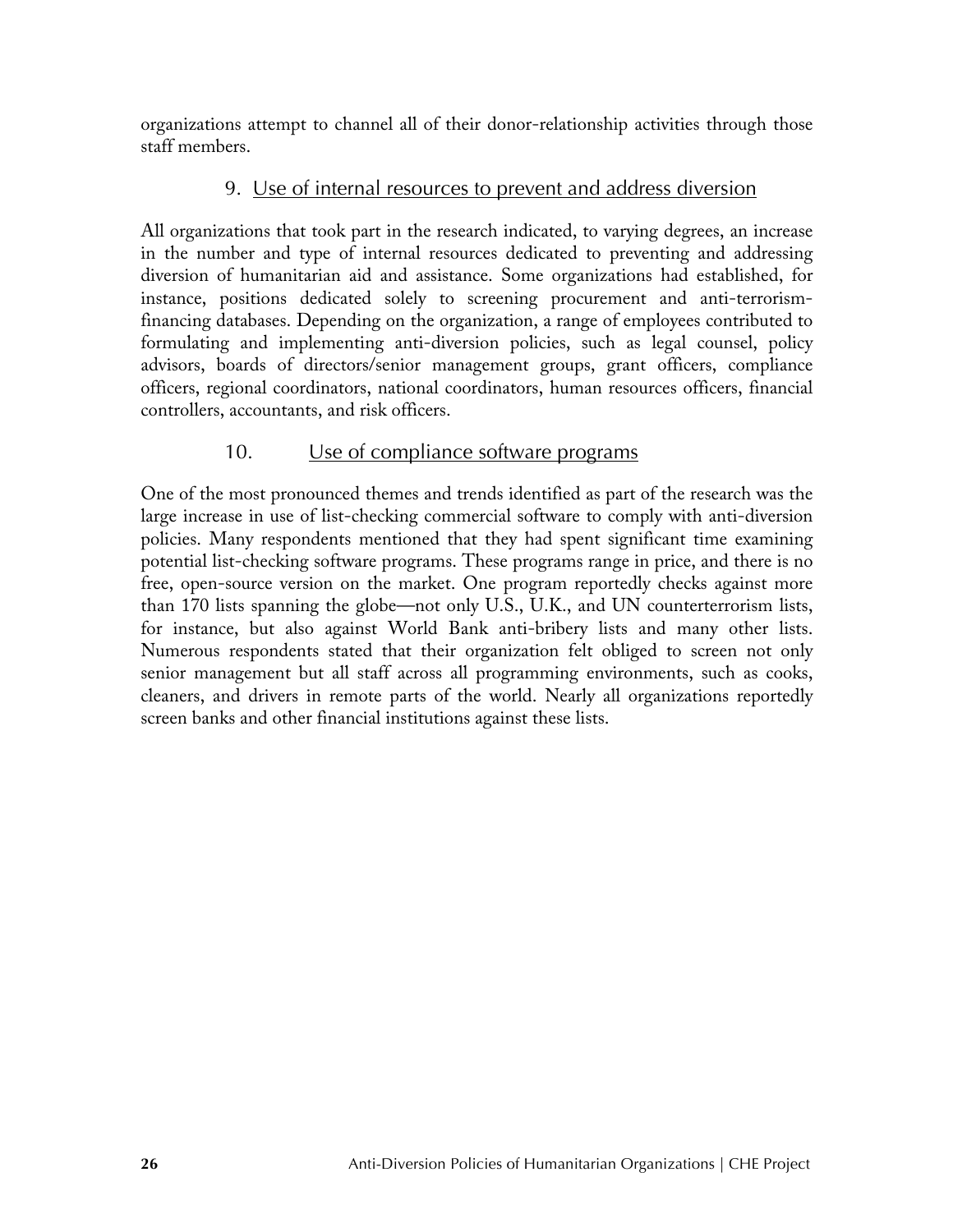#### **VII. ANTI-DIVERSION POLICIES AND APPROACHES**

This section describes and examines the most salient components of the anti-diversion policies of humanitarian organizations identified in the research. It bears emphasis that humanitarian organizations have long developed internal policies—spanning program design, risk assessment and analysis, and monitoring and evaluation—to help ensure that aid and assistance reach intended beneficiaries. Against that backdrop, the section first identifies the types of sources—both those internally developed and those that are externally imposed—of anti-diversion policies. It then describes some of the most prominent elements of anti-diversion policies, practices, and procedures uncovered during the research. The information in this section aims to provide an outline of the key components of the anti-diversion programs developed and deployed by the humanitarian organizations that took part in the research. The range of identified anti-diversion policies and practices is not meant to be exhaustive in the sense of identifying all relevant policies of all humanitarian organizations. Additional details and examples are included in the references and annexes.

#### **A. Sources of humanitarian organizations' anti-diversion policies and standards**

The research revealed two general sources of anti-diversion policies and approaches: first, policies developed within and at the impetus of humanitarian organizations; and second, policies developed in response to external requirements, such as donor laws or regulations. Overlap between the two sets of sources was common. Often, internal policies were developed in light of or were informed by an external requirement, and some donors' requirements were apparently devised in consultation with humanitarian organizations.

Whether internally developed or externally imposed, most humanitarian organizations' anti-diversion policies and standards identified in the research arose or were refined through years of experience with program design, risk assessment and analysis, and monitoring and evaluation programs, guided fundamentally by humanitarian principles. That is, these policies and standards did not emerge in a legal or operational vacuum. Rather, they are the result of concerted internal and sector-wide discussions and experience, as well as engagement with donors, regarding how best to ensure that aid and assistance reach intended beneficiaries in light of all of the risks associated with relief actions undertaken in volatile, dangerous, and shifting operational contexts.

#### 1. Internally developed policies

The research revealed three general sets of actors charged with devising humanitarian organizations' internal anti-diversion policies: the Senior Management Group or Board of Directors; the legal counsel (whether in-house counsel or external counsel) and policy advisors; and the grant officers or other implementation team members. Across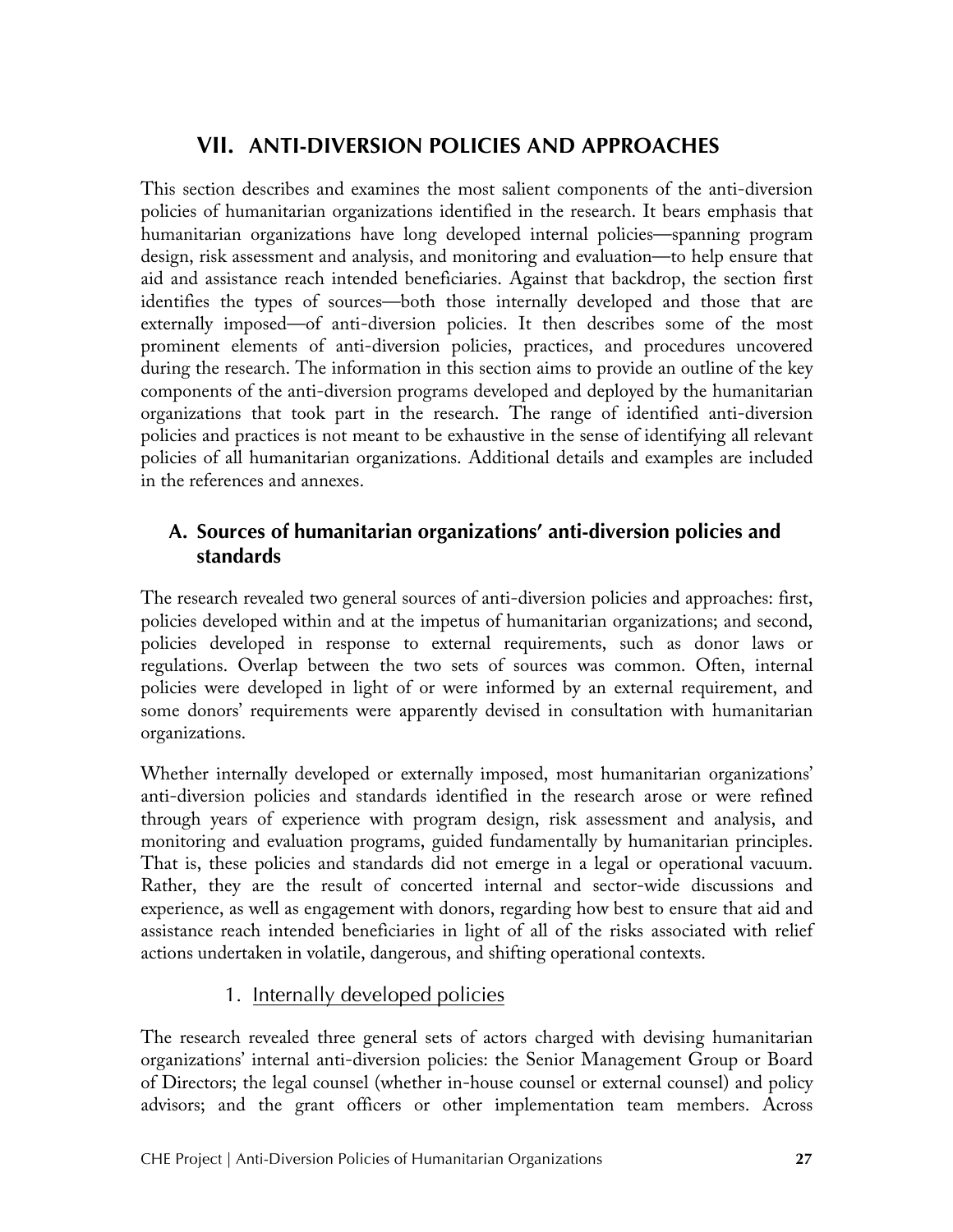organizations, respondents indicated a significant range of involvement of each set of actors in formulating internal anti-diversion policies.

In general, most organizations indicated that, at a minimum, their general counsel or external legal advisors crafted at least some of the elements of their anti-diversion policies. A gap emerged among many respondents—especially between the surveyed inhouse counsel, grant officers, and field coordinators—regarding the level of understanding by the legal advisors of the most salient issues for implementing antidiversion policies from the perspective of field operators. In short, the non-lawyers who took part in this research indicated in general that while the lawyers attempted to provide feasible and principled guidance, often that guidance seemed unworkable in certain respects and did not always reflect an understanding of the realities on the ground. This critique was especially pronounced in organizations where outside legal counsel with relatively little experience in high-risk areas (or humanitarian operations in general) contributed to the anti-diversion policies.

A number of respondents drew attention to the involvement, or not, of the Senior Management Group or Board of Directors (or equivalent) in devising an organization's anti-diversion policies. In general, the stronger the involvement and oversight of the Board in devising an organization's anti-diversion policies, the more likely the grant officers and field coordinators were to indicate that the policies were feasible and reflected the nuances and challenges of implementing the range of anti-diversion policies on the ground. A handful of organizations noted that they have an international management team with working groups that look at anti-diversion issues in high-risk countries, especially fragile states. A few respondents noted that the "tone from the top" was integral to effectively formulating and implementing anti-diversion policies.

Most of the grant officers, regional and national coordinators, and field operators who provided their perspectives indicated that they would prefer to have more—and, sometimes, significantly more—input in the formulation of their organizations' antidiversion policies.

#### 2. External sources

The research identified three (often interrelated and mutually reinforcing) types of external sources of anti-diversion policies: international, regional, and domestic laws; administrative regulations; and donor policies.

#### *a. International, regional, and domestic laws*

All of the donor governments reviewed for this research—including Australia, Canada, the Netherlands, the United Kingdom, the United States, Sweden, and Switzerland have enacted domestic laws aimed at curbing at least one of the types of diversion under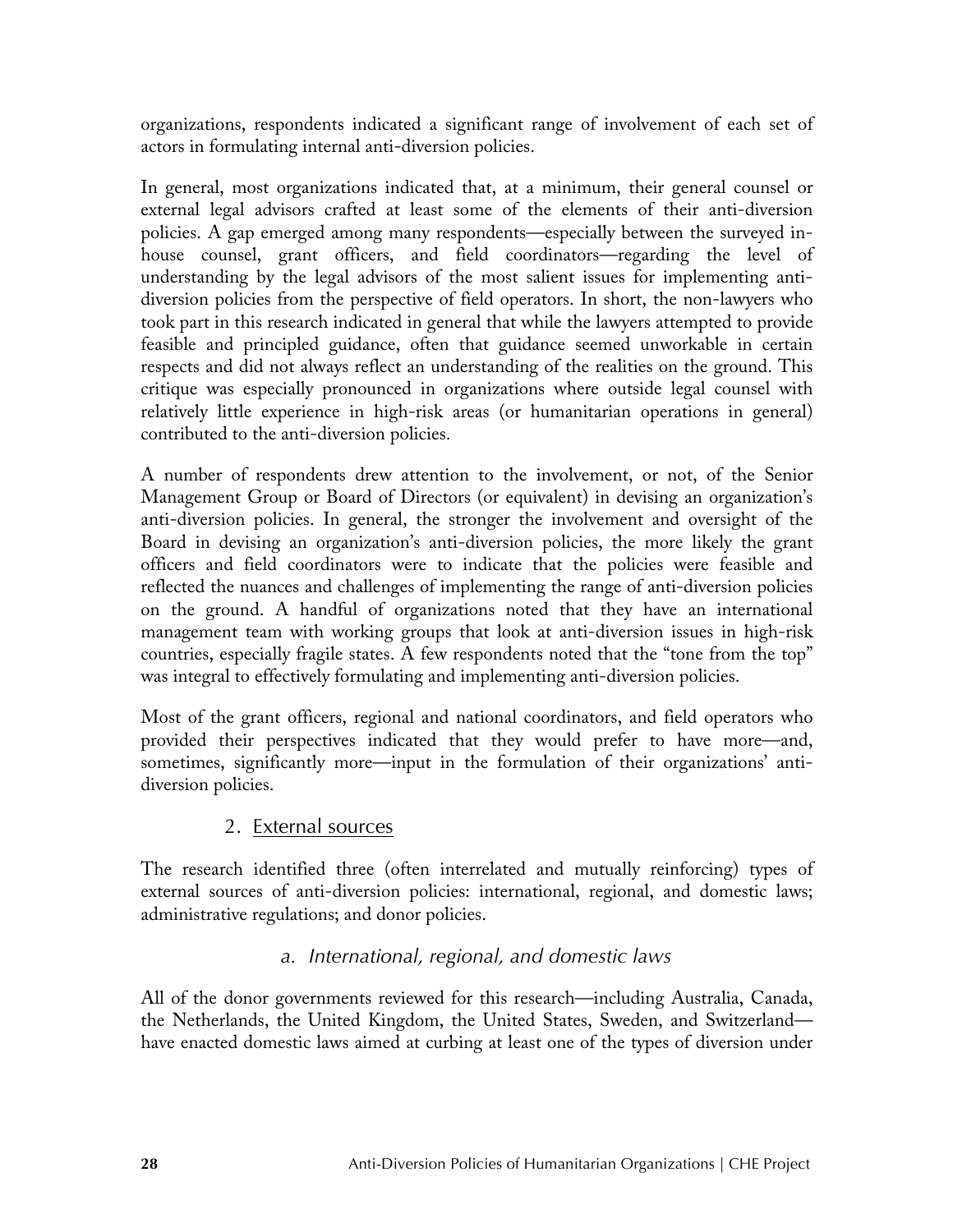review (anti-bribery/corruption; anti-money-laundering/fraud; and anti-terrorismfinancing). 42

No interviewees stated that their organization had adopted the standards set by the Financial Action Task Force (those standards bind contracting states). A few respondents noted that, as a prominent international governmental policy-making body charged with devising and monitoring the implementation of certain types of anti-diversion policies, the FATF is increasingly becoming part of discussions with donors on what type of standards may be established.

#### *b. Administrative regulations and bodies*

The Charity Commission for England and Wales (CCEW) was singled out among respondents for the scope of its regulatory powers; its relatively sophisticated understanding of the issues facing charities; and its relatively proactive and specific guidance. A few respondents emphasized that the CCEW had a relatively long history of publishing documents and guidelines and promoting accountability and transparency within the sector, far before the more recent emphasis among regulators on antiterrorism-financing and anti-bribery, for instance. After the UK, Australia was recognized among respondents as the state dedicating the most significant amount of resources and attention to constructively and cooperatively developing regulation to oversee humanitarian organizations and other non-governmental organizations.

#### *c. Donor policies*

In addition to the laws and regulations of donor governments, many donors have developed policies on anti-diversion. While not legally binding in themselves, these policies become binding on humanitarian organizations when those organizations become parties to grant and partnership agreement contracts with donor governments.

#### **B. Policies, Procedures, and Practices**

 $\overline{a}$ 

This subsection identifies and surveys the policies, procedures, and practices humanitarian organizations undertake in relation to anti-diversion programming. The section looks at how humanitarian organizations formulate anti-diversion policies of humanitarian organizations and how those policies are disseminated. The section then

<sup>&</sup>lt;sup>42</sup> See, e.g., Kate Mackintosh and Patrick Duplat, "Study of the Impact of Donor Counter-Terrorism Measures on Principled Humanitarian Action," United Nations Office for the Coordination of Humanitarian Affairs and the Norwegian Refugee Council, 2013, pp. 19-43, available online at: https://www.nrc.no/arch/\_img/9682778.pdf; OECD Convention on Combating Bribery of Foreign Public Officials in International Business Transactions (adopted 1997); The Foreign Corrupt Practices Act of 1977 (15 U.S.C. §§ 78dd-1, et seq.); Bribery Act 2010 (c.23) (United Kingdom); United Nations Convention against Corruption (entry into force: December 14, 2005).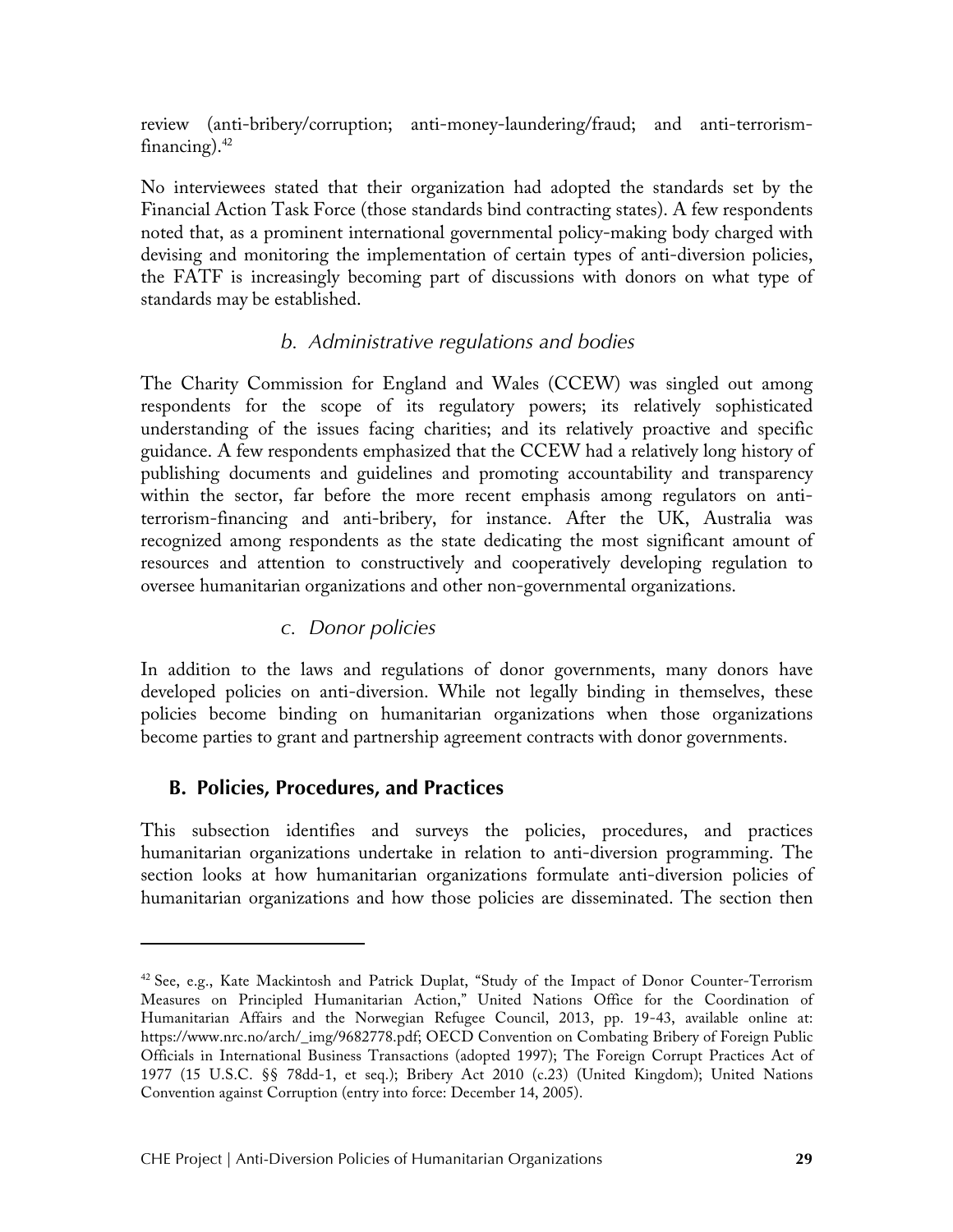identifies various elements of the reported compliance programs and concludes by examining ways that humanitarian organizations approach sanctions with respect to antidiversion policies.

#### 1. Formulation

For all of the surveyed humanitarian organizations, formulating anti-diversion policies takes place within the broader context of strategically thinking about program design, risk assessment and analysis, and monitoring and evaluation, all with a view toward ensuring aid and assistance reach intended beneficiaries. This subsection outlines some of the key areas humanitarian organizations consider when formulating these policies.

#### *a. Risk assessment and analysis*

Nearly all organizations that took part in the research undertook, at some level and at varying degrees of frequency, a risk analysis concerning anti-bribery and anti-corruption activities. These risk analyses typically included a review of the relevant legal requirements of donor governments, transit governments (e.g., territories through which goods or services are transferred), and host state governments, as well as donor policies and industry standards (if any) from other sectors. Numerous respondents indicated that the promulgation of domestic laws had catalyzed their organizations to develop more robust anti-diversion programming. Interviewees identified the United Kingdom and the United States as the governments with the most restrictive anti-bribery and anticorruption regimes. Australia, the Netherlands, Spain, Sweden (implemented by SIDA), and Switzerland (implemented by SDC) were recognized as occupying something of a middle ground in terms of the level of obligations. Canada has reportedly taken a more general approach by setting out broad guidelines.

Numerous interviewees noted that their organizations had adopted a "deter, detect, prevent, and respond" anti-fraud framework. While the shape and content of those frameworks varied from organization to organization, the "deter, detect, prevent, and respond" framework was perhaps the most commonly identified set of guiding principles of any of the fields of concern examined for this research.

For many organizations, the primary risk factors concerning anti-bribery and anticorruption were potential legal action, ranging from fines to revocation of operating licenses to criminal prosecution—all of which could result in reputational harm. The UK Bribery Act and, to a lesser extent, the U.S. Foreign Corrupt Practices Act were noted as key external risk factors. Multiple interviewees mentioned that their organizations have taken extensive steps to comply with these regimes, often at considerable cost.

In making risk assessments and analyses, all of the surveyed organizations identify the relevant contextual factors regarding each field of potential diversion—anti-fraud/money laundering; anti-bribery/corruption; and anti-terrorism-financing—and based on that analysis adapt their broader anti-diversion polices to the specifics of the situation. In a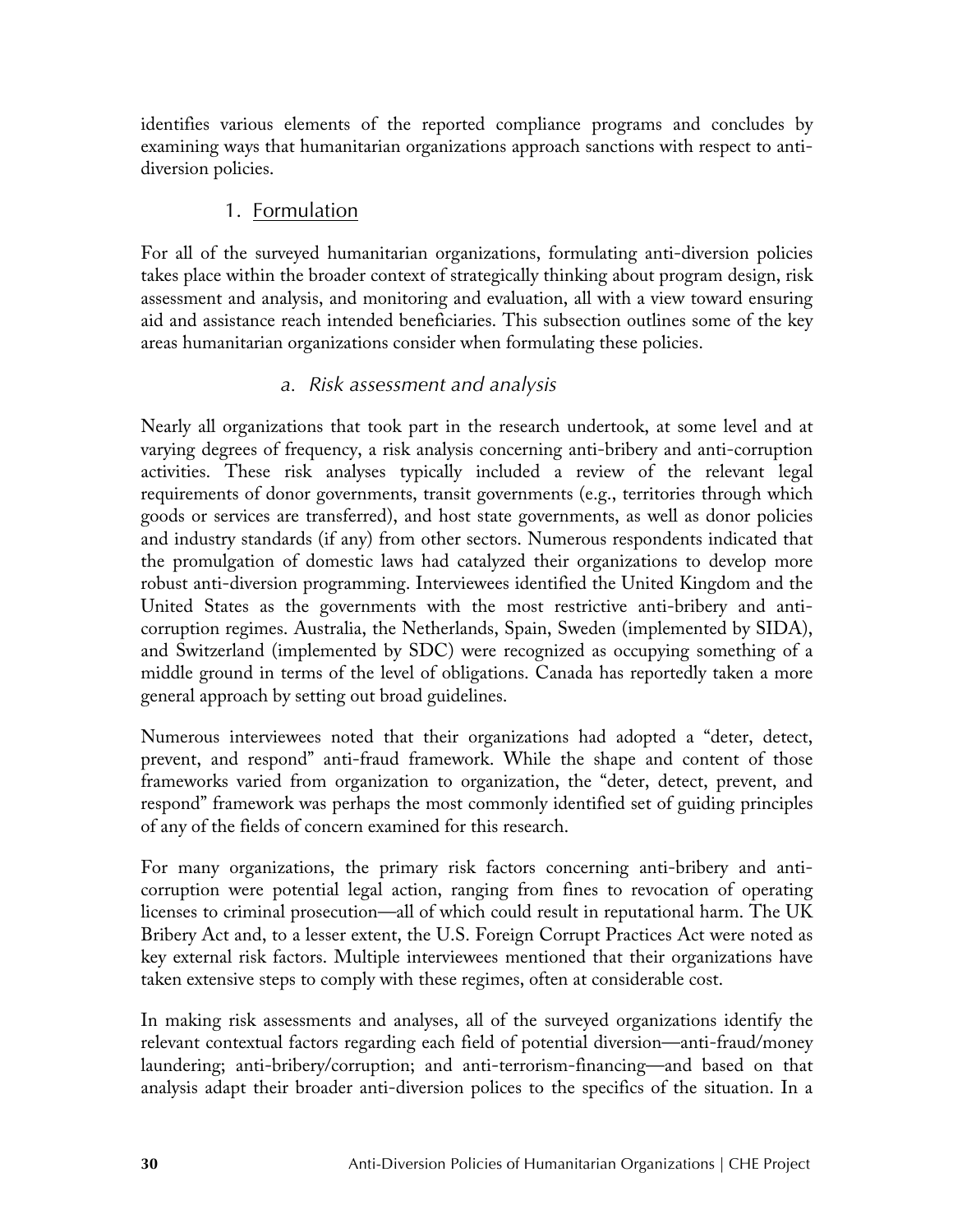comment that resonated with views mentioned by other participants, one respondent emphasized that each country has its own "flavor" of anti-diversion risk that the team needs to identify and address. Numerous organizations stated, for instance, that it is nearly impossible to engage in effective humanitarian programming in relation to Somalia without using local partners. Organizations' anti-diversion policies therefore must adapt to the relevant factors in that situation, which can take time and other resources, including developing networks of local partners. Organizations with stronger ties to local communities indicated that they believe they are better positioned than their counterparts to engage in effective screening and anti-diversion activities. Such knowledge allows the organization to reportedly draft policies that more closely align with the realities on the ground.

Another key element in identifying and assessing risk for some organizations was the potential for adverse media attention, which could harm the organization's ability to raise funds; to operate in particular contexts; and to maintain its operating licenses.

#### *b. Sector-wide standards*

The research revealed that no single set of anti-diversion standards is considered by the surveyed organizations to constitute an industry-wide standard. Nonetheless, a number of organizations referenced standards drawn from initiatives of humanitarian organizations or from other industries. More general standards, such as the "Do No Harm" guidance, were also mentioned as touchstones in framing anti-diversion policies. 43

With respect to anti-fraud/money-laundering activities, a few organizations referenced the *Transparency International Handbook of Good Practices for Preventing Corruption in Humanitarian Operations* (and its shorter companion publication, the *TI Pocket Guide of Good Practices for Preventing Corruption in Humanitarian Operations*).44 These materials were extolled by interviewees for their reportedly clear and helpful guidance on numerous facets of anti-corruption programming. The *Pocket Guide*, in particular, drew strong praise as reflecting a workable and principled balance calibrated by anti-corruption experts working in consultation with humanitarian officers. Interviewees also mentioned that many donors promulgate their own procurement standards.<sup>45</sup> The FATF's antimoney-laundering standards were also referenced, though less frequently, by participants.

 <sup>43</sup> See, e.g., CDA Collaborative Learning Projects, *The Do No Harm Handbook*, November 2004, available online at: http://www.phibetaiota.net/wp-content/uploads/2013/07/2004-DoNoHarmHandbook.pdf. 44 Transparency International, *Handbook of Good Practices for Preventing Corruption in Humanitarian* 

*Operations*, January 2010, available online at: http://www.transparency.org/whatwedo/pub/handbook\_of\_ [good\\_practices\\_preventing\\_corruption\\_in\\_humanitarian\\_operations; Transparency International,](http://www.transparency.org/whatwedo/pub/handbook_of_good_practices_preventing_corruption_in_humanitarian_operations) *Pocket Guide of Good Practices: Preventing Corruption in Humanitarian Operations*, February 2010, available online [at: http://www.transparency.org/whatwedo/pub/pocket\\_guide\\_of\\_good\\_practices\\_preventing\\_corruption\\_](http://www.transparency.org/whatwedo/pub/pocket_guide_of_good_practices_preventing_corruption_in_humanitarian_operat) in\_humanitarian\_operat. 45 ECHO, Guidelines for the award of Procurement Contracts within the frameworks of Humanitarian

Aid Actions financed by the European Union ("Humanitarian Aid Guidelines for Procurement"), May 31, [2011, available online at http://ec.europa.eu/echo/files/partners/humanitarian\\_aid/Procurement\\_](http://ec.europa.eu/echo/files/partners/humanitarian_aid/Procurement_Guidelines_en.pdf) Guidelines\_en.pdf.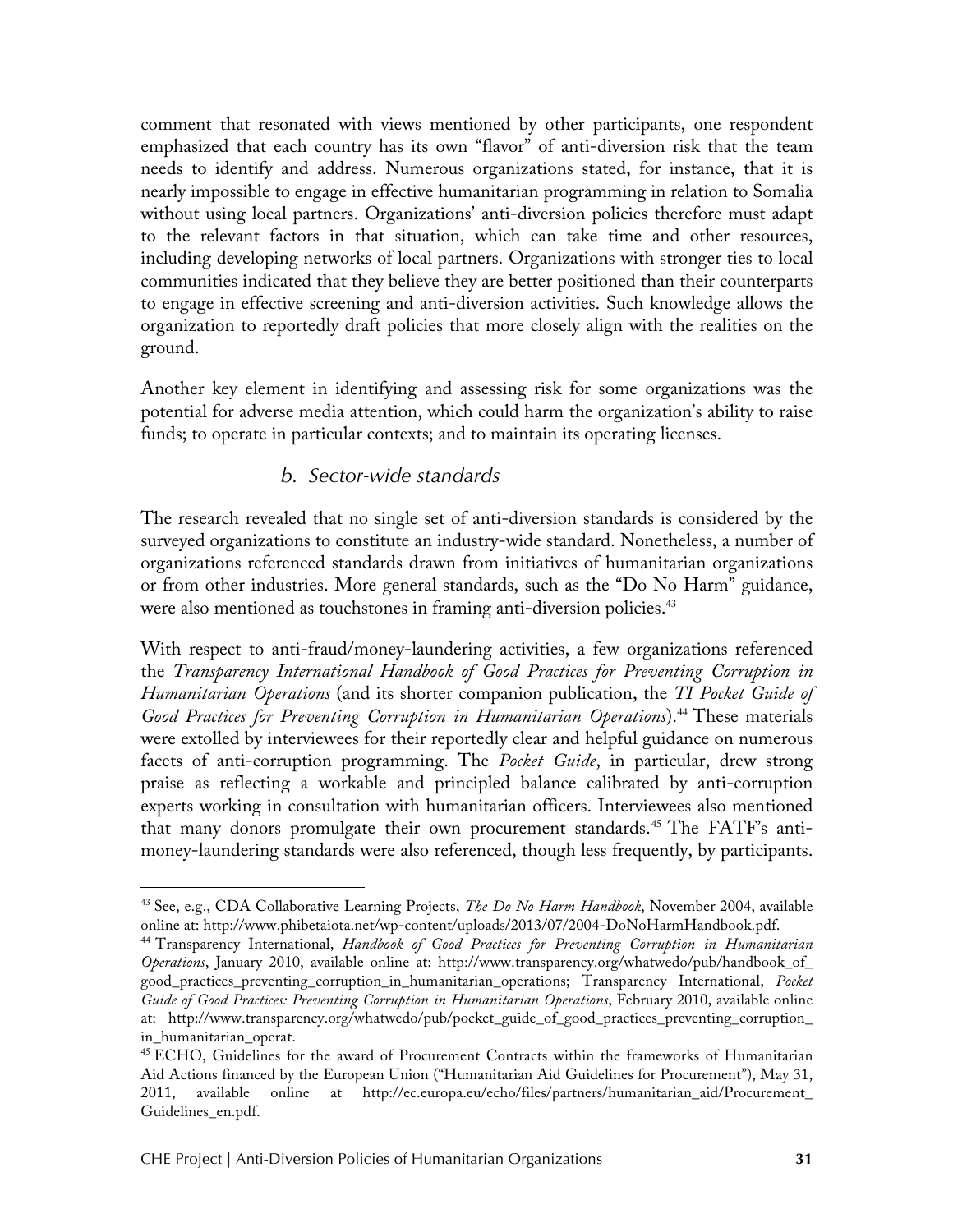A number of organizations noted that, as members, they comply with InterAction's more general financial good practices standards.<sup>46</sup> Several organizations mentioned that they seek to conform to the standards established by the Association of Certified Fraud Examiners.

With regard to anti-bribery/corruption activities, the majority of legal advisors interviewed for this research indicated that their organizations consider the parameters of the UK Bribery Act and the U.S. FCPA to constitute a minimum set of standards they pursue with respect to all of their programming, even where the programming is not subject to UK or U.S. law. Numerous respondents emphasized the administrative burden of meeting these standards, and multiple organizations mentioned that they had hired external UK and/or U.S. legal counsel to help comply with the relevant legal requirements. Some organizations mentioned that they drew upon guidance and principles produced by NGOs, such as the resource created by a Bond-established Working Group of UK NGOs. <sup>47</sup> A few organizations mentioned that they had established policies on gifts and hospitality in order to help ensure that their employees have clear anti-bribery/corruption guidelines.

Organizations surveyed for this research were less likely to identify potential industrywide standards or best practices with respect to anti-terrorism-financing than they were with respect to the other fields of anti-diversion concern. Most organizations stated that they screen at least their employees and some of their partners against some of the counterterrorism lists.

## *c. Pre-established emergency procedures and derogations*

A few interviewees mentioned the importance of pre-established emergency procedures concerning anti-bribery and anti-corruption activities. Some organizations voiced a desire for emergency derogations for other anti-diversion fields of concern—for example, during first the three months of armed conflict or disaster the organization would not have to operate with full set of counterterrorism obligations. Other respondents, however, emphasized that by definition the work of humanitarian organizations takes place in emergency situations and that program design, especially risk assessment and analysis procedures, should already incorporate what in other contexts would be emergency procedures.

 <sup>46</sup> InterAction, PVO Standards, rev. March 2, 2013, section 4 ("Finance"), available online at: [http://www.interaction.org/sites/default/files/PVO%20Standards%20%20%20March%202%2C%202013.p](http://www.interaction.org/sites/default/files/PVO%20Standards%20%20%20March%202%2C%202013.pdf) df.

<sup>47</sup> See, e.g., Bond for International Development, Transparency International UK, and Mango, "Anti-[Bribery Principles and Guidance for NGOs," June 2011, available online at: http://www.bond.](http://www.bond.org.uk/data/files/Bond_Anti-Bribery_Principles_and_Guidance_for_NGOs.pdf) org.uk/data/files/Bond\_Anti-Bribery\_Principles\_and\_Guidance\_for\_NGOs.pdf; see also Daniel Maxwell and Peter Walker, "Confronting corruption in humanitarian aid: Perspectives and options," Chr. [Michelsen Institute, U4 Brief, No. 3, March 2009, available online at: http://www.u4.no/publications](http://www.u4.no/publications/confronting-corruption-in-humanitarian-aid-perspectives-and-options/#sthash.WAGMHyi0.dpuf)/ confronting-corruption-in-humanitarian-aid-perspectives-and-options/#sthash.WAGMHyi0.dpuf.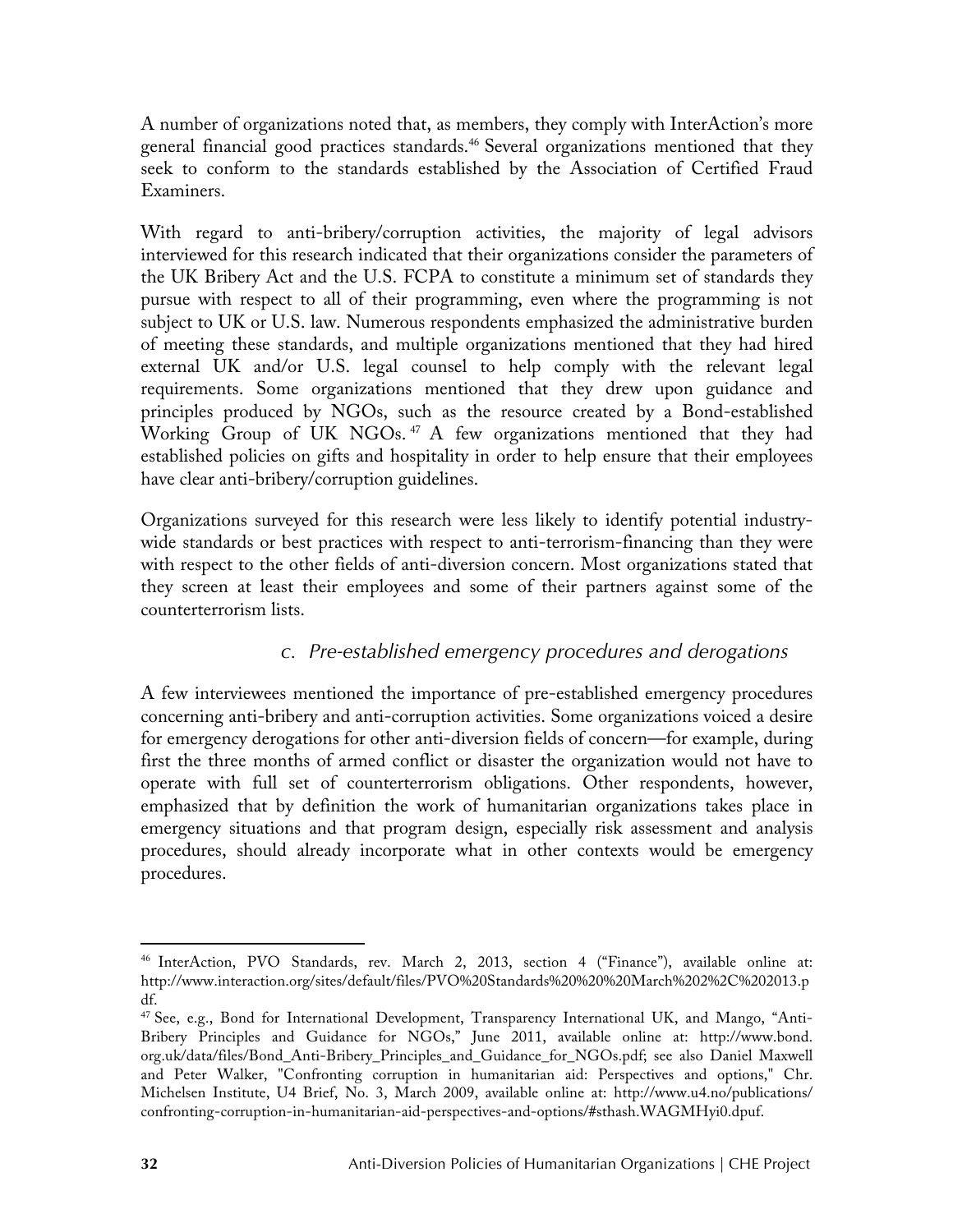#### 2. Dissemination and inculcation of policies

Respondents identified a number of ways that their organizations disseminate and inculcate their organizations' anti-diversion policies. Many organizations mentioned that the "tone from the top" and the involvement of senior leadership in general were central to formulating and implementing, in particular, effective anti-bribery and anti-corruption activities.

#### *a. Channels*

Two primary policy-dissemination channels were identified: codes of conduct and staff and partner trainings.

#### **i. Codes of conduct**

Numerous respondents, especially compliance officers, mentioned the critical importance of a clear and well-publicized code of conduct to effectively formulating and implementing anti-bribery and anti-corruption activities.<sup>48</sup> A clear statement of policy reflected in the code of conduct reportedly provides a strong reference point for those engaged in anti-bribery and anti-corruption activities. A few interviewees mentioned that their organizations' codes of conduct had not included a clear statement of policy regarding financial transactions with armed groups, and that the lack of this guidance had presented an obstacle to effective policy advising and operational programming.

#### **ii. Staff and partner training**

The majority of respondents indicated that one of the most important tools to effectively implement anti-bribery and anti-corruption policies is regular training of staff and partners. These trainings typically took the form of in-person classes (either conducted by internal staff or externally) or online modules. Respondents identified a number of training tools, and a few highlighted the free online anti-corruption/anti-bribery training produced by the Gates Foundation.49

 <sup>48</sup> See, for instance, International Federation of Red Cross and Red Crescent Societies and the International Committee of the Red Cross, "Code of Conduct for the International Red Cross and Red Crescent Movement and Non-Governmental Organizations (NGOs) in Disaster Relief," 1994, available online at: http://www.icrc.org/eng/assets/files/publications/icrc-002-1067.pdf; International Rescue [Committee, "The IRC Way," \(undated\), available online at: http://www.pseataskforce.org/uploads/tools/](http://www.pseataskforce.org/uploads/tools/1351714378.pdf)

<sup>1351714378.</sup>pdf. 49 Tamara Driscoll and Meghan Hanson, "Anti-bribery/Anti-corruption Rules for Private Foundations," Bill and Melinda Gates Foundation, 2010, available online at: http://learnfoundationlaw.org/courses-antibribery.html#.U2F30a1dXSs.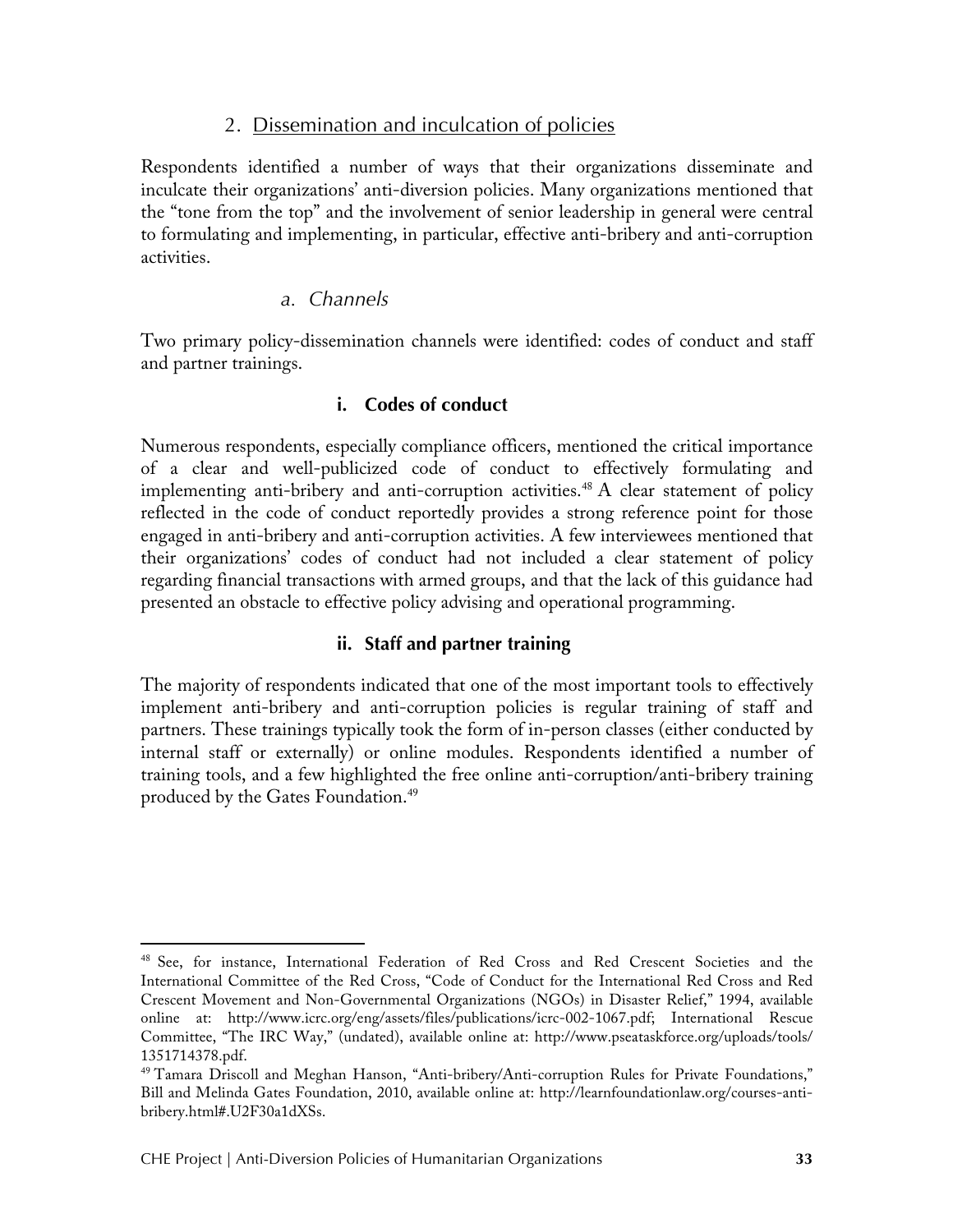#### *b. Challenges*

Two of the biggest challenges identified by respondents to effectively disseminating and inculcating anti-diversion policies were staff turnover and different orientations across offices.

#### **i. Staff turnover**

A few respondents emphasized that high staff turnover rates have made it difficult to effectively implement anti-diversion policies. Especially in relation to emerging and highrisk conflict situations, where staff members are likely to have relatively shorter assignments, the issue of staff turnover presents significant challenges to establishing organization-wide understandings of anti-diversion policies.

#### **ii. Different orientations to anti-diversion across offices**

Many respondents mentioned that regional and national offices have different orientations to anti-diversion policies—in terms of assumptions, vocabularies, and expectations—than their colleagues in headquarters. These varying orientations present challenges to establishing organization-wide standards.

#### 3. Program characteristics

Nearly all of the organizations that took part in this research indicated that they had established anti-diversion due diligence, risk assessment and analysis, and monitoring and evaluation programs. These programs typically included a set of policies and procedures to ensure as a general matter that, as much as possible, aid and assistance reach intended beneficiaries. The range and complexity of these compliance programs were remarkable. For example, one organization mentioned that over the last year its compliance program included 20-30 different reporting frameworks to satisfy its various donors. Below, some of the most salient and common characteristics of identified compliance programs are outlined.

#### *a. Staff resources*

All of the organizations that took part in this research indicated that they have at least one full-time staff member whose primary responsibility concerns compliance with antidiversion policies, most often in the form of a grant officer, a financial program associate, or a lawyer. Many organizations had multiple full-time staff members dedicated to antidiversion policies and practices, and the range of internal staff resources dedicated to anti-diversion varied significantly. One international humanitarian NGO noted that its headquarters office has six staff members working full-time on grant compliance and reporting relating to anti-diversion policies (two of those staff members spend the majority of their time screening potential and current partners against procurement, counterterrorism, and other lists). All of the respondents indicated that their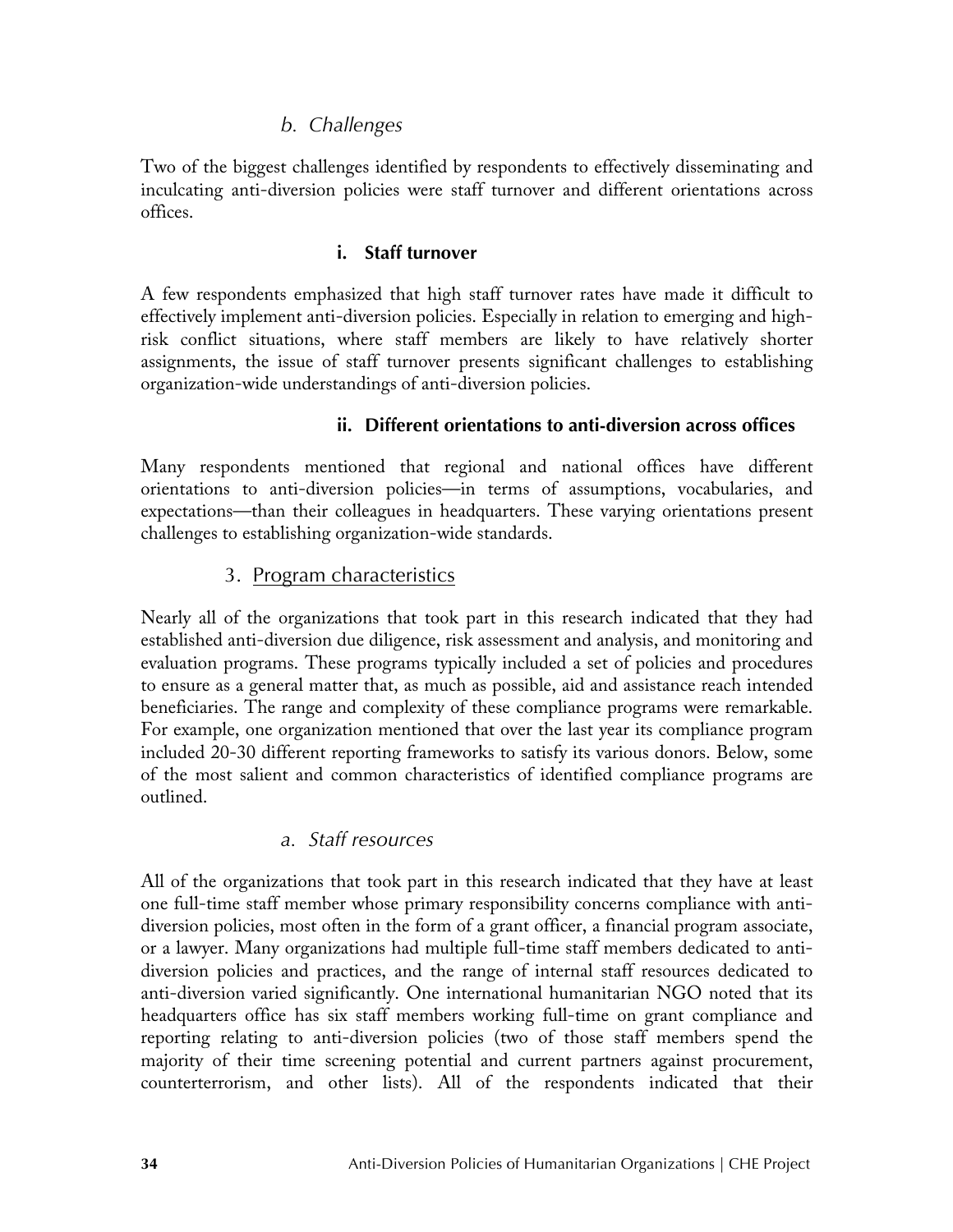organizations have only added staff resources to anti-diversion compliance; none had decreased staff resources for these programs.

### *b. Due diligence*

Every organization surveyed as part of this research indicated that they engage in some form of anti-diversion-related due diligence, most often framed in terms of effective program design, risk assessment and analysis, and monitoring and evaluation. The content and shape of that due diligence varied significantly between organizations. No single due diligence standard emerged within any of the fields of concern. With respect to anti-terrorism-financing activities, most organizations indicated that they screen staff and partners against, at a minimum, the U.S. SDN and UN 1267 lists. A number of organizations have had to undertake "enhanced due diligence" in relation to Somalia. Respondents uniformly emphasized that to be effective and practicable due diligence standards must be context-dependent.

One organization noted that it has developed a document outlining its due diligence and risk-mitigation policies and measures. The document has reportedly proved useful in educating donors about the organization's due diligence programming. In addition to describing program design—especially area context and risk-assessment analysis—and prohibited-parties list-checking modalities, the document details a range of due diligence activities the organization performs concerning sub-grantees, vendors, contractors, and suppliers. With respect to sub-grantees, the organization performs initial due diligence in the form of community-level verification measures, review of past performance, preaward assessment of financial capacity, verification of the identity of key individuals and staff, and written sub-grant agreement and clauses. Ongoing due diligence concerning sub-grantees includes training, list checking and monitoring, distribution of funds in tranches and financial reporting, and program monitoring. The organization's additional due diligence relating to vendors, contractors, and suppliers includes community-level verification measures, verification of company registration, performance review, verification of key individuals' identities, and written contracts with supporting documentation.

## *c. Transfer of obligations to "subs" and others*

In their partnership agreement contracts, nearly all of the organizations surveyed as part of this research indicated that they are required, as part of the contracts with donors, to ensure that the anti-diversion obligations entailed in their contracts are transferred to their partners and other "subs." A number of lawyers and grant officers raised concerns about the clarity of guidance from donors about what constitutes a "sub," however, as well as the feasibility of partners and "subs" implementing all of the applicable anti-diversion requirements. One organization reportedly refused a donor's flow-down clauses because those clauses were too restrictive and infeasible for the partners to implement.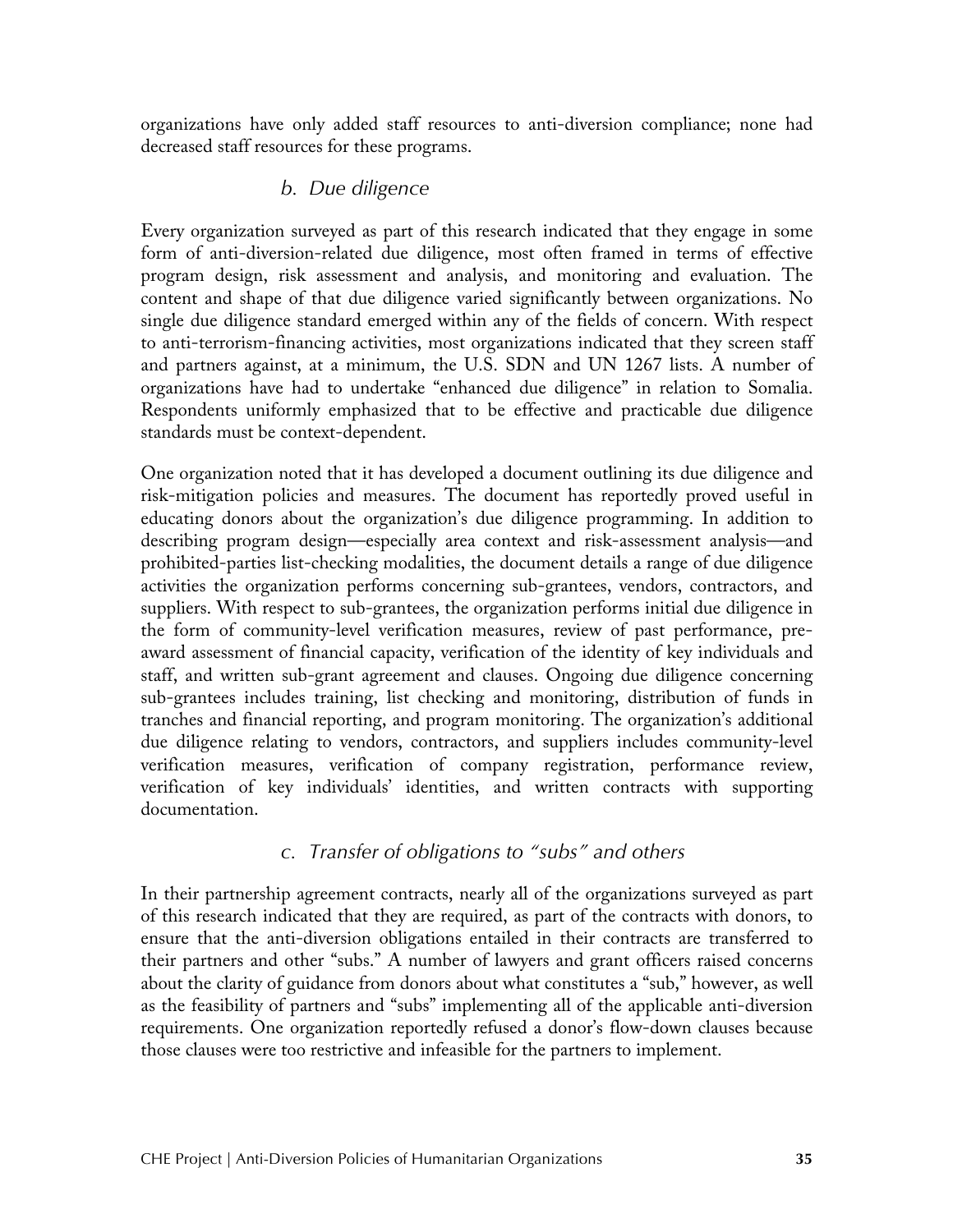The extent to which humanitarian organizations dedicate resources to subgrant monitoring was a relatively contentious topic. Many organizations mentioned that, while they have established subgrant-monitoring policies, those policies are not always fully enforced, and those policies present particularly sensitive issues for engagement with donors and partners.

#### *d. Licenses*

A number of organizations detailed the processes they have undertaken to obtain operating licenses, for example from the U.S. Department of Commerce and the U.S. Department of the Treasury, in order to engage in relief actions in places such as Somalia and Syria. Significant internal resources are reportedly dedicated to obtaining, negotiating, monitoring, and implementing these licenses. National and regional coordinators, as well as grant officers, voiced concern that it may take significant time before a license becomes available.<sup>50</sup>

#### *e. Screening staff and partners*

As part of their anti-diversion programs, the majority of organizations that receive U.S. government or private foundation funding screen their staff and partners, as well as non-U.S. banks and other financial institutions that the organizations do business with, against, at a minimum, the U.S. SDN list and the UN 1267 List. Organizations noted remarkable differences with respect to the minimum transaction amount that needed to be screened, ranging from \$125 to \$25,000. Some participants distinguished between excluded parties (those disbarred or suspended and who therefore cannot receive funds) and blocked parties (those sanctioned by OFAC, the UN Security Council, or national, regional, or international bodies).

Respondents indicated that these screening programs undertaken as part of organizations' due diligence and risk mitigation can raise significant operational challenges. These challenges include that the programs require substantial administrative resources; the programs are more difficult to administer in places with low Internet connectivity rates, where much humanitarian programming takes place; and the programs may contribute to staff security concerns.<sup>51</sup>

Not all of the organizations that took part in the research undertake screening—even of the organization's staff or implementing partners—as part of their anti-diversion compliance programs. One organization indicated that it informs donors that it will not

<sup>&</sup>lt;sup>50</sup> For information on the parameters of OFAC licensing regimes, see Counterterrorism and Humanitarian Engagement Project, "OFAC Licensing," Background Briefing, March 2013, available online at: http://blogs.law.harvard.edu/cheproject/files/2012/10/CHE-Project-OFAC-Licensing.pdf. 51 Counterterrorism and Humanitarian Engagement Project, "Partner Vetting in Humanitarian Assistance:

An Overview of Pilot USAID and State Department Programs," Research and Policy Paper, November 2013, available online at: http://blogs.law.harvard.edu/cheproject/files/2013/10/CHE-Project-Partner-Vetting-in-Humanitarian-Assistance-November-2013.pdf.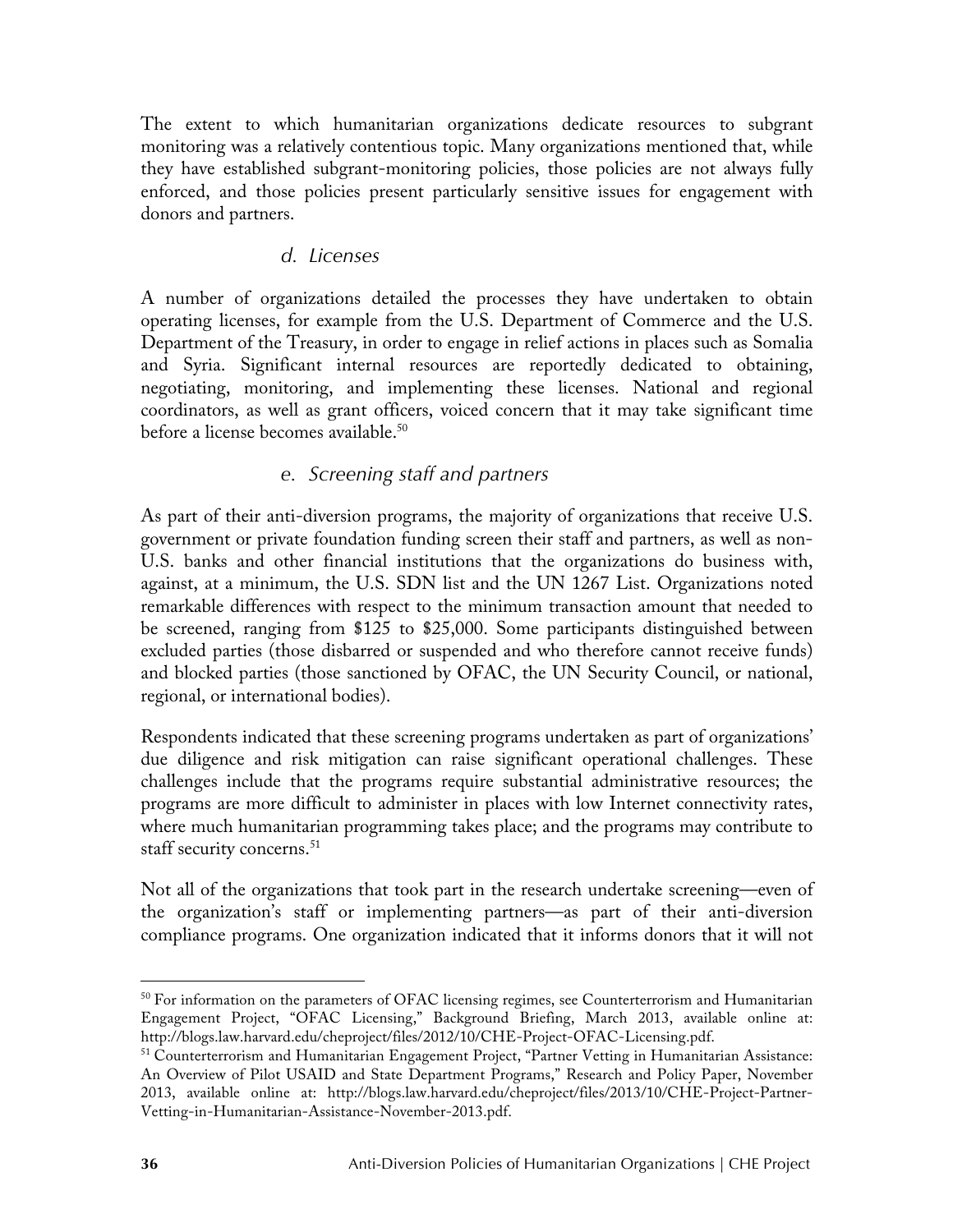undertake any anti-diversion-related screening practices, and that the donors have so far not required otherwise. (Making such a notice to donors does not absolve the organization of potential criminal and/or civil liability under national laws in the event that the organization engages in prohibited transactions.)

Most organizations stated that they had, in screening their staff and potential partners, experienced a "positive hit" against the U.S. SDN list (no organizations surveyed as part of this research indicated that they had experienced a "positive hit" against any of the other anti-diversion screening lists). Upon following up, the organizations realized that the positive hit was in fact a false-positive hit—a relatively common name where the individual at issue was not the person listed by OFAC. Some of the respondents who experienced these "positive hits" mentioned that clearer guidance from donors on what steps are necessary to take in such a context would be helpful in designing compliance programs.

One respondent mentioned that a member of the board of that humanitarian organization has the same name as one of the people on the SDN list. Due to a perceived fear that maintaining his position on the board would endanger the organization's ability to function, he elected to resign his position from the board.

A few organizations mentioned that some local implementing partners had declined to work with the organizations because the local partners refused to provide a list of their board members out of fear about what the organization, or the donor, would do with that information.

## *f. Procurement*

Every organization that provided information for this research indicated that they have developed anti-diversion policies and procedures concerning procurement. Many of the organizations incorporate list-checking screening software programs into their procurement procedures. Procurement-related practices were identified by participants as one of the highest administrative burdens among anti-diversion compliance program elements. A number of organizations indicated that they screen all banks and financial institutions against a range of lists. Thresholds of procurement that trigger various levels of scrutiny varied widely within (especially in relation to various country offices) and between organizations, with some local offices having a much higher "risk threshold" than others. Respondents indicated that procurement standards are some of the most detailed guidelines provided and enforced by donors.<sup>52</sup> On a practical level, a number of

 <sup>52</sup> See, e.g., ECHO, Guidelines for the award of Procurement Contracts within the frameworks of Humanitarian Aid Actions financed by the European Union ("Humanitarian Aid Guidelines for [Procurement"\), May 31, 2011, available online at http://ec.europa.eu/echo/files/partners/humanitarian\\_](http://ec.europa.eu/echo/files/partners/humanitarian_aid/Procurement_Guidelines_en.pdf) aid/Procurement\_Guidelines\_en.pdf; see also Annex III: Principles and Procedures applicable to Procurement Contracts Awarded within the Framework of Humanitarian Aid Actions Financed by the European Union, January 1, 2014, available online at: http://dgecho-partners-helpdesk.eu/\_media/ [annexiii\\_en\\_131112.pdf. Many organizations referenced the recently elaborated Office of Management and](http://dgecho-partners-helpdesk.eu/_media/annexiii_en_131112.pdf)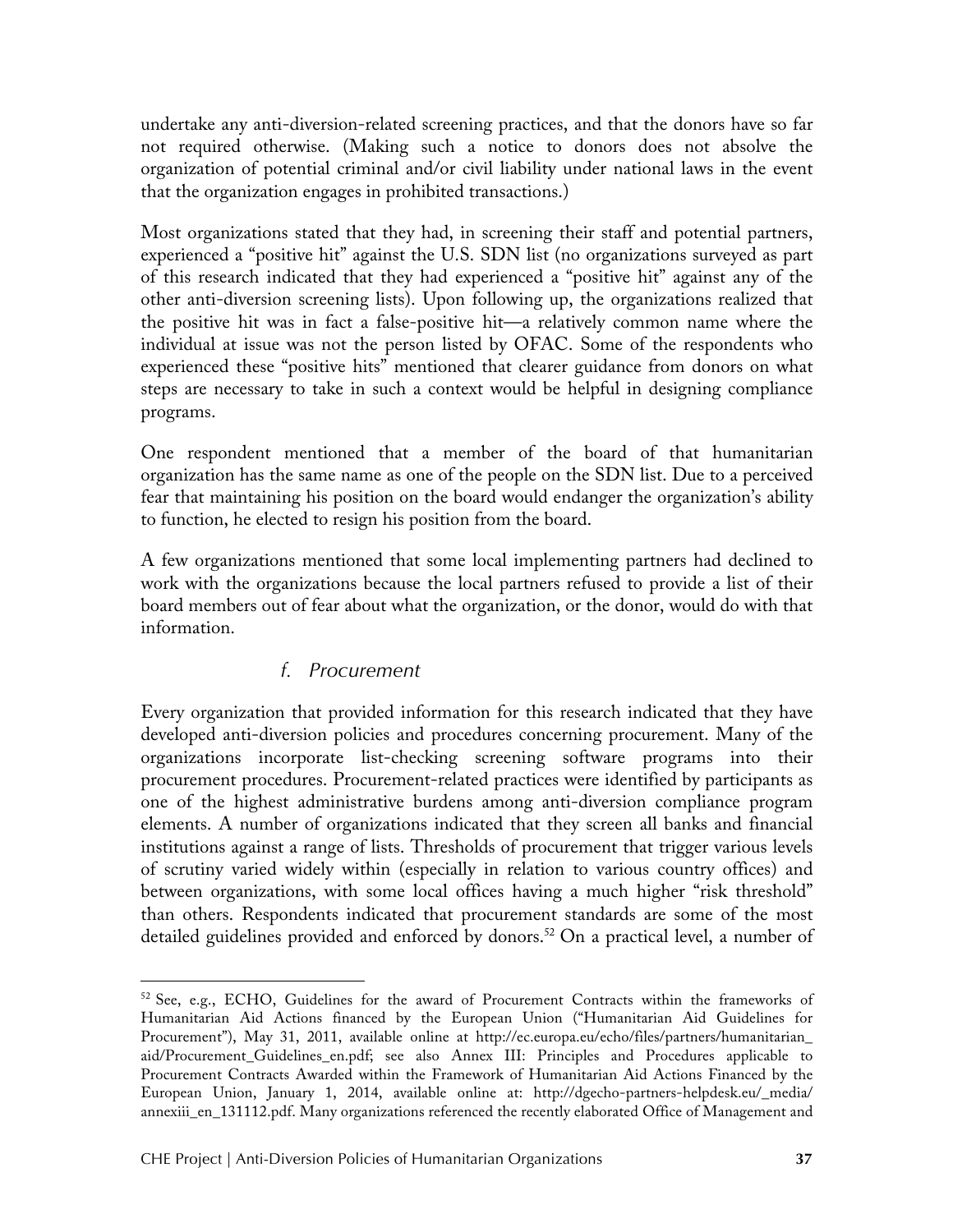regional and national coordinators, as well as grant officers, noted a desire for more comprehensive databases of entities that have been "cleared" for procurement.

### **i. "Know your supplier" principle**

For many of the organizations surveyed, the "know your supplier" principle guided their procurement-related compliance programming. The steps organizations took to implement this principle ranged based on such factors as whether the organization itself undertook most procurement within the organization; the size and cost of the activities; and the organization's familiarity with the relevant country contexts and operating environments.

#### **ii. Hawala systems**

Respondents, especially those with programs relating to Somalia, repeatedly raised the importance of and challenges associated with hawala systems for effective anti-diversion programming. Interviewees indicated that most financial transfers to and from Somalia take place through hawala systems, and these transfers are reportedly under significantly more donor scrutiny than financial transactions made through other banking systems.<sup>53</sup>

## 4. Enforcement of policies

## *a. Internal and external audits*

All of the respondents indicated that their organizations have developed internal auditing systems, and most of the organizations also have external auditors regularly review their financial records (typically, at least once a year). Interviewees identified an array of auditing standards imposed by various donors, such as ECHO, DFID, (formerly) AusAID, USAID, and (formerly) CIDA. In addition to the primary fields of antidiversion concern raised in this report, theft is also folded into the audits of many of the surveyed organizations.

Generally, according to respondents, the larger the organization the more internal auditors it hires, though there was significant variability on the far ends of the spectrum with respect to how many internal auditors had been hired. Depending on the organization, a combination of various positions took part in the audit, such as financial controllers, accountants, general counsel, contract service coordinators, or grant officers. All of the surveyed organizations coordinated audits from headquarters. The pertransaction threshold for triggering an audit ranged among the surveyed organizations, from \$1,000 to around \$25,000.

 $\overline{a}$ 

Budget, Uniform Administrative Requirements, Cost Principles, and Audit Requirements for Federal Awards, Final Guidance, Fed. Reg. Vol. 78, No. 248, 78590, December 26, 2013.<br><sup>53</sup> See Manuel Orozco and Julia Vansura, "Keeping the lifeline open: remittances and markets in Somalia,"

Oxfam, July 2013, available online at: http://www.oxfamamerica.org/static/oa4/somalia-remittance-reportweb.pdf.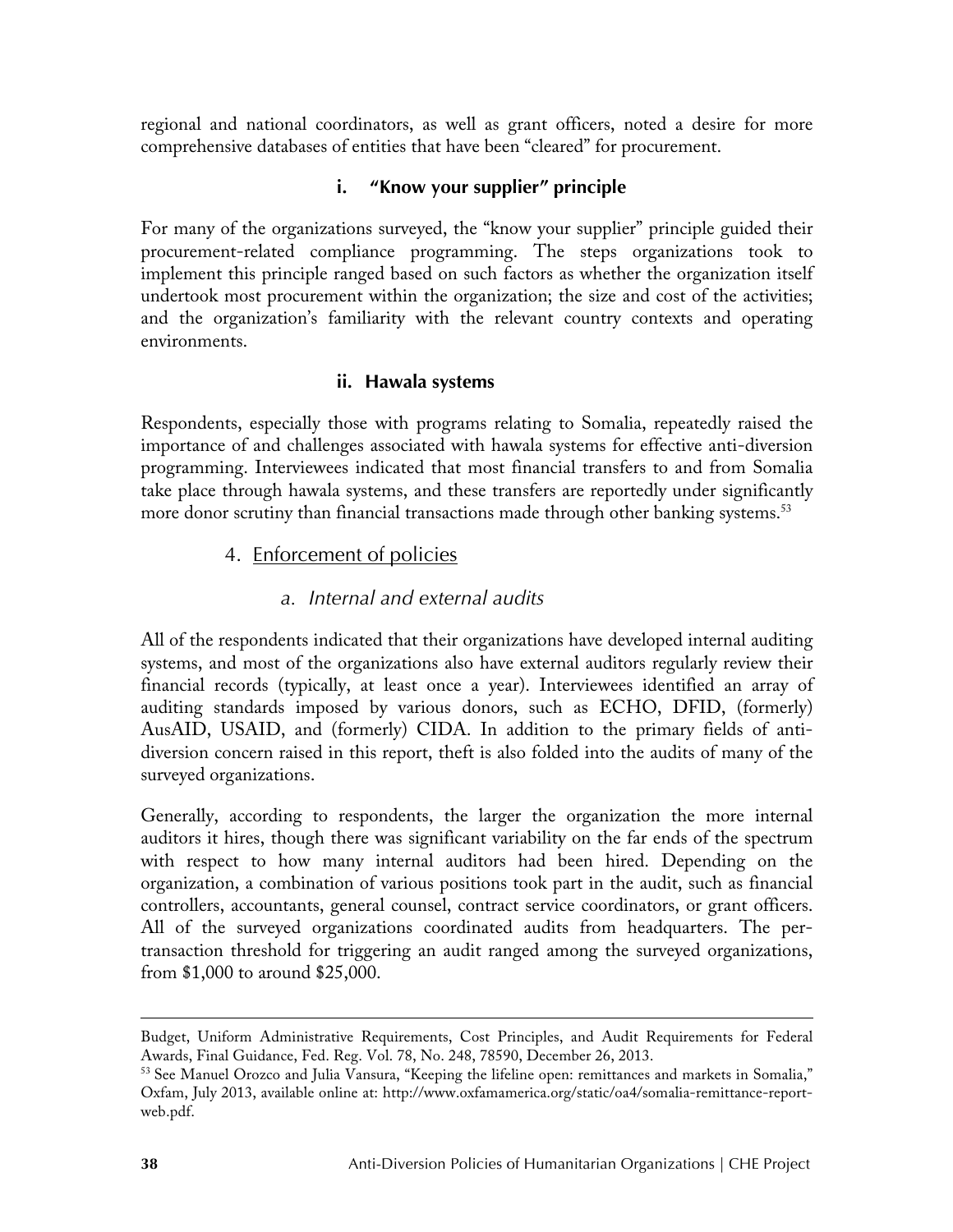While the bulk of internal and external audits discussed as part of this research concern anti-fraud and anti-money-laundering activities, a few humanitarian organizations also mentioned that they run internal and external audits on their anti-bribery and anticorruption compliance programs. One organization reportedly invested very heavily in anti-corruption auditing recently, after the organization grew suspicious that less corruption-related diversion was reported than was likely happening in practice.

One organization, which has two full-time auditors based out of its headquarters office, has developed a "risk-based auditing" program. That program entails a large matrix into which the auditors enter various criteria relating to the potential scope of the audit. Based on this matrix and a corresponding index, the auditors determine a potential level of corruption and other risk, and areas with higher identified risk potential are subject to greater scrutiny, including additional field visits.

## *b. Whistle-blowing and community-complaint mechanisms*

A large number of humanitarian organizations mentioned that they had established independent whistle-blowing and community-complaint mechanisms. These mechanisms allow and encourage employees, contractors, beneficiaries, and others to provide information on any form of potential diversion. A few of the organizations had established, or were in the process of establishing, anonymous call hotlines to report potential diversion.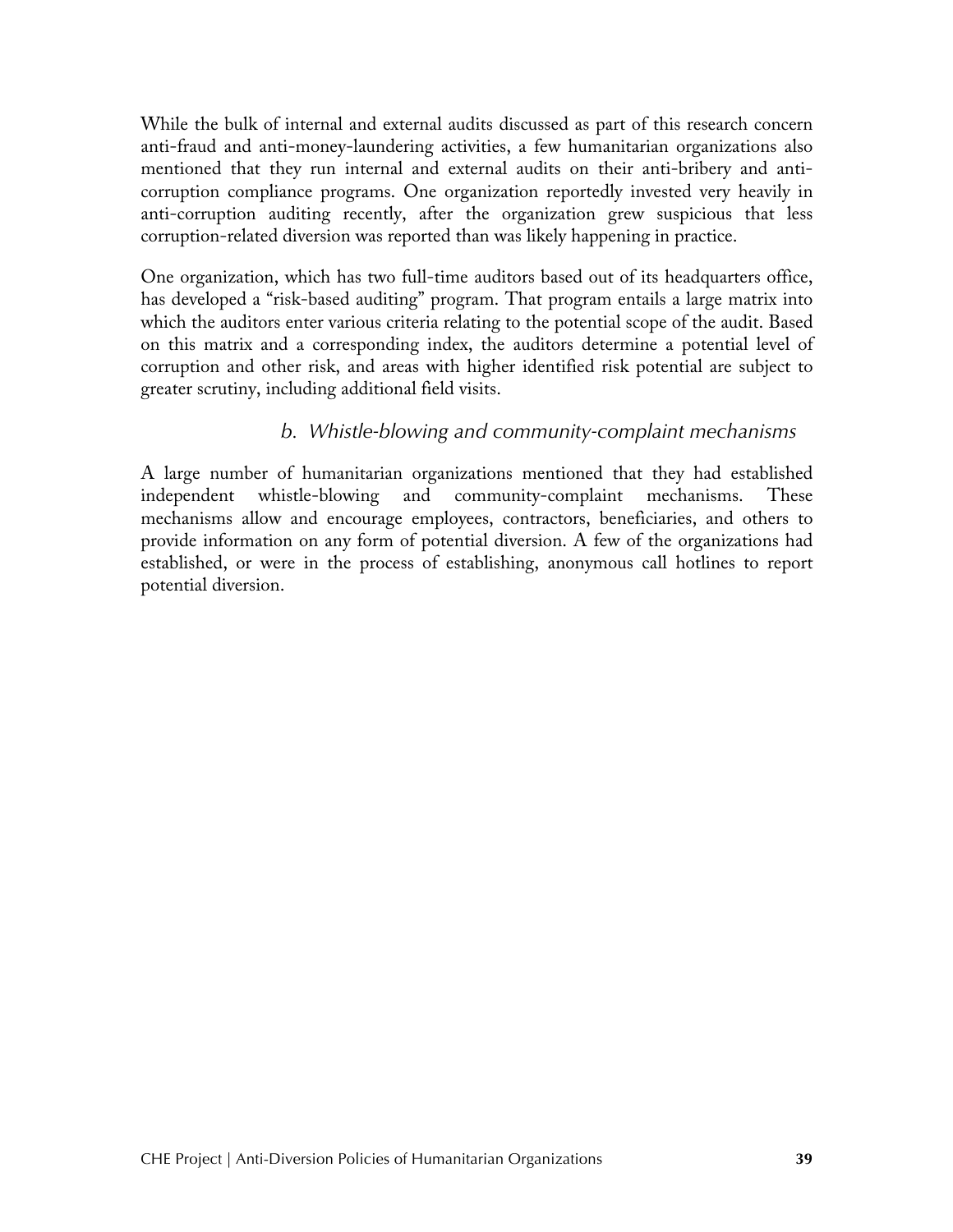## **VIII. OBSERVATIONS**

This section offers some observations about the themes, trends, and trajectories relating to the anti-diversion policies and practices of humanitarian organizations identified in this report. While some of the details regarding donor expectations and sector-wide standards relating to anti-diversion policies appear to be in flux, the most general observation is that humanitarian organizations have extensive experience developing internal policies—especially in the areas of program design, risk assessment and analysis, and monitoring and evaluation—aimed at ensuring that humanitarian aid and assistance reach intended beneficiaries.

The observations below identify and analyze the trends that emerged from the research. The observations are not meant to provide prescriptive or proscriptive guidance. Rather, they are provided to suggest areas of potential focus and engagement among the humanitarian community (and, for some areas, engagement with donors and other stakeholders); to propose areas for additional research and analysis; and to highlight areas of particular concern and opportunities flowing from the research findings.

## **A. Frameworks and Threshold Concerns**

## 1. Framing

No organization surveyed for this research framed their policies in terms of "antidiversion" as such. Rather, most organizations identified their policies in terms of effective program design, risk assessment and analysis, and monitoring and evaluation programs.

Only one of the organizations surveyed had developed a comprehensive internal antidiversion policy, while the rest of the organizations had developed policies concerning certain, or multiple, fields of anti-diversion concern. According to many respondents, the process of developing and implementing such a comprehensive policy—and its translation into a donor explanatory note—may prove useful. The various types of existing ways that organizations frame their sets of anti-diversion approaches have the potential to affect how other humanitarian organizations, donors and other stakeholders, the media, and the general public perceive humanitarian organizations, including how they perceive those organizations' ability to effectively implement programming in highrisk areas and those organizations' susceptibility to diversion.

A spectrum of approaches to framing anti-diversion policies and practices emerged in the research. At one end of the spectrum, some organizations robustly and proactively framed their anti-diversion policies in terms of humanitarian principles. This approach emphasized that by their nature humanitarian organizations are guided by the humanitarian imperative and, accordingly, their activities aim to alleviate suffering in line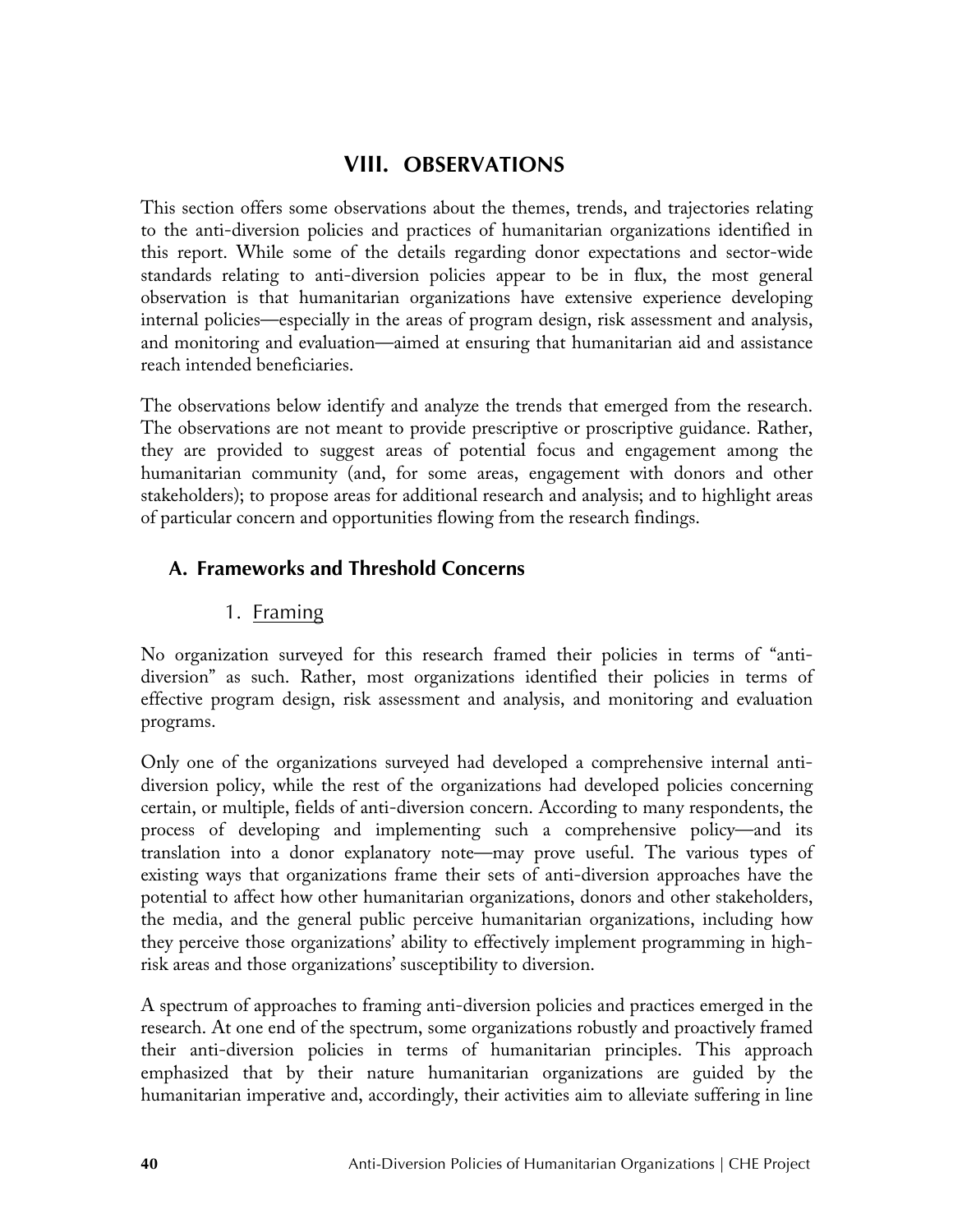with humanitarian principles of impartiality, humanity, independence, and neutrality (though not all organizations surveyed adhere to the principle of neutrality in all circumstances). These principles provide a framework for developing anti-diversion policies through effective program design, risk assessment and analysis, and monitoring and evaluation programs.

On the other end of the spectrum, at least a few of the organizations that took part in this research framed their anti-diversion policies less in terms of humanitarian principles and more in terms of complying with best business practices, including those drawn from commercial sectors. These organizations often drew not only practices but also language and descriptions from other business fields that work in high-risk areas. While recognizing certain unique elements of the humanitarian enterprise, these organizations emphasized the common nature of the anti-diversion-related concerns of operating in such contexts irrespective of organizational objective.

## 2. Public policy objective of humanitarian assistance

A number of organizations noted that, by attempting to impose standards drawn from commercial sectors, certain donors are not adequately recognizing important distinctions between humanitarian organizations and commercial entities, especially the public policy objective underlying humanitarian response. Respondents noted that, unlike commercial service providers, humanitarian organizations need to be able to speak with all armed actors, even designated terrorists, in order to obtain access and deliver assistance. Many of the organizations called for a greater respect among donors of this fundamental distinction between humanitarian organizations and the commercial sector. It bears emphasis that many major donor governments have, as one of their foreign policy objectives, prioritized respect for the humanitarian imperative.

## 3. Screening ultimate beneficiaries

One of the areas of greatest contention among the surveyed organizations is whether to screen ultimate beneficiaries of humanitarian aid and assistance. Nearly all of the organizations stated that they had an informal policy of never screening ultimate beneficiaries. Yet many organizations emphasized pressure from the U.S. government and from certain private foundations to demonstrate and certify compliance with all relevant U.S. counterterrorism laws, including laws that require organizations not to provide any material support or resources (except medicine or religious materials) to designated individuals or organizations. The pilot USAID PVS and State Department RAM programs—and the already existing partner-vetting programs in West Bank/Gaza and Afghanistan—have raised concerns that the U.S. and potentially other major donors will increasingly impose anti-diversion policies that endanger staff and coopt the organizations into donors' security frameworks.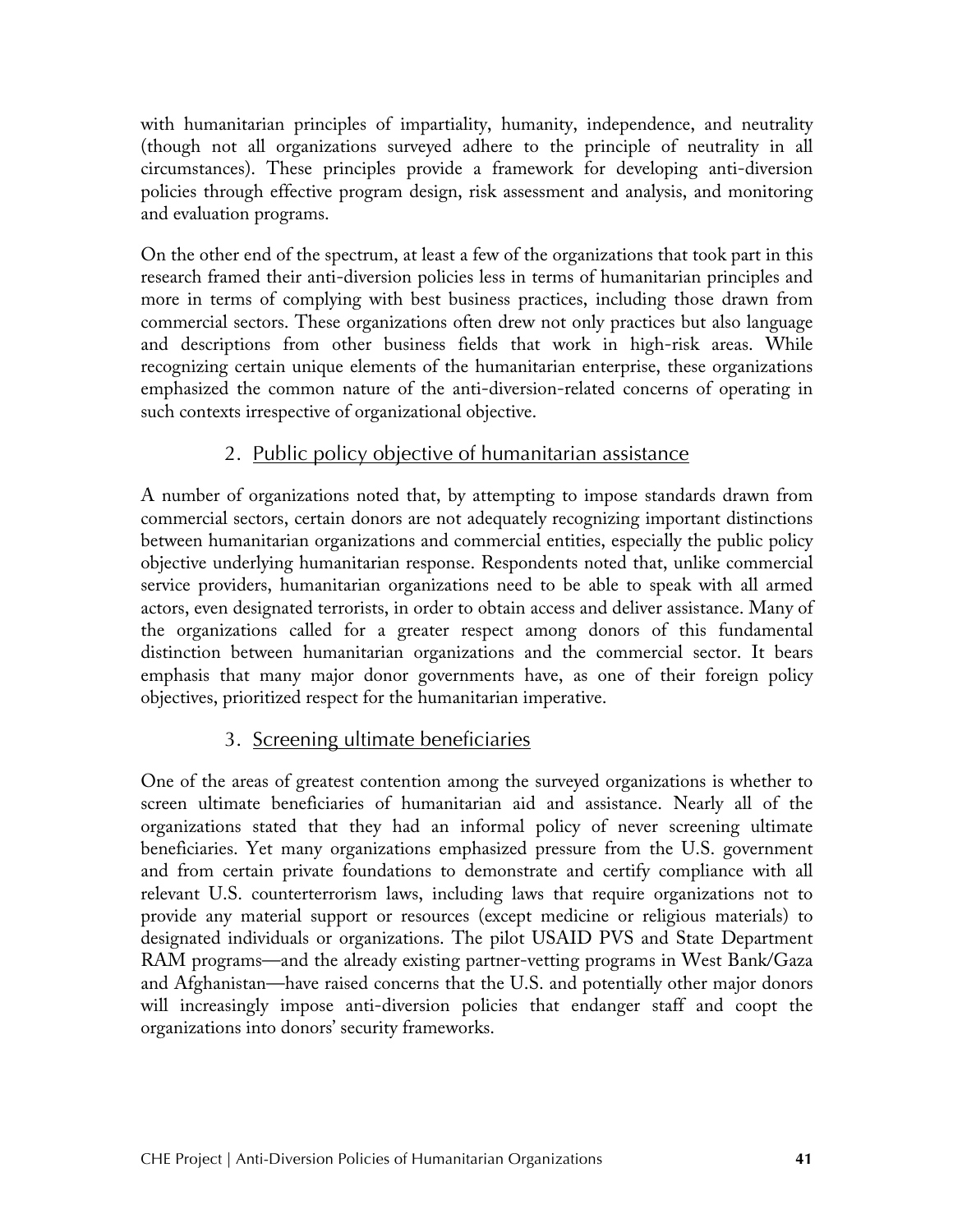# **B. Multiplicity and Complexity of Anti-Diversion Policies**

## 1. Sector-wide standards

No sector-wide anti-diversion standards or best practices emerged during the research. Organizations took different approaches to preventing, stopping, and punishing potential and actual diversion of humanitarian aid and assistance. The lack of sector-wide antidiversion standards may stem in part from a fundamental disagreement over how best to frame humanitarian action and the sources underlying its legitimacy.

In some of the anti-diversion fields of concern, however, a number of organizations had adopted similar practices. Nearly all of the organizations screen at least some of their staff and partners against one or more anti-diversion lists, such as the U.S. SDN List, the 1267 List, or the System for Award Management (SAM) list. Most organizations that receive U.S. government funding screen financial institutions against those lists.

All of the surveyed organizations that have offices in the U.K. or that receive grants from UK funders have adopted policies, procedures, and practices to comply with the UK Bribery Act. To a slightly lesser extent, a majority of organizations that are subject to U.S. law or that receive U.S. government funding had taken steps to comply with the FCPA.

During the interviews, concerns arose about setting sector-wide standards that may be inflexible or that could be set too high for all organizations to meet in all circumstances. In addition, a few organizations voiced concern about the desirability, feasibility, and, in some instances, morality of transferring all of an organization's anti-diversion obligations onto its partners and other "subs."

## 2. Due diligence standards

In general, interviewees indicated that they approach due diligence in terms of meeting their humanitarian objective and not necessarily in terms of assisting anti-terrorismfinancing or other fields of concern, though that may be a byproduct of such due diligence practices. The relevant standard depended on the context, and depending on the context the diligence due could be quite different. The imposition by the U.S. of "enhanced" due diligence in relation to humanitarian programming in Somalia raised concerns among respondents that this heightened level of diligence may be imposed in other contexts.

## 3. Levels of comprehension within organizations

The levels of comprehension of internal anti-diversion policies varied enormously within and between organizations. In general, the drafters of the anti-diversion policies were typically general counsel, policy advisors, or Board members. Individuals charged with implementing the policies but who typically did not help formulate the policies—such as grant officers, as well as regional and national coordinators—indicated lower levels of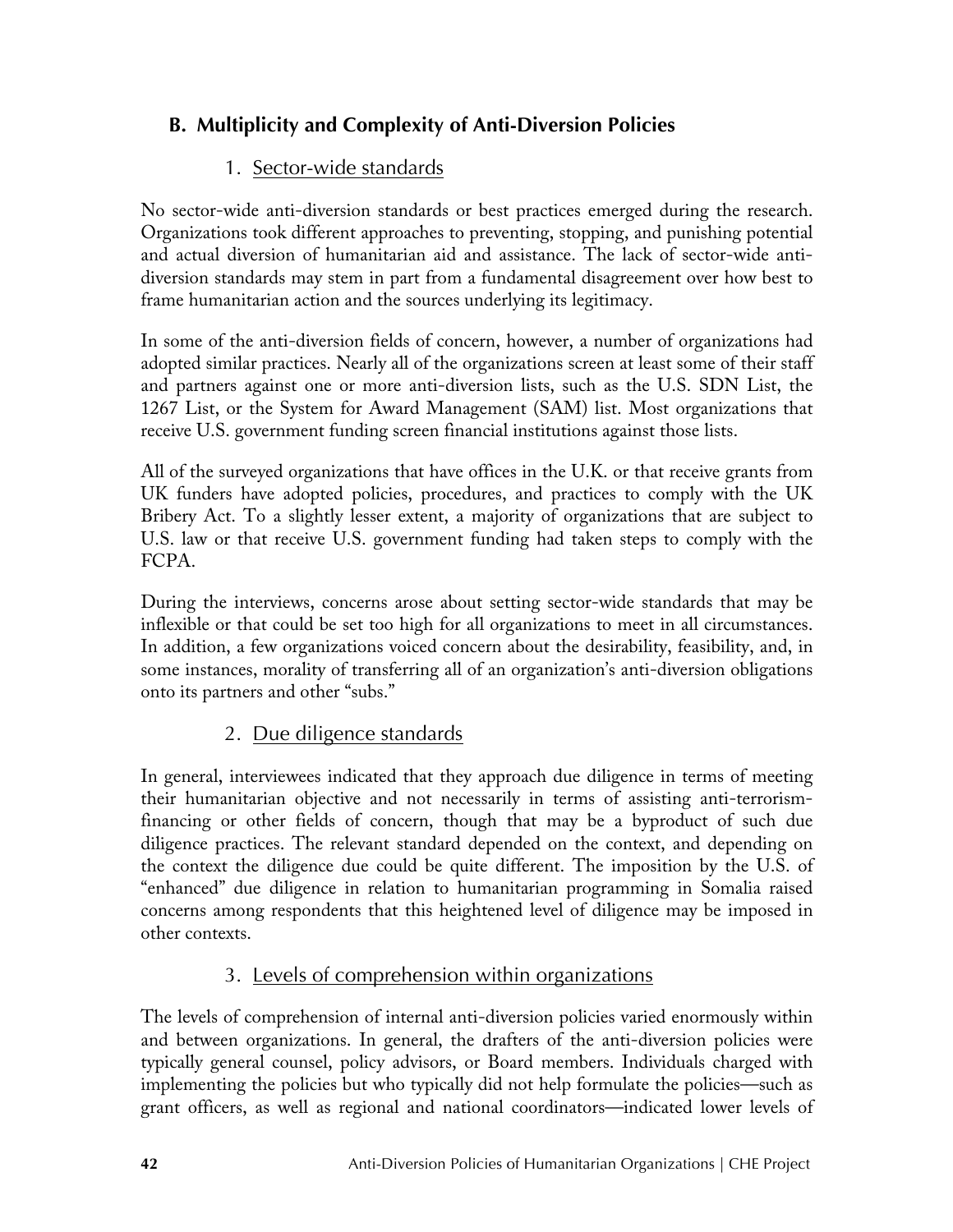comprehension of the policies. Those who implemented the policies almost uniformly indicated a desire for more involvement in formulating the policies, and many of those implementing the policies voiced concern that the general counsels and others who draft the policies do not have a sufficiently realistic sense of the concerns and challenges of implementing the policies in the field. Implementers most strongly criticized the use of outside legal counsel in drafting the policies on the basis that those counsel typically have less understanding of the relevant operating environment.

A few respondents suggested that, by increasing their own understanding of external and internally devised anti-diversion policies, donors have an opportunity to raise the level of comprehension of anti-diversion policies across the humanitarian sector. Respondents noted that donors and partners exhibit a range of levels of sophistication and understanding around anti-diversion policies.

## 4. Remote programming

Organizations engaged in remote programing, especially in relation to Somalia, reportedly received significantly higher scrutiny of the activities they undertook to fulfill their counterterrorism-related contract obligations. Two organizations reported that a donor government strongly encouraged organizations to quickly engage in cross-border, remote programming in relation to Syria, and then six months later both organizations reported that the donor audited their remote-programming operations concerning Syria. These sorts of donor responses and orientations have, according to interviewees, raised concerns among humanitarian organizations.

## **C. Engagement with Donors and other Stakeholders**

## 1. Diversity of focuses among government donors

Throughout the interviews, respondents identified a diversity of anti-diversion-related focuses among donors. Some donors focused particularly on anti-bribery/corruption, while others placed stronger emphasis on anti-terrorism-financing. Among the various donors identified for this research, the U.S., the U.K., and ECHO emerged as the donors with the most robust and expansive set of obligations concerning anti-diversion. Compared to donor governments, private foundations were less likely to impose a full array of anti-diversion policies on the organizations surveyed for this research.

## 2. Clarity and coherence of donor policies

Nearly all of the humanitarian organizations that took part in the research indicated a desire for increased clarity around donors' anti-diversion policies and standards. In this connection, many of the respondents stated that their programming would be more effective if the various donors would clarify, simplify, and standardize their approaches to anti-diversion within their own agencies and also do so among donors. A number of organizations voiced concerned that donors do not take sufficient steps to ensure that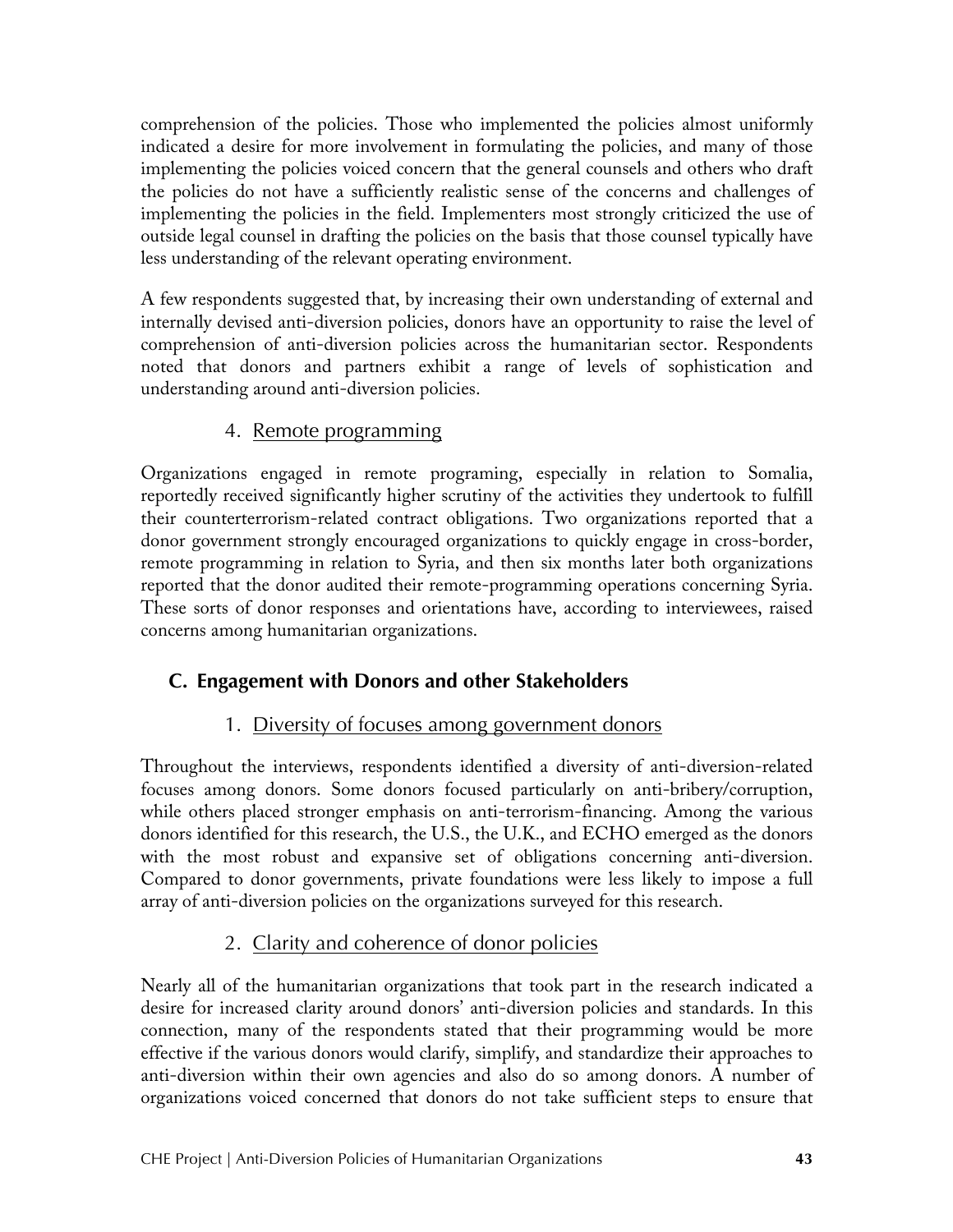their anti-diversion requirements are standardized across the various relevant government agencies, thus creating a latticework of disparate standards or at least different levels of enforcement and scrutiny. A few respondents called for more collaboration among donors, in particular the U.S., the U.K., ECHO, and Canada.

## 3. Understanding of what humanitarian organizations do

A number of respondents indicated that donors in particular and the public in general do not always understand what humanitarian organizations do. While some donors have a solid understanding of humanitarian action, the reported lack of awareness and knowledge on the part of many donors can lead them to fail to apprehend humanitarian organizations' already-existing anti-diversion policies and practices.

## 4. UN partnership/project templates

The researched revealed that the terms of UN contract templates have a significant effect on the scope and content of anti-diversion obligations. Those templates ultimately form the contract basis on which hundreds, if not thousands, of implementing partners operate. The importance of these templates should therefore not be underestimated. Those templates also form the basis for the use of pooled funds, which increasingly support relief actions in armed conflicts and other emergency situations.

# **D. Organizational Structures, Cultures, and Resources**

# 1. Board and executive-level involvement

A large range of board and executive-level involvement in formulating and implementing anti-diversion policies emerged during the research. Organizations with relatively stronger board and executive-level involvements seemed to evince a more coherent and comprehensive set of internal standards and vocabularies around anti-diversion concerns. The depth of involvement and focus by senior managers within an organization on antidiversion policies seemed to have a strong influence on the approaches and focuses of regional and national coordinators, as well as grant officers.

# 2. Administrative burdens

According to numerous interviewees, the increase in donor-imposed anti-diversion requirements on humanitarian organizations have apparently not been matched by proportionate increases in overhead. In discussing this issue with donors, organizations have attempted to focus on providing facts and figures that describe the impacts that increasingly burdensome anti-diversion obligations have on programming effectiveness, including increased demands on staff and the need for additional other resources, such as commercial software programs. All organizations surveyed as part of this research indicated an increased administrative burden in recent years to comply with antidiversion policies.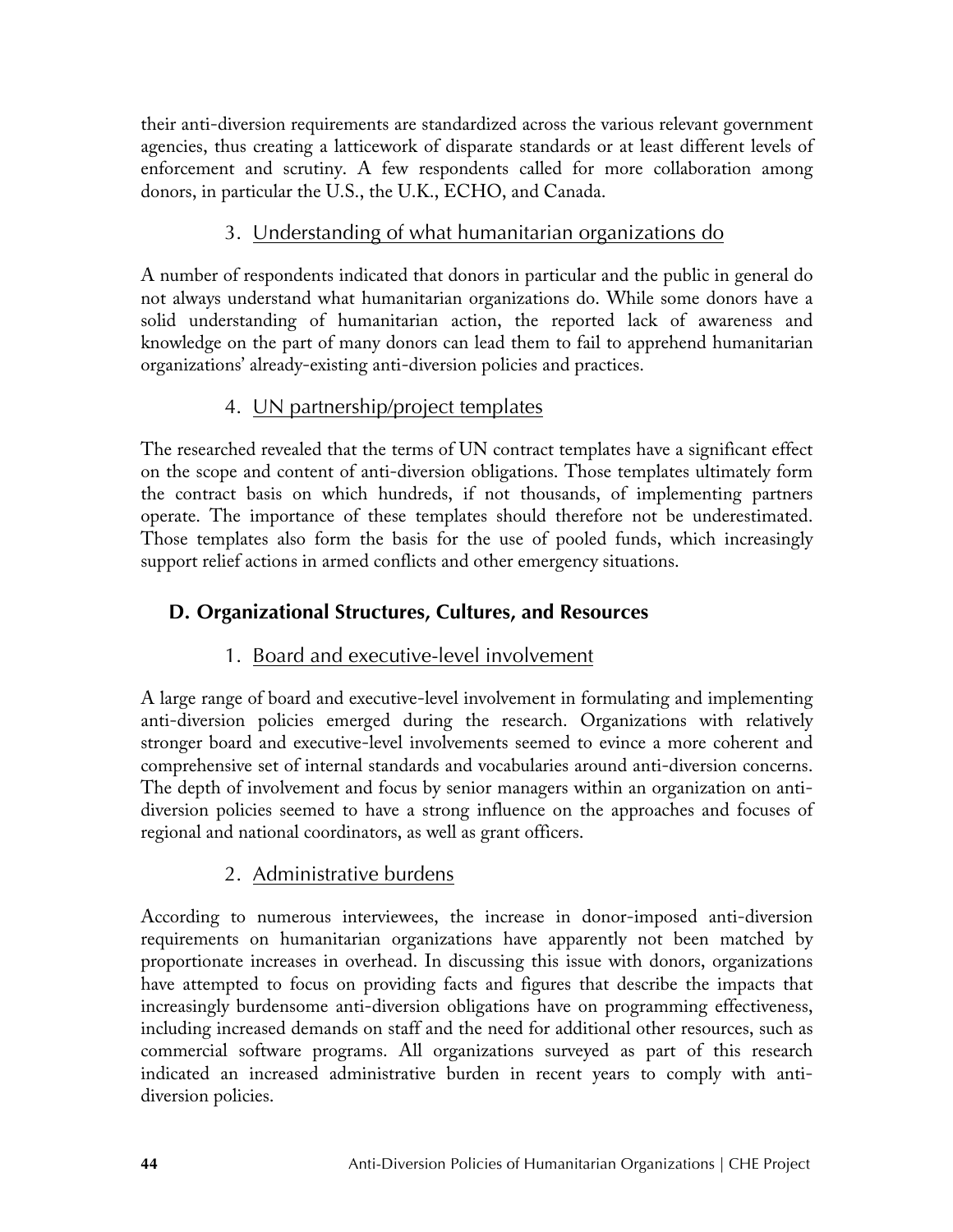#### 3. Openness and transparency

Numerous organizations noted a strong sense of concern with openly discussing their approaches to formulating and implementing anti-diversion policies. At times, this concern seemed to stem from the view that exposing these policies to public light will bring unwanted attention on the organization, and that it would be better to discuss the definitions and expectations around anti-diversion only when necessary. Notably, a few organizations take a different approach, in which they are, at least in comparison to other organizations, engaging in a public discussion of how best to approach anti-diversion policies. The gap between these approaches seems to be expanding.

#### 4. Staff training

Ensuring that all staff who have a role in formulating or implementing anti-diversion policies seems, according to many respondents, to be a central element of effective programming. No organization surveyed for this research, however, indicated that it has established a sufficiently comprehensive staff training programming around all relevant anti-diversion issues. To increase the effectiveness of staff trainings, it may be useful for organizations to consider having grant officers and other implementers provide trainings and advice to general counsel, policy advisors, and others involved in the formulation of anti-diversion policies.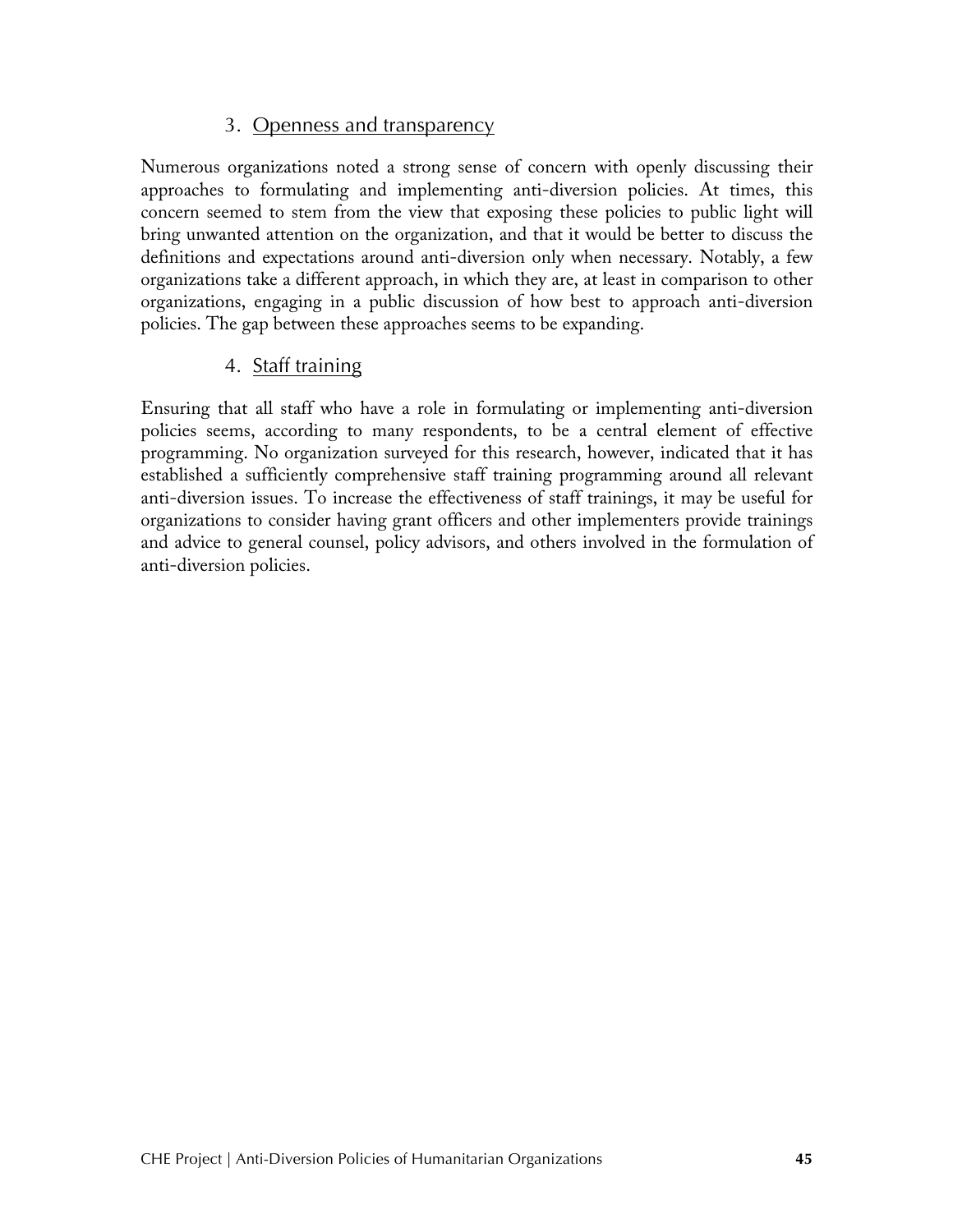## **IX. CONCLUSION**

With rising pressure from legal and regulatory mechanisms—including the UK Bribery Act and the U.S. FCPA, alongside many states' increasing engagement with monitoring bodies such as FATF—humanitarian organizations are devoting more resources to the administrative, policy, operational, and legal components of anti-diversion compliance. And they are doing so, in many respects, with fewer resources and under increasingly greater scrutiny from donors and the media.

Numerous interviewees raised concerns that donors and the general public do not sufficiently understand what humanitarian organizations do, why humanitarian principles are so important, and why it may not be advisable to transfer standards wholesale from the commercial sector to the humanitarian sector. Many large humanitarian organizations voiced a strong interest in devising strategies to better communicate their extant policies and procedures aimed at ensuring that aid and assistance reach intended beneficiaries in high-risk environments.

In sum, the research undertaken for this report revealed, first, that humanitarian organizations have long developed internal policies and practices aimed at ensuring that aid and assistance reach intended beneficiaries, and, second, that many humanitarian organizations are grappling with how best to adapt to additional, externally imposed antidiversion policies in light of changing operational circumstances and heightened donor demands and scrutiny.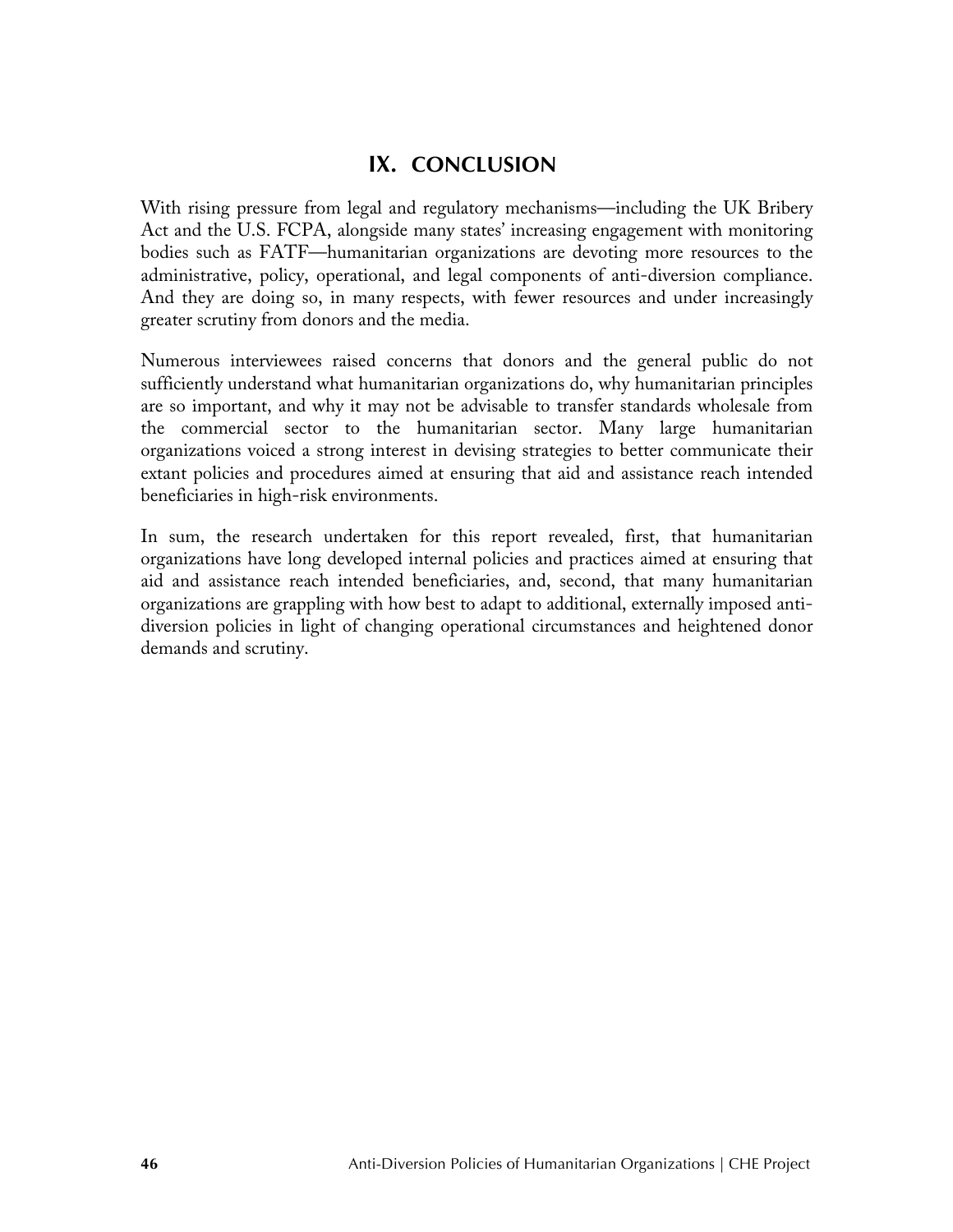## **X. SELECT BIBLIOGRAPHY**

David Ariosto, "U.S. trucking contracts funded Taliban, source says," CNN, July 25, [2011, available online at: http://www.cnn.com/2011/WORLD/asiapcf/07/25/](http://www.cnn.com/2011/WORLD/asiapcf/07/25/afghanistan.us.funds.taliban/) afghanistan.us.funds.taliban/.

Associated Press, "Turkish anti-terrorist police raid aid agency near Syrian border," January 14, 2014, available online at: http://www.reuters.com/article/2014/01/14/usturkey-ngo-idUSBREA0D0JI20140114.

Associated Press, "UN investigates theft and sale of Somalia famine food aid," *The Guardian*[, August 15, 2011, available online at: http://www.theguardian.com/world/](http://www.theguardian.com/world/2011/aug/15/un-theft-somalia-food-aid) 2011/aug/15/un-theft-somalia-food-aid.

Australian Council for International Development, "Code of Conduct," 2010, available online at: http://www.acfid.asn.au/code-of-conduct/files/code-of-conduct.

Australian Department of Foreign Affairs and Trade, "Guidelines for Strengthening Counter-Terrorism Measures in the Australian Aid Program," September 2004, available online at: http://aid.dfat.gov.au/Publications/Documents/ctm\_guidelines.pdf.

Joe Belliveau, "'Remote management' in Somalia," *Humanitarian Exchange Magazine*, January 2013, available online at: http://www.odihpn.org/humanitarian-exchangemagazine/issue-56/remote-management-in-somalia.

Bribery Act 2010 (c.23) (United Kingdom).

Bond for International Development, Transparency International UK, and Mango, "Anti-Bribery Principles and Guidance for NGOs," June 2011, available online at: [http://www.bond.org.uk/data/files/Bond\\_Anti-Bribery\\_Principles\\_and\\_Guidance\\_](http://www.bond.org.uk/data/files/Bond_Anti-Bribery_Principles_and_Guidance_for_NGOs.pdf) for\_NGOs.pdf.

CDA Collaborative Learning Projects, *The Do No Harm Handbook*, November 2004, available online at: http://www.phibetaiota.net/wp-content/uploads/2013/07/2004- DoNoHarmHandbook.pdf.

Neal Cohen, Robert Hasty, and Ashley Winton, "Implications of the USAID Partner Vetting System and State Department Risk Analysis and Management System under European Union and United Kingdom Data Protection and Privacy Law," Counterterrorism and Humanitarian Engagement Project, Research and Policy Paper, [March 2014, available online at: http://blogs.law.harvard.edu/cheproject/files/2013/10/](http://blogs.law.harvard.edu/cheproject/files/2013/10/CHE-Project-US-Partner-Vetting-under-EU-and-UK-Data-Protection-and-Privacy-Law.pdf) CHE-Project-US-Partner-Vetting-under-EU-and-UK-Data-Protection-and-Privacy-Law.pdf.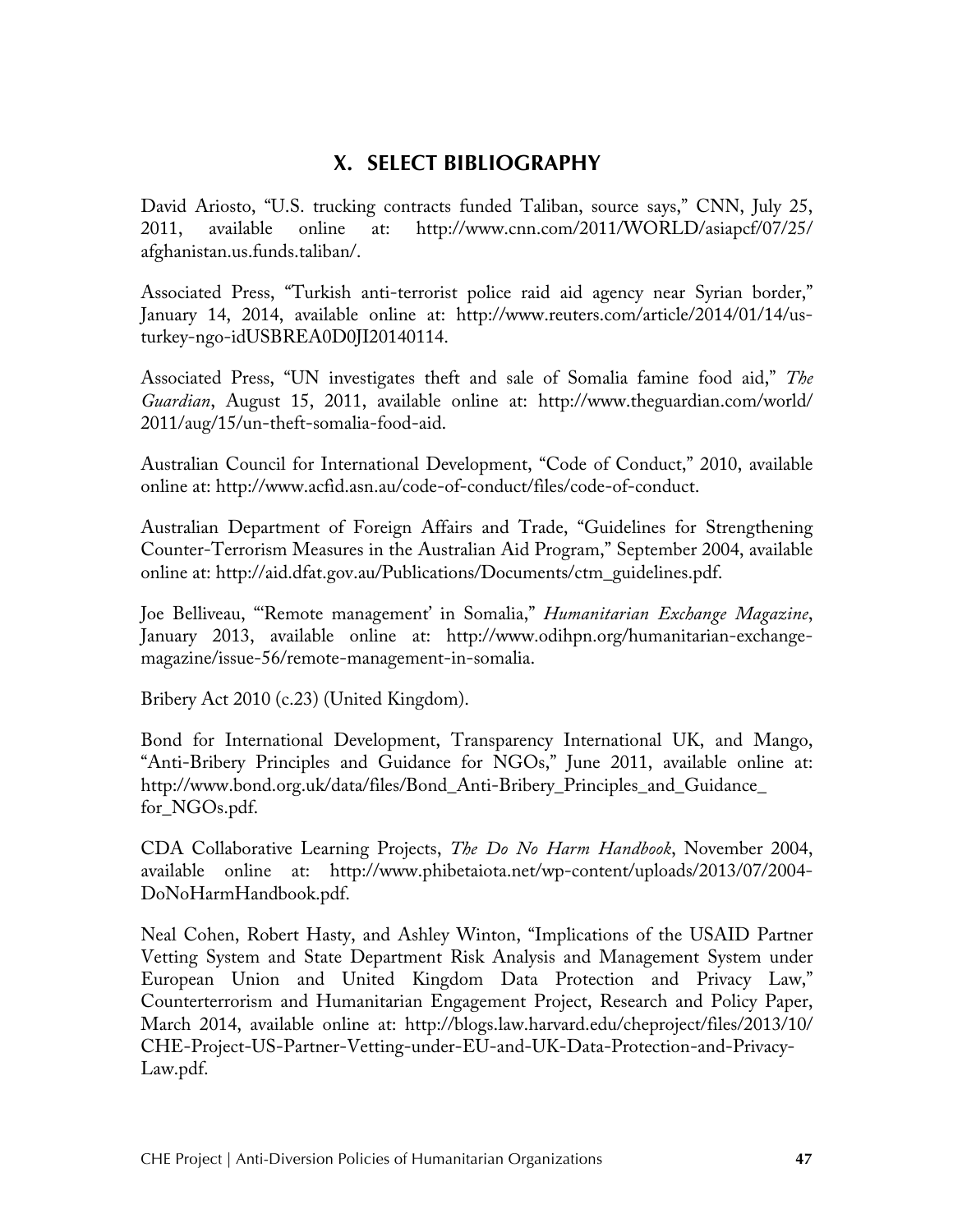Charity Commission of England and Wales, "Protecting charities from harm: compliance toolkit," (undated), available online at: http://www.charitycommission. [gov.uk/detailed-guidance/protecting-your-charity/protecting-charities-from-harm](http://www.charitycommission.gov.uk/detailed-guidance/protecting-your-charity/protecting-charities-from-harmcompliance-toolkit/)compliance-toolkit/.

Charity Commission for England and Wales, "Raising Funds for and/or Carrying Out Humanitarian Operations in Response to the Crisis in Somalia and East Africa," 2011, [available online at: http://www.humanitarianforum.org/data/files/ccomm\\_e\\_africa\\_](http://www.humanitarianforum.org/data/files/ccomm_e_africa_crisis__guidance_for_charities.pdf) crisis\_\_guidance\_for\_charities.pdf.

Charity Commission for England and Wales, "Watchdog opens investigation into two charities set up to help deliver aid to Syria," January 29, 2014, available online at: https://www.charitycommission.gov.uk/news/watchdog-opens-investigation-into-twocharities-set-up-to-help-deliver-aid-to-syria/.

CNN, "US Trucking Contracts Funded Taliban, Source Says," July 25, 2011, available [online at: http://www.cnn.com/2011/WORLD/asiapcf/07/25/afghanistan.us.funds.](http://www.cnn.com/2011/WORLD/asiapcf/07/25/afghanistan.us.funds.taliban/) taliban/.

Sarah Collinson and Mark Duffield (with Carol Berger, Diana Felix da Costa and Karl Sandstrom), "Paradoxes of presence: Risk management and aid culture in challenging [environments," HPG/ODI, March 2013, available online at: http://www.odi.org.](http://www.odi.org.uk/sites/odi.org.uk/files/odi-assets/publications-opinion-files/8428.pdf) uk/sites/odi.org.uk/files/odi-assets/publications-opinion-files/8428.pdf.

Counterterrorism and Humanitarian Engagement Project, "Enterprise Risk Management: A New Approach to Managing the Risks Posed by Counterterrorism [Regulations," Research and Policy Paper, March 2013, available online at: http://blogs.](http://blogs.law.harvard.edu/cheproject/files/2012/10/CHE-Project-ERM1.pdf) law.harvard.edu/cheproject/files/2012/10/CHE-Project-ERM1.pdf.

Counterterrorism and Humanitarian Engagement Project, "OFAC Licensing," [Background Briefing, March 2013, available online at: http://blogs.law.harvard.edu/](http://blogs.law.harvard.edu/cheproject/files/2012/10/CHE-Project-OFAC-Licensing.pdf) cheproject/files/2012/10/CHE-Project-OFAC-Licensing.pdf.

Counterterrorism and Humanitarian Engagement Project, "Partner Vetting in Humanitarian Assistance: An Overview of Pilot USAID and State Department [Programs," Research and Policy Paper, November 2013, available online at: http://blogs.](http://blogs.law.harvard.edu/cheproject/files/2013/10/CHE-Project-Partner-Vetting-in-Humanitarian-Assistance-November-2013.pdf) law.harvard.edu/cheproject/files/2013/10/CHE-Project-Partner-Vetting-in-Humanitarian-Assistance-November-2013.pdf.

*The golden fleece: manipulation and independence in humanitarian action* (ed. Antonio Donini), Kumarian Press, 2012.

Tamara Driscoll and Meghan Hanson, "Anti-bribery/Anti-corruption Rules for Private Foundations," Bill and Melinda Gates Foundation, 2010, available online at: http:// learnfoundationlaw.org/courses-anti-bribery.html#.U2F30a1dXSs.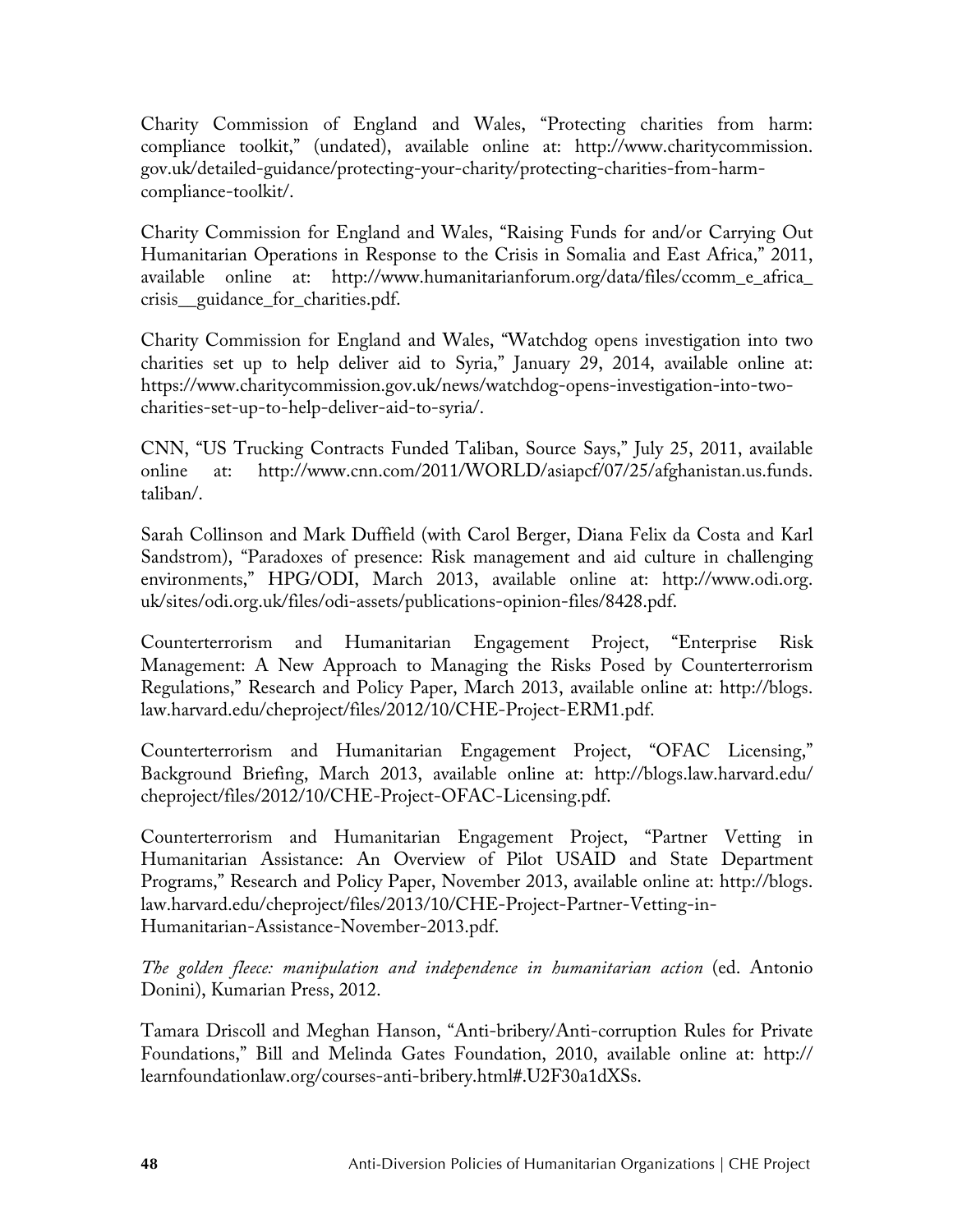Sophia Dunn, Mike Brewin, and Aues Scek, "Final monitoring report of the Somalia cash and voucher transfer programme, Phase 2: April 2012–March 2013," Cash and [Voucher Monitoring Group, HPG/ODI, available online at: http://www.odi.org.](http://www.odi.org.uk/sites/odi.org.uk/files/odi-assets/publications-opinion-files/8521.pdf) uk/sites/odi.org.uk/files/odi-assets/publications-opinion-files/8521.pdf.

ECHO, Guidelines for the award of Procurement Contracts within the frameworks of Humanitarian Aid Actions financed by the European Union ("Humanitarian Aid Guidelines for Procurement"), May 31, 2011, available online at http://ec.europa.eu/ [echo/files/partners/humanitarian\\_aid/Procurement\\_Guidelines\\_en.pdf.](http://ec.europa.eu/echo/files/partners/humanitarian_aid/Procurement_Guidelines_en.pdf)

Jan Egeland, Adele Harmer, and Abby Stoddard, "To Stay and Deliver: Good Practice for Humanitarians in Complex Security Environments," OCHA, 2010, available online at: https://docs.unocha.org/sites/dms/Documents/Stay\_and\_Deliver.pdf.

Financial Action Task Force, "International standards on combating money laundering and the financing of terrorism & proliferation: The FATF recommendations," February [2012, available online at: http://www.fatf-gafi.org/media/fatf/documents/](http://www.fatf-gafi.org/media/fatf/documents/recommendations/pdfs/FATF_Recommendations.pdf) recommendations/pdfs/FATF\_Recommendations.pdf.

The Foreign Corrupt Practices Act of 1977 (15 U.S.C. §§ 78dd-1, et seq.).

Antonio Galli, "Negotiating humanitarian access with Hamas in Gaza," *Humanitarian Exchange Magazine*, Issue 58, July 2013, available online at: http://www.odihpn.org/ [humanitarian-exchange-magazine/issue-58/negotiating-humanitarian-access-with](http://www.odihpn.org/humanitarian-exchange-magazine/issue-58/negotiating-humanitarian-access-withhamas-in-gaza)hamas-in-gaza.

Bryan A. Garner, *Garner's Dictionary of Legal Usage*, Oxford University Press, 2011.

Jeffrey Gettleman and Neil MacFarquhar, "Somalia Food Aid Bypasses Needy, U.N. Study Says," *New York Times*[, March 9, 2010, available online at: http://www.](http://www.nytimes.com/2010/03/10/world/africa/10somalia.html?_r=0) nytimes.com/2010/03/10/world/africa/10somalia.html?\_r=0.

Global Humanitarian Assistance, "Defining humanitarian assistance," (undated) available online at: http://www.globalhumanitarianassistance.org/data-guides/defininghumanitarian-aid.

Kay Guinane, Karen Siciliano Lucas, and Elizabeth Holland, "Safeguarding Humanitarianism in Armed Conflict: A Call for Reconciling International Legal Obligations and Counterterrorism Measures in the United States," Charity and Security [Network, 2012, available online at: http://www.charityandsecurity.org/system/files](http://www.charityandsecurity.org/system/files/Safeguarding%20Humanitarianism%20Final.pdf)/ Safeguarding%20Humanitarianism%20Final.pdf.

Samina Haq, "How Islamic Relief is working across Syria's borders," *Humanitarian Exchange Magazine*, Issue 59, November 2013, available online at: http://www. [odihpn.org/humanitarian-exchange-magazine/issue-59/how-islamic-relief-is-working](http://www.odihpn.org/humanitarian-exchange-magazine/issue-59/how-islamic-relief-is-workingacross-syrias-borders)across-syrias-borders.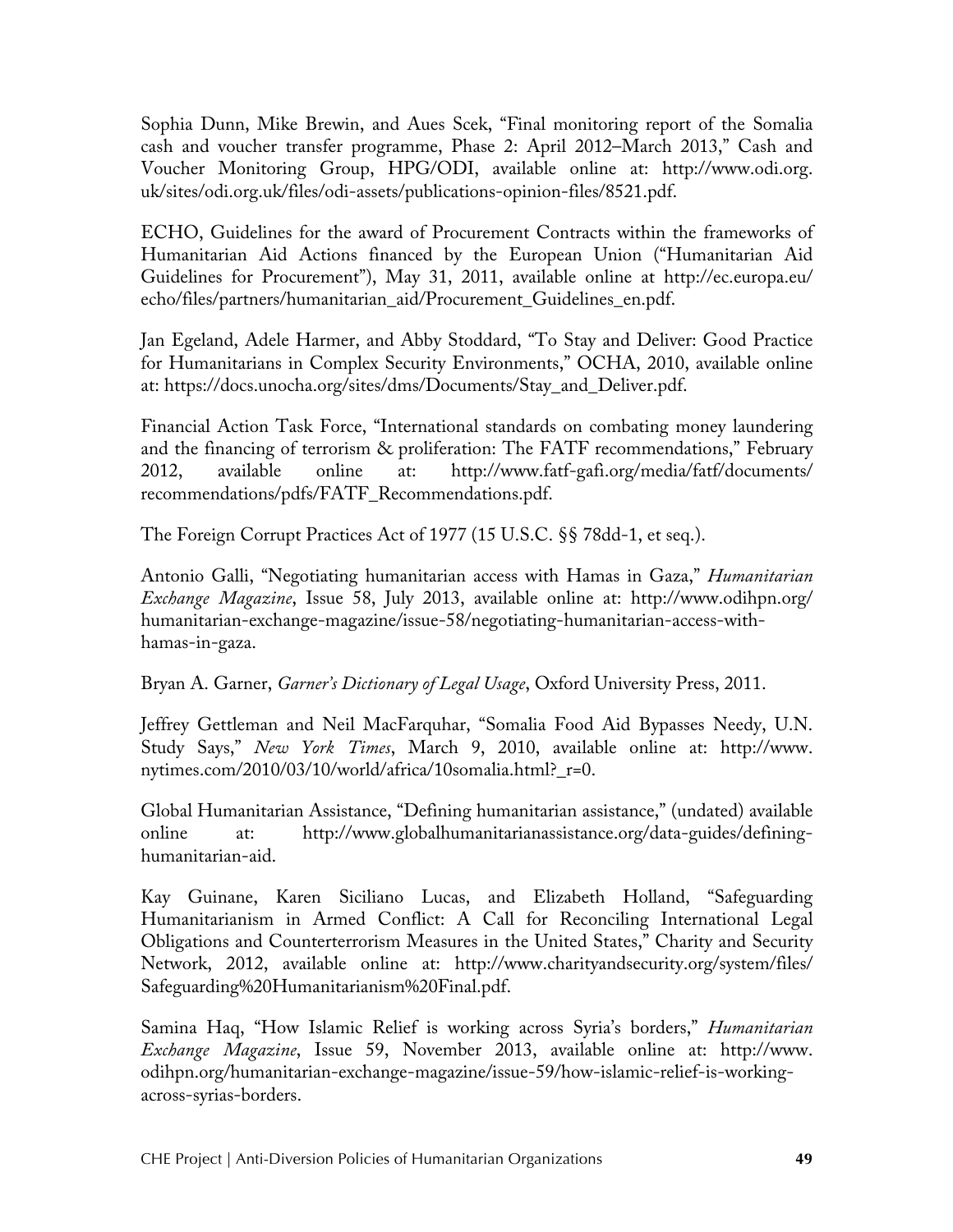Laura Hammond and Hannah Vaughan-Lee, "Humanitarian space in Somalia: a scarce commodity," HPG Working Paper, April 2012, available online at: http://www.odi.org.uk/sites/odi.org.uk/files/odi-assets/publications-opinionfiles/7646.pdf.

Dana Hedgpeth, "\$13 Billion in Iraq Aid Wasted or Stolen, Ex-Investigator Says," *Washington Post*, September 23, 2008, available online at: http://www. [washingtonpost.com/wp-dyn/content/article/2008/09/22/AR2008092202053.html.](http://www.washingtonpost.com/wp-dyn/content/article/2008/09/22/AR2008092202053.html) 

Humanitarian Accountability Partnership, "The 2010 HAP Standard in Accountability [and Quality Management," 2010, available online at: http://www.hapinternational.](http://www.hapinternational.org/pool/files/2010-hap-standard-in-accountability.pdf) org/pool/files/2010-hap-standard-in-accountability.pdf.

[InterAction, PVO Standards, rev. March 2, 2013, available online at: http://www.](http://www.interaction.org/sites/default/files/PVO%20Standards%20%20%20March%202%2C%202013.pdf) interaction.org/sites/default/files/PVO%20Standards%20%20%20March%202%2C%202 013.pdf.

International Committee of the Red Cross, "International Humanitarian Law and the challenges of contemporary armed conflicts," doc. 31IC/11/5.1.2, November 2011, available online at: http://www.icrc.org/eng/resources/documents/report/31 international-conference-ihl-challenges-report-2011-10-31.htm.

International Peace Institute, "Egeland: Detoxify Counterterrorism Measures," Panel Discussion, September 17, 2013, available online at: http://www.ipinst.org/events/paneldiscussions/details/476-egeland-detoxify-counterterrorism-measures.html.

International Federation of Red Cross and Red Crescent Societies and the International Committee of the Red Cross, "Code of Conduct for the International Red Cross and Red Crescent Movement and Non-Governmental Organizations (NGOs) in Disaster Relief," 1994, available online at: http://www.icrc.org/eng/assets/files/publications/icrc-002-1067.pdf.

International Monetary Fund, "Anti-Money Laundering/Combating the Financing of Terrorism - Topics," [\(undated\), available online at: http://www.imf.org/external/](http://www.imf.org/external/np/leg/amlcft/eng/aml1.htm) np/leg/amlcft/eng/aml1.htm.

International Rescue Committee, "The IRC Way," (undated), available online at: http://www.pseataskforce.org/uploads/tools/1351714378.pdf.

International Organization for Standardization, *ISO 31000:2009, Risk Management — Principles and Guidelines*, 2009.

IRIN News, "Somalia: Insurgents divert famine IDPs from aid," September 6, 2011, available online at: http://www.irinnews.org/report/93670/somalia-insurgents-divertfamine-idps-from-aid.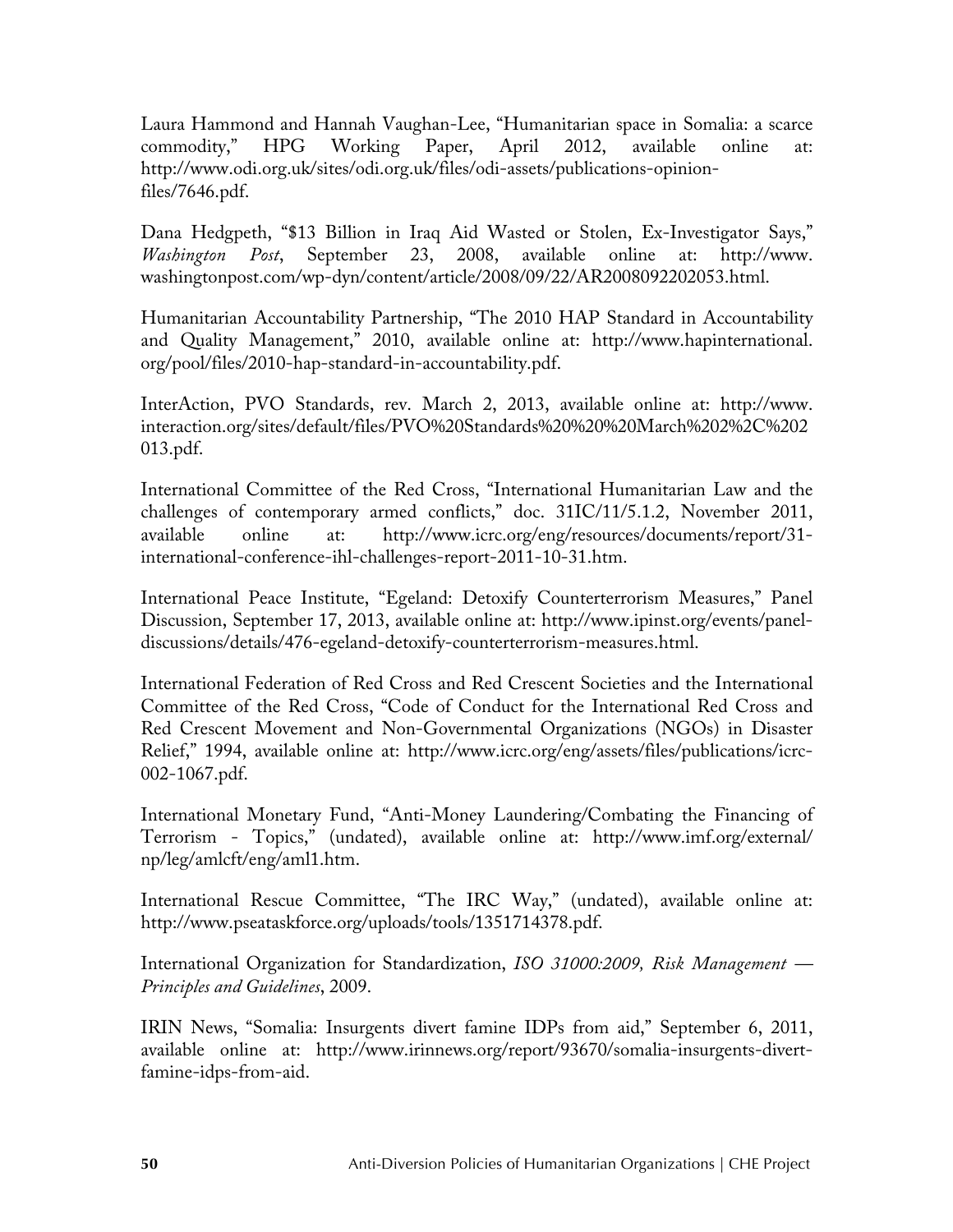Ashley Jackson, "Humanitarian negotiations with armed non-state actors: key lessons from Afghanistan, Sudan and Somalia," HPG Policy Brief, ODI/HPG, Number 55, March 2014, available online at: http://www.odi.org.uk/sites/odi.org.uk/files/odiassets/publications-opinion-files/8847.pdf

Ashley Jackson, "Taliban policy and perceptions towards aid agencies in Afghanistan," Humanitarian Exchange Magazine, Issue 58, July 2013, available online at: http://www.odihpn.org/humanitarian-exchange-magazine/issue-58/taliban-policy-andperceptions-towards-aid-agencies-in-afghanistan.

Ashley Jackson and Abdi Aynte, "Talking to the other side: Humanitarian negotiations with Al-Shabaab in Somalia," HPG Policy Brief, ODI/HPG, December 2013, available online at: http://www.odi.org.uk/sites/odi.org.uk/files/odi-assets/publications-opinionfiles/8744.pdf.

Ashley Jackson and Antonio Giustozzi, "Talking to the other side: Humanitarian engagement with the Taliban in Afghanistan," HPG Working Paper, December 2012, available online at: http://www.odi.org.uk/sites/odi.org.uk/files/odi-assets/publicationsopinion-files/7968.pdf.

Ashley Jackson and Simone Haysom, "The search for common ground: civil–military relations in Afghanistan, 2002–13," HPG Working Paper, April 2013, available online at: https://docs.unocha.org/sites/dms/Documents/130424%20The%20Search%20for%20 [Common%20Ground%20Civ-Mil%20Relations%20in%20Afghanistan%202002-](https://docs.unocha.org/sites/dms/Documents/130424%20The%20Search%20for%20Common%20Ground%20Civ-Mil%20Relations%20in%20Afghanistan%202002-13%20HPG%20Work%20Paper.pdf) 13%20HPG%20Work%20Paper.pdf.

Harry Johnstone, "Humanitarian negotiations in Afghanistan: WFP's experience," *Humanitarian Exchange Magazine,* Issue 58, July 2013, available online at: http://www. [odihpn.org/humanitarian-exchange-magazine/issue-58/humanitarian-negotiations-in](http://www.odihpn.org/humanitarian-exchange-magazine/issue-58/humanitarian-negotiations-inafghanistan-wfps-experience)afghanistan-wfps-experience.

Jakob M. Kellenberger, "Politicisation of humanitarian work?," in DARA, *The Humanitarian Response Index 2010: The problems of politicisation*, 2010, pp. 12–15, available online at: http://daraint.org/wp-content/uploads/2010/10/Completereport\_HRI-2010.pdf.

Catherine Longley, Sophia Dunn and Mike Brewin, "Final monitoring report of the Somalia cash and voucher transfer programme, Phase I: September 2011–March 2012," Cash and Voucher Monitoring Group, HPG/ODI, September 2012, available online at: http://adesoafrica.org/wp-content/uploads/2012/03/CVMG-Somali-cash-transferprogram-report1.pdf.

Kate Mackintosh and Patrick Duplat, "Study of the Impact of Donor Counter-Terrorism Measures on Principled Humanitarian Action," United Nations Office for the Coordination of Humanitarian Affairs and the Norwegian Refugee Council, 2013, available online at: https://www.nrc.no/arch/\_img/9682778.pdf.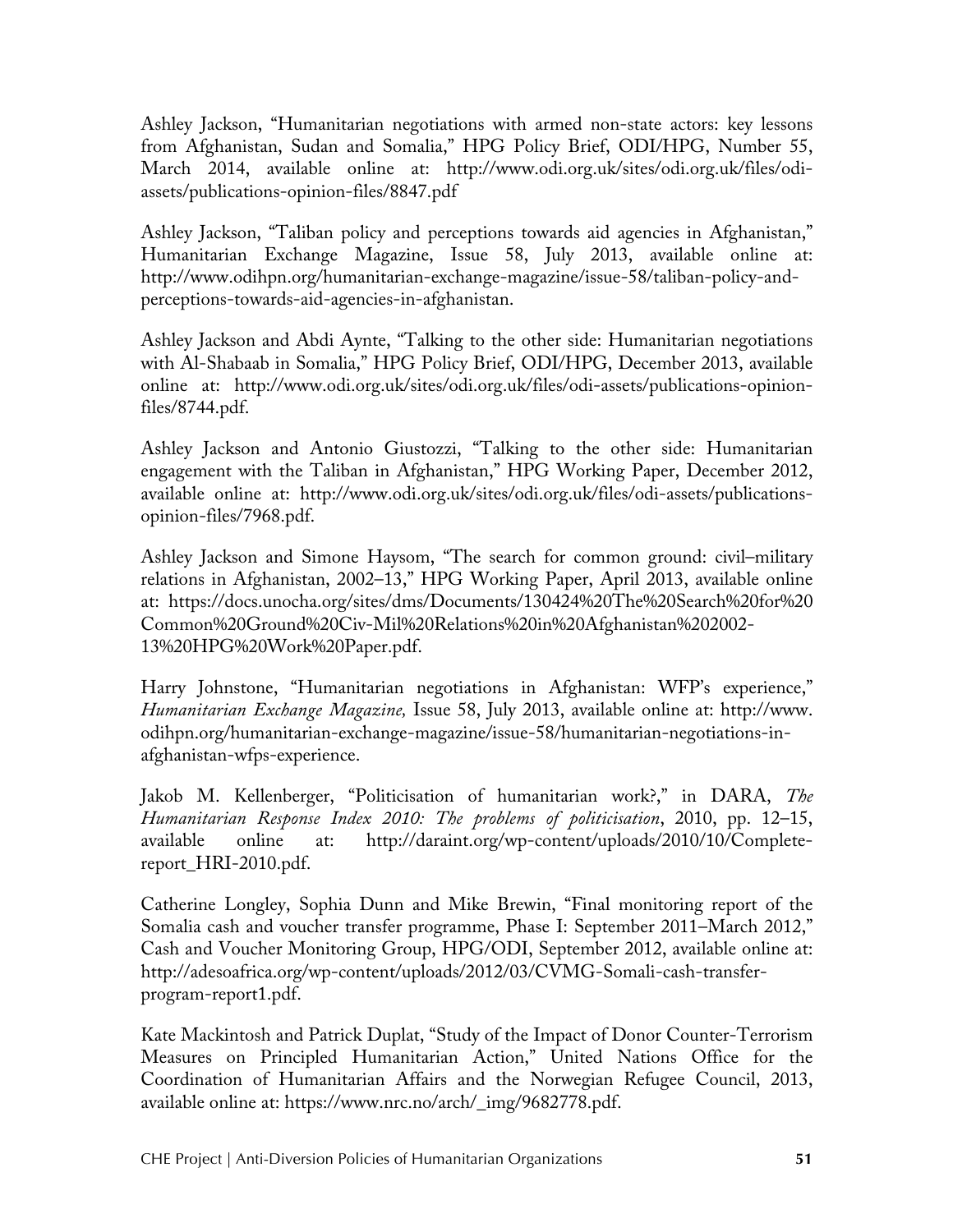Rhoda Margesson, "International Crises and Disasters: U.S. Humanitarian Assistance Response Mechanisms," Congressional Research Service Report, August 1, 2013, available online at: https://www.fas.org/sgp/crs/row/RL33769.pdf.

Daniel Maxwell and Peter Walker, "Confronting corruption in humanitarian aid: Perspectives and options," Chr. Michelsen Institute, U4 Brief, No. 3, March 2009, available online at: http://www.u4.no/publications/confronting-corruption-inhumanitarian-aid-perspectives-and-options/#sthash.WAGMHyi0.dpuf.

Daniel Maxwell, Peter Walker, Cheyanne Church, Paul Harvey, Kevin Savag, Sarah Bailey, Roslyn Hees, and Marie-Luise Ahlendorf, "Preventing Corruption in Humanitarian Assistance: Final Research Report," Transparency International, July 2008, available online at: http://www.odi.org.uk/sites/odi.org.uk/files/odiassets/publications-opinion-files/1836.pdf.

Gerard McHugh and Simar Singh, "Preserving the integrity of humanitarian negotiations*," Humanitarian Exchange Magazine*, Issue 58, July 2013, available online at: http://www.odihpn.org/humanitarian-exchange-magazine/issue-58/preserving-theintegrity-of-humanitarian-negotiations.

Ken Menkhaus, "Stabilisation and humanitarian access in a collapsed state: the Somali case," *Disasters*, Volume 34, Number 3, 2010, pp. 1-22.

Naz K. Modirzadeh, Dustin A. Lewis, and Claude Bruderlein, "Humanitarian engagement under counter-terrorism: a conflict of norms and the emerging policy landscape," *International Review of the Red Cross*, Volume 93, Number 883, September 2011, available online at: http://www.icrc.org/eng/resources/documents/article/review-2011/irrc-883-modirzadeh-lewis-bruderlein.htm.

Michael Neuman and Benoit Leduc, "Somalia: Everything is Open to Negotiation," *in Humanitarian Negotiations Revealed: The MSF Experience* (eds Claire Magone, Michael Neuman, and Fabrice Weissman), Columbia University Press, 2011, pp. 77-94.

Norwegian Minister of Foreign Affairs, Statement on "The values and purpose of humanitarian action," Principles in Practice: Safeguarding Humanitarian Action Norwegian Refugee Council Conference, High-level panel, Brussels, December 4, 2012. [http://www.regjeringen.no/en/dep/ud/Whats-new/Speeches-and-articles/e\\_speeches/](http://www.regjeringen.no/en/dep/ud/Whats-new/Speeches-and-articles/e_speeches/2012/brussel_nrc.html?id=709219155) 2012/brussel\_nrc.html?id=709219155.

Manuel Orozco and Julia Vansura, "Keeping the lifeline open: remittances and markets [in Somalia," Oxfam, July 2013, available online at: http://www.oxfamamerica.](http://www.oxfamamerica.org/static/oa4/somalia-remittance-report-web.pdf) org/static/oa4/somalia-remittance-report-web.pdf.

Linda Polman, *The crisis caravan: what's wrong with humanitarian aid?*, (transl. Liz Waters), Metropolitan Books, 2010.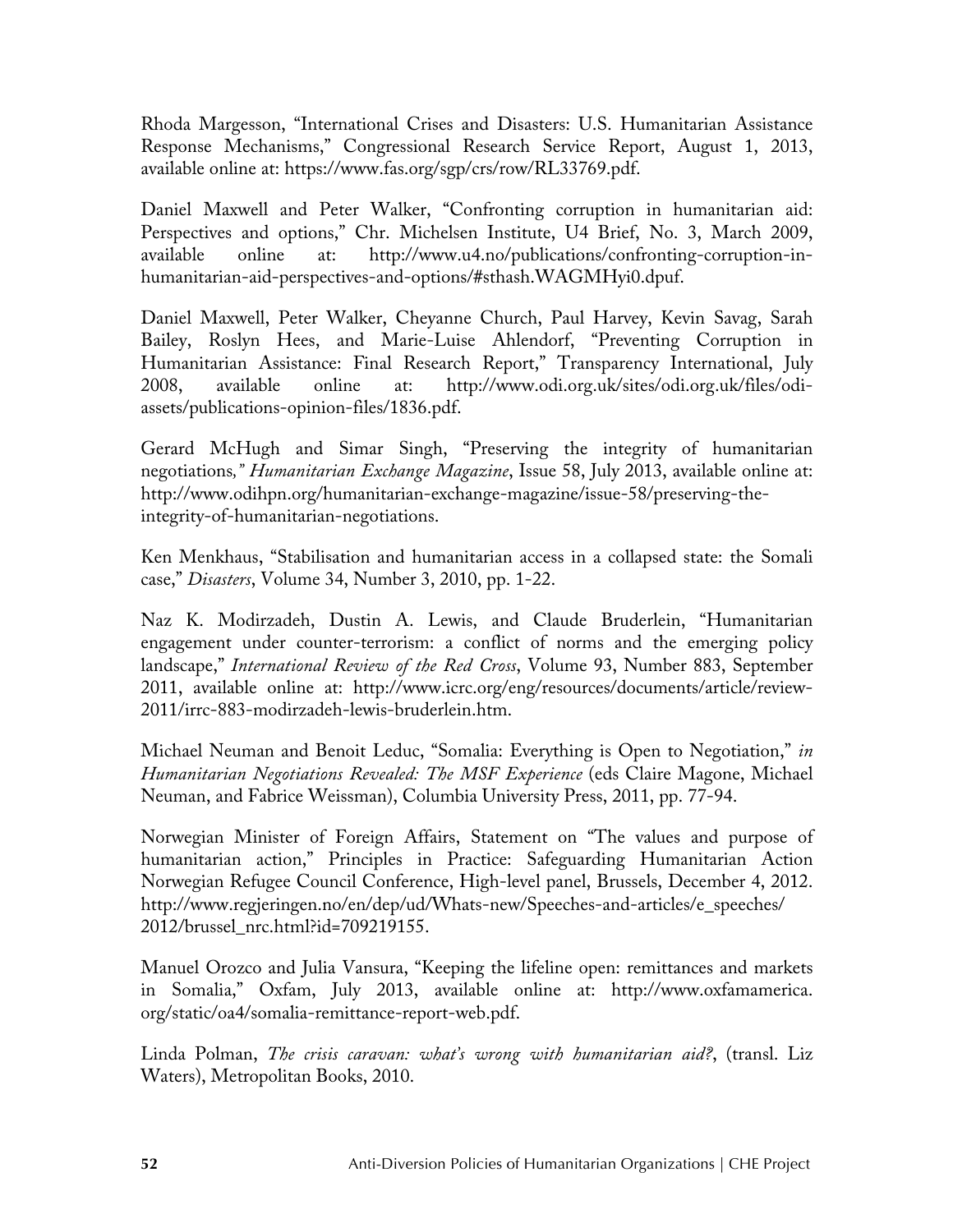Report of the Special Representative of the Secretary-General on the issue of human rights and transnational corporations and other business enterprises, John Ruggie, "Business and Human Rights: Further steps toward the operationalization of the 'protect, respect and remedy' framework," UN Doc. A/HRC/14/27, April 9, 2010.

Xan Rice, "WFP halts food aid in south Somalia," *The Guardian*, January 5, 2010, [available online at: http://www.theguardian.com/world/2010/jan/05/somalia-food-aid](http://www.theguardian.com/world/2010/jan/05/somalia-food-aidsuspended)suspended.

Security Council Committee pursuant to resolutions 751 (1992) and 1907 (2009) concerning Somalia and Eritrea, "Report of the Monitoring Group on Somalia Pursuant to Security Council resolution 1853 (2008)," UN doc. S/2010/91, March 10, 2010, available online at: http://www.un.org/sc/committees/751/mongroup.shtml.

Security Council Committee pursuant to resolutions 751 (1992) and 1907 (2009) concerning Somalia and Eritrea, "Report of the Monitoring Group on Somalia and Eritrea submitted in accordance with resolution 1916 (2010)," UN doc. S/2011/433, July 18, 2011, available online at: http://www.un.org/sc/committees/751/mongroup.shtml.

Sherman & Sterling LLP, "FCPA Digest: Recent Trends and Patterns in the Enforcement of the Foreign Corrupt Practices Act," January 2014, available online at: [http://www.shearman.com/~/media/Files/Services/FCPA/2014/FCPADigestTPFCPA0](http://www.shearman.com/~/media/Files/Services/FCPA/2014/FCPADigestTPFCPA010614.pdf) 10614.pdf.

Hugo Slim and Emanuela-Chiara Gillard, "Ethical and legal perspectives on crossborder humanitarian operations," *Humanitarian Exchange Magazine*, Issue 59, November [2013, available online at: http://www.odihpn.org/humanitarian-exchange](http://www.odihpn.org/humanitarian-exchange-magazine/issue-59/ethical-and-legal-perspectives-on-cross-border-humanitarian-operations)magazine/issue-59/ethical-and-legal-perspectives-on-cross-border-humanitarianoperations.

Transparency International, *Handbook of Good Practices for Preventing Corruption in Humanitarian Operations*, January 2010, available online at: http://www.transparency.org/ [whatwedo/pub/handbook\\_of\\_good\\_practices\\_preventing\\_corruption\\_in\\_humanitarian\\_o](http://www.transparency.org/whatwedo/pub/handbook_of_good_practices_preventing_corruption_in_humanitarian_operations) perations.

Transparency International, *Pocket Guide of Good Practices: Preventing Corruption in Humanitarian Operations*, February 2010, available online at: http://www. [transparency.org/whatwedo/pub/pocket\\_guide\\_of\\_good\\_practices\\_preventing\\_corruption](http://www.transparency.org/whatwedo/pub/pocket_guide_of_good_practices_preventing_corruption_in_humanitarian_operat) \_in\_humanitarian\_operat.

United Kingdom Department for International Development, Operational Plan 2011- [2015 DFID Somalia, Updated June 2012, available online at: https://www.gov.uk/](https://www.gov.uk/government/uploads/system/uploads/attachment_data/file/67414/somalia-2011.pdf) government/uploads/system/uploads/attachment\_data/file/67414/somalia-2011.pdf.

United Nations Convention against Corruption (entry into force: December 14, 2005).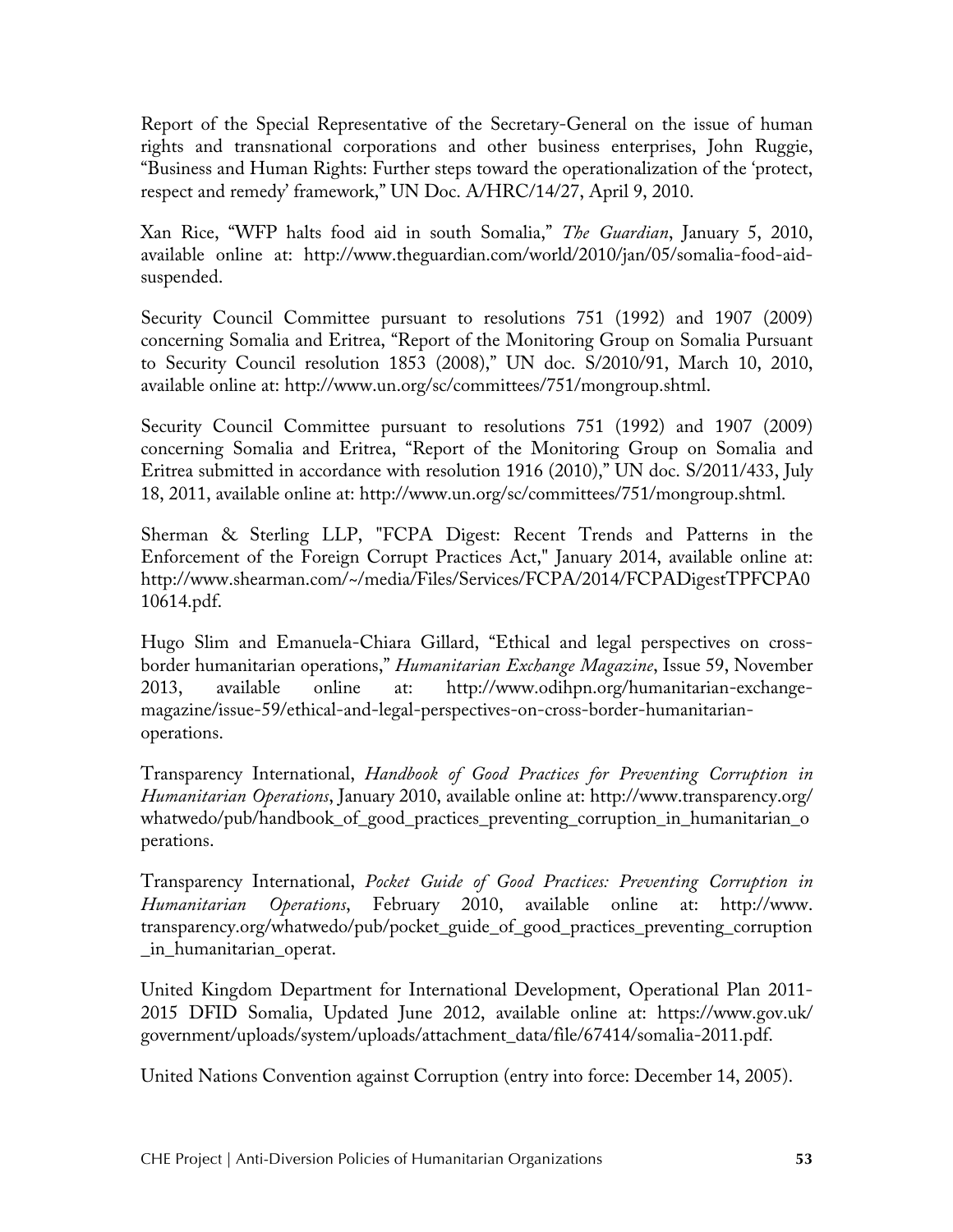United Nations General Assembly, "The United Nations Global Counter-Terrorism Strategy Review," UN doc. A/RES/66/282, July 12, 2012.

United Nations Office for the Coordination of Humanitarian Affairs, "World [humanitarian data and trends 2013," available online at https://docs.unocha.org/](https://docs.unocha.org/sites/dms/Documents/WHDT_2013%20WEB.pdf) sites/dms/Documents/WHDT\_2013%20WEB.pdf.

United Nations Relief and Works Agency for Palestine Refugees, "UNRWA and Neutrality," March 2011, available online at: http://www.unrwa.org/userfiles/2011033075942.pdf.

United Nations Security Council, Resolution 1267 (1999), UN doc. S/RES/1267, October 15, 1999.

United Nations Security Council, Resolution 1269 (1999), UN doc. S/RES/1269, October 19, 1999.

United Nations Security Council, Resolution 1333 (2000), UN doc. S/RES/1333, December 19, 2000.

United Nations Security Council, Resolution 1368 (2001), UN doc. S/RES/1368, September 12, 2001.

United Nations Security Council, Resolution 1373 (2001), UN doc. S/RES/1373, September 28, 2001.

United Nations Security Council, Resolution 1390 (2002), UN doc. S/RES/1390, January 28, 2002.

United Nations Security Council, Resolution 1455 (2003), UN doc. S/RES/1455, January 17, 2003.

United Nations Security Council, Resolution 1526 (2004), UN doc. S/RES/1526, January 30, 2004.

United Nations Security Council, Resolution 1617 (2005), UN doc. S/RES/1617, July 29, 2005.

United Nations Security Council, Resolution 1624 (2005), UN doc. S/RES/1624, September 14, 2005.

United Nations Security Council, Resolution 1735 (2006), UN doc. S/RES/1735, December 22, 2006.

United Nations Security Council, Resolution 1822 (2008), UN doc. S/RES/1822, June 30, 2008.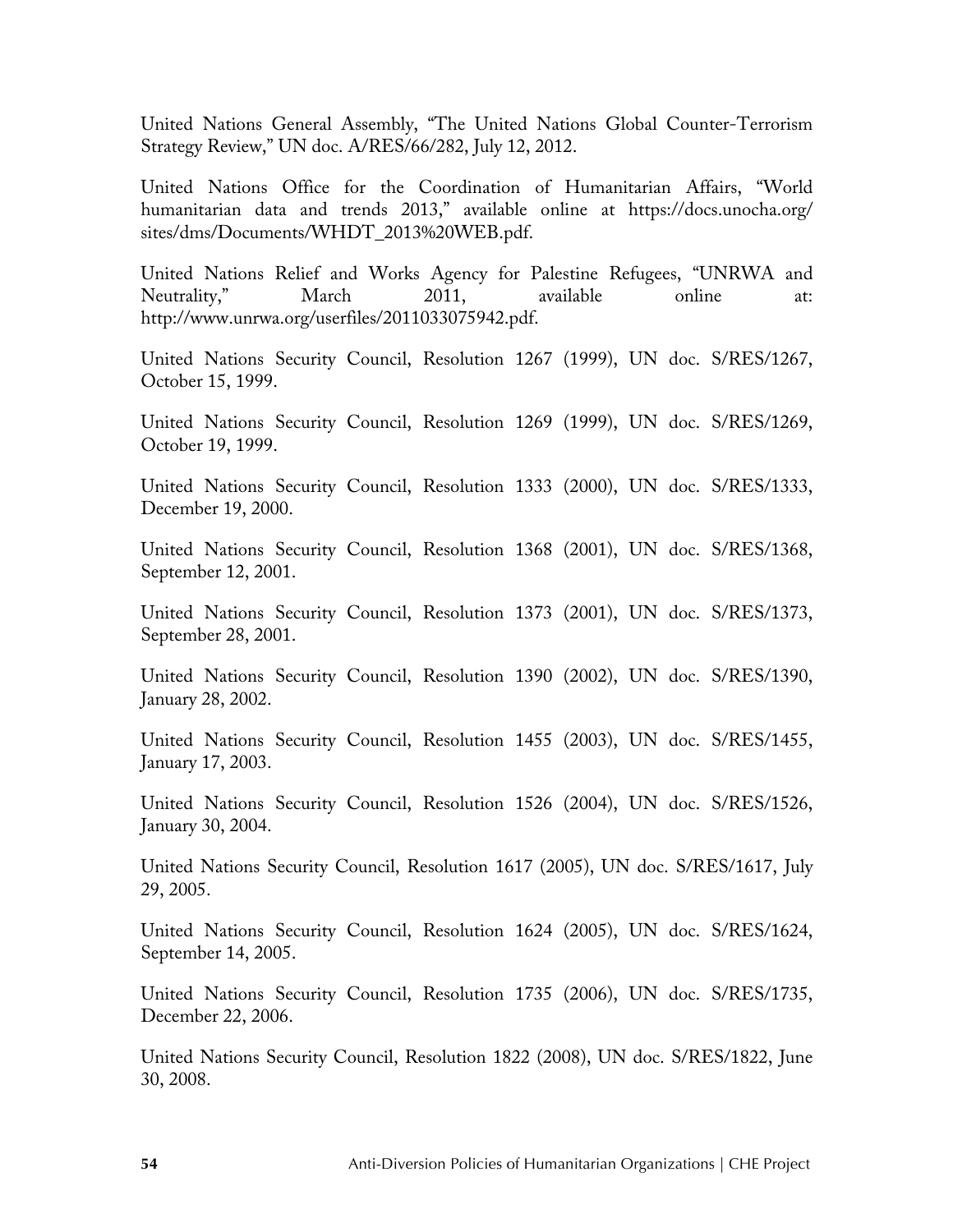United Nations Security Council, Resolution 1904 (2009), UN doc. S/RES/1904, December 17, 2009.

United Nations Security Council, Resolution 1916 (2010), UN doc. S/RES/1916, March 19, 2010.

United Nations Security Council, Resolution 1989 (2011), UN doc. S/RES/1989, June 17, 2011.

United Nations Security Council, Resolution 2083 (2012), UN doc. S/RES/2083, December 17, 2012.

United Nations Security Council, Resolution 2129 (2013), UN doc. S/RES/2129, December 17, 2013.

United States Code of Federal Regulations, 29 CFR 97, Uniform Administrative Requirements for Grants and Cooperative Agreements to State and Local Governments.

U.S. Department of Justice and the U.S. Securities and Exchange Commission, A Resources Guide to the U.S. Foreign Corrupt Practices Act, 2012, available online at: http://www.justice.gov/criminal/fraud/fcpa/guide.pdf.

United States, State Department, Bureau of Population, Refugees and Migration, "General NGO Guidelines for Overseas Assistance," January 14, 2014 (updated), available online at: http://www.state.gov/j/prm/funding/index.htm.

U.S. Department of the Treasury, Office of Foreign Assets Control, "Frequently Asked Questions Regarding Private Relief Efforts in Somalia," August 4, 2011, available online [at: http://www.treasury.gov/resource-center/sanctions/Programs/Documents/somalia\\_](http://www.treasury.gov/resource-center/sanctions/Programs/Documents/somalia_faq.pdf) faq.pdf.

USAID Office of Inspector General, *Audit of the Adequacy of USAID's Antiterrorism Vetting Procedures*, Audit Report No. 9-000-08-001-P, November 6, 2007, available online at: http://oig.usaid.gov/sites/default/files/audit-reports/9-000-08-001-p.pdf.

USAID Office of Inspector General, *Summary: Audit of USAID's Compliance with Executive Order 13536 prohibiting Support to al-Shabaab in Somalia*, Audit Report No. 4- [649-13-011-P, September 17, 2013, available online at: http://oig.usaid.](http://oig.usaid.gov/sites/default/files/audit-reports/4-649-13-011-p.pdf) gov/sites/default/files/audit-reports/4-649-13-011-p.pdf.

Peter Walker and Catherine Russ, "Professionalising the Humanitarian Sector: A [scoping study," 2010, available online at: http://fic.tufts.edu/assets/Professionalising\\_](http://fic.tufts.edu/assets/Professionalising_the_humanitarian_sector.pdf) the\_humanitarian\_sector.pdf.

Mark Yarnell, "Gatekeepers and Evictions: Somalia's Displaced Population at Risk," Refugees International, November 1, 2011, available online at: http://www. [refintl.org/sites/default/files/110112\\_Gatekeepers\\_and\\_Evictions%20letterhead.pdf.](http://www.refintl.org/sites/default/files/110112_Gatekeepers_and_Evictions%20letterhead.pdf)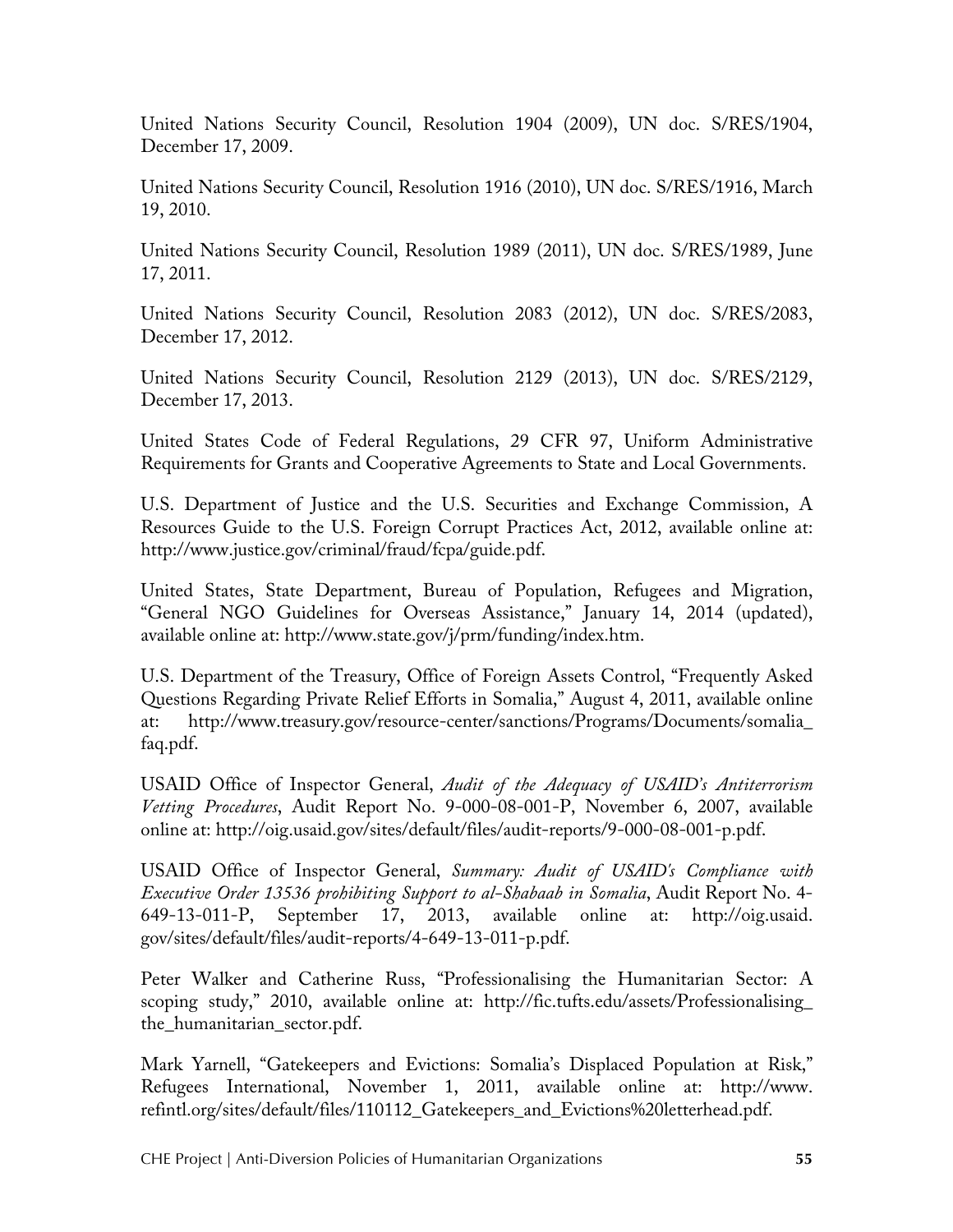# **XI. ANNEX 1: ECHO DUE DILIGENCE IN PROCUREMENT TABLE54**

\*\*\*\*\*

#### Table - Tips Before launching a procurement procedure

| Do you know what, when and how goods, services and works will be required for the implementation of the       |           |                                                        |  |  |  |  |  |
|---------------------------------------------------------------------------------------------------------------|-----------|--------------------------------------------------------|--|--|--|--|--|
| Action?                                                                                                       |           |                                                        |  |  |  |  |  |
| <b>Yes</b>                                                                                                    | <b>No</b> | You should have completed your Action planning before  |  |  |  |  |  |
| Go to the next question                                                                                       |           | submitting a funding request to DG ECHO                |  |  |  |  |  |
| Maybe you already have what you need? (stocks)                                                                |           |                                                        |  |  |  |  |  |
| Is your organisation using stocks set before the submission of the funding request to DG ECHO?                |           |                                                        |  |  |  |  |  |
| <b>No</b>                                                                                                     | Yes       | Inform DG ECHO in the Single Form                      |  |  |  |  |  |
| Go to the next question                                                                                       |           |                                                        |  |  |  |  |  |
| Has DG ECHO signed the Agreement? Only the signature of the agreement secures DG ECHO funding for             |           |                                                        |  |  |  |  |  |
| the Action. Partners should have economic capacity to finance the award and signature of contracts before the |           |                                                        |  |  |  |  |  |
| signature of the agreement with DG ECHO.                                                                      |           |                                                        |  |  |  |  |  |
|                                                                                                               |           |                                                        |  |  |  |  |  |
| Do you have the money available for awarding the procurement?                                                 |           |                                                        |  |  |  |  |  |
| Yes                                                                                                           | No        | The procurement procedure can be launched but the      |  |  |  |  |  |
| Go to the next question                                                                                       |           | planning should also identify when the money should be |  |  |  |  |  |
|                                                                                                               |           | available so that the contract can be awarded without  |  |  |  |  |  |
|                                                                                                               |           | impact on the Action. Such conditions have to be       |  |  |  |  |  |
|                                                                                                               |           | mentioned explicitly in the Single Form                |  |  |  |  |  |
| A number of questions have been taken into account, such as: the Control mechanism applied to the Action,     |           |                                                        |  |  |  |  |  |
| the Estimated value of the contracts, the relevance of Special Rules (e.g. quality assurance for the          |           |                                                        |  |  |  |  |  |
| procurement of medicines or food) when drafting your procurement plan.                                        |           |                                                        |  |  |  |  |  |
| Do you know the procedures to be followed for the award of contracts?                                         |           |                                                        |  |  |  |  |  |
| <b>Yes</b>                                                                                                    | No        | A procurement plan is compulsory for operations under  |  |  |  |  |  |
| Go to the next question                                                                                       |           | an "A" Control mechanism and is strongly recommended   |  |  |  |  |  |
|                                                                                                               |           | in any case.                                           |  |  |  |  |  |
| Is there a Framework Contract that you can use?                                                               |           |                                                        |  |  |  |  |  |
| <b>No</b>                                                                                                     | Yes       | Specific contracts based on previously concluded       |  |  |  |  |  |
| Go to the next question                                                                                       |           | Framework Contracts speed up and simplify the          |  |  |  |  |  |
|                                                                                                               |           | procurement process in a significant way.              |  |  |  |  |  |
| Do you envisage placing orders with a Humanitarian Procurement Centre?                                        |           |                                                        |  |  |  |  |  |
| <b>No</b>                                                                                                     | Yes       | Resorting to HPC is an option that should not be       |  |  |  |  |  |
| You should start launching your                                                                               |           | overlooked as it enjoys a simplified procurement       |  |  |  |  |  |
| procurement procedures                                                                                        |           | procedure.                                             |  |  |  |  |  |

\*\*\*\*\*

<sup>&</sup>lt;sup>54</sup> ECHO, Guidelines for the award of Procurement Contracts within the frameworks of Humanitarian Aid Actions financed by the European Union ("Humanitarian Aid Guidelines for Procurement"), May 31, 2011, available online at http://ec.europa.eu/echo/files/partners/humanitarian\_aid/Procurement\_ Guidelines\_en.pdf.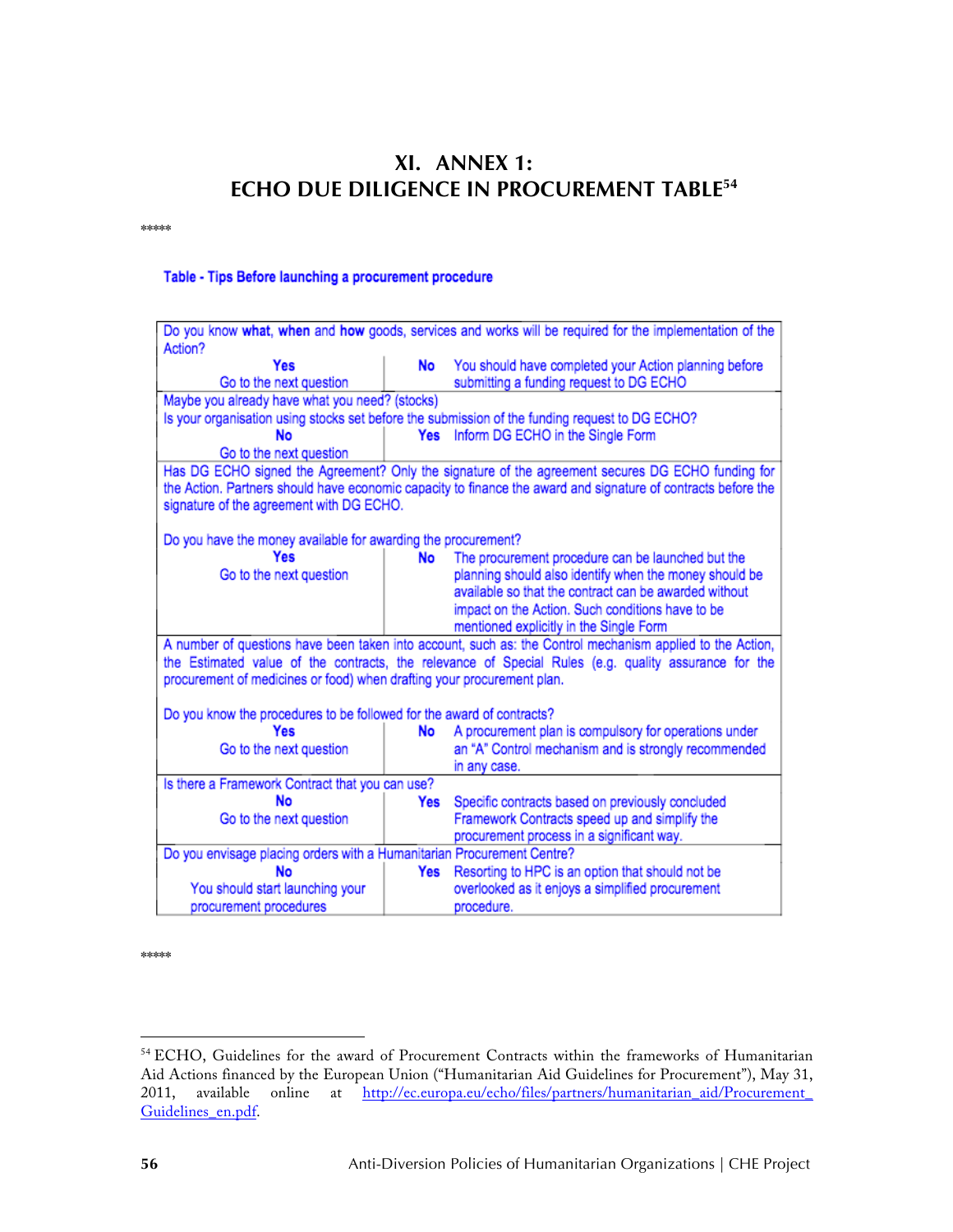# **ANNEX 2: EXAMPLE SCREENING SOFTWARE PROGRAM INSTRUCTIONS**

\*\*\*\*\*

#### **WorldTracker Topic - General**

**Question:** Can countries specify a specific person to send the monthly Worldtracker CD to?

**Answer:** Yes. Email [contact] to request that the Worldtracker CD included in the monthly mail packet from [organizational] HQ be addressed to a specific individual in your office.

**Question:** We don't run Worldtracker on beneficiaries. What if we are providing economic support to a business. Is the business a beneficiary? Do we need to run Worldtracker? Or to an individual, to support them starting a business? Is the individual a beneficiary? Do we need to run Worldtracker?

**Answer:** If we are providing funds to a business or individual where there are conditions on the future use of the funds provided (unlike cash-for-work, for instance), we need to execute a written agreement on the future use. Depending on the entity type and purpose of the funding, the written agreement will be either a subaward, or some form of a contract. If the agreement mechanism is a subaward, Worldtracker should be run in accordance with the requirements for a subaward. If a contract is used, Worldtracker should be run in accordance with the requirements for a vendor if the contract is not with an individual, and in accordance with the requirements for a consultant if the contract is with an individual.

**Question:** If I have a "false" positive match, do I need to write on the Worldtracker report the reason why it is a false positive?

**Answer:** Yes, you need to write your name and how the potential match was determined not to be an actual match.

**Question:** Some names get a positive match when we run the individual names; however, the same names get different result "no match found" when we run the scan file names (run the names in a batch). Which report should we consider to be the correct one?

**Answer:** The results should not be different between the two ways to run a WorldTracker check. Likely, when running the individual name, the country is also being entered (which isn't an option when running batches). Certain countries will always return a "possible match"; therefore, we do not enter the country when running a WorldTracker check.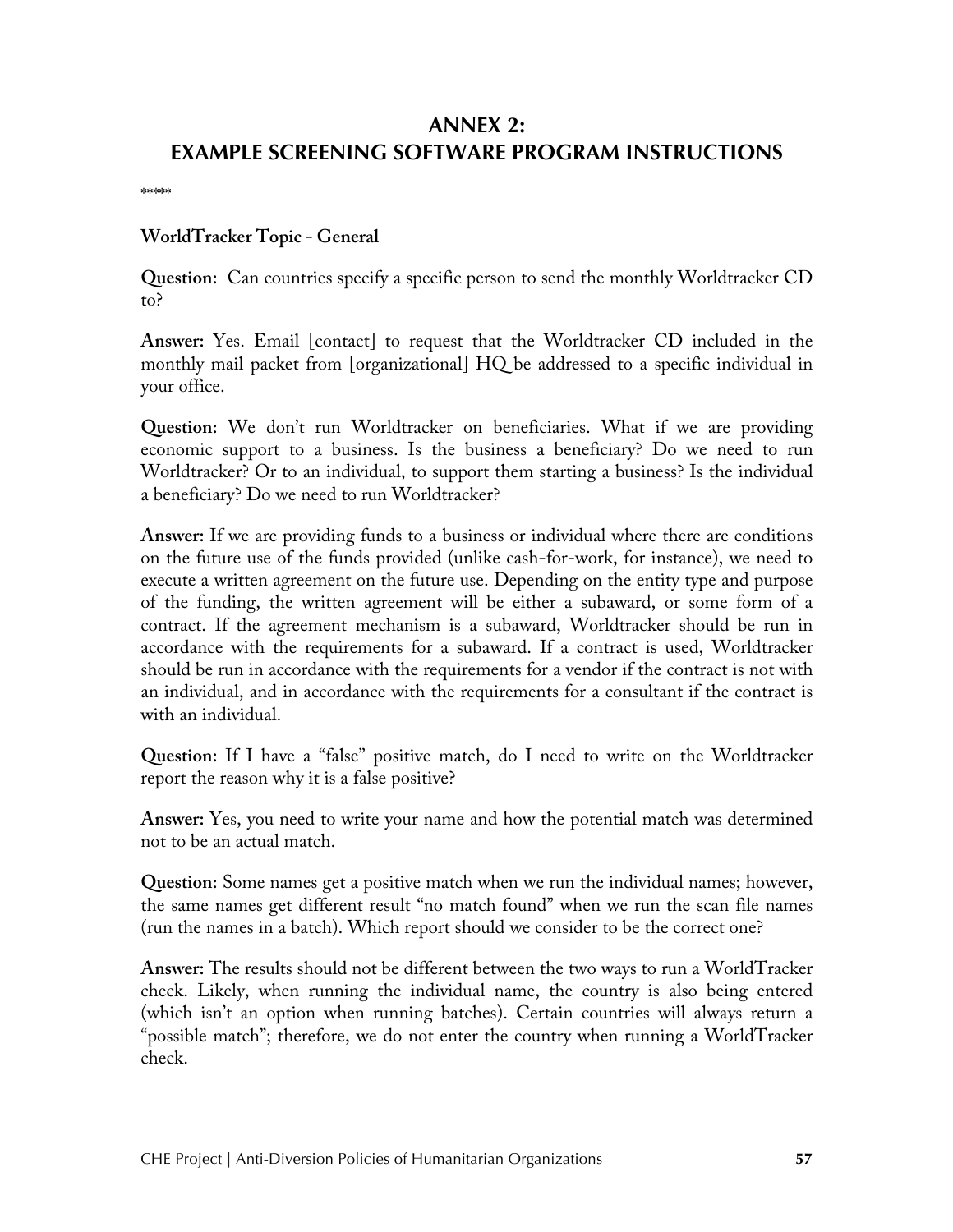**Question:** If we use a photocopy of a passport or CV to show that a potential match is a false positive, should we attach the document to the Worldtracker report?

**Answer:** Yes, if a separate document is used to clear a potential match, attach a copy of the document to the Worldtracker report (and still note on the Worldtracker report the reason it is a false positive and sign).

#### **WorldTracker Topic - Employees**

**Question:** Does a temporary employee need to be employed for a specific period before a Worldtracker check needs to be run on the employee?

**Answer:** All employees, including temporary employees need to be check with Worldtracker prior to hire, irrespective of anticipated length of service.

**Question:** If we have annual employee contracts, do we need to check the employee each time we renew the contract? What if we do an extension/addition to a contract with a vendor or a consultant?

**Answer:** WorldTracker should be run if we are executing a **new** contract with the employee (even if they had a contract for the prior year). Worldtracker does not need to be run if we are extending the existing contract.

### **WorldTracker Topic - Banks**

**Question:** How often do we run Worldtracker on the banks where [our organization] has accounts?

**Answer:** [Organizational] policy is to run Worldtracker on the bank every time a **new**  bank account is open. There is not a requirement for periodic checks of the bank(s) where we maintain bank accounts (unless you become aware of the bank being added to a list of ineligible entities).

**Question:** What if we did not know the bank that would receive a wire transfer until the vendor upon presented the invoice, and the bank is an ineligible organization (a match)?

**Answer:** We should try to stipulate the method of payment in the contract, and if by wire transfer, include the vendor's bank information in the contract, if possible (for multiple reasons).

If a bank is a match, we cannot make payment to/through an ineligible bank. Negotiate with the vendor to make payment to another bank or through another payment method other than by bank transfer.

**Question:** Do we need to run WorldTracker on the Board of Directors for a bank when opening an account or making a transfer to the bank?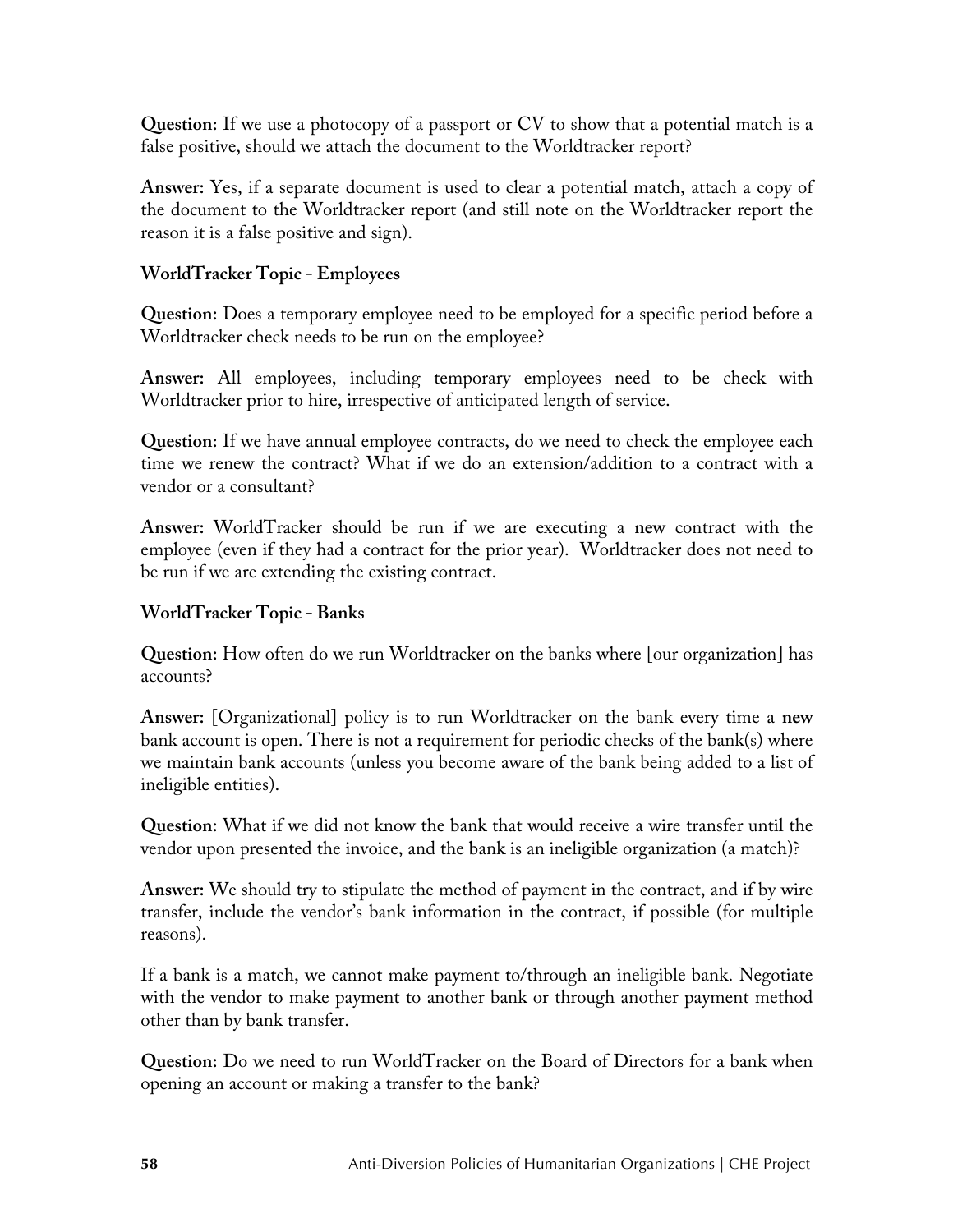**Answer:** No, only the Bank name needs to be checked in WorldTracker.

**Question:** Each month, when we pay our payroll, we transfer over \$5,000 in salary payments to another bank where employees have accounts. Do we need to do a Worldtracker check on that bank each month?

**Answer:** Yes, since we are transferring more than \$5,000 to a bank, the receiving bank needs to be checked in WorldTracker before each transfer, regardless of the purpose of the transfer.

**Question:** If a vendor uses the same bank where [our organization] has an account, do we need to perform a WorldTracker check on the bank before transfer \$5,000 or more to the vendor's account?

**Answer:** We do not need to perform a WorldTracker check on the bank before the transfer if [our organization] already has an account at that bank.

**Question:** Worldtracker has to be run on the bank before opening a new bank account. Does this mean opening a new bank account at a bank where [our organization] has not previously had an account, or does this mean Worldtracker needs to be run before opening a new bank account at a bank where [our organization] has existing bank accounts?

**Answer:** Worldtracker needs to be run on the bank before [our organization] opens a new bank account, even if [our organization] already has existing bank accounts at the bank.

#### **WorldTracker Topic - Procurement**

**Question:** Do we need to run Worldtracker on a vendor again when we have a new \$5,000 transaction, if we had run it on the vendor the previous month for a different \$5,000 transaction?

**Answer:** Yes, Worldtracker needs to be run on the vendor for every new transaction of \$5,000 or more.

**Question:** What do you do when you engage a consultant under a year contract, and no match is found at the time the contract is issued, but during the year the consultant is added to a list and becomes ineligible?

**Answer:** Do not make further payments and suspend the consulting agreement. Inform your Country Director, who will inform the HQ Program Officer. HQ will advise next steps.

**Question:** Do we need to run Worldtracker on all the companies that submit a bid under a tender, or only on the vendor that is selected?

**Answer:** Only the vendor selected needs to be check through WorldTracker.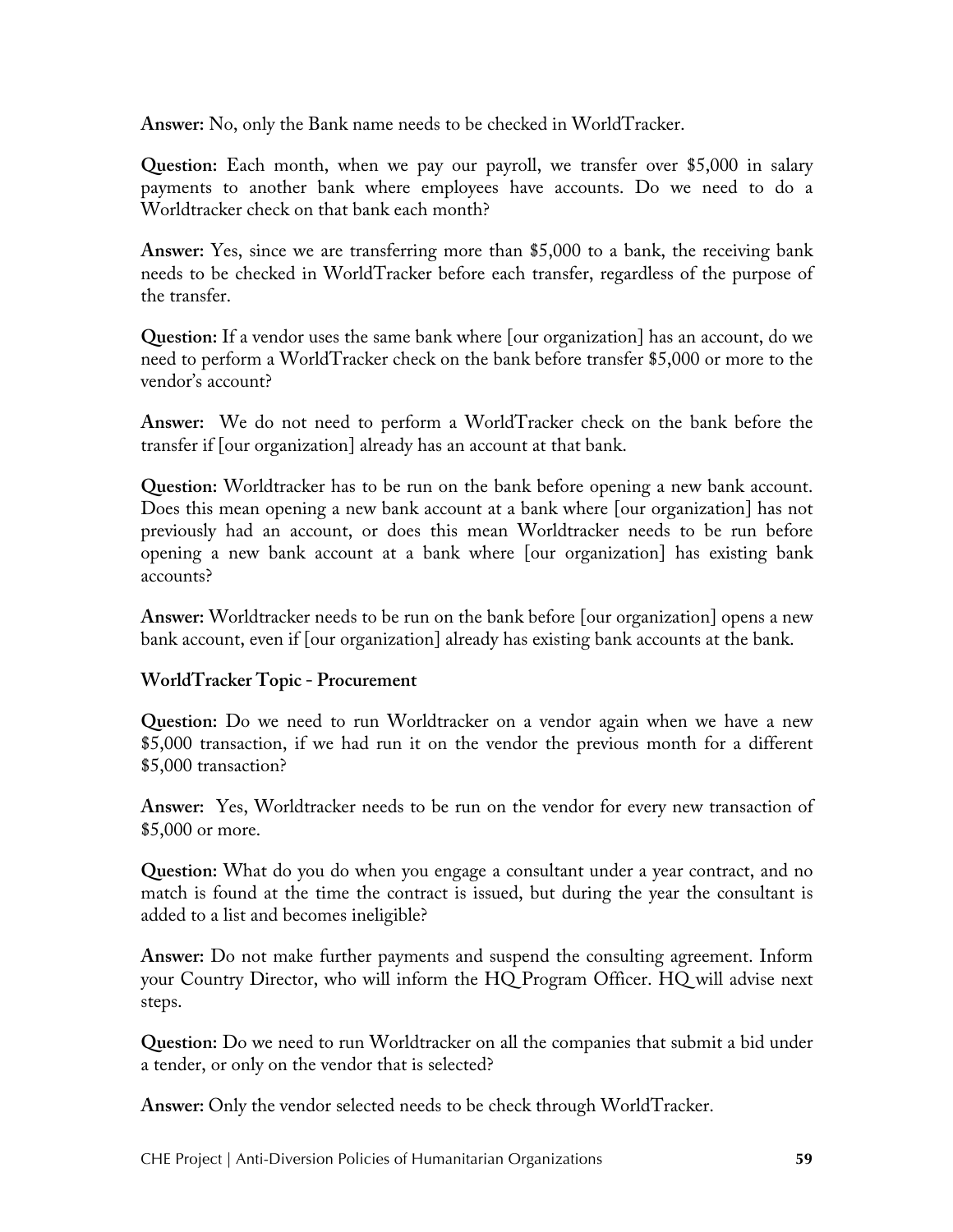**Question:** If we have an actual match on a vendor, and therefore don't enter into a contract with the vendor, do we still need to report the match to HQ?

**Answer:** Yes, even if we don't enter into a transaction with the vendor, the Country Director should be informed of the match. The Country Director will then inform the HQ Program Officer.

**Question:** If we need to check consultants, regardless of the amount of contract, would we need to check a driver on a short term contract for less than \$5,000?

**Answer:** Good question. Since a driver is contracted using a service contract (as opposed to a consulting contract), WorldTracker only needs to be run if the service contract for the driver is for \$5,000 or more.

**Question:** Do we need to run WorldTracker on the vendor's business name, or on the name of the owner of the business?

**Answer:** Worldtracker would be run on the entity we will be paying (as that is the entity receiving "support"). Normally, payment would be to the business (the check is made out to the business, or the bank transfer is to the business' account), but if payment is made directly to the owner, the owner's name should be check in WorldTracker.

#### **WorldTracker Topic - Subawards**

**Question:** If during the period of a subaward, a subrecipient changes/adds a board member, do we run Worldtracker on a new board member? What if the subrecipient doesn't inform us of the change?

**Answer:** Yes, if we are informed that a subrecipient has a new board member, Worldtracker should be run on the board member and the Worldtracker report filed in the subaward file.

If we are not informed of the new board member, Worldtracker should be run when we become aware of the new board member. If the board member is a true match, inform your country director, who will inform the HQ Programs Officer.

**Question:** Do we share Worldtracker with our subrecipients? Otherwise, how are they supposed to perform checks?

**Answer:** We can't share our Worldtracker software with subrecipients. The terms of our license to use Worldtracker does not permit us to share the software with anyone outside of [our organization]. The links to specific lists the subrecipient is supposed to check should be stated in the subaward agreement (different donors require different lists to be checked). The subrecipient can directly check those lists.

**Question:** Do we need to do a WT check when providing a cash grant to a cooperative, and the amount is less than \$5,000?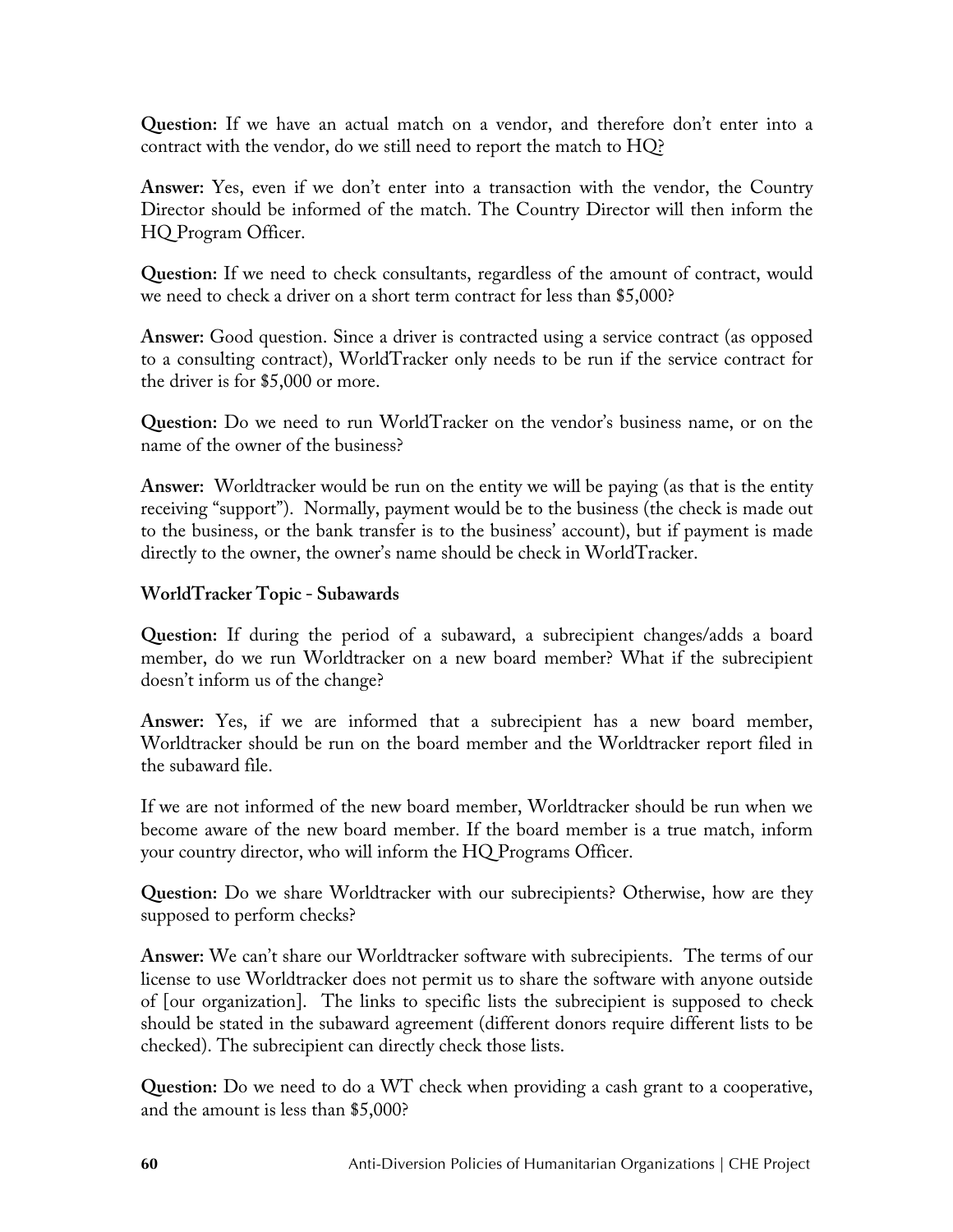**Answer:** A cash grant to a cooperative is a subaward. Follow the Worldtracker procedures for subawards.

**Question:** Sometimes a subrecipient is reluctant to provide the names of their board members. If the subrecipient doesn't want to provide the Board Member names, what needs to be done?

**Answer:** It would be very unusual for a subrecipient not to want to provide the names of board members. Most board members are proud of their service. This would definitely raise a red flag about the subrecipient (hidden conflicts of interest, etc). Unless there are specific security concerns around the personal safety of a board member (in which case contact HQ for guidance), the subrecipient needs to provide the names of all board members.

**Question:** If we enter into a subaward agreement with an organization in January and perform the required WorldTracker checks, and then enter into a new separate subaward agreement with the same organization in February, do we need to run the WorldTracker checks on the organization again, before signing the second subaward?

**Answer:** Yes, the subrecipient needs to be checked in WorldTracker prior to each new subaward, regardless of length of time elapsed since the subaward to that subrecipient.

\*\*\*\*\*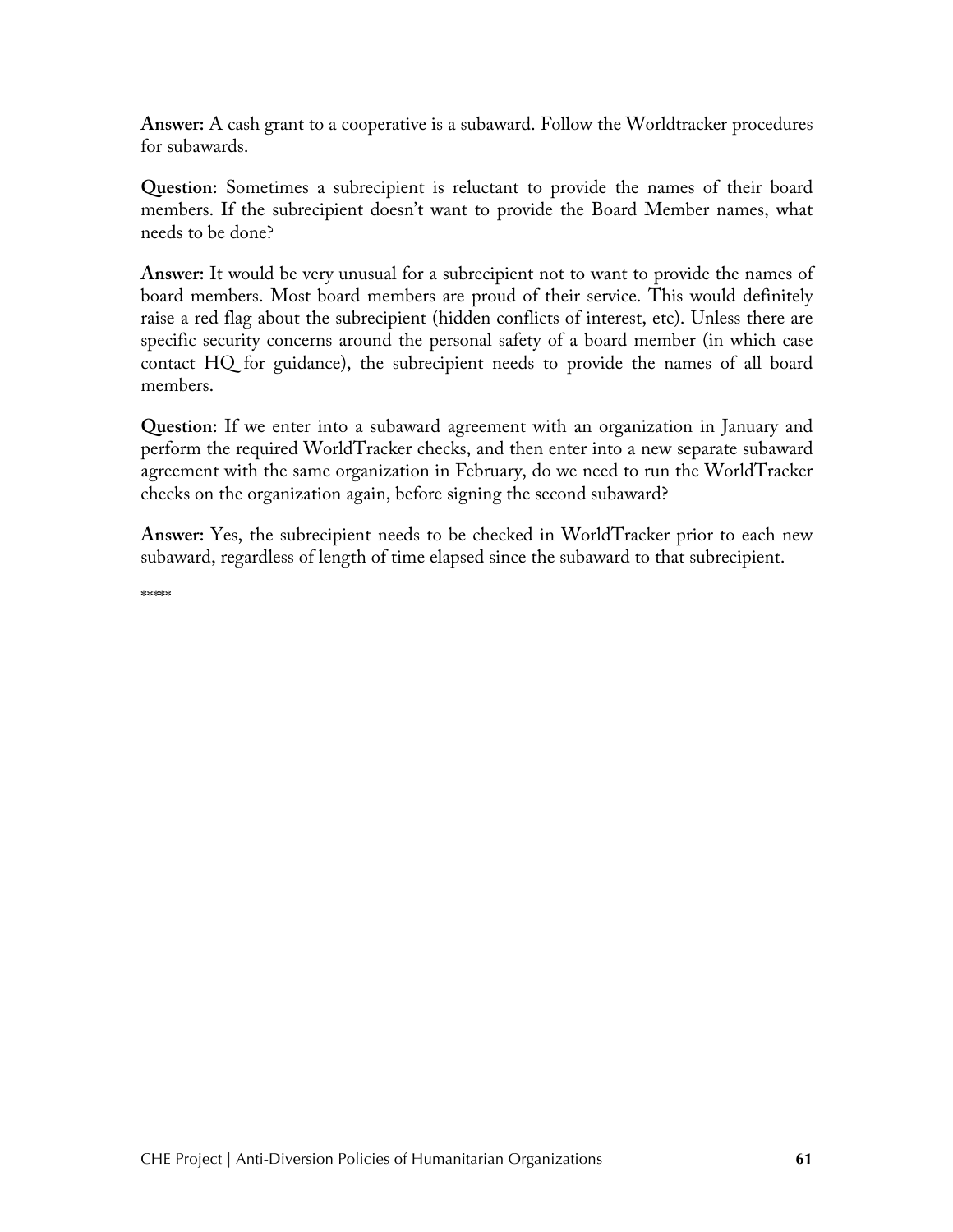# **ANNEX 3: EXCERPT OF THE FINANCIAL ACTION TASK FORCE'S 2012 RECOMMENDATIONS55**

\*\*\*\*\*

#### B. MONEY LAUNDERING AND CONFISCATION

#### 3. Money laundering offence

Countries should criminalise money laundering on the basis of the Vienna Convention and the Palermo Convention. Countries should apply the crime of money laundering to all serious offences, with a view to including the widest range of predicate offences.

#### 4. Confiscation and provisional measures

Countries should adopt measures similar to those set forth in the Vienna Convention, the Palermo Convention, and the Terrorist Financing Convention, including legislative measures, to enable their competent authorities to freeze or seize and confiscate the following, without prejudicing the rights of bona fide third parties: (a) property laundered, (b) proceeds from, or instrumentalities used in or intended for use in money laundering or predicate offences, (c) property that is the proceeds of, or used in, or intended or allocated for use in, the financing of terrorism, terrorist acts or terrorist organisations, or (d) property of corresponding value.

Such measures should include the authority to: (a) identify, trace and evaluate property that is subject to confiscation; (b) carry out provisional measures, such as freezing and seizing, to prevent any dealing, transfer or disposal of such property; (c) take steps that will prevent or void actions that prejudice the country's ability to freeze or seize or recover property that is subject to confiscation; and (d) take any appropriate investigative measures.

Countries should consider adopting measures that allow such proceeds or instrumentalities to be confiscated without requiring a criminal conviction (nonconviction based confiscation), or which require an offender to demonstrate the lawful origin of the property alleged to be liable to confiscation, to the extent that such a requirement is consistent with the principles of their domestic law.

#### C. TERRORIST FINANCING AND FINANCING OF PROLIFERATION

#### 5. Terrorist financing offence

 <sup>55</sup> Financial Action Task Force, "International standards on combating money laundering and the financing of terrorism & proliferation: The FATF recommendations," February 2012, available online at: http://www.fatf-gafi.org/media/fatf/documents/recommendations/pdfs/FATF\_Recommendations.pdf.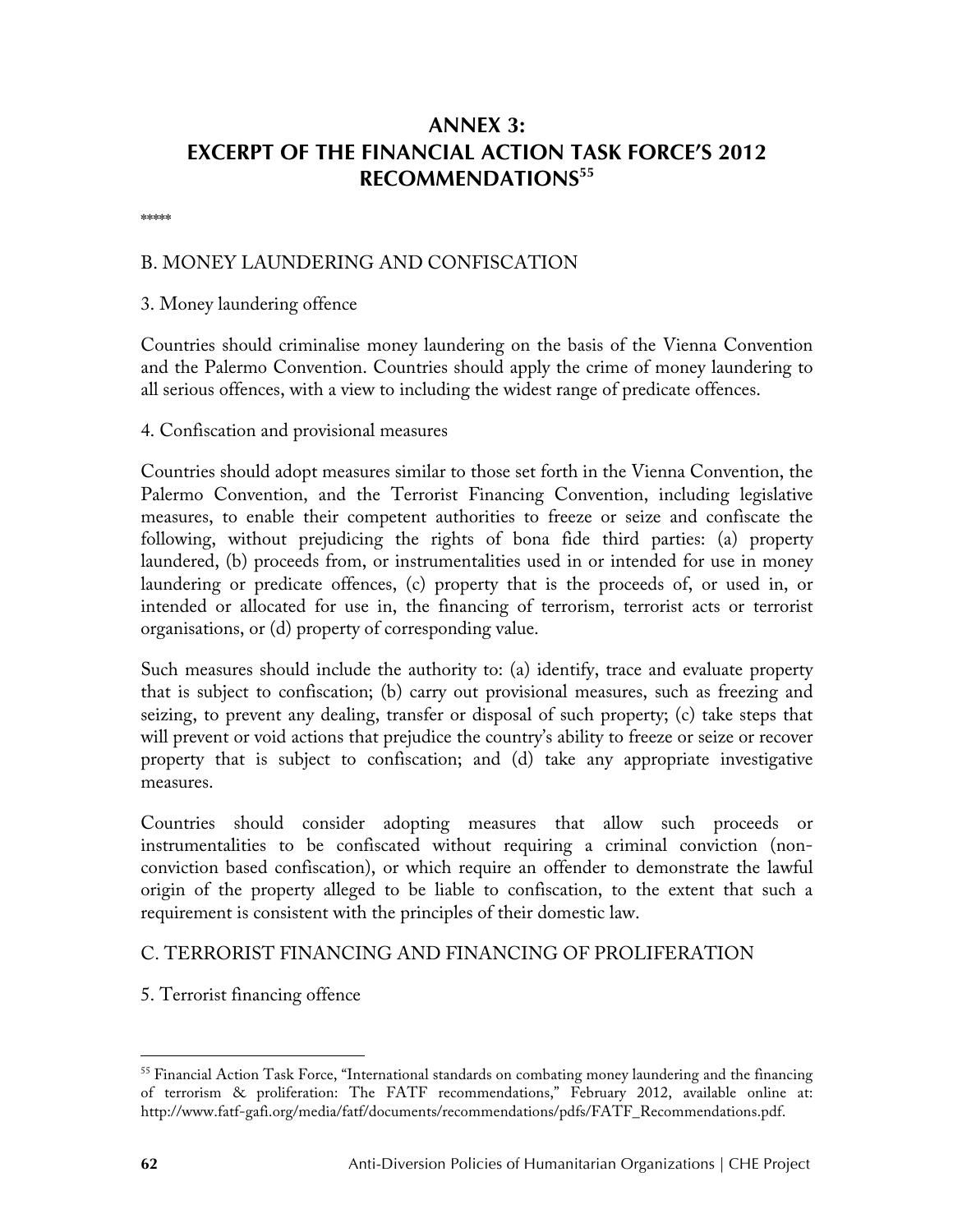Countries should criminalise terrorist financing on the basis of the Terrorist Financing Convention, and should criminalise not only the financing of terrorist acts but also the financing of terrorist organisations and individual terrorists even in the absence of a link to a specific terrorist act or acts. Countries should ensure that such offences are designated as money laundering predicate offences.

#### 6. Targeted financial sanctions related to terrorism and terrorist financing

Countries should implement targeted financial sanctions regimes to comply with United Nations Security Council resolutions relating to the prevention and suppression of terrorism and terrorist financing. The resolutions require countries to freeze without delay the funds or other assets of, and to ensure that no funds or other assets are made available, directly or indirectly, to or for the benefit of, any person or entity either (i) designated by, or under the authority of, the United Nations Security Council under Chapter VII of the Charter of the United Nations, including in accordance with resolution 1267 (1999) and its successor resolutions; or (ii) designated by that country pursuant to resolution 1373 (2001).

7. Targeted financial sanctions related to proliferation

Countries should implement targeted financial sanctions to comply with United Nations Security Council resolutions relating to the prevention, suppression and disruption of proliferation of weapons of mass destruction and its financing. These resolutions require countries to freeze without delay the funds or other assets of, and to ensure that no funds and other assets are made available, directly or indirectly, to or for the benefit of, any person or entity designated by, or under the authority of, the United Nations Security Council under Chapter VII of the Charter of the United Nations.

#### 8. Non-profit organisations

Countries should review the adequacy of laws and regulations that relate to entities that can be abused for the financing of terrorism. Non-profit organisations are particularly vulnerable, and countries should ensure that they cannot be misused:

(a) by terrorist organisations posing as legitimate entities;

(b) to exploit legitimate entities as conduits for terrorist financing, including for the purpose of escaping asset-freezing measures; and

(c) to conceal or obscure the clandestine diversion of funds intended for legitimate purposes to terrorist organisations.

\*\*\*\*\*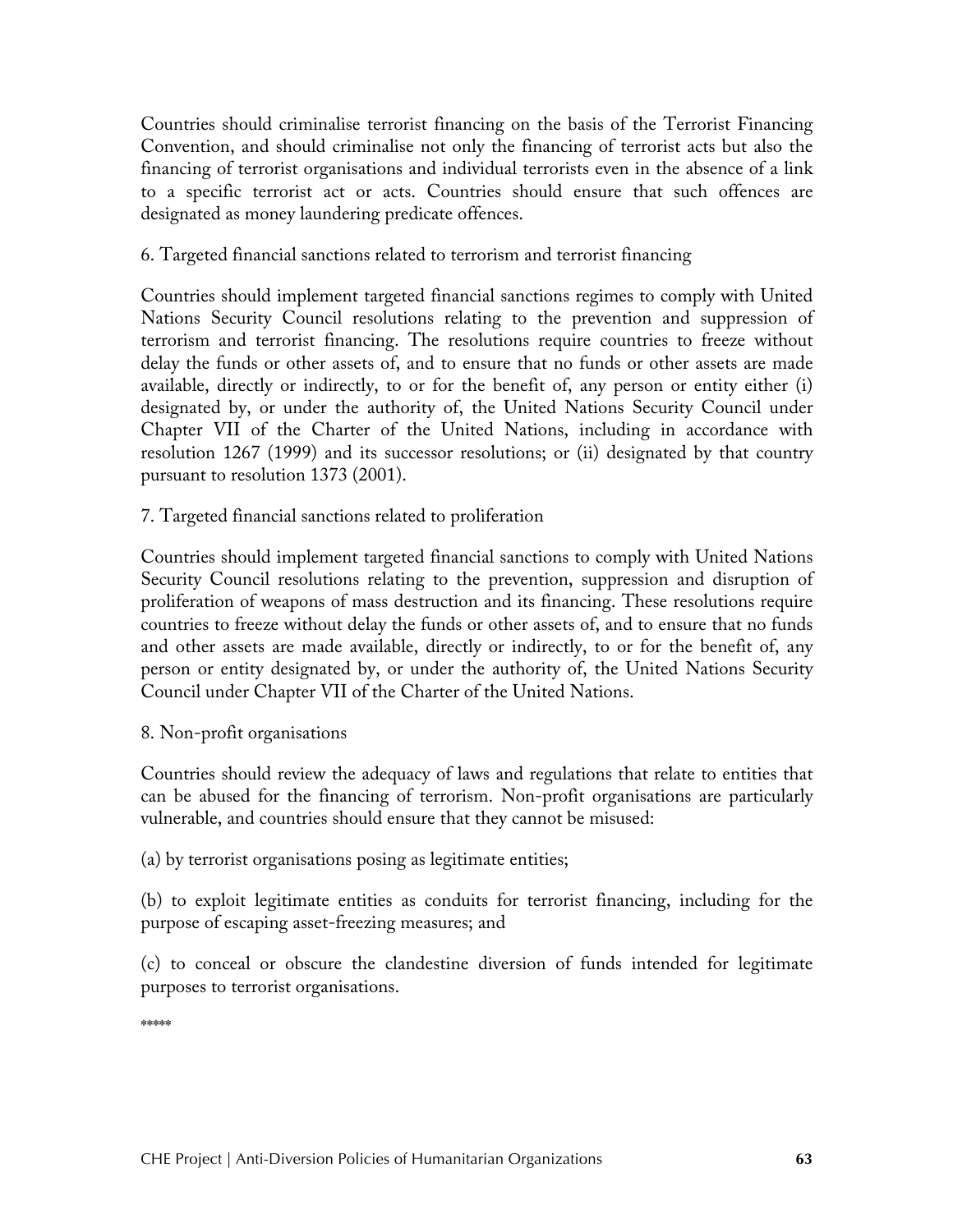# **ANNEX 4: FATF RECOMMENDATIONS, INTERPRETIVE NOTE TO RECOMMENDATION 8 (NON-PROFIT ORGANISATIONS), SECTION C(5)(B)<sup>56</sup>**

\*\*\*\*\*

Supervision or monitoring of the NPO sector

Countries should take steps to promote effective supervision or monitoring of their NPO sector. In practice, countries should be able to demonstrate that the following standards apply to NPOs which account for (1) a significant portion of the financial resources under control of the sector; and (2) a substantial share of the sector's international activities.

(i) NPOs should maintain information on: (1) the purpose and objectives of their stated activities; and (2) the identity of the person(s) who own, control or direct their activities, including senior officers, board members and trustees. This information should be publicly available either directly from the NPO or through appropriate authorities.

(ii) NPOs should issue annual financial statements that provide detailed breakdowns of incomes and expenditures.

iii) NPOs should be licensed or registered. This information should be available to competent authorities.[footnote omitted]

(iv)NPOs should have appropriate controls in place to ensure that all funds are fully accounted for, and are spent in a manner that is consistent with the purpose and objectives of the NPO's stated activities.

(v) NPOs should follow a "know your beneficiaries and associate NPOs" rule, which means that the NPO should make best efforts to confirm the identity, credentials and good standing of their beneficiaries and associate NPOs. NPOs should also undertake best efforts to document the identity of their significant donors and to respect donor confidentiality.

(vi) NPOs should maintain, for a period of at least five years, records of domestic and international transactions that are sufficiently detailed to verify that funds have been spent in a manner consistent with the purpose and objectives of the organisation, and should make these available to competent authorities upon

 <sup>56</sup> Financial Action Task Force, "International standards on combating money laundering and the financing of terrorism & proliferation: The FATF recommendations," February 2012, available online at: http://www.fatf-gafi.org/media/fatf/documents/recommendations/pdfs/FATF\_Recommendations.pdf.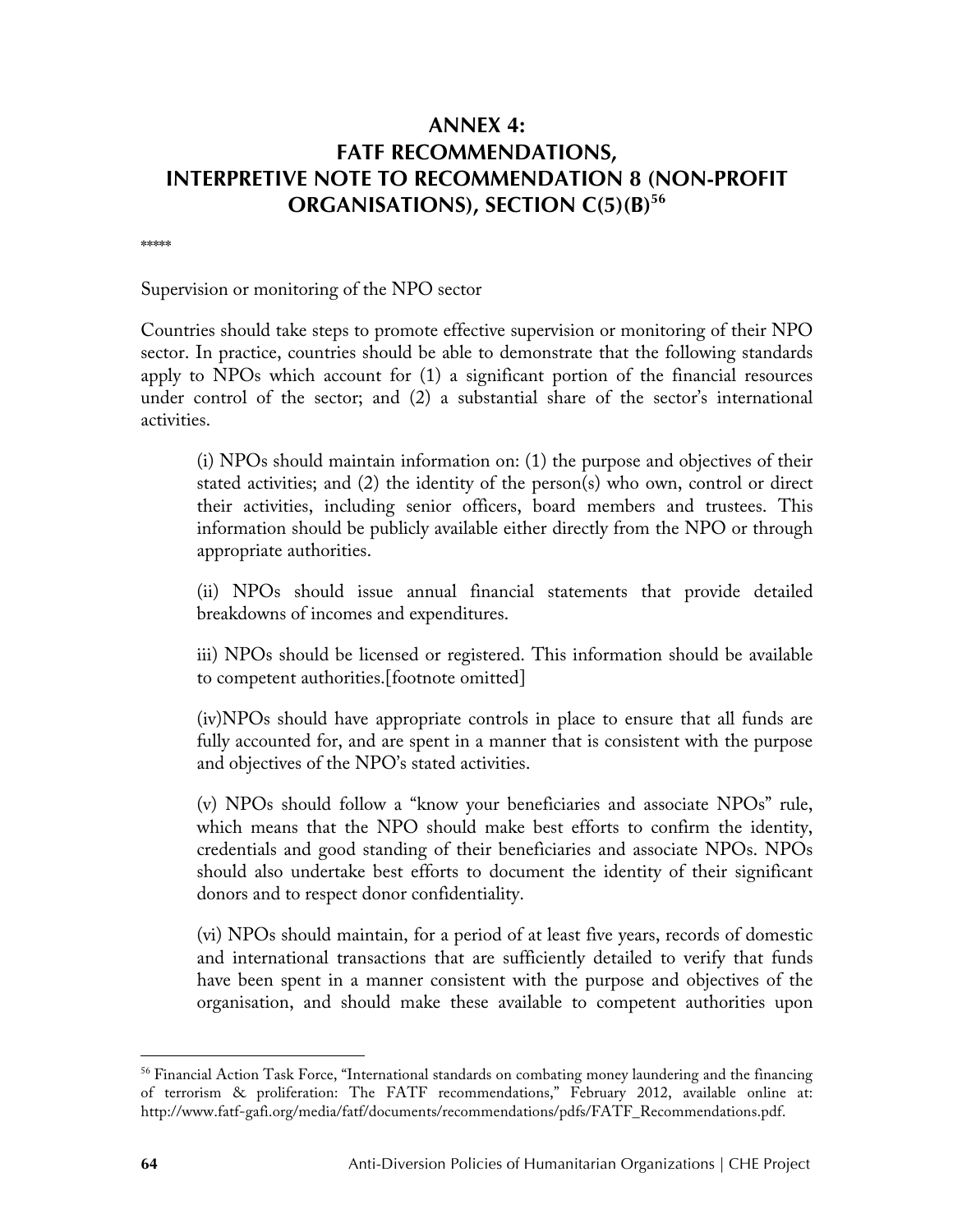appropriate authority. This also applies to information mentioned in paragraphs (i) and (ii) above.

(vii) Appropriate authorities should monitor the compliance of NPOs with the requirements of this Recommendation.[Footnote omitted] Appropriate authorities should be able to apply effective, proportionate and dissuasive sanctions for violations by NPOs or persons acting on behalf of these NPOs.[Footnote omitted]

\*\*\*\*\*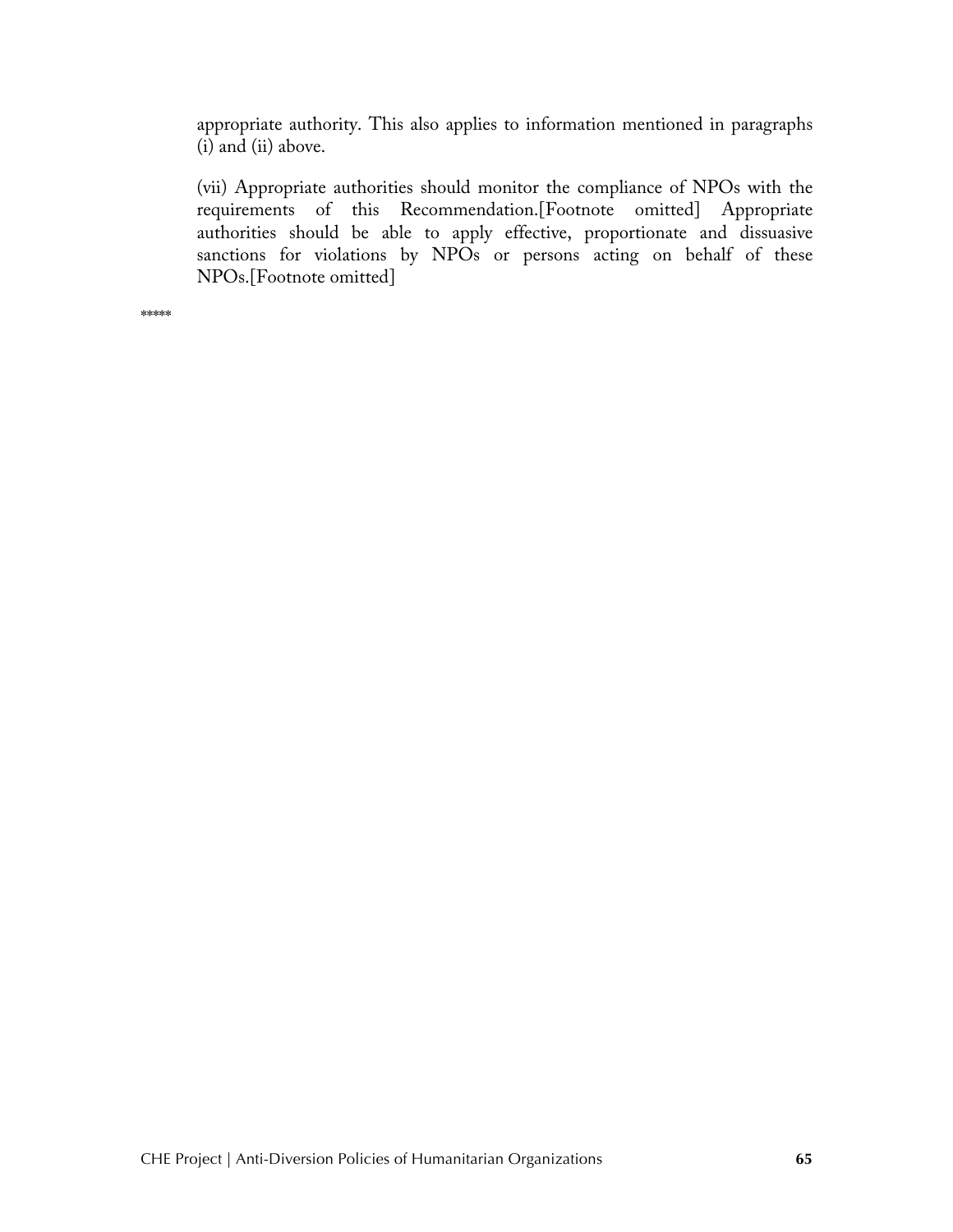## **ANNEX 5: RISK MATRIX CHARITY COMMISSION OF ENGLAND AND WALES57**

#### \*\*\*\*\*



#### **Risk Matrix**

A Risk Matrix is another common method for assessing risk, which can be used in conjunction with the SWOT and PESTLE analyses. Trustees may find this method useful when assessing areas of risk, for example when planning a new project to be carried out with a new partner organisation. The identification of appropriate risks may be best undertaken by involving those with a detailed understanding of the charity's operations and work and/or detailed knowledge of the particular operating environment or the nature of particular projects.

The level of risk should be measured by both the likelihood of something occurring and the severity of impact if it were to happen. The risk matrix can subsequently be used as a risk register for ongoing monitoring and review of risk throughout the life of a project. An example of a section of a risk matrix can be found below:

#### **Risk Matrix**

| <b>Areas</b>                                                                                                                                  | <b>Risks</b> | Likelihood | Impact                                                         | Controls                                                                                                 |
|-----------------------------------------------------------------------------------------------------------------------------------------------|--------------|------------|----------------------------------------------------------------|----------------------------------------------------------------------------------------------------------|
| A real or perceived link<br>Reputation<br>or association between<br>the charity and terrorist<br>activity damages the<br>charity's reputation |              | <b>LOW</b> | HIGH                                                           | · Draw up detailed<br>partnership agreements                                                             |
|                                                                                                                                               |              |            |                                                                | · Review partner's<br>governance structures                                                              |
|                                                                                                                                               |              |            |                                                                | · Review project audit and<br>monitoring, including<br>field visits                                      |
|                                                                                                                                               |              |            | · Include an impact and<br>risk assessment for all<br>projects |                                                                                                          |
|                                                                                                                                               |              |            |                                                                | · Take references and<br>contact other affiliates of<br>the partner for<br>recommendations               |
|                                                                                                                                               |              |            |                                                                | - Request standard<br>documentation and<br>invoices                                                      |
|                                                                                                                                               |              |            |                                                                | · Check the consolidated<br>list of designated<br>individuals and entities<br>(see Chapter 1 of toolkit) |

Chapter 2: Due Diligence, Monitoring and Verification of End Use of Charitable Funds Tool 4: Risk management

 $\overline{\phantom{a}}$ 

<sup>&</sup>lt;sup>57</sup> Charity Commission of England and Wales, "Protecting charities from harm: compliance toolkit," (undated), available online at: http://www.charitycommission.gov.uk/detailed-guidance/protecting-yourcharity/protecting-charities-from-harm-compliance-toolkit/.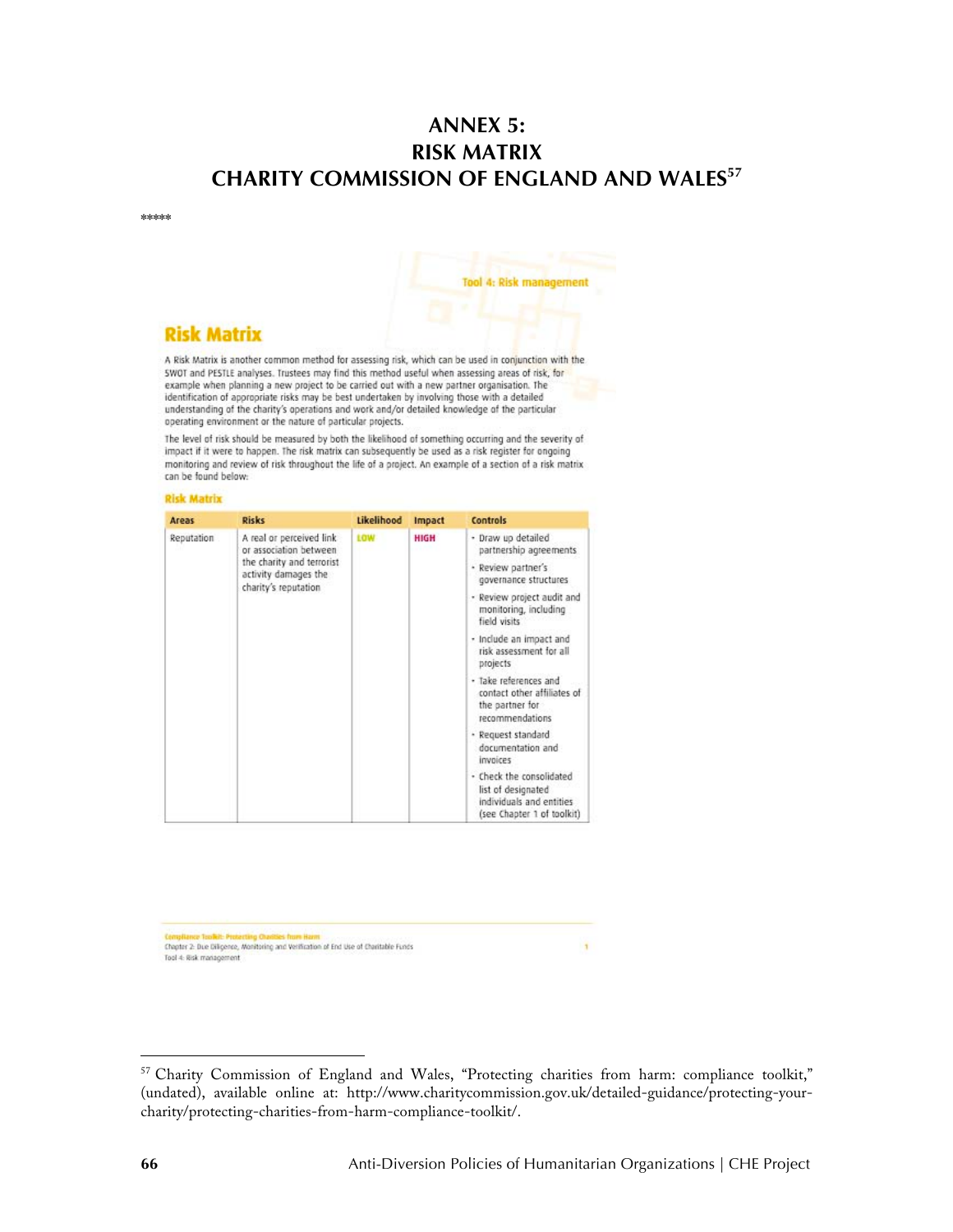| <b>Areas</b>           | Risks                                                                                      | Likelihood    | Impact        | <b>Controls</b>                                                                                                                                                                                         |
|------------------------|--------------------------------------------------------------------------------------------|---------------|---------------|---------------------------------------------------------------------------------------------------------------------------------------------------------------------------------------------------------|
| Financial/<br>Criminal | Financial loss, fraud,<br>money laundering,<br>terrorist financino.                        | <b>MEDIUM</b> | <b>HIGH</b>   | - Clear responsibilities and<br>segregation of duties                                                                                                                                                   |
|                        |                                                                                            |               | <b>MEDIUM</b> | · Scheme of delegation                                                                                                                                                                                  |
|                        | Failure to comply with<br>UK, International or local<br>regulations.                       | <b>HIGH</b>   |               | · Developing and<br>implementing a fraud<br>policy<br>· Purchases and tender<br>controls, reconciliations of<br>cash book to petty cash<br>and bank, expenses<br>procedures and<br>authorisation limits |
|                        | Exchange rate losses or<br>qains                                                           | <b>MEDIUM</b> | <b>MEDIUM</b> |                                                                                                                                                                                                         |
|                        | Funds or assets provided<br>are not used for the<br>intended project or<br>misappropriated | LOW           | <b>MEDIUM</b> |                                                                                                                                                                                                         |
|                        |                                                                                            |               |               | · Monitor exchange rate<br>losses or gains and<br>review impact on<br>expenditure and income.                                                                                                           |
|                        |                                                                                            |               |               | · Use appropriate bank<br>accounts and procedures                                                                                                                                                       |
|                        |                                                                                            |               |               | · Quarterly project financial<br>reviews and project<br>reports                                                                                                                                         |
|                        |                                                                                            |               |               | · Documented financial<br>procedures                                                                                                                                                                    |
|                        |                                                                                            |               |               | · Regular budget<br>monitoring and<br>forecasting and grant<br>management                                                                                                                               |
| Security               | Risk to staff and/or<br>beneficiaries.                                                     | <b>HIGH</b>   | <b>HIGH</b>   | - Country specific security<br>risk assessment                                                                                                                                                          |
|                        | Obstacles to the effective<br>delivery of services.                                        |               |               | · Crisis management policy<br>and procedures                                                                                                                                                            |
|                        | Areas of conflict, political<br>instability, hostile<br>government                         |               |               | · Health & Safety and<br>security training                                                                                                                                                              |

Compliance Toolket: Protecting Charities from Harm<br>Chapter 2: Due Diligence, Monitoring and Verification of End Use of Charitable Funds<br>Tool 4: Risk management

 $\mathbb{R}^{n\times n}$ 

 $****$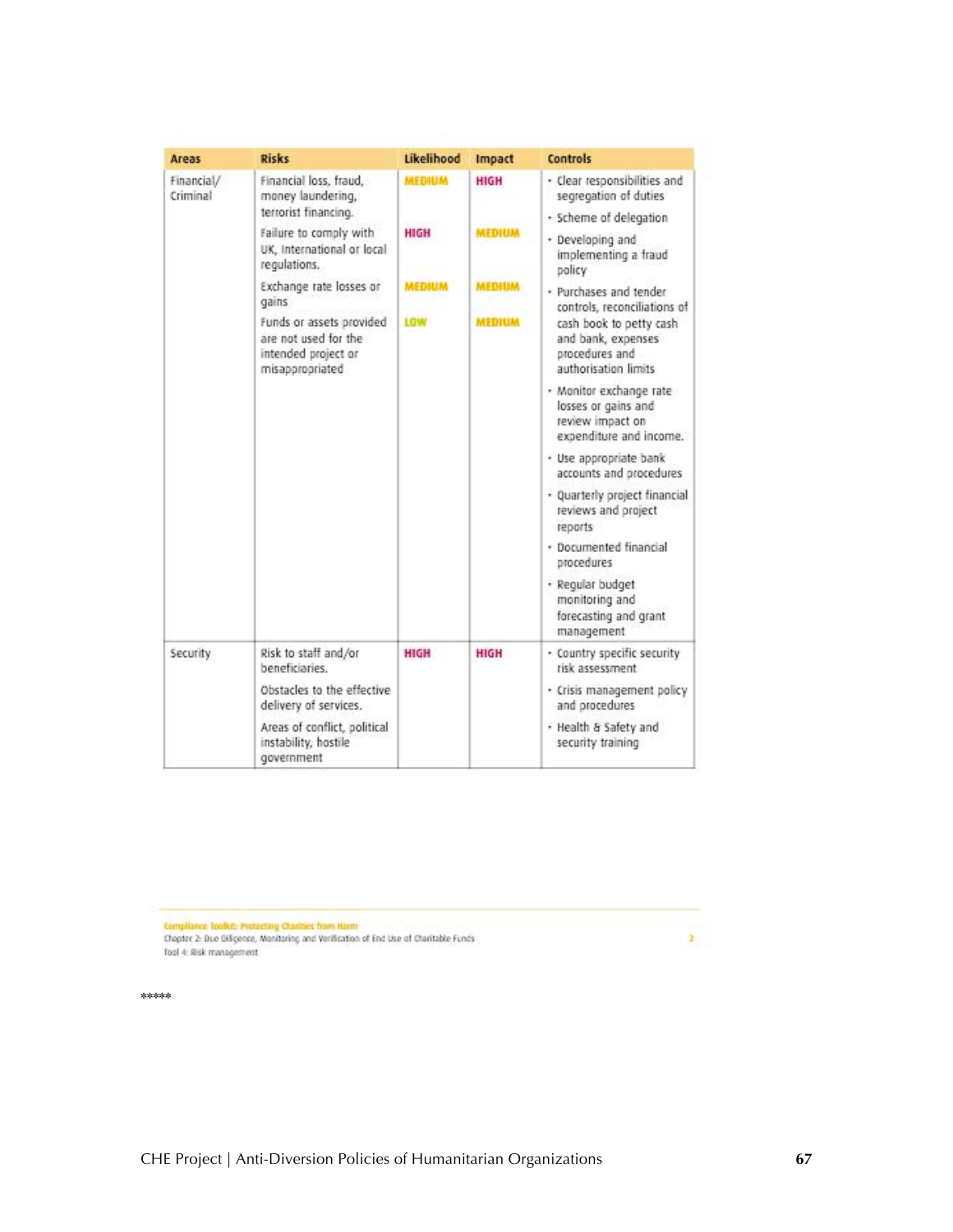# **ANNEX 6: RISK ASSESSMENT CHARITY COMMISSION OF ENGLAND AND WALES58**

**Tool 5: Risk management** 

\*\*\*\*\*

# Risk Assessment checklist - things to think about

#### The activity/project

- · Is the activity clearly within the charity's objects?
- . Are proper policies and procedures in place to prevent beneficiaries being put at risk?
- . Are partners/staff/volunteers sufficiently trained to be able to carry out the work?
- . What lessons has the charity learnt from its own previous experience, or that of other organisations working in the same area and/or type of activity?

Comments

#### Legal

- . Are there any specific laws and requirements to be aware of in carrying out the activity?
- . Are there any UK and/or local sanctions in force?

Comments

Chapter 2: Due Diligence, Monitoring and Verification of End Use of Charitable Funds Tool S: Risk management

 $\overline{1}$ 

<sup>&</sup>lt;sup>58</sup> Charity Commission of England and Wales, "Protecting charities from harm: compliance toolkit," (undated), available online at: http://www.charitycommission.gov.uk/detailed-guidance/protecting-yourcharity/protecting-charities-from-harm-compliance-toolkit/.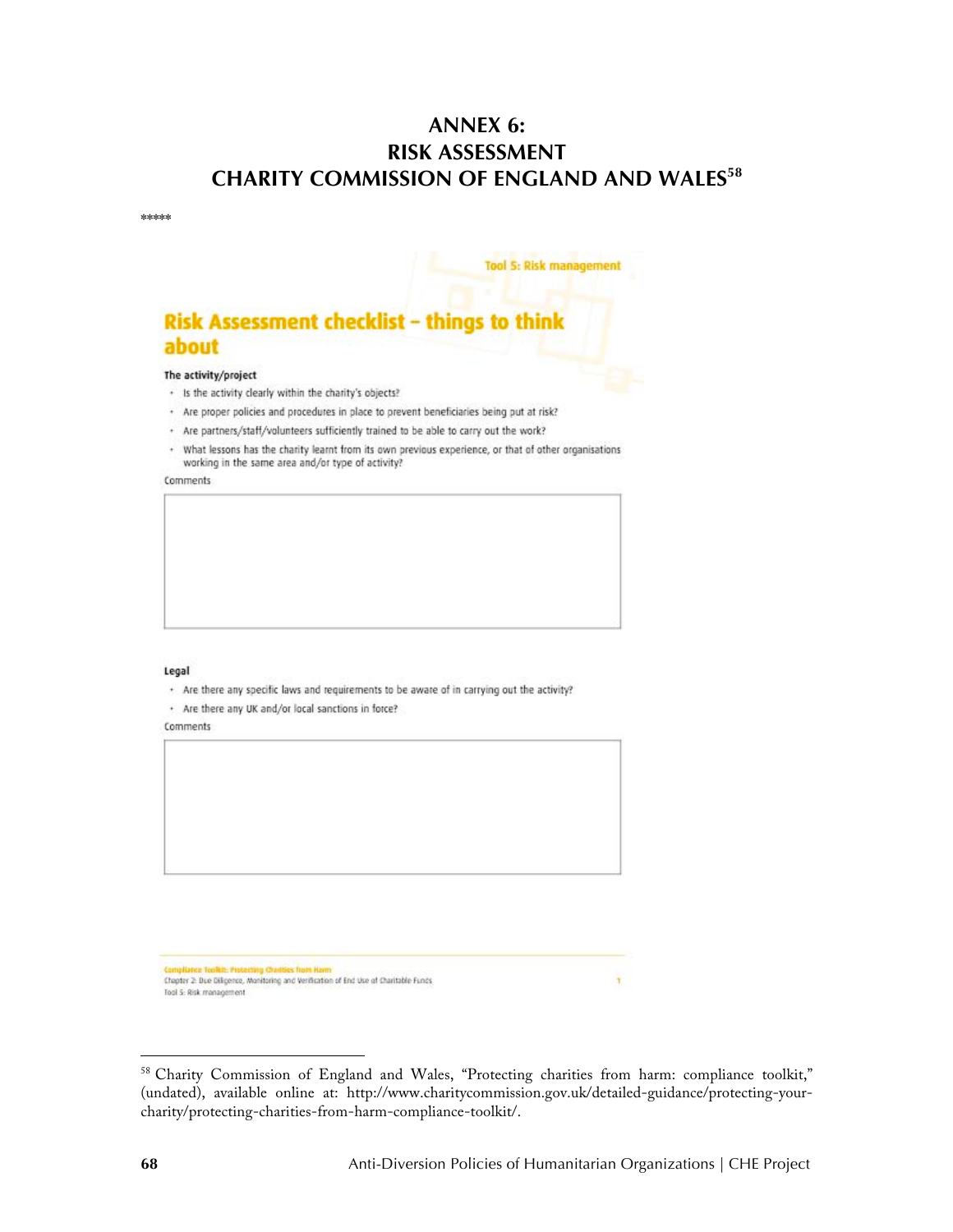#### Finance

- · What is the charity's financial position and is there enough money available to support the proposed activity?
- Will there be an impact on tax (for example, VAT implications)?
- + How will the money get to the project site? Will it go through bank accounts direct to the recipient?
- · Will Money Service Businesses be used?
- · Will cash couriers be required?

### Comments

### Partners

- · Are partners being used? What risks does this pose?
- · Have these partners been used before?
- · Will a written agreement be in place?
- · What are the risks of the partner not delivering?
- · Can money be recovered if necessary? What problems might there be?

#### Comments

Compliance Toolkit: Protecting Chanties from Harm Chapter 2: Due Diligence, Monitoring and Verification of End Use of Charitable Funds Tool 5: Risk management

 $\mathbf{2}^{\prime}$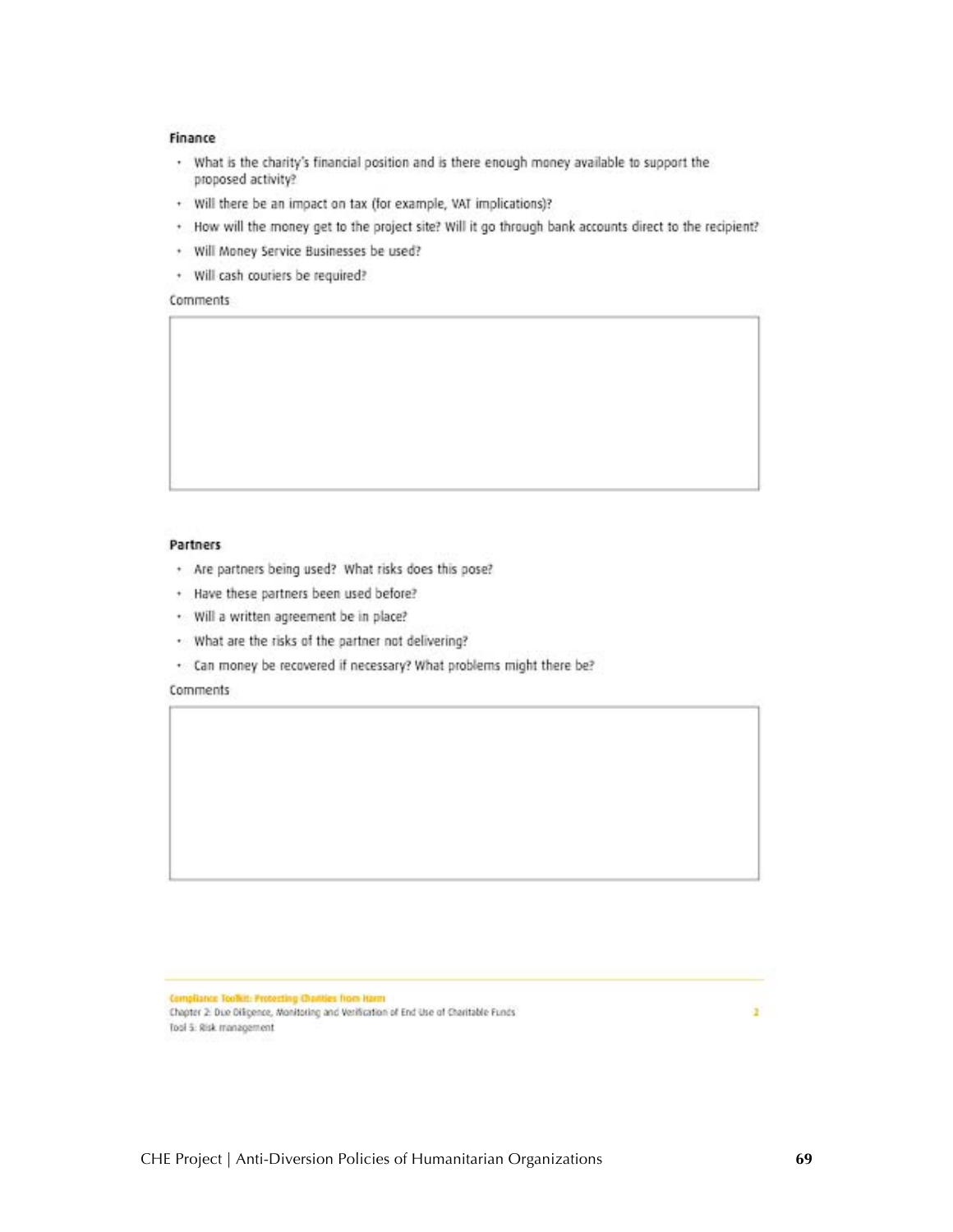### **External Factors**

- . What factors are outside the trustees' direct control?
- . Charities working internationally should ensure their risk assessment takes account of any relevant circumstances arising in their particular country or region of operation. Specific risks could arise from working in an area where there may be:
	- · internal conflict or other violent or military action
	- · known terrorist or criminal activity
	- · poor infrastructure in remote or sparsely populated areas
	- · changes in government/political environment
	- · lack of banking facilities
	- · high levels of bribery and corruption.

Comments

Compliance Toolkit: Protocolng Charities from Harm Chapter 2: Due Oiligence, Monitoring and Verification of End Use of Charitable Funds Tool 5: Risk management

s

**skokskok**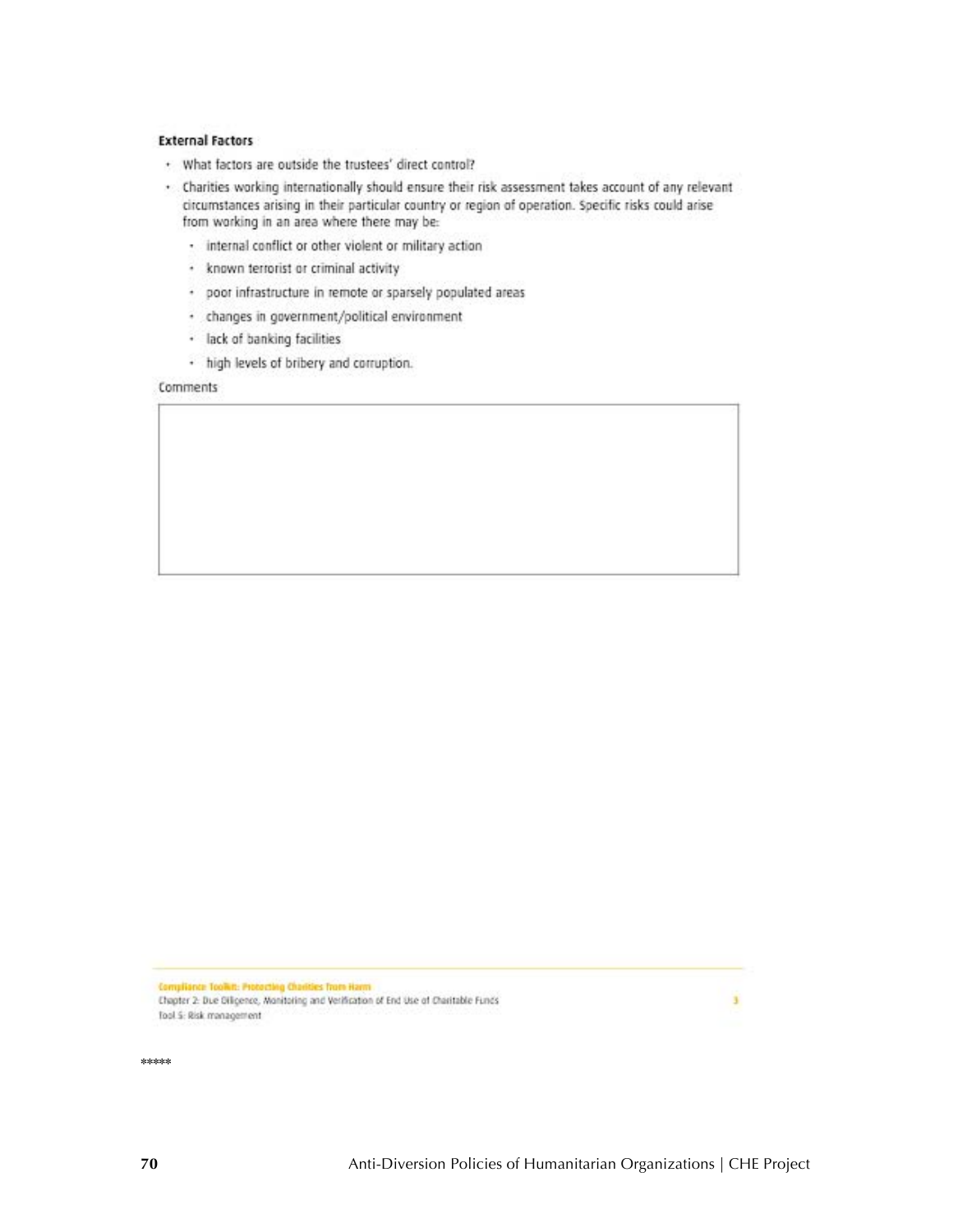# **ANNEX 7: USAID OFFICE OF INSPECTOR GENERAL/INVESTIGATOR FRAUD INDICATORS59**

\*\*\*\*\*

### Criminal and Regulatory Violations by Employees

Fraud indicators include:

1. Employees, including contractors and foreign nationals, who continually circumvent established procedures.

2. Employees who initiate actions without proper prior approval.

3. Sloppy handling of cash or commodities should always be an area of concern.

4. The awarding of a contract in any fashion outside of the letter and spirit of established procedures.

5. Improper access to computer terminals or data.

6. Unusual or extravagant behavior or spending.

7. Unusual patterns of taking leave.8. Unusual or extravagant amount of mail sent to particular employees.

9. Cash not turned in properly.

10. Actions that tend to obstruct an audit trail.

11. Unusual or unauthorized interaction between an employee and bidder or contractor.

12. Frequent or unusual and/or unexplained travel.

13. Unusual and/or unexplained possession of large amounts.

14. Abrupt change in living style.

15. In short, actions that are contrary to regulation, good business practice, or commonsense can be indicators that something may be wrong.

\*\*\*\*\*

 <sup>59</sup> USAID Office of Inspector General/Investigations, Fraud Indicators, undated, p. 17, available online at: http://oig.usaid.gov/sites/default/files/fraud\_awareness\_handbook\_052201.PDF.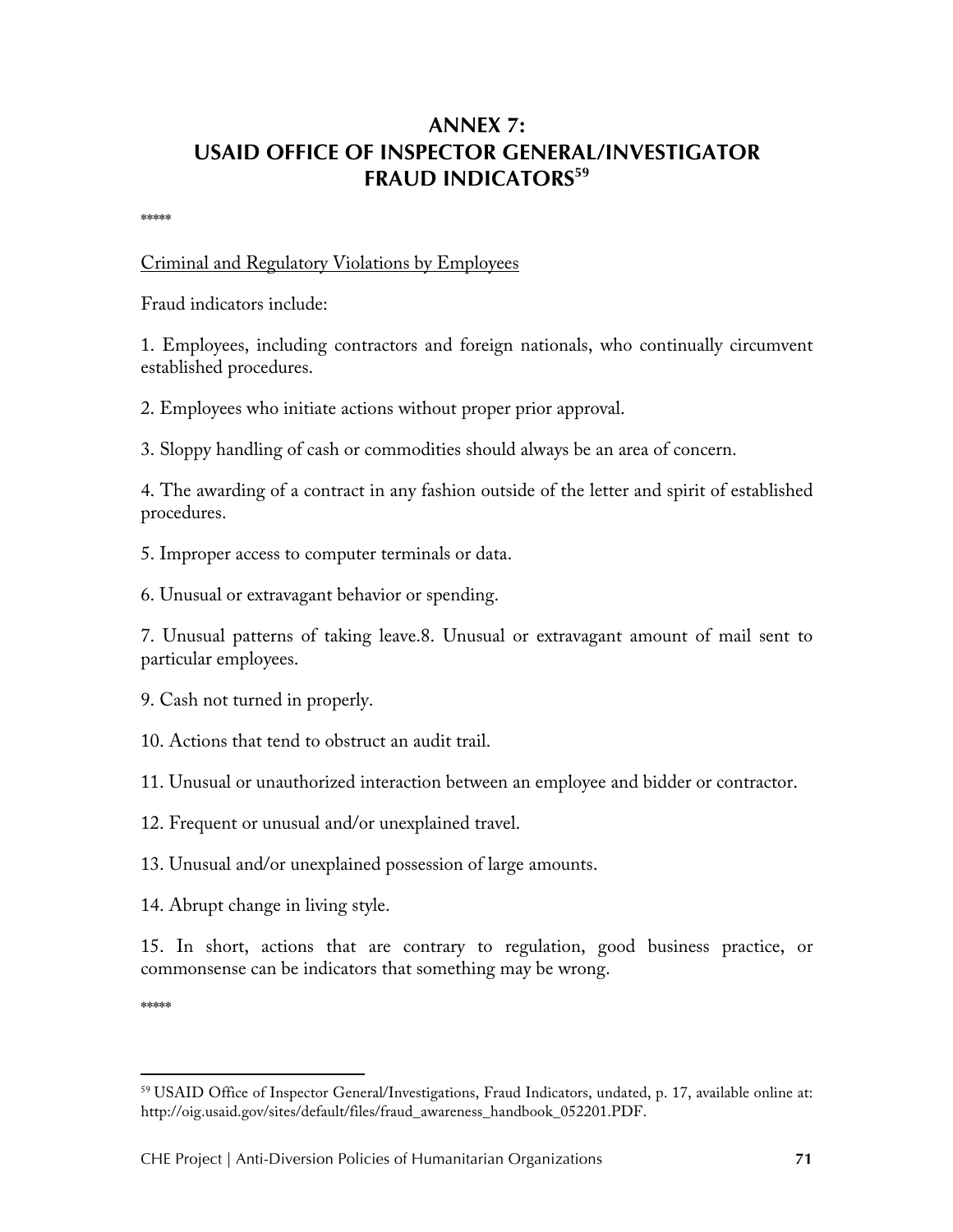## **ANNEX 8: MAP OF CORRUPTION RISKS IN HUMANITARIAN ASSISTANCE60**

\*\*\*\*\*

#### Figure 2: Map of Corruption Risks in Humanitarian Assistance



\*\*\*\*\*

 <sup>60</sup> Pete Ewins, Paul Harvey, Kevin Sage, and Alex Jacobs, "Mapping the Risks of Corruption in Humanitarian Action," July 2006, Figure 2, available online at: http://dochas.ie/Pages/Resources/ documents/Corruption\_Humanitarian\_Action.pdf.